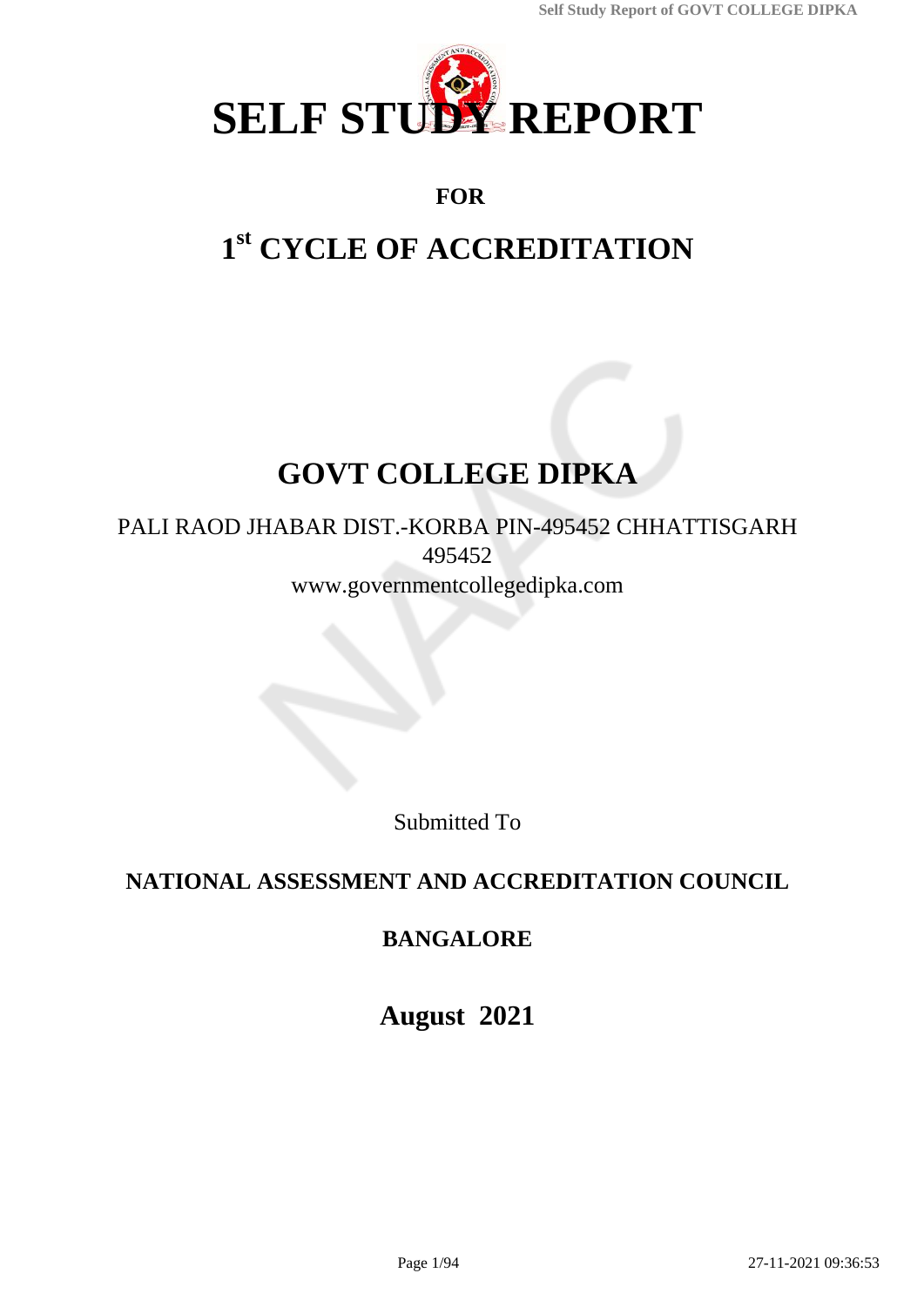# **1. EXECUTIVE SUMMARY**

# **1.1 INTRODUCTION**

As Nelson Mandela told that, "Education can change the world." With this concept a college was opened in the tribal village of Jhabar (Dipka) by the higher education department of Chhattisgarh State. The college has put all the efforts to cater education and values to the students of the tribal area with great dedication.

A new building was constructed in the village of Jhabar which lies on the Dipka–Pali route. The college started functioning in this new building since 19 July 2014. The college was established in 2008 and was functioning from post metric hostel near Dipka before the construction of new building.

Right from the year of establishment this institute has departments of Art, Commerce and Science up to graduation level. The college had been affiliated to Guru Ghasidas university from 2008 to 2012. Since academic year 2012-13 the college has been affiliated to Atal Bihari Vajpayee Vishwavidyalaya, Bilaspur and from 2015 was enlisted in 2F and 12B of UGC. It has also added sociology as new subject combination in B.A. All the faculties are well qualified. The institute supports the faculties for their career advancement. So the faculties achieved Ph.D. and almost all of them participate in seminars and conferences. There are units of NSS and Red cross in the college. These units impart values, motivate the students towards social service. The institute maintains discipline in the campus. The discipline committee is responsible for that. Over and above education, the students of this backward region need a backing for overall personality development. So, many extracurricular programmes and competitions are organised like quiz, exhibition, essay writing, rangoli, mehndi, slogan writing, poster etc are organised. The students take part in all these competitions. This in turn, helps in their personality development and to grow as a good human being. The Janbhagidari committee of the college was formed in 2015. In 2015 Atal Bihari Vajpayee Vishwavidyalaya, declared the institute as an examination centre for regular and private students. The unique practices of the institution are student mentoring system and career guidance. So the students get benefitted through these practices.

### **Vision**

Development of personality with higher education and ethical values.

### **Mission**

- Preparation of programmes for educational and personality development of students.
- To develop a scientific approach in students through various educational activities.
- To ensure employment oriented education for students in the present perspective.

# **1.2 Strength, Weakness, Opportunity and Challenges(SWOC)**

### **Institutional Strength**

The college maintains strict discipline and the number of working days are always above the norms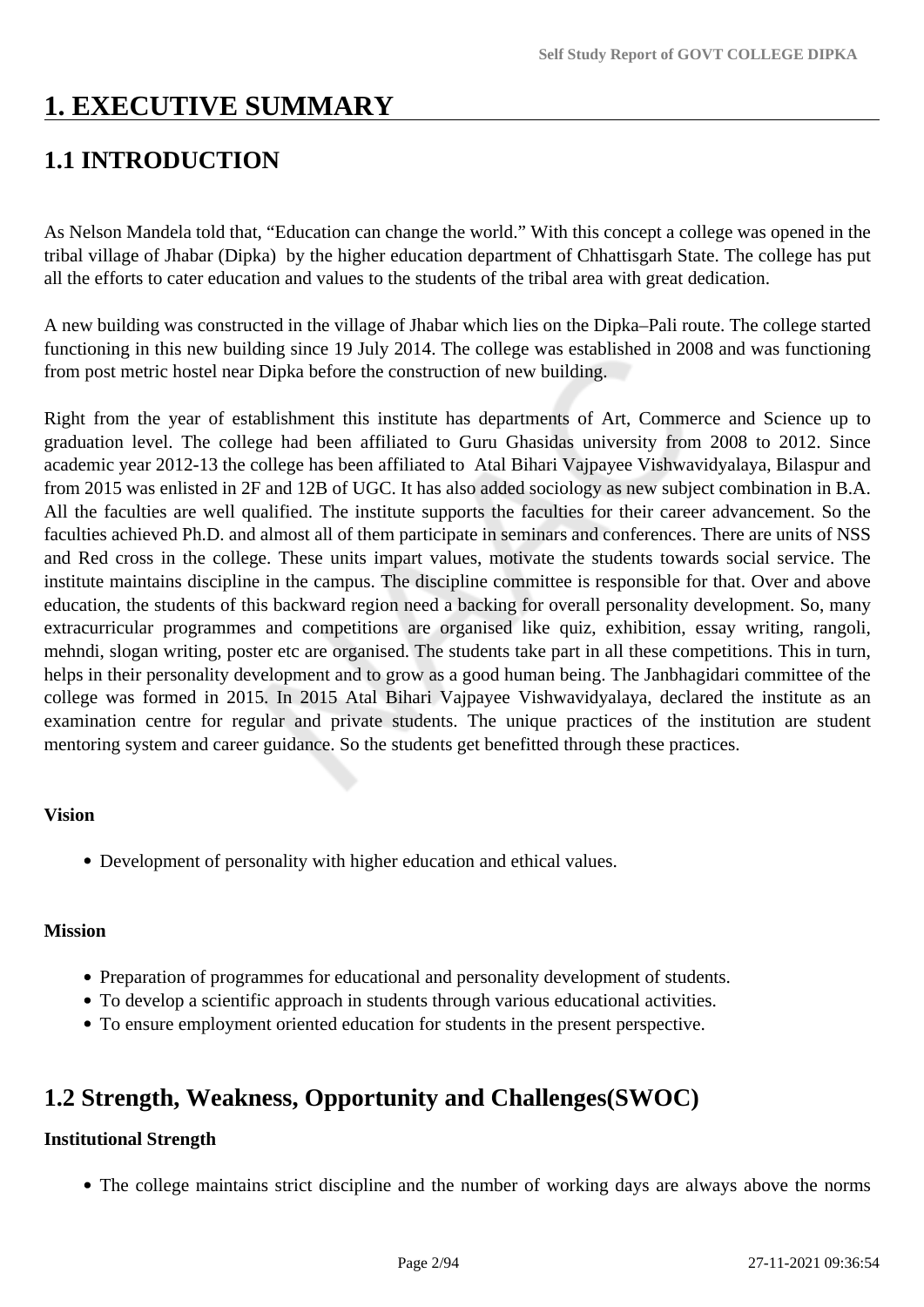stipulated by the University and UGC.

- Strict adherence to the Academic Calendar. A work diary is maintained by every teacher.
- Continuous Internal Evaluation (CIE) is in place.
- Students-Teacher ratio is ideal and as per the norms of the University.
- Promotion of leadership among students through the election or nomination of students to the "Student Council"- a student representative body.

#### **Institutional Weakness**

- Poor admissions in commerce and science Streams.
- Lack of research activity and only two faculties with Ph.D degree
- Student computer ratio is lopsided.
- Limited allocation of funds for development.
- Limited land area and there is no scope augment the infrastructure of the received college.
- Per teacher publications are poor and lack of awards/projects.
- The placement track-record of the college is poor.
- The number of in-house professional development programs for faculty and administrative staff is inadequate.
- Low strength of Students.

#### **Institutional Opportunity**

- Improving the soft skills and employability among students in view of their rural based background.
- Use of ICT to the fullest extent with virtual interaction.
- Improving teacher quality by virtue of making them pursue Ph.D and attending seminars/conferences.
- There is lot of scope for the college to improve upon innovation and creativity through the schemes like lab-to-land.
- Administration and staff focus on modernization of classrooms with ICT facilities.

#### **Institutional Challenge**

- Student progress in terms of higher education and employment, getting better packages remains a challenge.
- Promoting creative and innovative spirit among students and faculty.
- Encouraging Young faculty to stay focused on Research.
- Implementing e-governance mechanism throughout the college is a challenge due to lack of technical expertise among the office staff and network connectivity issues.
- Improving language and communication skills among students is a challenge due to their local language background.

# **1.3 CRITERIA WISE SUMMARY**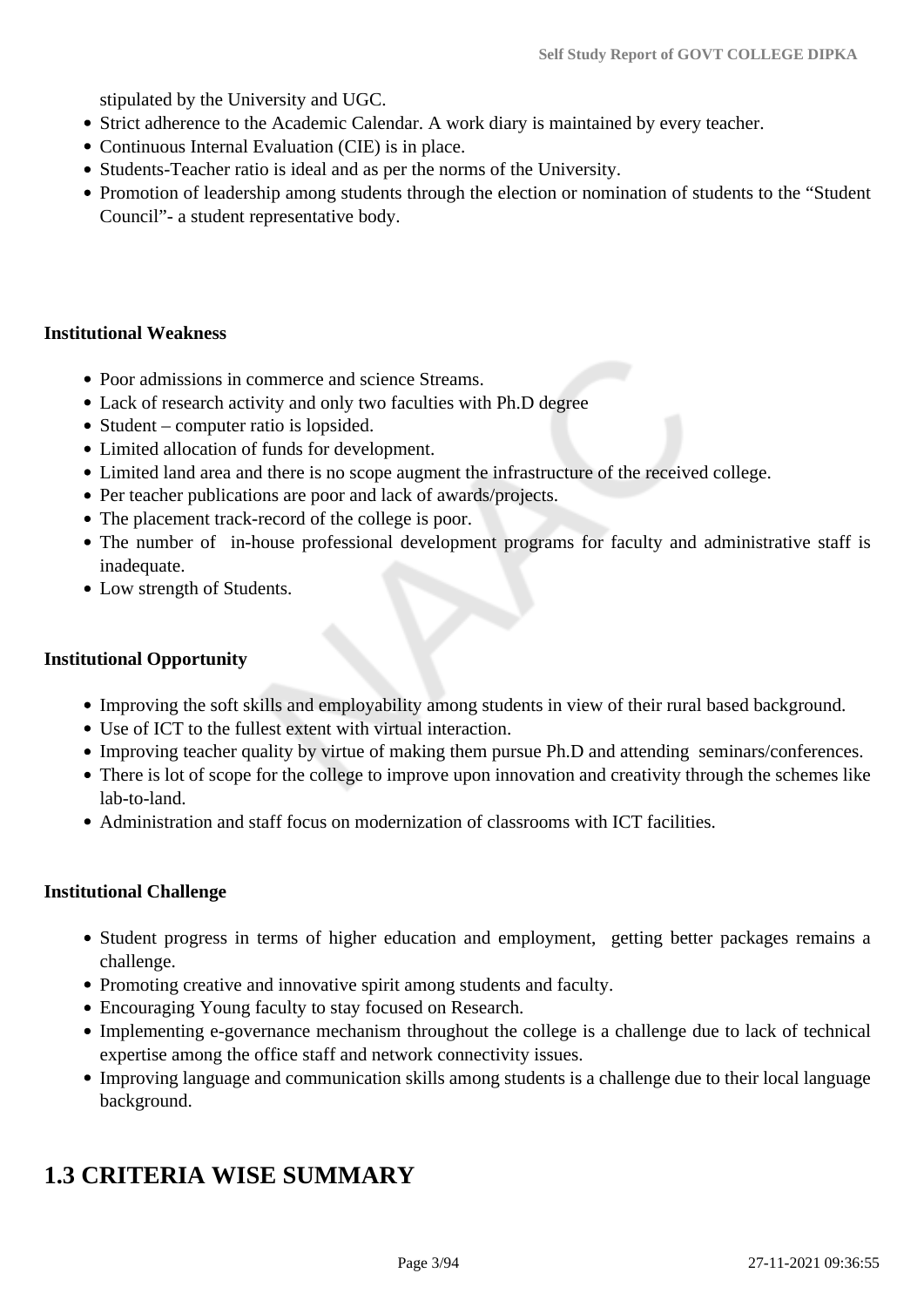#### **Curricular Aspects**

Govt. College Dipka is affiliated to Atal Bihari Vajpayee Vishwavidyalaya, Bilaspur. An academic calendar is implemented as per the guidelines of the university as such the institution has no flexibility in the development of the curriculum. However, each department of the institution is responsible for working out details for effective implementation of the prescribed curriculum, like faculties' meetings, allotment of workload, preparation of time table, teacher's daily diary, attendance record, use of ICT tools, field projects, carrier counselling and personality development, conduction of various Departmental Seminars, unit test, sessional exam, pre university exam. Assignment distribution, student mentor system, feedback mechanism are some of the tools employed by the college for effective curriculum delivery.

The college has a defined vision, mission and objective that is clearly spelled out to the students college notice board of premises, college website, college admission brochure, college magazine and in corridor of the College.

The feedback system of the college is in place and the feedback is taken on the curriculum from the students, parents, teachers, alumni and stakeholders manually and by college website. The feedbacks are analyzed and implemented by the faculty members.

#### **Teaching-learning and Evaluation**

College is rural oriented and students come from the neighbouring villages.

The institution is aiming at improving the quality of teaching learning process. After admission, the college assesses the learning levels of the students through a unit test and marks of last year then identifies advanced and slow learners. Advanced learners are provided with INFLIBNET membership, special lecture by eminent persons, science exhibition, quiz, power point presentations where as slow learners are offered extra classes, notes and previous year question papers, books are provided. To create interest towards subject educational tour has been organised.Teaching and learning rendered "student-centric" which helps students to think, analyze and become creative. Certain steps are taken to address the needs of individuals.

The College ensures to improve the competence of students as well as that of faculties and staff. it helps them to evolve constantly. Faculties conduct Group discussions, quizzes, debates, and presentation on different topics by students in the class to help the students understand the curriculum better. An internal academic calendar is prepared before the commencement of the Academic session and teachers are encouraged and expected to follow the academic calendar. The college follows the process of continuous assessment of students using direct or indirect method by evaluating their marks in the exams and test conducted by college. The admission process is online, complying with all the government and the university norms. According to regulation of higher education of Chhattisgarh government college offers admission to all category of students like- Scheduled caste, Scheduled tribes, Other backward class,Freedom fighter and differently-abled etc. Teacher Student onrolls, follows approx.1:25 Ratio for UG programs. The drop-out rate of student in college is approx. 68.04%. The college has no gender discrimination. the student-teacher ratio is ideal. The average pass percentage of last five year is above 90.82%

#### **Research, Innovations and Extension**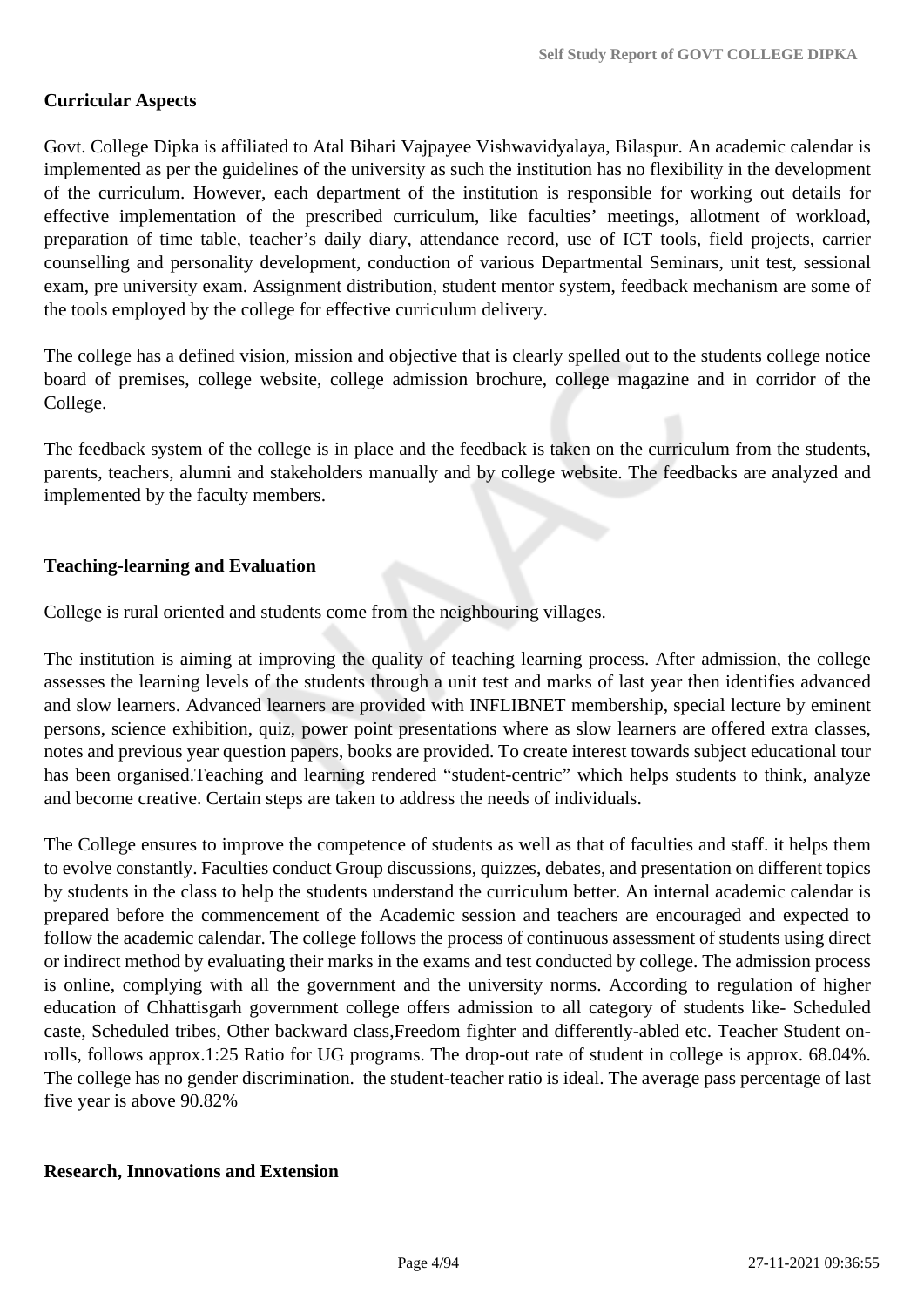The college provides support to faculties engaged in research work by providing free internet facilities, library, N-List facilities, computers and encouraging them to attend seminars, conferences, orientation , refresher courses. Although higher education sanctioned leave for research work but college also recommends for this. The college grants permission for field trips, Institution visit etc. College organized science quizzes, Science exhibitions, debates, poster, mehndi and rangoli, competitions. The college organized cleanliness drive, awareness rally, carrier counseling programs, tree plantations, basic electrical training and short term course for students.

The Extension Activities of the college is mainly carried out by NSS, Red Cross society & SVEEP which includes:

- 1. Plantation and nurturing saplings
- 2. Aids awareness Rally & Swatchchhata pakhwada
- 3. Rally on Single use of plastic.
- 4. Provide services to the neighboring schools to increase GER
- 5. Blood test Camp & Health check-up camp
- 6. Village adoption is done by N.S.S. unit of college
- 7. Voter awareness programs by N.S.S. students
- 8. Bridge formation by N.S.S. students
- 9. Student Hitesh Srivas represent as shadow collector in koriya district.
- 10. Extending support to the organization of cultural and sports activities of the campus.
- 11 Vigilance awareness program and awareness program of cashless transaction.
- 12 Celebration of constitution day, human rights day, Yoga day etc.
- 13. Students represented in national level sports in fencing and zonal level in handball

### **Infrastructure and Learning Resources**

Although college is located in coal mine area where is highly polluted but college continually tries for green and clean atmosphere by tree plantation. College has good infrastructure like classroom,conference halls, equipped laboratories, computer laboratories, girls common room facilities and well maintained facilities for sports and games.Land in front of college is approved for use of college activities by Jhabar gram-panchayat. Outdoor and indoor games facility is available for college students.

The library has sufficient number of books in all disciplines. Magazines, old question papers and syllabus are made available for students. There is large collection of books for competitive examination in college library.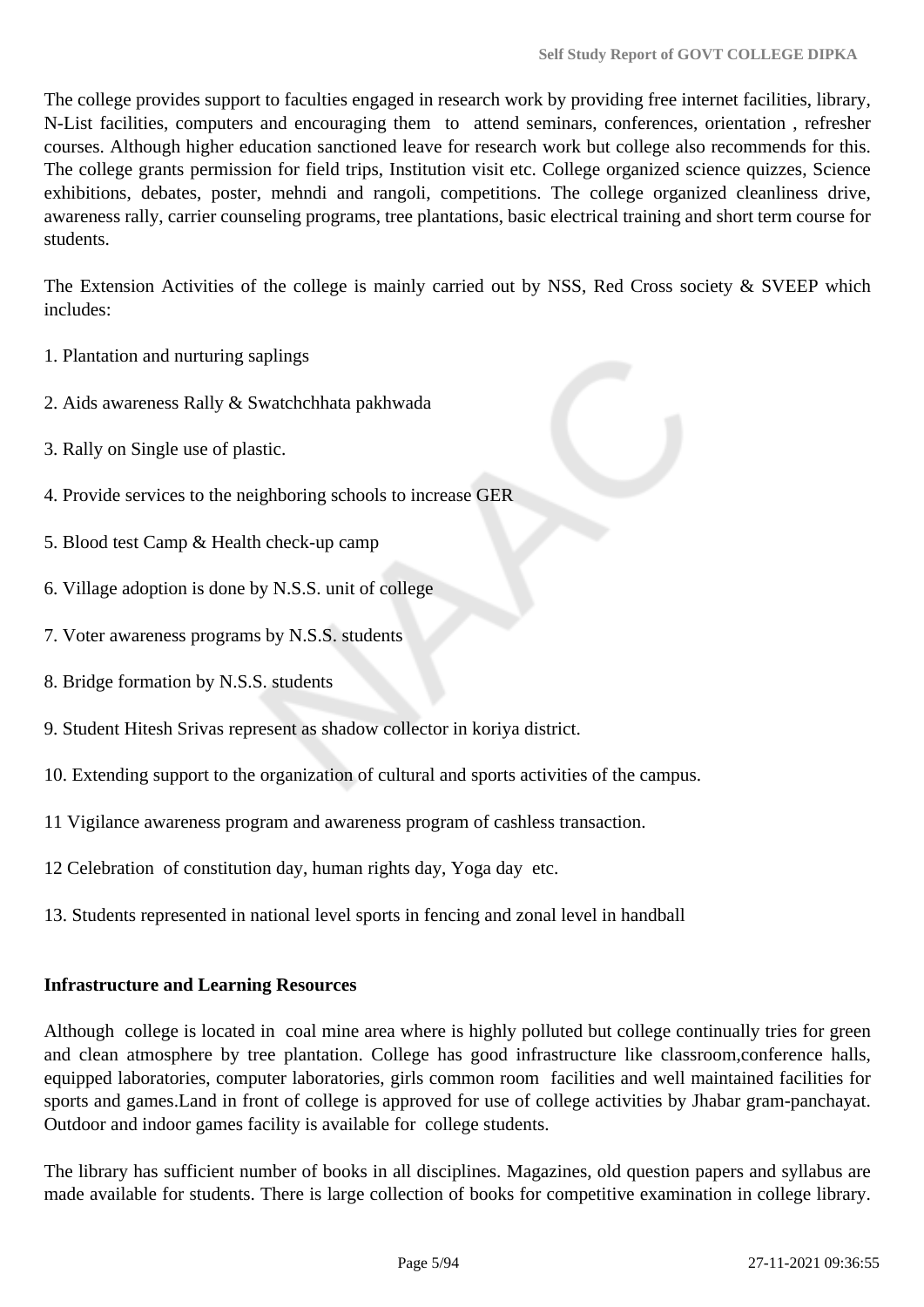The learning resources like, INFLIBNET are available in the library. The budget for infrastructure, library and other learning resources is based on the recommendations of state government.

R.O. drinking water facility is made available in the college to ensure the health of the students.

There are five laboratories in college and Students of Botany department has developed a botanical garden.

Uninterrupted electricity supply is ensured in the campus with the help of inverters and Wifi has been installed in college premises

Maintenance of computers, laboratories, water supply system, electricity are done by non teaching staff and experts hired under maintenance schemes if required.

College has facilities of CCTV camera where student of college feel safe . There is one Rainwater Harvesting Unit in college.

College has separate girls common room, three girls toilet and two boys toilet.

College has Sports room, N.S.S.Room,Red cross room, conference hall and a beautiful stage for cultural program.

### **Student Support and Progression**

Student satisfaction is one of the top most priorities of the college and the institute does not want any student to discontinue her studies due to financial stringency. The College has brought huge number of students under the coverage of various types of scholarships for, Scheduled caste, scheduled tribes, other backward class. Students progression adequately reflected through under graduate to post graduate mobility and sporadic success of students at various state platforms.

The college aims at providing necessary assistance to students for facilitating their holistic progression. The Counselling Center provides counselling services to the students in the form of personal and career guidance. The college has exam centre to Sundarlal Sharma Open University which makes it very accessible for students to go for various certifications and diploma courses. The women harasement Cell of the College is in place and provides counselling to female students. There is a Grievance redressal cell which is entrusted with the authority to mediate any type of grievances raised by the students. The Anti-ragging committee and Discipline committee are in place and make sure that there are no issues on this account. These committees also work for spreading awareness in the society. There are many associations and societies which organize academic and cocurricular programs for students through out the year. Members of the faculty strongly encourage students for extracurricular and co-curricular activities. Feedback is taken from the students on the Infrastructure and facilities, feedback is analyzed and corrective actions are implemented. The college stands committed on providing support to students in terms of First aid facilities and personality development etc.

The placement cell of the college is in place and help students to become employable. The placement cell of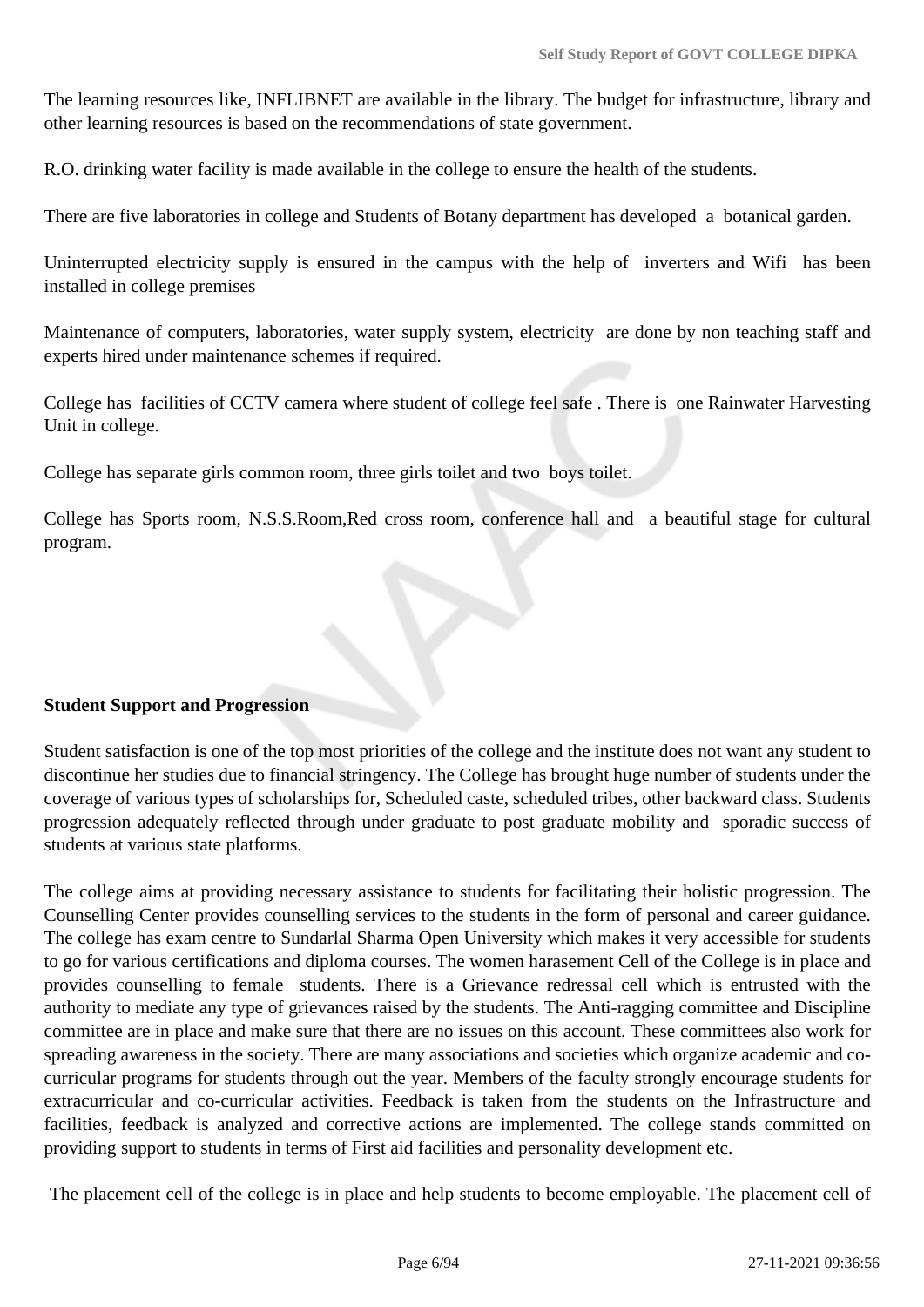the college conducts carrier counseling programs to enhance their personality and help them get the jobs. Advertisement related job also displayed in college notice board. The institution makes effort to facilitate progression towards gainful employment. The college library holds various competitive books which helps students to prepare for competitive exams.

#### **Governance, Leadership and Management**

The institute has a well-structured governance system. It has Janbhagidari committee, Academic staff Council, N.S.S, Red cross society and other bodies for taking policy decisions and strategic plan of actions.The institute has decentralized decision making process and believes in participatory governance. The decisions taken in various bodies are properly minuted and actions are initiated.The Strategic plan of the institution is in line with the institute vision, mission and objectives. It is deployedand executed across all the activities. Periodical monitoring and quality measures display the adherence to the plan and E-governance implemented in all aspects of administration. IQAC has significantly contributed to sustain and enhance quality in all the aspects of the institution.

The institution functions with a well-articulated mission and orients all its activities towards translating the mission into reality. Salary through e-kosh software, mostly Paperless office introduced. leave application sent through e-mail or whats app. Intimation of meetings to Janbhagidari members and others are done through email and whats app. maximum information related to students are shared by whats app. Each faculty required to maintain their attendance register and daily diary. College believe in decentralization of work management, for this different types of committees are formed including students and each committee is headed by assist. Professor of college.

Student union, N.S.S., Red cross society, sveep are the best platform for leadership of students where different types initiatives are taken.

Keeping in mind the gender equality,institute ensures participation of females in all programs.College has its own boundary wall and Infrastructural facilities are developed to cater to the needs of all genders and Divyangjan. The institute has apolicy of zero tolerance towards discrimination on the basis of caste, gender and religion in college campus. Approximately 80.82 % of annual lighting power is met by LED light.

Rain water harvesting is provided for recharging the ground water. Institute makes campus Plastic free zone and approach road toward main road is speciality of college

The institute celebrates national festivals, birth anniversaries of great Indian persons. Transparency is maintained in all activities related to finance, academics and administration.The institute emphasizes on moral code of conduct for students and staff.

#### **Institutional Values and Best Practices**

- College organizes career counselling programs, program in human rights, personality development etc
- For girls a separate common room facility is available on the campus. The girls common rooms are provided with First aid Box and Sanitary needs. Girls in college are safe under the surveillance of CCTV Camera
- The college has prepared a handbook of code of conduct for teaching staff, non teaching staff and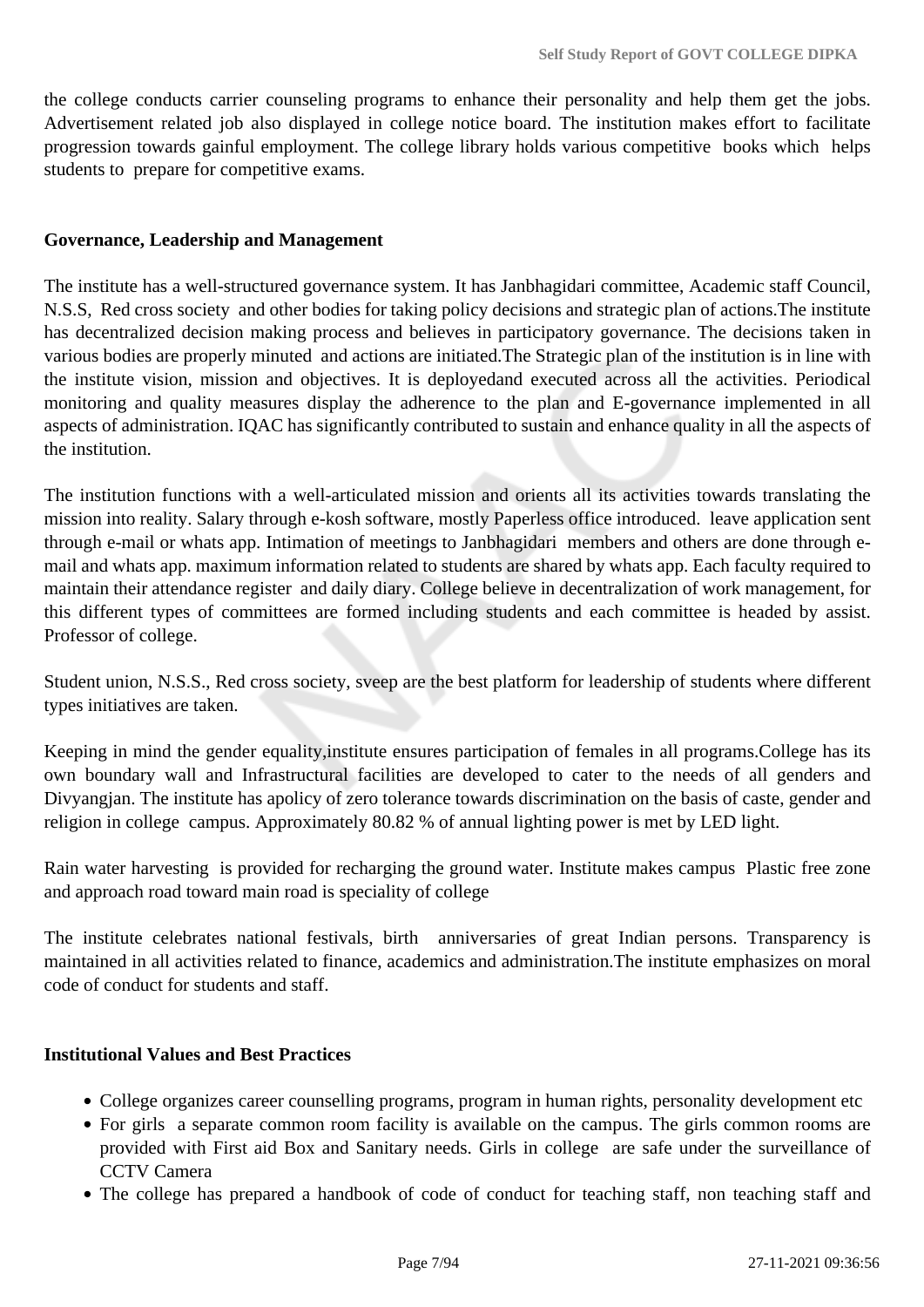students.

- College replaced all traditional lights with LED lights. Although there is no mechanism for measurement of energy saving but maximum power requirement is met through led light.
- The college campus comprises rainwater harvesting units
- For differently abled students, the college arrange their examination in ground floor and college has provided all basic amenities such as ramps.
- The college strives hard towards implementing best practices such as enhancement program and softskill development program for students at no cost, student mentoring system. Green Campus Initiatives, teaching by senior students, etc
- The college maintains complete transparency in its financial, academic and auxiliary functions by a participative mechanism. .
- The college organized activities such as Swatchhta pakhawada,Constitution day, World yoga day, Youth day program, Aids awareness rally, Blood test and Donation program for the promotion of universal values, human values, and national integration.

#### **The Institute follows many best practices for students and staff. Some of the examples include** –

Outcome based education, student support system, Training on improving communication skills, personality development, extra classes for the slow learners, counselling of students to enhance placements, usage of digital library facilities for students and teachers learning and to improve research potential of faculty members.

College adopted student mentor system. The college is undertaking environmental awareness programs like Tree plantation, Cleanliness drive, Green audit,carbon, Project work. Blood testing camps are organized. College organized many programs to create 'Gender equality Awareness' among all students. The college has necessary eco-system in place in terms of rain water harvesting, Waste management, Energy conservation and Solid Waste management system constructed. plastic cups & carry bags are banned in the campus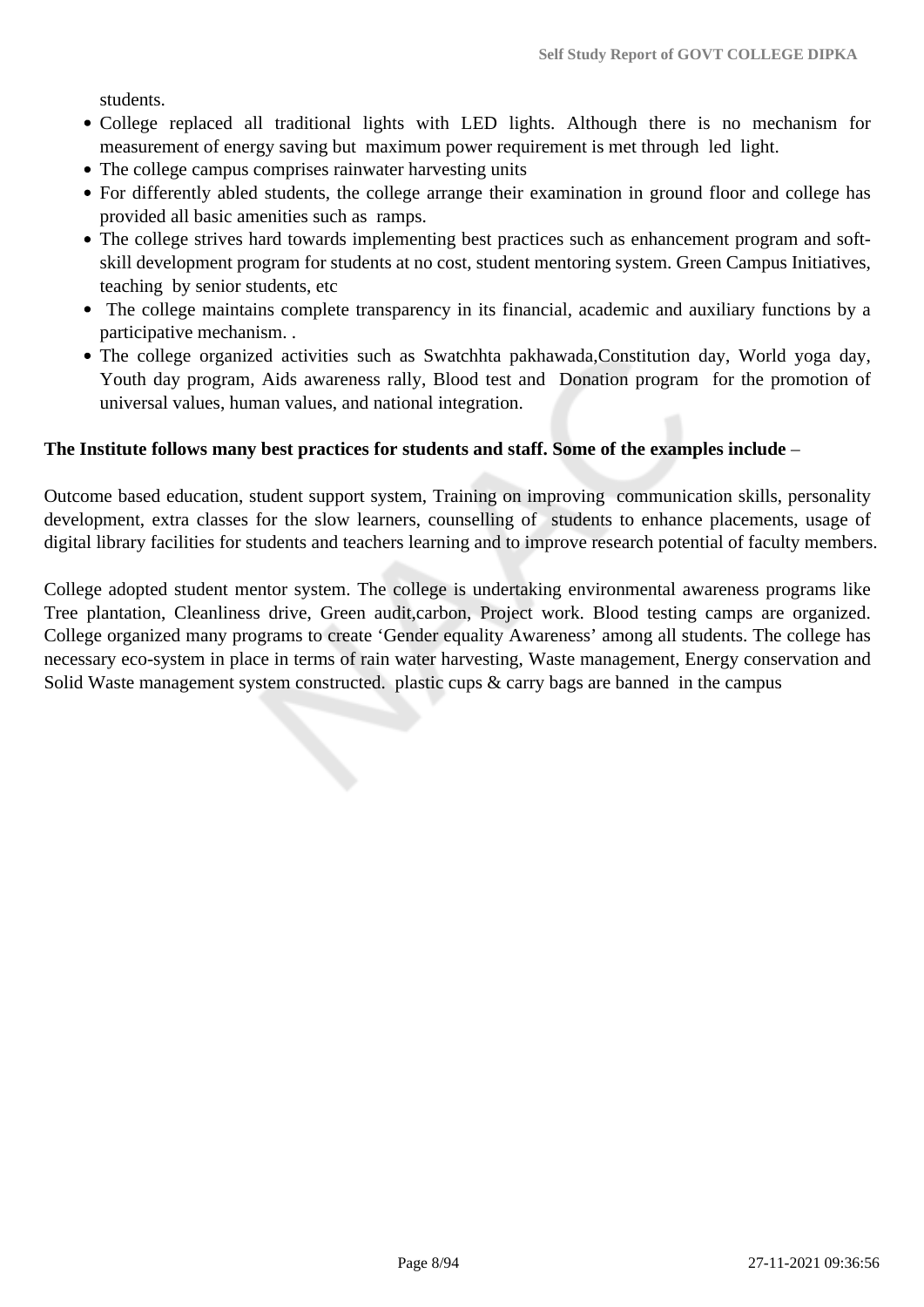# **2. PROFILE**

# **2.1 BASIC INFORMATION**

| Name and Address of the College |                                                         |  |
|---------------------------------|---------------------------------------------------------|--|
| Name                            | <b>GOVT COLLEGE DIPKA</b>                               |  |
| Address                         | Pali Raod Jhabar Dist.-Korba Pin-495452<br>Chhattisgarh |  |
| City                            | Korba                                                   |  |
| <b>State</b>                    | Chhattisgarh                                            |  |
| Pin                             | 495452                                                  |  |
| Website                         | www.governmentcollegedipka.com                          |  |

| <b>Contacts for Communication</b> |                         |                                          |               |                          |                             |
|-----------------------------------|-------------------------|------------------------------------------|---------------|--------------------------|-----------------------------|
| <b>Designation</b>                | <b>Name</b>             | <b>Telephone with</b><br><b>STD Code</b> | <b>Mobile</b> | Fax                      | Email                       |
| Principal                         | Shikha<br><b>Sharma</b> | 07759-7974028165                         | 9406035998    | $\overline{\phantom{a}}$ | deepkacollege@g<br>mail.com |
| IQAC / CIQA<br>coordinator        | J.c.dewangan            | -                                        | 9981134383    | $\overline{\phantom{0}}$ | jaidew.knc@gmail.<br>com    |

| <b>Status of the Institution</b> |            |  |
|----------------------------------|------------|--|
| <b>Institution Status</b>        | Government |  |

| Type of Institution |              |  |
|---------------------|--------------|--|
| By Gender           | Co-education |  |
| By Shift            | Day          |  |

| <b>Recognized Minority institution</b>     |                |
|--------------------------------------------|----------------|
| If it is a recognized minroity institution | N <sub>0</sub> |

| <b>Establishment Details</b>         |              |
|--------------------------------------|--------------|
| Date of establishment of the college | $29-08-2008$ |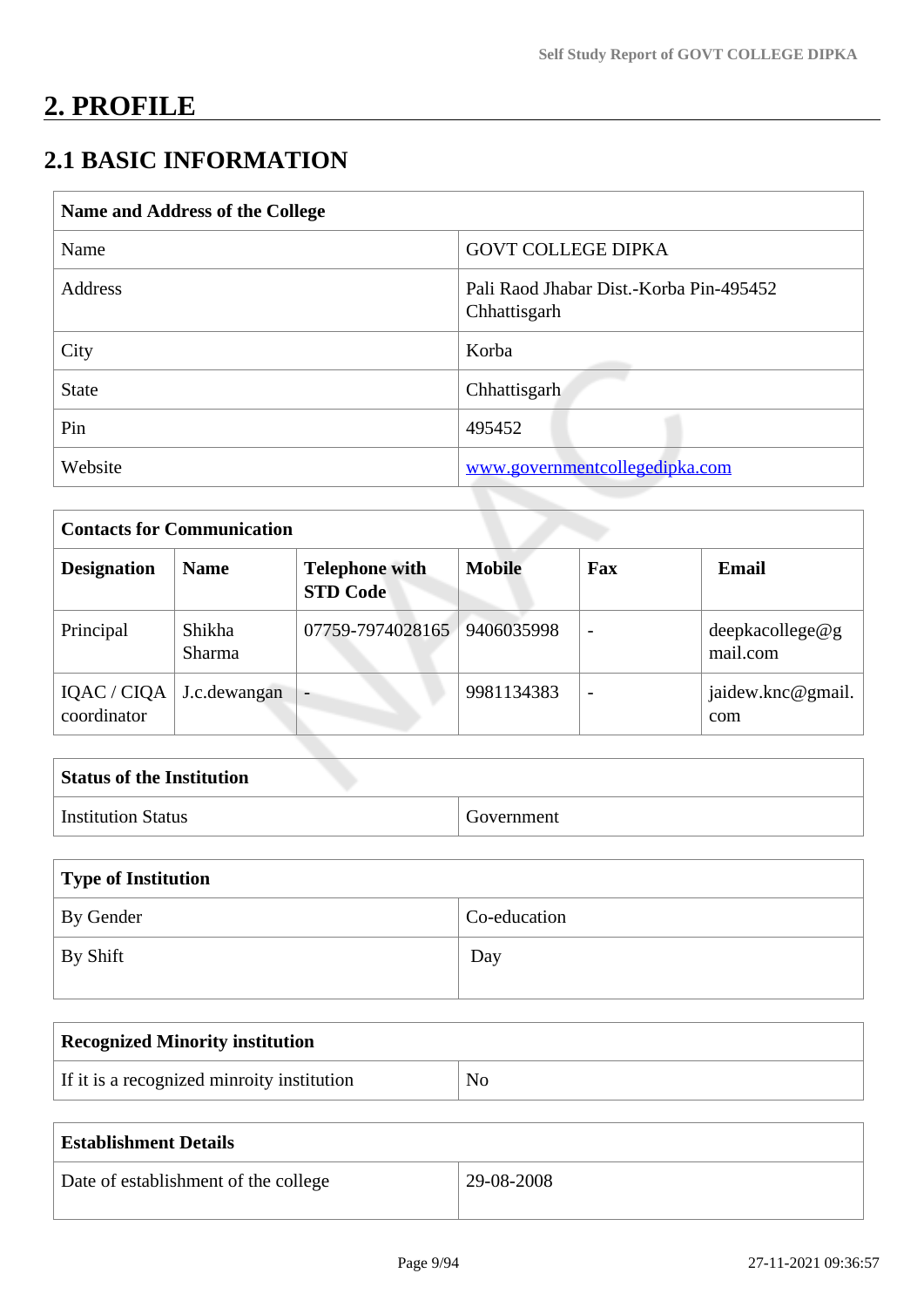**University to which the college is affiliated/ or which governs the college (if it is a constituent college)**

| <b>State</b> | <b>University name</b>                  | <b>Document</b>      |
|--------------|-----------------------------------------|----------------------|
| Chhattisgarh | Atal Bihari Vajpayee<br>Vishwavidyalaya | <b>View Document</b> |

#### **Details of UGC recognition**

| <b>Under Section</b> | Date       | <b>View Document</b> |
|----------------------|------------|----------------------|
| 2f of UGC            | 03-03-2015 | <b>View Document</b> |
| 12B of UGC           | 17-11-2015 | <b>View Document</b> |

|                                                           | Details of recognition/approval by stationary/regulatory bodies like<br>AICTE, NCTE, MCI, DCI, PCI, RCI etc(other than UGC) |                                        |                              |                |
|-----------------------------------------------------------|-----------------------------------------------------------------------------------------------------------------------------|----------------------------------------|------------------------------|----------------|
| <b>Statutory</b><br><b>Regulatory</b><br><b>Authority</b> | <b>Recognition/App</b><br>roval details Inst<br>itution/Departme<br>nt programme                                            | Day, Month and<br>year(dd-mm-<br>yyyy) | <b>Validity in</b><br>months | <b>Remarks</b> |
| No contents                                               |                                                                                                                             |                                        |                              |                |

| Details of autonomy                                                                                                                  |    |
|--------------------------------------------------------------------------------------------------------------------------------------|----|
| Does the affiliating university Act provide for<br>conferment of autonomy (as recognized by the<br>UGC), on its affiliated colleges? | No |

| <b>Recognitions</b>                                                                  |    |  |
|--------------------------------------------------------------------------------------|----|--|
| Is the College recognized by UGC as a College<br>with Potential for Excellence(CPE)? | No |  |
| Is the College recognized for its performance by<br>any other governmental agency?   | No |  |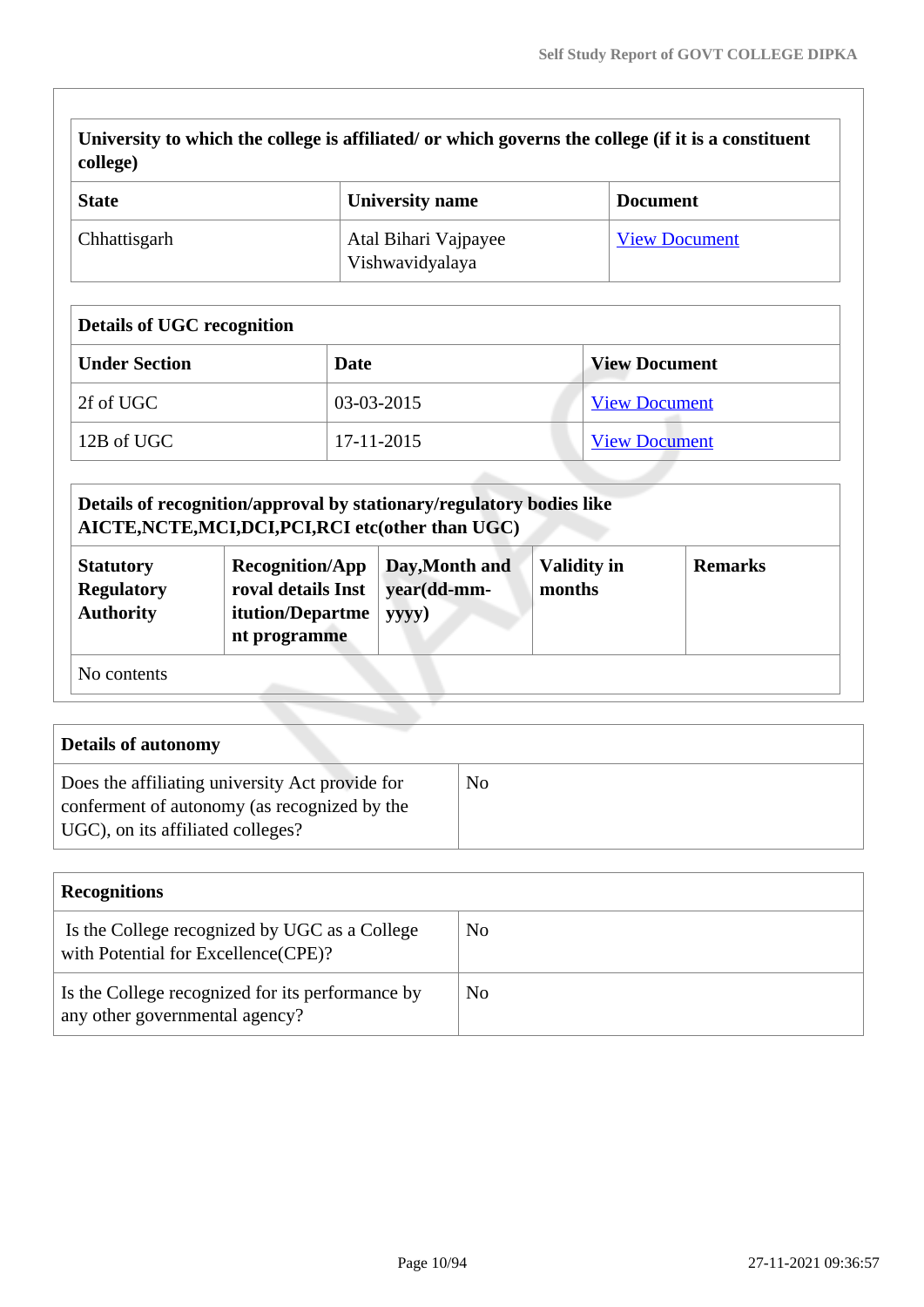| <b>Location and Area of Campus</b> |                                                         |           |                                |                             |
|------------------------------------|---------------------------------------------------------|-----------|--------------------------------|-----------------------------|
| <b>Campus Type</b>                 | <b>Address</b>                                          | Location* | <b>Campus Area</b><br>in Acres | Built up Area in<br>sq.mts. |
| Main campus<br>area                | Pali Raod Jhabar Dist.-Korba<br>Pin-495452 Chhattisgarh | Rural     | 0.99                           | 2000                        |

# **2.2 ACADEMIC INFORMATION**

|                                  | Details of Programmes Offered by the College (Give Data for Current Academic year) |                                     |                                          |                                        |                                      |                                             |
|----------------------------------|------------------------------------------------------------------------------------|-------------------------------------|------------------------------------------|----------------------------------------|--------------------------------------|---------------------------------------------|
| <b>Programme</b><br><b>Level</b> | Name of Pr<br>ogramme/C<br>ourse                                                   | <b>Duration</b> in<br><b>Months</b> | <b>Entry</b><br><b>Qualificatio</b><br>n | <b>Medium of</b><br><b>Instruction</b> | <b>Sanctioned</b><br><b>Strength</b> | No.of<br><b>Students</b><br><b>Admitted</b> |
| <b>UG</b>                        | <b>BA, Arts</b>                                                                    | 36                                  | Twelveth                                 | $English +$<br>Hindi                   | 180                                  | 126                                         |
| <b>UG</b>                        | <b>BSc, Science</b>                                                                | 36                                  | Twelveth                                 | $English +$<br>Hindi                   | 180                                  | 13                                          |
| <b>UG</b>                        | <b>BSc, Science</b>                                                                | 36                                  | Twelveth                                 | English $+$<br>Hindi                   | 180                                  | 105                                         |
| <b>UG</b>                        | BCom,Com<br>merce                                                                  | 36                                  | Twelveth                                 | English $+$<br>Hindi                   | 180                                  | 35                                          |

**Position Details of Faculty & Staff in the College**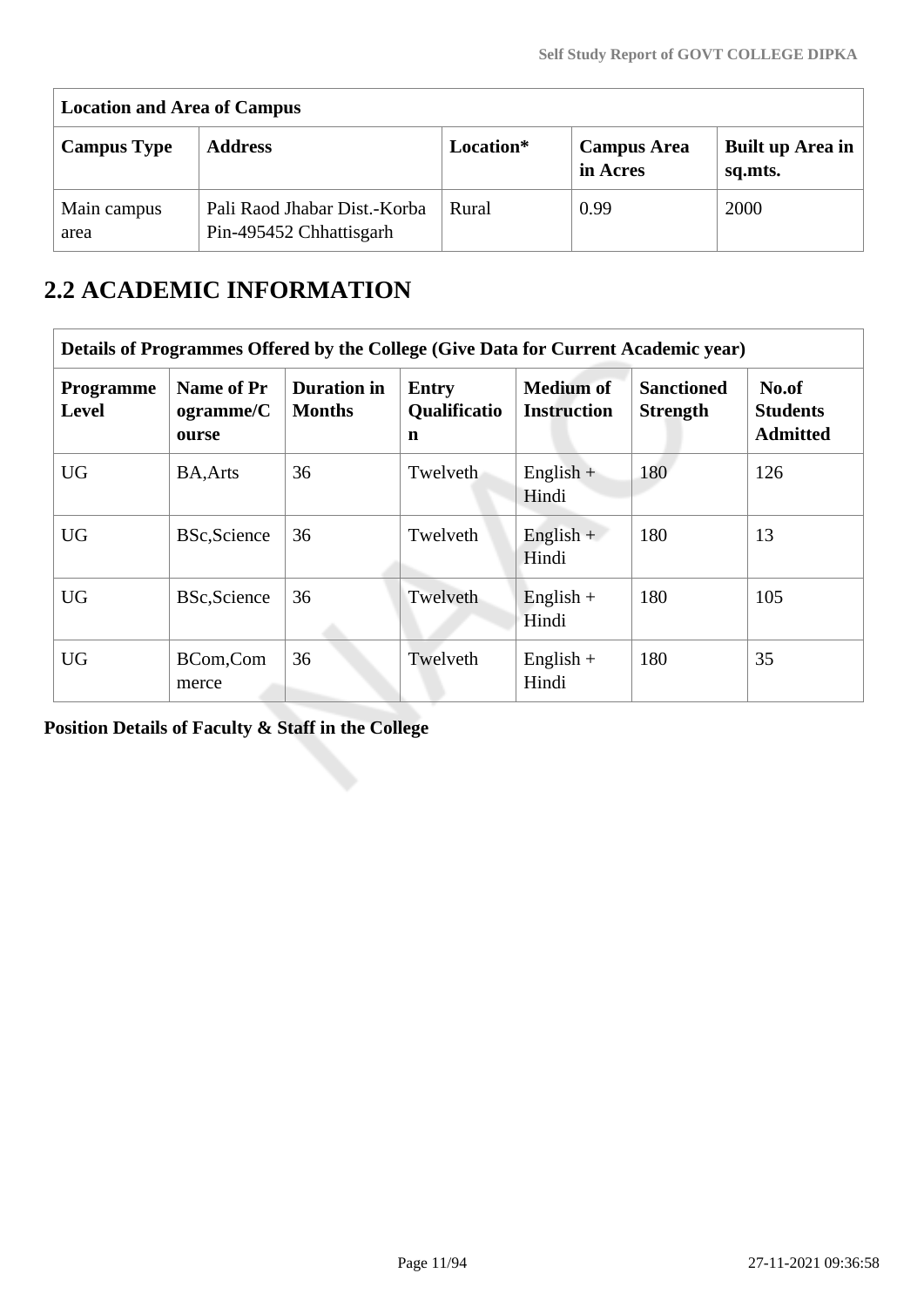| <b>Teaching Faculty</b>                                                             |                |                  |                |                |                |                            |                |                  |                            |              |                |                  |
|-------------------------------------------------------------------------------------|----------------|------------------|----------------|----------------|----------------|----------------------------|----------------|------------------|----------------------------|--------------|----------------|------------------|
|                                                                                     |                | <b>Professor</b> |                |                |                | <b>Associate Professor</b> |                |                  | <b>Assistant Professor</b> |              |                |                  |
|                                                                                     | Male           | Female           | Others         | Total          | Male           | Female                     | Others         | Total            | Male                       | Female       | Others         | Total            |
| Sanctioned by the<br>UGC /University<br><b>State</b><br>Government                  |                |                  |                | $\overline{0}$ |                |                            |                | $\overline{0}$   |                            |              |                | 11               |
| Recruited                                                                           | $\overline{0}$ | $\overline{0}$   | $\overline{0}$ | $\overline{0}$ | $\overline{0}$ | $\overline{0}$             | $\overline{0}$ | $\overline{0}$   | $\overline{4}$             | 7            | $\overline{0}$ | 11               |
| Yet to Recruit                                                                      |                |                  |                | $\overline{0}$ |                |                            |                | $\boldsymbol{0}$ |                            |              |                | $\theta$         |
| Sanctioned by the<br>Management/Soci<br>ety or Other<br>Authorized<br><b>Bodies</b> |                |                  |                | $\overline{0}$ |                |                            |                | $\overline{0}$   |                            |              |                | $\theta$         |
| Recruited                                                                           | $\overline{0}$ | $\overline{0}$   | $\overline{0}$ | $\overline{0}$ | $\overline{0}$ | $\overline{0}$             | $\overline{0}$ | $\boldsymbol{0}$ | $\overline{0}$             | $\mathbf{0}$ | $\overline{0}$ | $\boldsymbol{0}$ |
| Yet to Recruit                                                                      |                |                  |                | $\mathbf{0}$   |                |                            |                | $\boldsymbol{0}$ |                            |              |                | $\theta$         |
|                                                                                     |                |                  |                |                |                |                            |                |                  |                            |              |                |                  |

| <b>Non-Teaching Staff</b>                                                       |                |                |                  |                |  |  |  |  |  |
|---------------------------------------------------------------------------------|----------------|----------------|------------------|----------------|--|--|--|--|--|
|                                                                                 | <b>Male</b>    | <b>Female</b>  | <b>Others</b>    | <b>Total</b>   |  |  |  |  |  |
| Sanctioned by the<br><b>UGC</b> / University State<br>Government                |                |                |                  | 11             |  |  |  |  |  |
| Recruited                                                                       | 8              | $\overline{0}$ | $\boldsymbol{0}$ | 8              |  |  |  |  |  |
| Yet to Recruit                                                                  |                |                |                  | 3              |  |  |  |  |  |
| Sanctioned by the<br>Management/Society<br>or Other Authorized<br><b>Bodies</b> |                |                |                  | $\overline{0}$ |  |  |  |  |  |
| Recruited                                                                       | $\overline{0}$ | $\mathbf{0}$   | $\boldsymbol{0}$ | $\overline{0}$ |  |  |  |  |  |
| Yet to Recruit                                                                  |                |                |                  | $\overline{0}$ |  |  |  |  |  |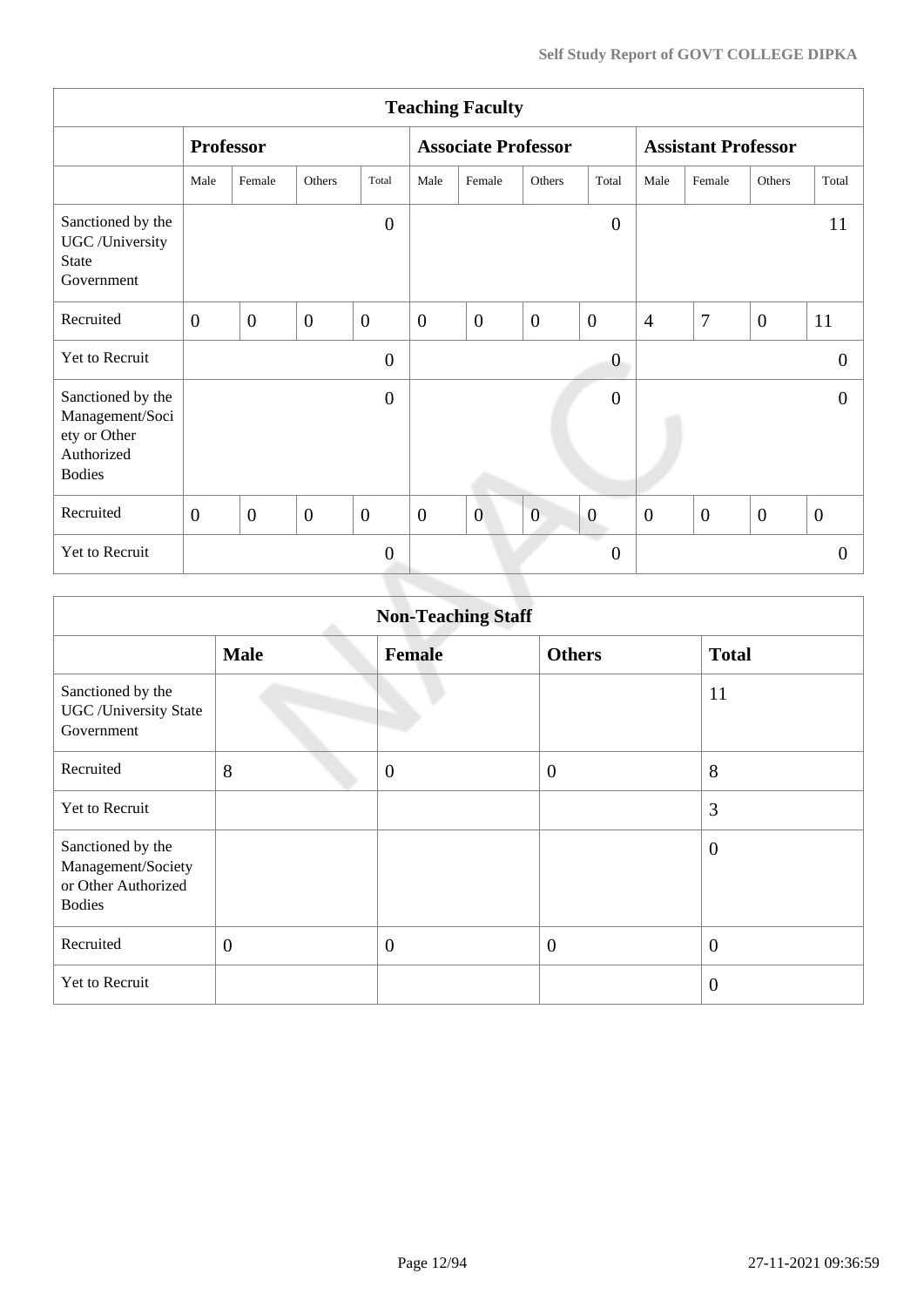| <b>Technical Staff</b>                                                          |              |              |                |                |  |  |  |  |  |
|---------------------------------------------------------------------------------|--------------|--------------|----------------|----------------|--|--|--|--|--|
|                                                                                 | <b>Male</b>  | Female       | <b>Others</b>  | <b>Total</b>   |  |  |  |  |  |
| Sanctioned by the<br><b>UGC</b> /University State<br>Government                 |              |              |                | $\overline{0}$ |  |  |  |  |  |
| Recruited                                                                       | $\mathbf{0}$ | $\mathbf{0}$ | $\overline{0}$ | $\overline{0}$ |  |  |  |  |  |
| Yet to Recruit                                                                  |              |              |                | $\overline{0}$ |  |  |  |  |  |
| Sanctioned by the<br>Management/Society<br>or Other Authorized<br><b>Bodies</b> |              |              |                | $\overline{0}$ |  |  |  |  |  |
| Recruited                                                                       | $\mathbf{0}$ | $\mathbf{0}$ | $\overline{0}$ | $\overline{0}$ |  |  |  |  |  |
| Yet to Recruit                                                                  |              |              |                | $\overline{0}$ |  |  |  |  |  |

# **Qualification Details of the Teaching Staff**

|                                     | <b>Permanent Teachers</b> |                |                  |                            |                  |                |                            |              |                |                |  |  |
|-------------------------------------|---------------------------|----------------|------------------|----------------------------|------------------|----------------|----------------------------|--------------|----------------|----------------|--|--|
| <b>Highest</b><br>Qualificatio<br>n | <b>Professor</b>          |                |                  | <b>Associate Professor</b> |                  |                | <b>Assistant Professor</b> |              |                |                |  |  |
|                                     | Male                      | Female         | <b>Others</b>    | Male                       | Female           | Others         | Male                       | Female       | Others         | Total          |  |  |
| D.sc/D.Litt.                        | $\mathbf{0}$              | $\mathbf{0}$   | $\overline{0}$   | $\overline{0}$             | $\boldsymbol{0}$ | $\mathbf{0}$   | $\overline{0}$             | $\mathbf{0}$ | $\mathbf{0}$   | $\mathbf{0}$   |  |  |
| Ph.D.                               | $\overline{0}$            | $\overline{0}$ | $\overline{0}$   | $\theta$                   | $\overline{0}$   | $\overline{0}$ | $\overline{0}$             | $\mathbf{1}$ | $\theta$       | $\mathbf{1}$   |  |  |
| M.Phil.                             | $\theta$                  | $\mathbf{0}$   | $\overline{0}$   | $\theta$                   | $\overline{0}$   | $\overline{0}$ | $\mathbf{1}$               | $\mathbf{1}$ | $\theta$       | $\overline{2}$ |  |  |
| PG                                  | $\theta$                  | $\theta$       | $\boldsymbol{0}$ | $\overline{0}$             | $\overline{0}$   | $\overline{0}$ | $\overline{2}$             | 3            | $\overline{0}$ | 5              |  |  |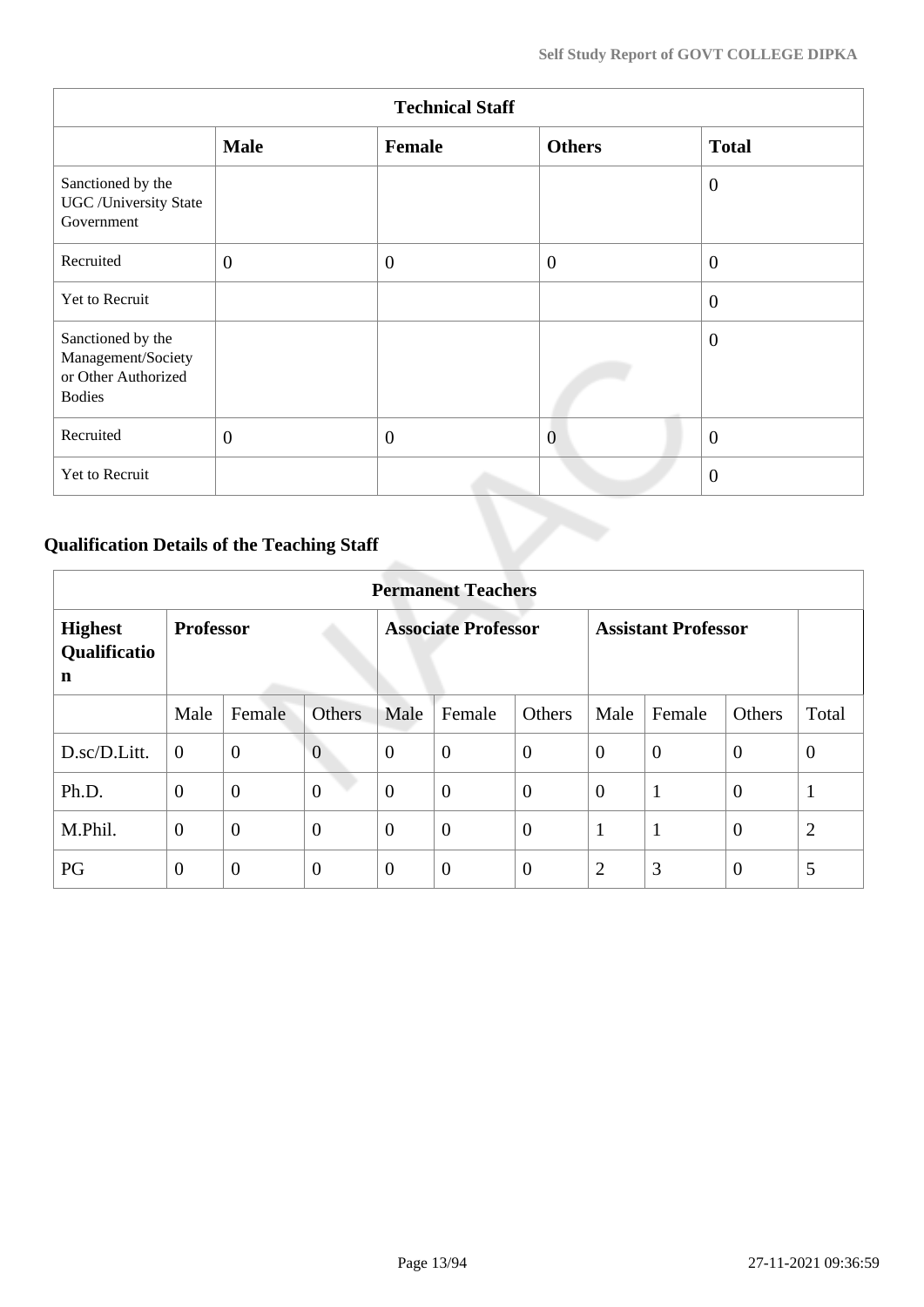|                                     | <b>Temporary Teachers</b> |                |                            |                |                  |                            |                |                |                |                |  |  |
|-------------------------------------|---------------------------|----------------|----------------------------|----------------|------------------|----------------------------|----------------|----------------|----------------|----------------|--|--|
| <b>Highest</b><br>Qualificatio<br>n | <b>Professor</b>          |                | <b>Associate Professor</b> |                |                  | <b>Assistant Professor</b> |                |                |                |                |  |  |
|                                     | Male                      | Female         | Others                     | Male           | Female           | Others                     | Male           | Female         | Others         | Total          |  |  |
| D.sc/D.Litt.                        | $\Omega$                  | $\overline{0}$ | $\overline{0}$             | $\overline{0}$ | $\boldsymbol{0}$ | $\overline{0}$             | $\overline{0}$ | $\overline{0}$ | $\overline{0}$ | $\theta$       |  |  |
| Ph.D.                               | $\theta$                  | $\overline{0}$ | $\theta$                   | $\theta$       | $\overline{0}$   | $\theta$                   | $\mathbf{0}$   | $\theta$       | $\mathbf{0}$   | $\overline{0}$ |  |  |
| M.Phil.                             | $\overline{0}$            | $\overline{0}$ | $\overline{0}$             | $\theta$       | $\overline{0}$   | $\overline{0}$             | 1              | $\overline{0}$ | $\theta$       | 1              |  |  |
| PG                                  | $\overline{0}$            | $\overline{0}$ | $\overline{0}$             | $\overline{0}$ | $\boldsymbol{0}$ | $\overline{0}$             | $\overline{2}$ | $\overline{4}$ | $\overline{0}$ | 6              |  |  |

|                                                         | <b>Part Time Teachers</b> |                |                |                            |                |                |                            |                |                |                |  |  |
|---------------------------------------------------------|---------------------------|----------------|----------------|----------------------------|----------------|----------------|----------------------------|----------------|----------------|----------------|--|--|
| <b>Professor</b><br><b>Highest</b><br>Qualificatio<br>n |                           |                |                | <b>Associate Professor</b> |                |                | <b>Assistant Professor</b> |                |                |                |  |  |
|                                                         | Male                      | Female         | Others         | Male                       | Female         | <b>Others</b>  | Male                       | Female         | Others         | Total          |  |  |
| D.sc/D.Litt.                                            | $\overline{0}$            | $\overline{0}$ | $\overline{0}$ | $\overline{0}$             | $\overline{0}$ | $\overline{0}$ | $\overline{0}$             | $\overline{0}$ | $\overline{0}$ | $\overline{0}$ |  |  |
| Ph.D.                                                   | $\overline{0}$            | $\overline{0}$ | $\overline{0}$ | $\overline{0}$             | $\overline{0}$ | $\overline{0}$ | $\theta$                   | $\overline{0}$ | $\theta$       | $\theta$       |  |  |
| M.Phil.                                                 | $\theta$                  | $\overline{0}$ | $\overline{0}$ | $\overline{0}$             | $\overline{0}$ | $\overline{0}$ | $\theta$                   | $\overline{0}$ | $\overline{0}$ | $\theta$       |  |  |
| PG                                                      | $\overline{0}$            | $\overline{0}$ | $\overline{0}$ | $\Omega$                   | $\overline{0}$ | $\overline{0}$ | $\overline{0}$             | $\overline{0}$ | $\overline{0}$ | $\theta$       |  |  |

| <b>Details of Visting/Guest Faculties</b> |             |               |               |              |  |  |  |
|-------------------------------------------|-------------|---------------|---------------|--------------|--|--|--|
| <b>Number of Visiting/Guest Faculty</b>   | <b>Male</b> | <b>Female</b> | <b>Others</b> | <b>Total</b> |  |  |  |
| engaged with the college?                 |             |               |               |              |  |  |  |

# **Provide the Following Details of Students Enrolled in the College During the Current Academic Year**

| <b>Programme</b> |        | <b>From the State</b><br><b>Where College</b><br>is Located | <b>From Other</b><br><b>States of India</b> | <b>NRI Students</b> | Foreign<br><b>Students</b> | <b>Total</b> |
|------------------|--------|-------------------------------------------------------------|---------------------------------------------|---------------------|----------------------------|--------------|
| <b>UG</b>        | Male   | 93                                                          | $\theta$                                    | v                   | $\theta$                   | 93           |
|                  | Female | 186                                                         | 0                                           | U                   | $\theta$                   | 186          |
|                  | Others | $\theta$                                                    | 0                                           | $\theta$            | $\theta$                   | $\theta$     |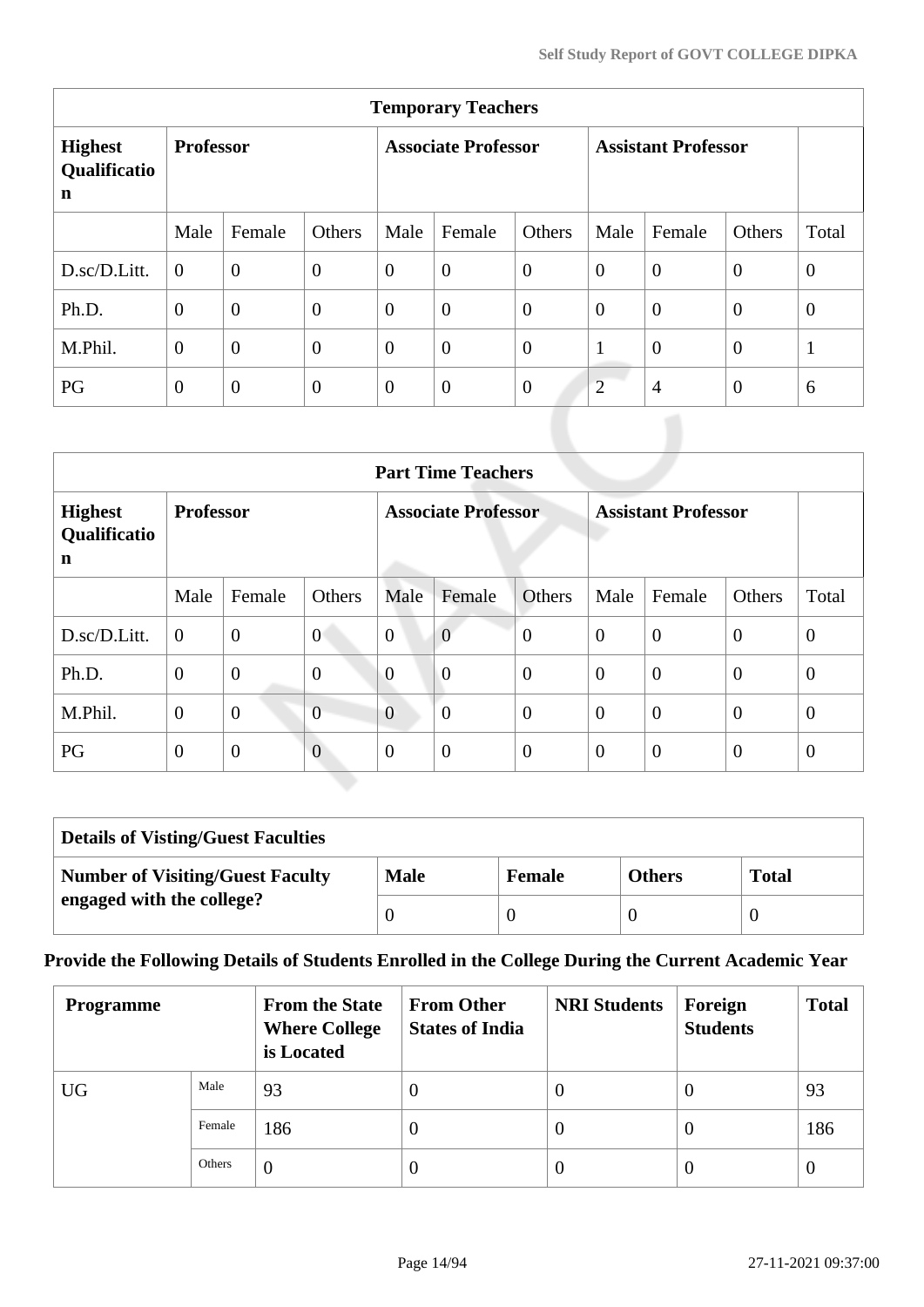| <b>Years</b> |        |                  |                  |                  |                  |
|--------------|--------|------------------|------------------|------------------|------------------|
| Programme    |        | Year 1           | Year 2           | Year 3           | Year 4           |
| <b>SC</b>    | Male   | 15               | 12               | 14               | 10               |
|              | Female | 16               | 19               | 11               | 13               |
|              | Others | $\overline{0}$   | $\boldsymbol{0}$ | $\overline{0}$   | $\overline{0}$   |
| ${\cal ST}$  | Male   | 58               | 81               | 67               | 64               |
|              | Female | 99               | 87               | 65               | 46               |
|              | Others | $\overline{0}$   | $\boldsymbol{0}$ | $\mathbf{0}$     | $\mathbf{0}$     |
| OBC          | Male   | 77               | 83               | 68               | 64               |
|              | Female | 60               | 67               | 53               | 50               |
|              | Others | $\boldsymbol{0}$ | $\mathbf{0}$     | $\boldsymbol{0}$ | $\mathbf{0}$     |
| General      | Male   | 12               | 14               | 19               | 11               |
|              | Female | 26               | 22               | 13               | 13               |
|              | Others | $\overline{0}$   | $\overline{0}$   | $\mathbf{0}$     | $\overline{0}$   |
| Others       | Male   | $\overline{0}$   | $\boldsymbol{0}$ | $\mathbf{0}$     | $\mathbf{0}$     |
|              | Female | $\boldsymbol{0}$ | $\boldsymbol{0}$ | $\boldsymbol{0}$ | $\boldsymbol{0}$ |
|              | Others | $\overline{0}$   | $\boldsymbol{0}$ | $\boldsymbol{0}$ | $\boldsymbol{0}$ |
| Total        |        | 363              | 385              | 310              | 271              |

 **Provide the Following Details of Students admitted to the College During the last four Academic Years**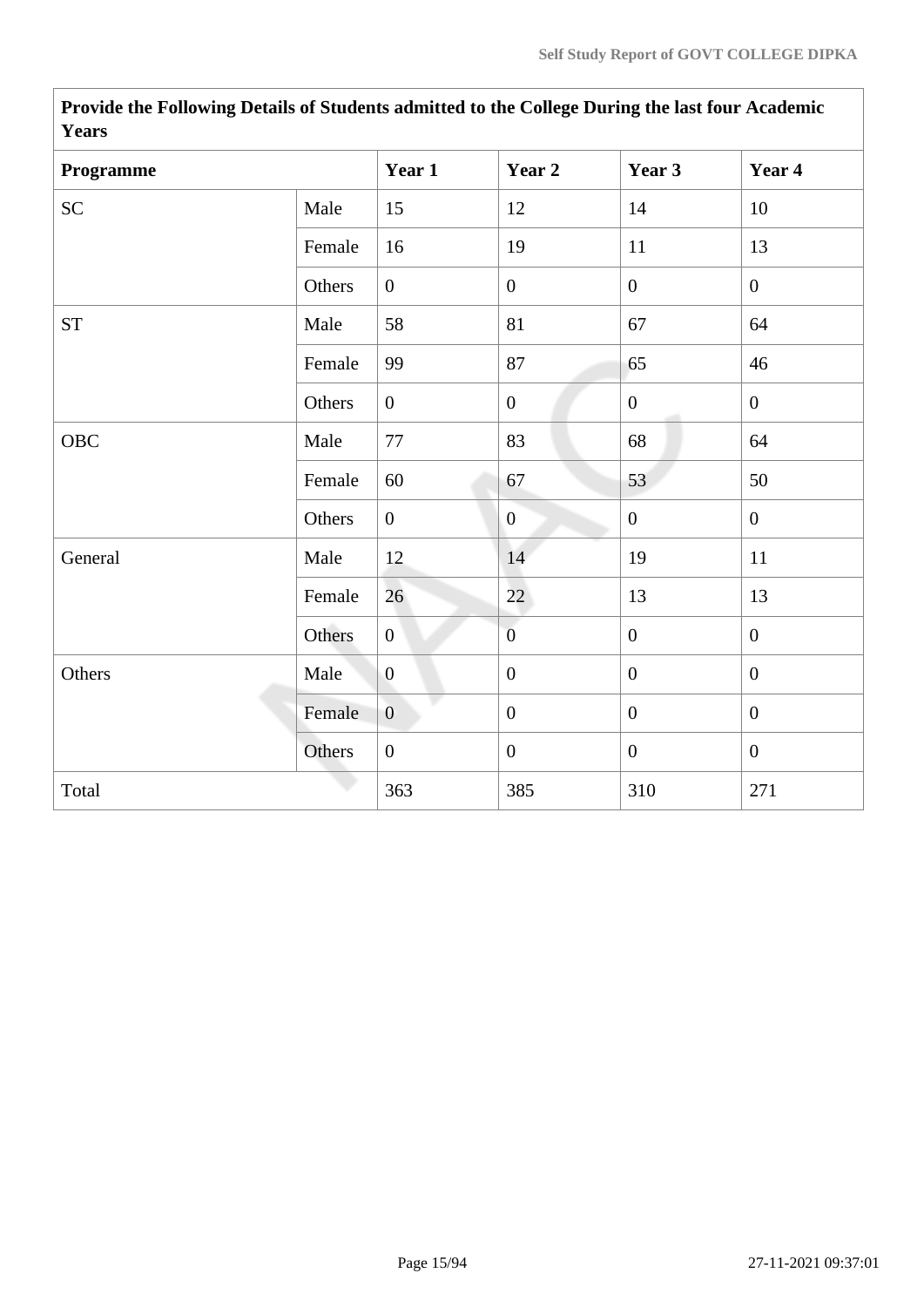# **Extended Profile**

# **1 Program**

# **1.1**

# **Number of courses offered by the Institution across all programs during the last five years**

| 2019-20                                 | 2018-19 | 2017-18 |                      | 2016-17 | 2015-16 |  |  |
|-----------------------------------------|---------|---------|----------------------|---------|---------|--|--|
| 50                                      | 48      | 48      |                      | 48      | 48      |  |  |
| <b>File Description</b>                 |         |         | Document             |         |         |  |  |
| Institutional data in prescribed format |         |         | <b>View Document</b> |         |         |  |  |

### **1.2**

# **Number of programs offered year-wise for last five years**

| 2019-20 | 2018-19 | 2017-18 | $2016 - 17$ | 2015-16 |
|---------|---------|---------|-------------|---------|
| 04      | 04      | 04      | 04          | 04      |

# **2 Students**

### **2.1**

### **Number of students year-wise during last five years**

| 2019-20                 | 2018-19                                 | 2017-18 |          | 2016-17              | 2015-16 |  |
|-------------------------|-----------------------------------------|---------|----------|----------------------|---------|--|
| 279                     | 363                                     | 385     |          | 310                  | 271     |  |
| <b>File Description</b> |                                         |         | Document |                      |         |  |
|                         | Institutional data in prescribed format |         |          | <b>View Document</b> |         |  |

### **2.2**

## **Number of seats earmarked for reserved category as per GOI/State Govt rule year-wise during last five years**

| 2019-20 | 2018-19 | 2017-18 | 2016-17 | 2015-16 |
|---------|---------|---------|---------|---------|
| 136     | 136     | 136     | 136     | 136     |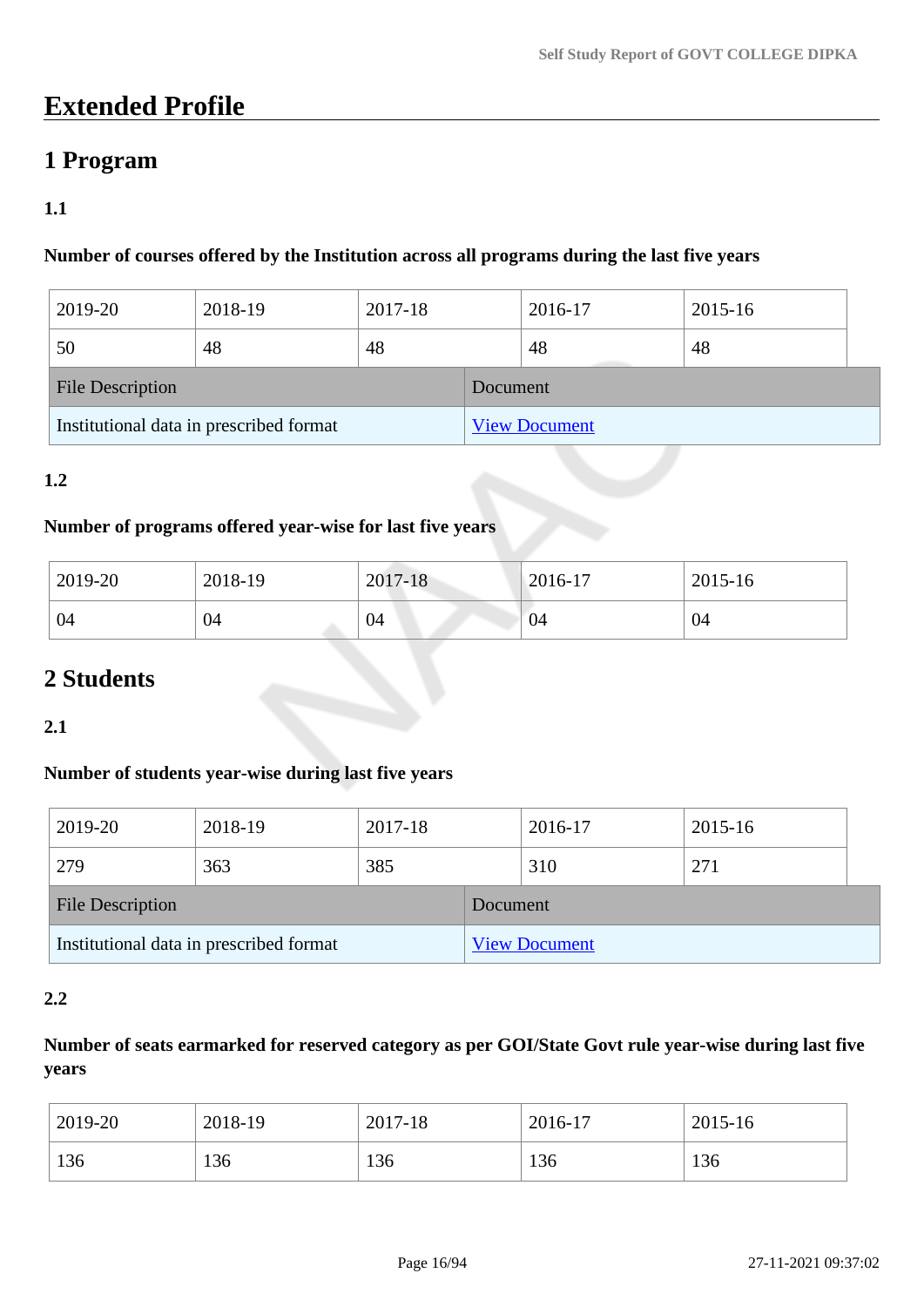| File Description                        | Document             |
|-----------------------------------------|----------------------|
| Institutional data in prescribed format | <b>View Document</b> |

# **2.3**

### **Number of outgoing / final year students year-wise during last five years**

| 2019-20                 | 2018-19                                 | 2017-18 |          | 2016-17              | 2015-16 |  |
|-------------------------|-----------------------------------------|---------|----------|----------------------|---------|--|
| 79                      | 96                                      | 91      |          | 53                   | 25      |  |
| <b>File Description</b> |                                         |         | Document |                      |         |  |
|                         | Institutional data in prescribed format |         |          | <b>View Document</b> |         |  |

# **3 Teachers**

# **3.1**

# **Number of full time teachers year-wise during the last five years**

| 2019-20                 | 2018-19                                 | 2017-18 |          | 2016-17              | 2015-16 |
|-------------------------|-----------------------------------------|---------|----------|----------------------|---------|
|                         | 10                                      | 10      |          | 10                   | 10      |
| <b>File Description</b> |                                         |         | Document |                      |         |
|                         | Institutional data in prescribed format |         |          | <b>View Document</b> |         |

## **3.2**

## **Number of sanctioned posts year-wise during last five years**

| 2019-20          | 2018-19                                 | 2017-18 |          | 2016-17              | 2015-16 |  |
|------------------|-----------------------------------------|---------|----------|----------------------|---------|--|
| 23               | 22                                      | 22      |          | 22                   | 19      |  |
| File Description |                                         |         | Document |                      |         |  |
|                  | Institutional data in prescribed format |         |          | <b>View Document</b> |         |  |

# **4 Institution**

# **4.1**

**Total number of classrooms and seminar halls**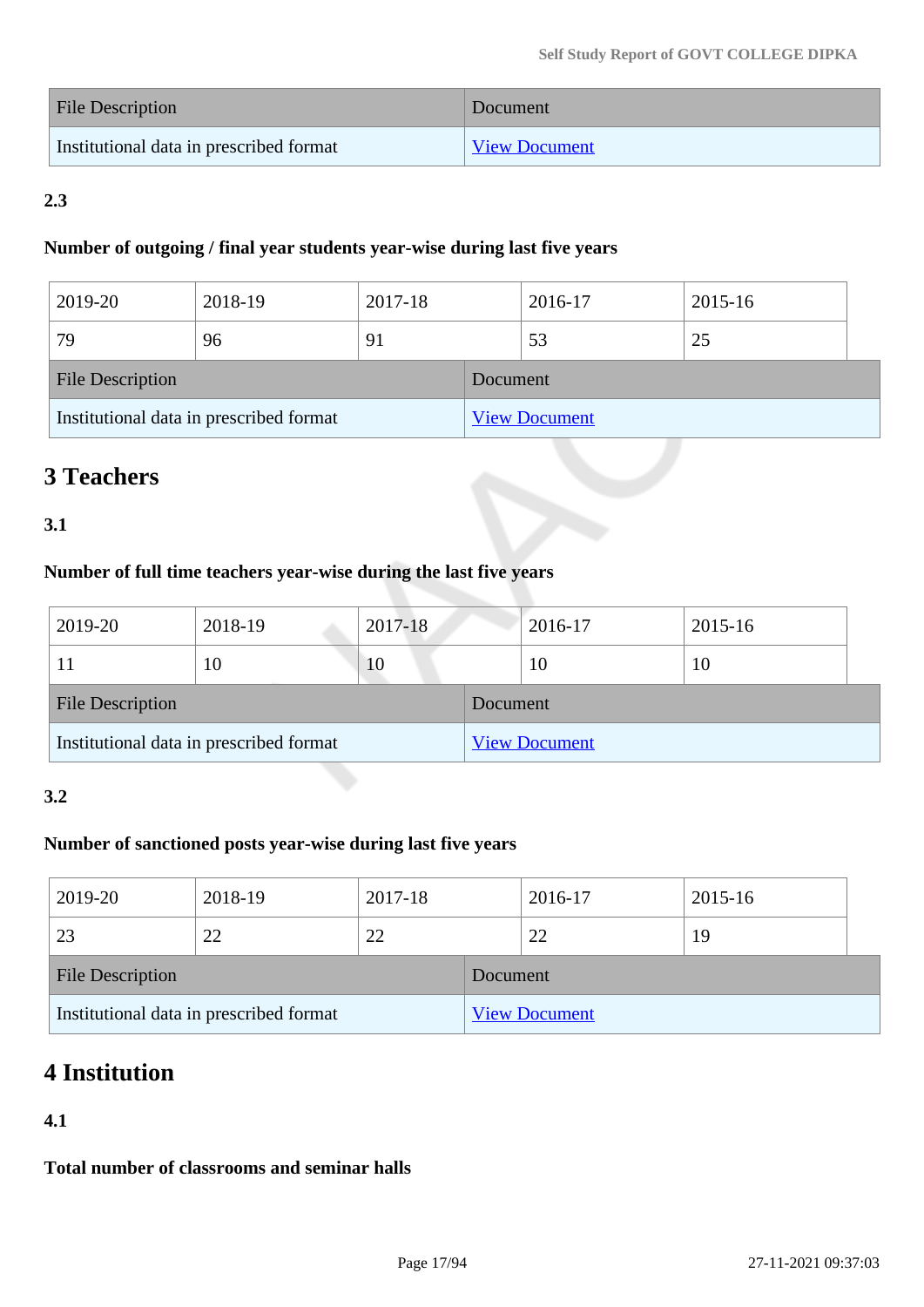### **Response: 13**

### **4.2**

### **Total Expenditure excluding salary year-wise during last five years ( INR in Lakhs)**

| 2019-20 | 2018-19 | 2017-18 | 2016-17  | 2015-16  |
|---------|---------|---------|----------|----------|
| 9.31056 | 7.30871 | 8.27267 | 11.61293 | 19.21686 |

### **4.3**

# **Number of Computers**

### **Response: 16**

### **4.4**

# **Total number of computers in the campus for academic purpose**

# **Response: 5**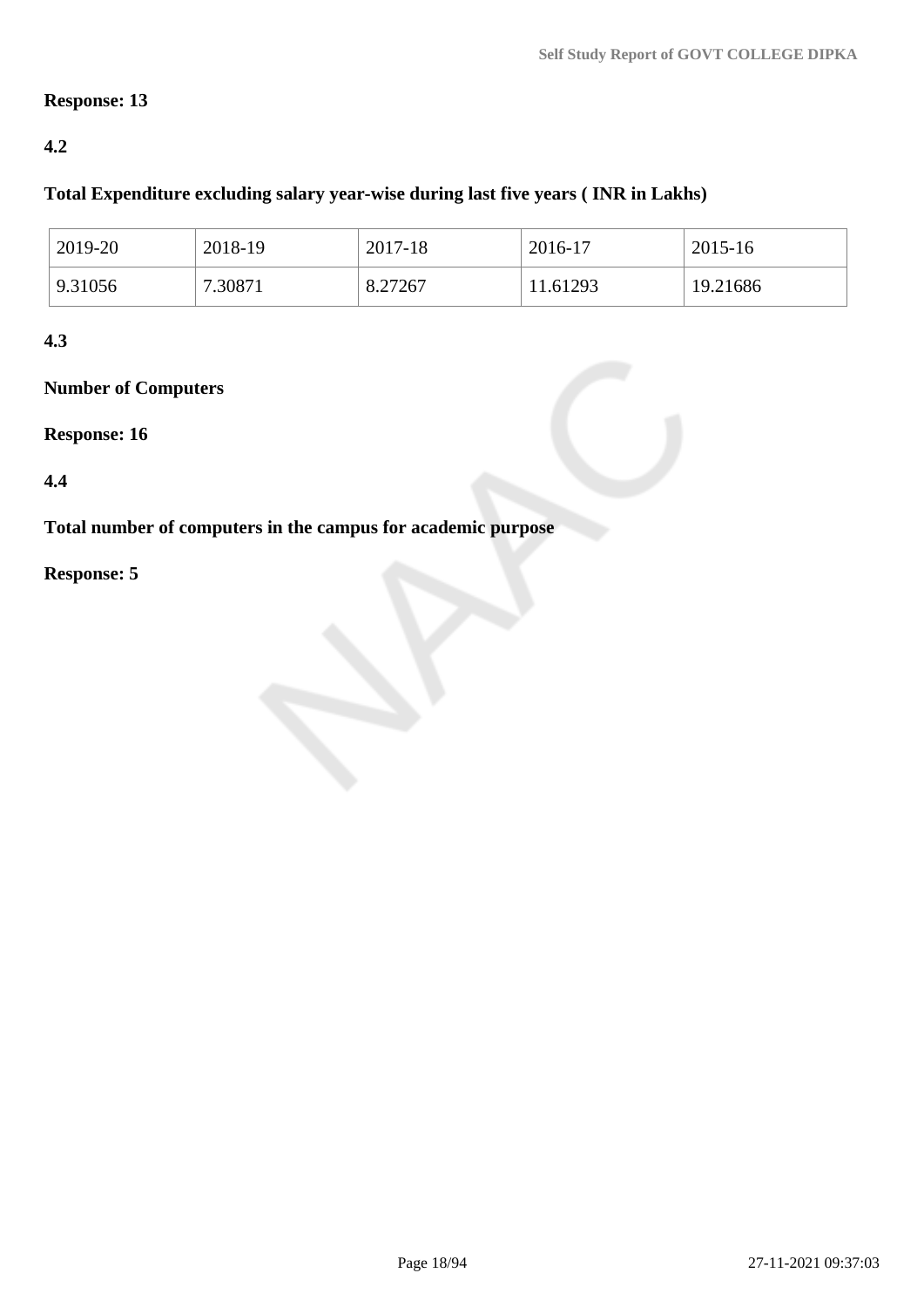# **4. Quality Indicator Framework(QIF)**

# **Criterion 1 - Curricular Aspects**

# **1.1 Curricular Planning and Implementation**

 **1.1.1 The Institution ensures effective curriculum delivery through a well planned and documented process**

### **Response:**

Govt. College Dipka is affiliated to Atal Bihari Vajpayee vishwavidyalaya,Bilaspur and it follows the University prescribed curriculum. Different steps taken by the institution to ensure effective curriculum delivery through a well-planned manner are as follows:-

- Internal academic calendar is prepared according to the University calendar prior to the commencement of the academic year by IQAC, specifying available duration for specific activitiesto ensure proper teaching –learning process. The continuous evaluation and it is displayed on the notice board and college website.
- Staff council meeting is held with all teachers at the beginning of the academic year to discuss for the better teaching learning planning and use of ICT for the current academic session. and every teacher prepares teaching plan for his/her subject.
- Updated syllabus of each subject is made available in the college library at the same time students can download their syllabus through University portal. Professors introduce the syllabus in classroom also. All teachers maintain daily diary for effective academic planning, implementation and review of the curriculum.
- Theory & Practical classes are held according to the time-table which is prepared by the Time table committee and is published on college notice board .Teachers also motivates students to visit the notice board regularly.
- Conventional classroom teaching is blended with adequate use of ICT to make the teachinglearning process more learner-centric. Online class, You tube assisted learning, experiential learning, participative learning and problem-solving methods are also used for effective curriculum delivery.
- Classroom teaching is supplemented with classroom seminars, special lectures, group discussions, use of projectors, intra-institutional level quizzes for the students, assignments, question paper solving, educational tours, field-trips for effective delivery of curriculum, which are done in a planned manner. Records are maintained by each department and information is provided to IQAC for documentation.
- The college library provides necessary learning resources for effective delivery of curriculum. All faculty members and some students have been provided with unique user ID and password for accessing N-LIST site that offers 80,409 e-Books and 3,828 e- Journals in full text form. Library related information are well maintained and are provided to IQAC for documentation.
- All internal assessments like Class test, sessional exams and pre-university exams are conducted to assess the student's progression of learning. All examinations are conducted according to the academic calendar. Special classes are conducted for slow learners and advance Learners are motivated to solve University question papers and efforts are made by teachers to improve their performance. Students attendance record, internal assessment marks are maintained by the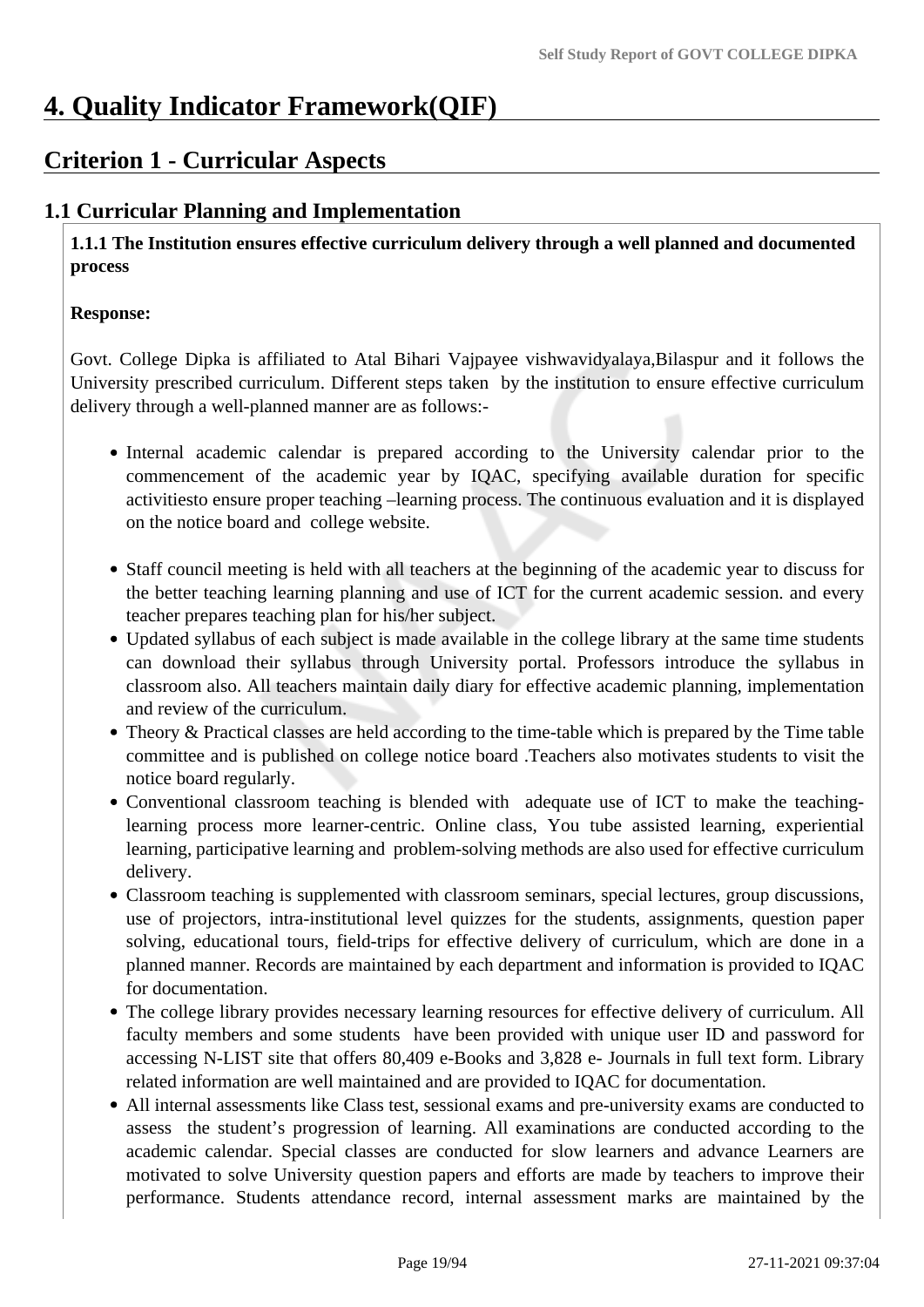respective departments.

- The college encourages faculty members to attend orientation course, refresher courses, workshops and paper presentation in seminars conducted by the affiliating and other Universities for acquiring necessary skills for effective delivery of the curriculum. Photo copies of the certificates of the above courses are provided by faculty members to IQAC for documentation.
- The college has adopted student mentor system in which students profiles are maintained by each mentor. It helps to complete their curriculum on time.

| <b>File Description</b>              | <b>Document</b>      |
|--------------------------------------|----------------------|
| <b>Upload Additional information</b> | <b>View Document</b> |
| Link for Additional information      | <b>View Document</b> |

### **1.1.2 The institution adheres to the academic calendar including for the conduct of CIE**

#### **Response:**

- In the beginning of the academic year, academic calendar is published by the University for all courses .The institution ensures effective time management and strictly follows timeline fixed by the affiliating university. The Institute carries out effective planning in adherence to the academic calendar. This allows the teachers and the students to their teaching and learning and regular assessment of the same.
- The Institution assess the students in different components like –theory, practical and assignments. Evaluation follows the university testing pattern. Tests are conducted in regular intervals to avoid stress for the students.
- An internal exam is taken in accordance to university academic calendar and various internal assessment results are analysed to identify the slow learner .Extra attention is given to such slow learner in form of bridge course to improve their performance in the university examination.
- The assignments given to the students covered various topics relevant to various social issues based assignment are given to the students, not covered under the syllabus.
- To follow the university calendar, every department prepare internal work plan to ensure timely delivery of syllabus. Every teacher follows a strict schedule that is discussed and approved by the principal or head of their respective department. This is followed by deducing a day-to-day division of topics and chapters. These topics and chapters are chosen keeping the upcoming continuous internal evaluation (CIE) in mind. The timeline created allows the students to complete the given syllabus in scheduled time. The students are given adequate time before the examinations as well to prepare and clear their concepts.
- In case of any alteration the university communicates through notification to the college and the college enforces the same. In any condition, the academic calendar is strictly followed by all faculty members.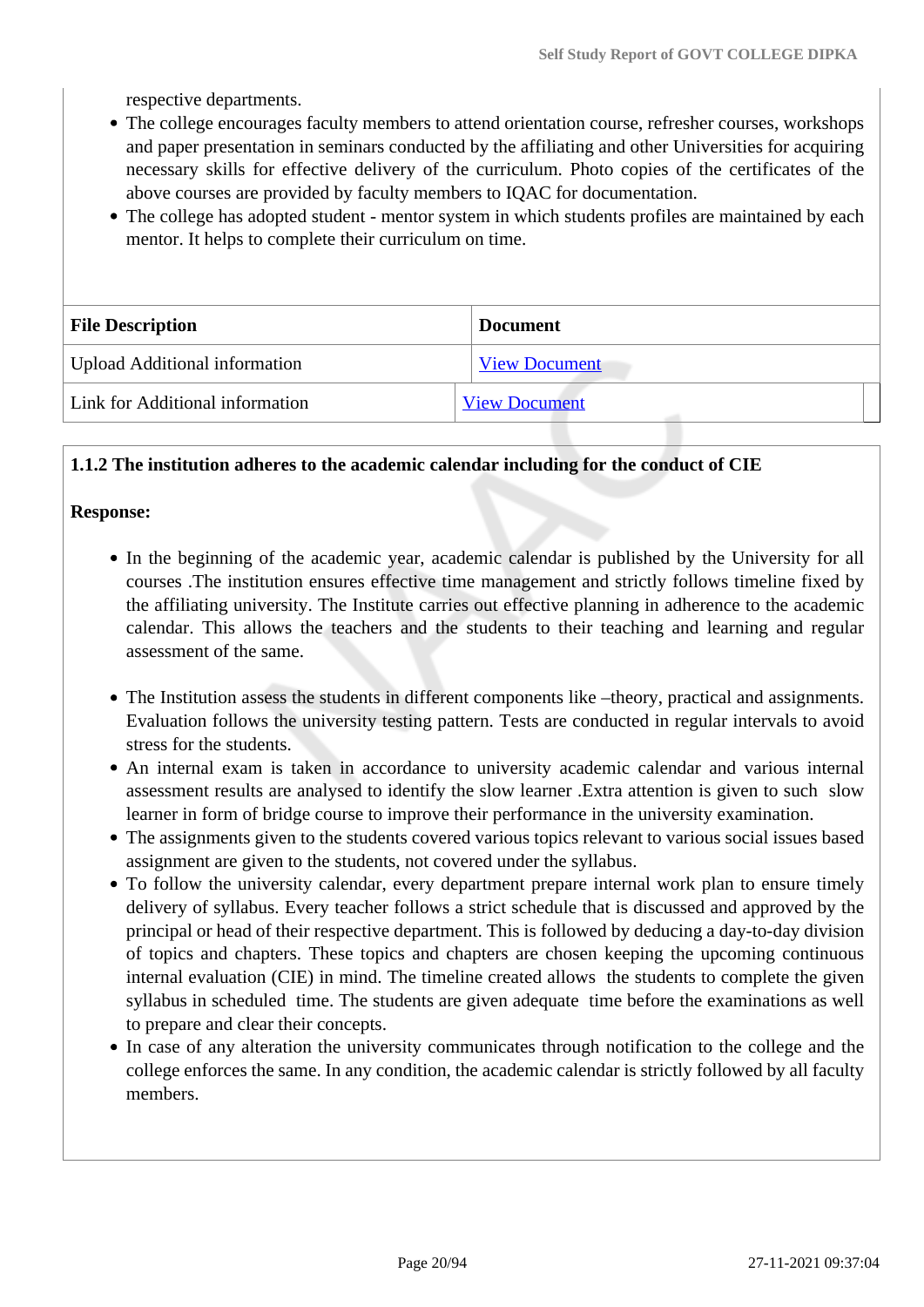| <b>File Description</b>         | <b>Document</b>      |
|---------------------------------|----------------------|
| Upload Additional information   | <b>View Document</b> |
| Link for Additional information | <b>View Document</b> |

 **1.1.3 Teachers of the Institution participate in following activities related to curriculum development and assessment of the affiliating University and/are represented on the following academic bodies during the last five years** 

**1.Academic council/BoS of Affiliating university**

- **2.Setting of question papers for UG/PG programs**
- **3.Design and Development of Curriculum for Add on/ certificate/ Diploma Courses**
- **4.Assessment /evaluation process of the affiliating University**

**Response:** B. Any 3 of the above

| <b>File Description</b>                                                                                      | <b>Document</b>      |
|--------------------------------------------------------------------------------------------------------------|----------------------|
| Institutional data in prescribed format                                                                      | <b>View Document</b> |
| Details of participation of teachers in various<br>bodies/activities provided as a response to the<br>metric | <b>View Document</b> |

# **1.2 Academic Flexibility**

 **1.2.1 Percentage of Programmes in which Choice Based Credit System (CBCS)/ elective course system has been implemented** 

**Response:** 25

1.2.1.1 **Number of Programmes in which CBCS/ Elective course system implemented.**

Response: 1

| <b>File Description</b>                 | <b>Document</b>      |
|-----------------------------------------|----------------------|
| Institutional data in prescribed format | <b>View Document</b> |

### **1.2.2 Number of Add on /Certificate programs offered during the last five years**

#### **Response:** 0

### 1.2.2.1 **How many Add on /Certificate programs are offered within the last 5 years.**

| 2019-20 | 2018-19 | 2017-18 | 2016-17 | 2015-16 |
|---------|---------|---------|---------|---------|
|         |         |         | ν       |         |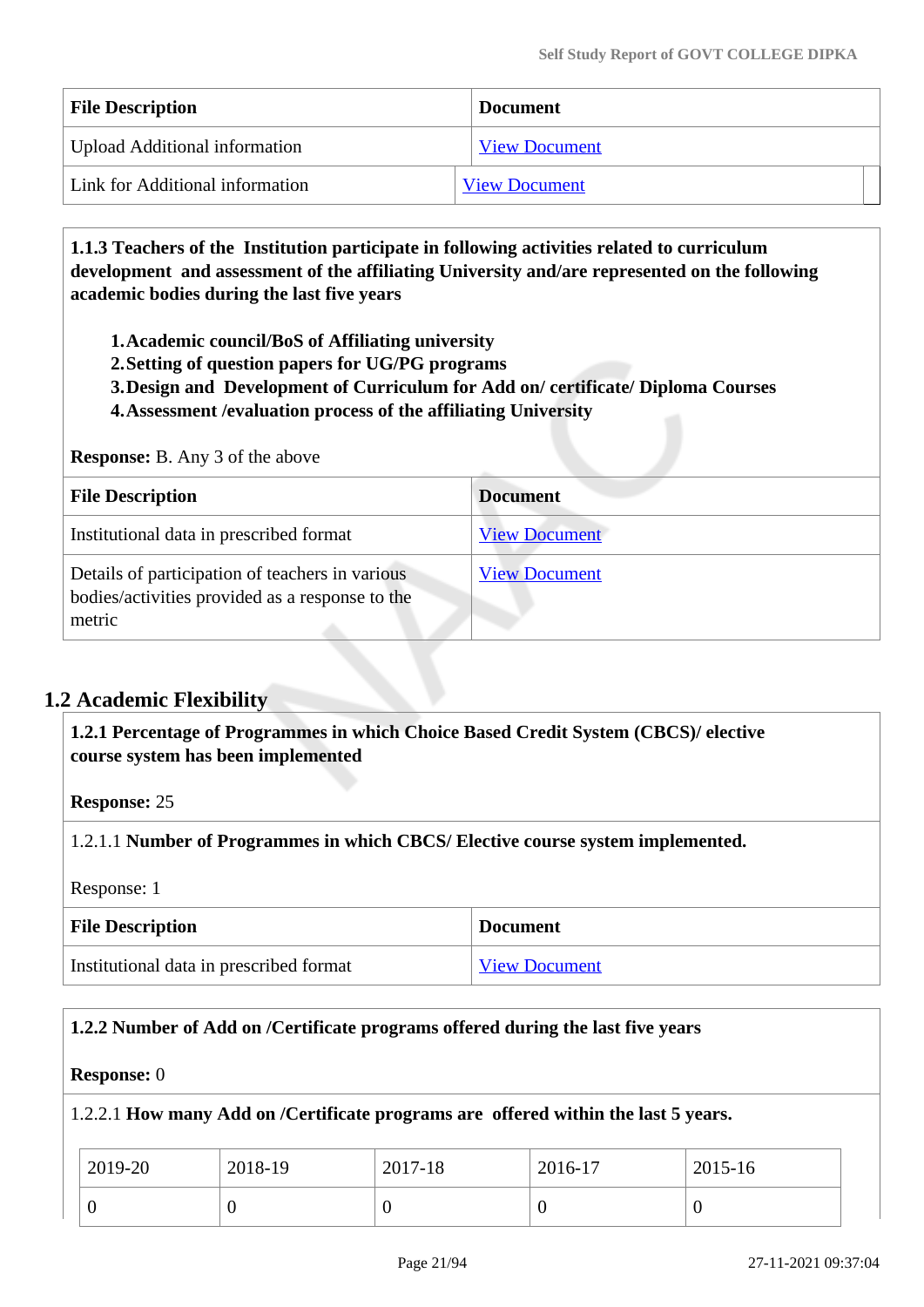| <b>File Description</b>                 | <b>Document</b>      |
|-----------------------------------------|----------------------|
| Institutional data in prescribed format | <b>View Document</b> |

## **1.2.3 Average percentage of students enrolled in Certificate/ Add-on programs as against the total number of students during the last five years**

### **Response:** 0

1.2.3.1 **Number of students enrolled in subject related Certificate or Add-on programs year wise during last five years**

| $12019-20$ | 2018-19 | 2017-18 | 2016-17 | 2015-16 |
|------------|---------|---------|---------|---------|
| ν          |         |         |         |         |

# **1.3 Curriculum Enrichment**

 **1.3.1 Institution integrates crosscutting issues relevant to Professional Ethics ,Gender, Human Values ,Environment and Sustainability into the Curriculum**

### **Response:**

The curriculum offered by the university addresses the cross cutting issues like: gender issues, environment and sustainability, human values and professional ethics. The institute believes in maintaining healthy environment for all of its stakeholders.

## **Gender Sensitization:**

- The college environment motivates the female students to present their views openly.
- Our college is a co-education college and there is no gender discrimination. Boys and girls are given equal opportunity to participate in activities like tree plantation, cleanliness drive, rally, N.S.S. Camp, red cross and other cultural activities.
- There is no gender discrimination between boys and girls in college for this purpose college formed " women harassment cell". There is complaint box in college premises where students may put there complain if any.
- To provide a secure environment CCTV Camera are installed in the campus.
- Common room with basic facilities has been provided for the girls.
- Time to time faculty members sensitise the students on gender issues.
- Students are free to give their feedback on gender issues on the college website as well.
- The ratio of girls to boys is 2 :1 in our college, this proves that there is no gender issue in college and girls are completely safe.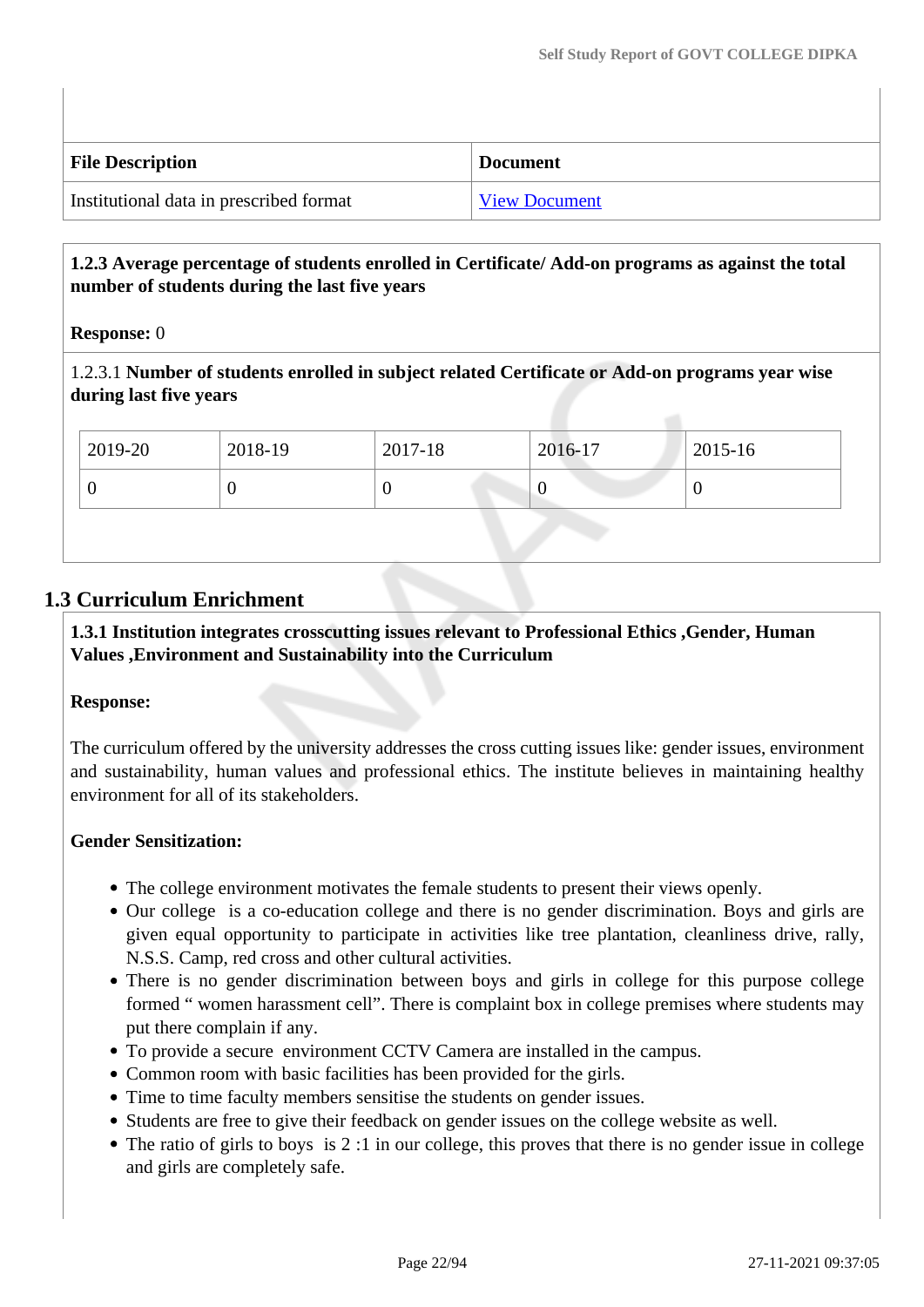#### **Human Values and Professional Ethics**:

College inculcates human values and Professional ethics in the students in the following ways-

- Classroom discussion on real life situations and professional ethics.
- Classroom discussion on various complications that come up during professional careers.
- Students are taught how to take decision without compromising on values.
- Students are taught how to become ethically strong and live holistically with values.
- Faculty members of the college perform their duties in the form of teaching, practicals, seminars ,quizzes, exhibitions conscientiously and with dedication.
- Teacher co-operate and assist by carrying out their educational responsibilities of the college and the university such as admission and counselling of students, conducting university and college examination and evaluation.
- Participate in co-curricular activities including community services.
- Teachers always respect the right and dignity of the students in expressing his/her opinion.
- Teachers treat the non teaching staff as colleagues and equal partners in a co-operative undertaking within every educational institution.
- Students respect college staff, seniors, parents and all other citizens.
- Studensts obey observes of the professors.
- The College observes all jayanties like swami vivekanand jayanti,Gandhi jayanti,ramanujan jayanti, N.S.S. day, teachers day etc.
- All programmes of college like sports, cultural, sveep etc starts with lighting of the lamp which is the best example of cultural ethic.
- College organises lecture by eminent person on human rights. Human rights is a part of syllabus in Political Science of our university and students also prepare assignment on human rights.

Environmental Studies :

The University has prescribed syllabus on "Environmental studies and "human rights" which provides students understanding the ecological balance for sustainable development. The institution encourage and supports the students to protect and conserve the environment by planting sapling, safely. disposing waste, making the campus plastic free, installing water harvesting. The institution also taking initiative to minimize carbon.

| <b>File Description</b>                                                                                                                                              | <b>Document</b>      |
|----------------------------------------------------------------------------------------------------------------------------------------------------------------------|----------------------|
| Upload the list and description of courses which<br>address the Professional Ethics, Gender, Human<br>Values, Environment and Sustainability into the<br>Curriculum. | <b>View Document</b> |

## **1.3.2 Average percentage of courses that include experiential learning through project work/field work/internship during last five years**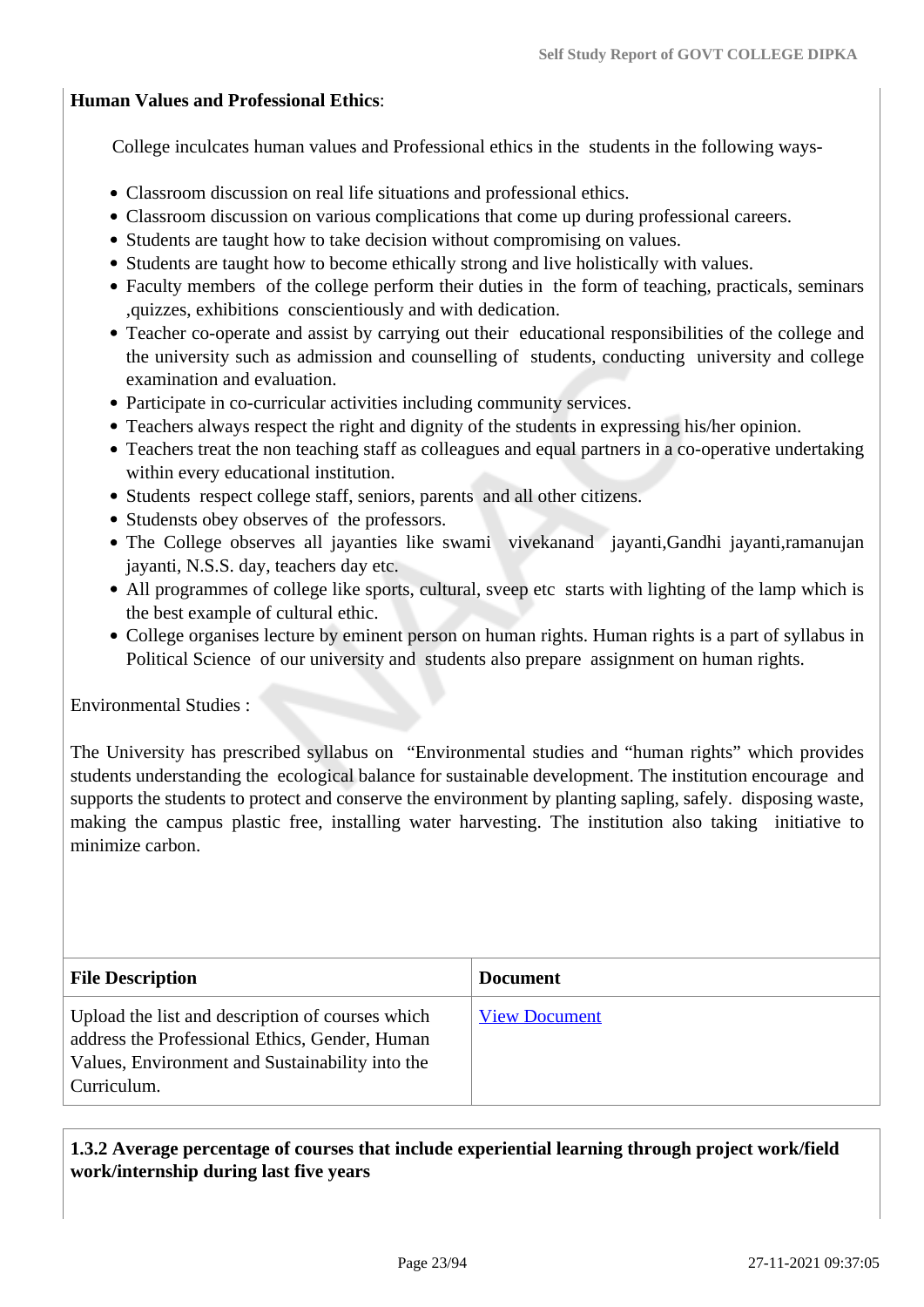**Response:** 6.2

### 1.3.2.1 **Number of courses that include experiential learning through project work/field work/internship year-wise during last five years**

| 2019-20                                                                                        | 2018-19 | 2017-18              | 2016-17         | 2015-16 |
|------------------------------------------------------------------------------------------------|---------|----------------------|-----------------|---------|
| 03                                                                                             | 03      | 03                   | 03              | 03      |
|                                                                                                |         |                      |                 |         |
| <b>File Description</b>                                                                        |         |                      | <b>Document</b> |         |
| Minutes of the Boards of Studies/Academic<br>Council meetings with approvals for these courses |         | <b>View Document</b> |                 |         |
| Institutional data in prescribed format                                                        |         | <b>View Document</b> |                 |         |
| Any additional information                                                                     |         | <b>View Document</b> |                 |         |

### **1.3.3 Percentage of students undertaking project work/field work/ internships (Data for the latest completed academic year**

**Response:** 86.02

#### 1.3.3.1 **Number of students undertaking project work/field work / internships**

Response: 240

| <b>File Description</b>                 | <b>Document</b>      |
|-----------------------------------------|----------------------|
| Institutional data in prescribed format | <b>View Document</b> |
| Any additional information              | <b>View Document</b> |

## **1.4 Feedback System**

 **1.4.1** *Institution obtains feedback on the syllabus and its transaction at the institution from the following stakeholders 1) Students 2)Teachers 3)Employers 4)Alumni* 

**Response:** B. Any 3 of the above

| <b>File Description</b>                                                                                                                                    | <b>Document</b>      |
|------------------------------------------------------------------------------------------------------------------------------------------------------------|----------------------|
| Action taken report of the Institution on feedback<br>report as stated in the minutes of the Governing<br>Council, Syndicate, Board of Management (Upload) | <b>View Document</b> |

**1.4.2 Feedback process of the Institution may be classified as follows: Options:**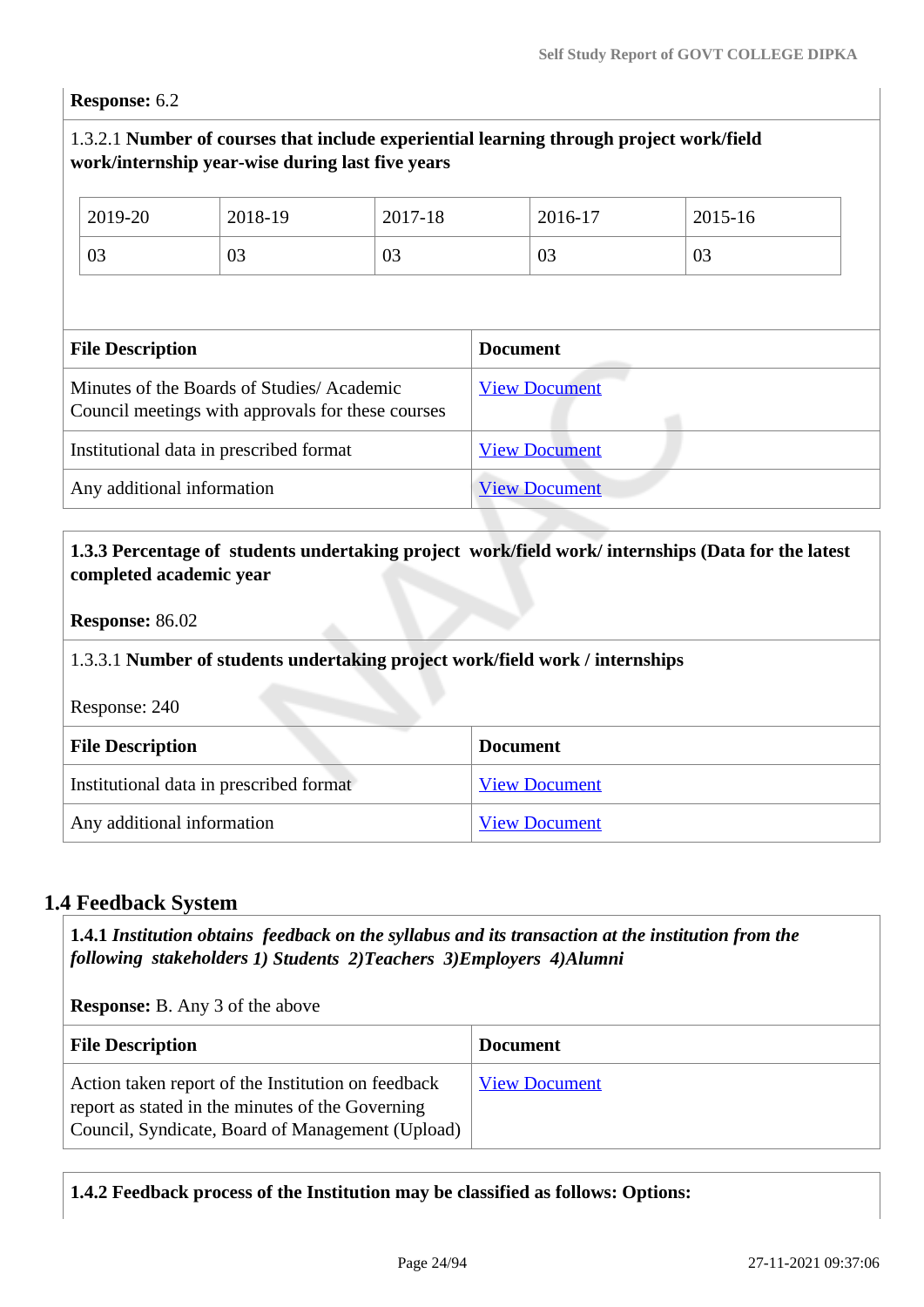- **1.Feedback collected, analysed and action taken and feedback available on website**
- **2.Feedback collected, analysed and action has been taken**
- **3.Feedback collected and analysed**
- **4.Feedback collected**
- **5. Feedback not collected**

**Response:** B. Feedback collected, analysed and action has been taken

| <b>File Description</b>           | <b>Document</b>      |
|-----------------------------------|----------------------|
| Upload any additional information | <b>View Document</b> |

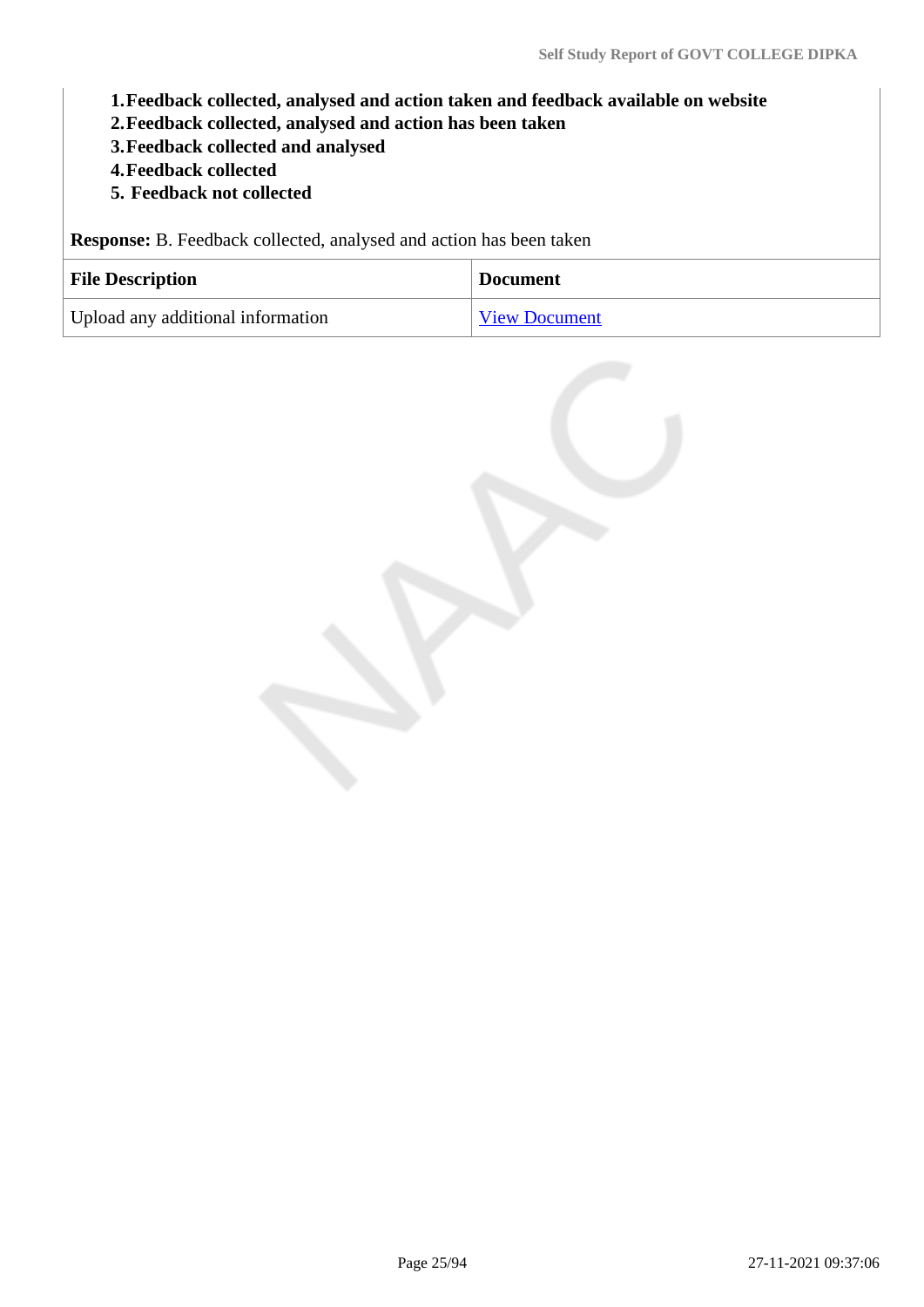# **Criterion 2 - Teaching-learning and Evaluation**

### **2.1 Student Enrollment and Profile**

| 2.1.1 Average Enrolment percentage (Average of last five years) |         |                                                                      |                 |         |
|-----------------------------------------------------------------|---------|----------------------------------------------------------------------|-----------------|---------|
| Response: 65.08                                                 |         |                                                                      |                 |         |
|                                                                 |         | 2.1.1.1 Number of students admitted year-wise during last five years |                 |         |
| 2019-20                                                         | 2018-19 | 2017-18                                                              | 2016-17         | 2015-16 |
| 126                                                             | 143     | 186                                                                  | 128             | 198     |
|                                                                 |         | 2.1.1.2 Number of sanctioned seats year wise during last five years  |                 |         |
| 2019-20                                                         | 2018-19 | 2017-18                                                              | 2016-17         | 2015-16 |
| 240                                                             | 240     | 240                                                                  | 240             | 240     |
|                                                                 |         |                                                                      |                 |         |
| <b>File Description</b>                                         |         |                                                                      | <b>Document</b> |         |

Any additional information [View Document](https://assessmentonline.naac.gov.in/storage/app/hei/SSR/105760/2.1.1_1628678607_5918.pdf)

 **2.1.2 Average percentage of seats filled against reserved categories (SC, ST, OBC, Divyangjan, etc. as per applicable reservation policy ) during the last five years ( exclusive of supernumerary seats)**

**Response:** 104.12

2.1.2.1 **Number of actual students admitted from the reserved categories year wise during last five years**

| 2019-20 | 2018-19 | 2017-18 | 2016-17 | 2015-16 |
|---------|---------|---------|---------|---------|
| 115     | 129     | 172     | 113     | 179     |

| <b>File Description</b>                 | <b>Document</b>      |
|-----------------------------------------|----------------------|
| Institutional data in prescribed format | <b>View Document</b> |
| Any additional information              | <b>View Document</b> |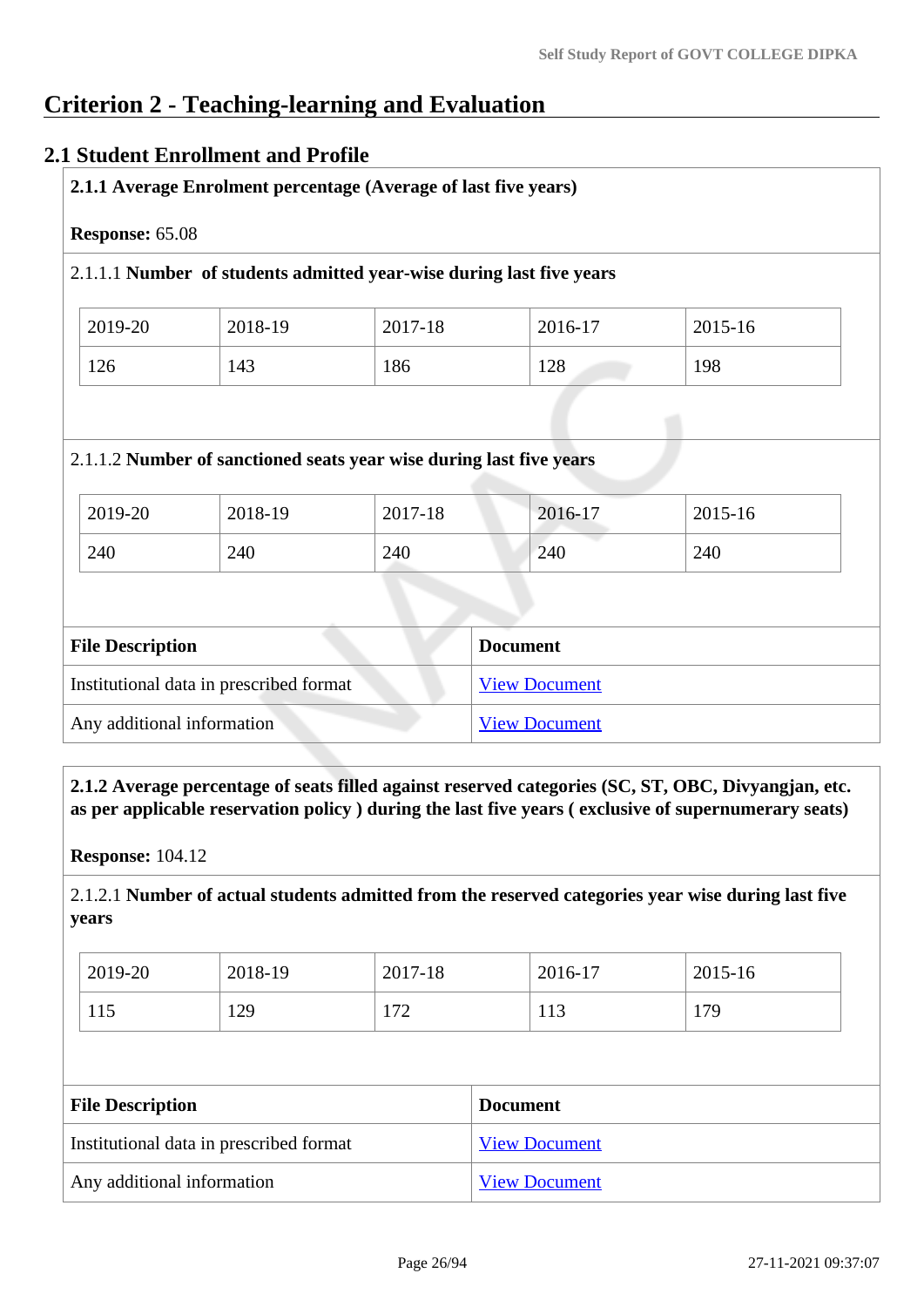# **2.2 Catering to Student Diversity**

### **2.2.1 The institution assesses the learning levels of the students and organises special Programmes for advanced learners and slow learners**

### **Response:**

Teachers review the academic performance of the students from class room lectures, discussion, laboratory practical's, unit tests, previous year examination results and class seminars etc. This helps in identifying advanced learners and slow learners amongst the students.

required suggestions are given at the first stage with all necessary instructions to develop interest in both theoretical and practical aspects and to avoid become irregular students, mentor system is adopted for first year students where mentor take care about students class room attendance, marks obtained in unit tests, participation in sports, cultural activities, use of library etc.

Special attention is given to slow learner students in the extra classes, who are identified as the weaker students. Doubts and personal difficulties regarding the subject are solved in the extra classes.

In the start of the session fundamentals are taught for the better comprehension of the subject.

Concepts which could not be grasped easily are repeated in consequent classes. Sometimes the students are encouraged to do a presentation in front of the class so that their level of confidence could be increased and teachers could rectify their problems as well.

Extra classes are conducted for the full coverage of the syllabus where the involvement of the students is ensured which results in the interactive teaching learning process.

Slow learners are specially advised and counselled by the respective subject teacher. Extra classes are conducted for the weaker students based on the results of class tests. debate, group discussion, problem solving exercises, quiz programmes and other events are organized in college. Motivational classes are conducted to improve the mental ability of student to analyze problems and to encourage student to attend classes regularly

Advanced learners are motivated to strive for higher goals. They are provided with additional inputs for better career planning and growth like: experts from the different colleges are invited to conduct the classes for the different subjects in the curriculum. Online faculty exchange programme makes their subject more interesting. The departments organize student-seminars, group discussions, science and art quizzes to develop analytical and problem solving abilities in them and there by, to improve their presentation skills, encouraging them with extra care to obtain university ranks. Motivating them to participate in quiz and model exhibition and college also awards for these activities. For independent learning digital library facility is provided. keeping in mind that college library is well equipped with books related to general knowledge. Students are motivated to appear in competitive exams.

Computer facility with internet connection and precise access of information for independent learning.Guest lectures and interactive sessions with successful alumni are held to motivate students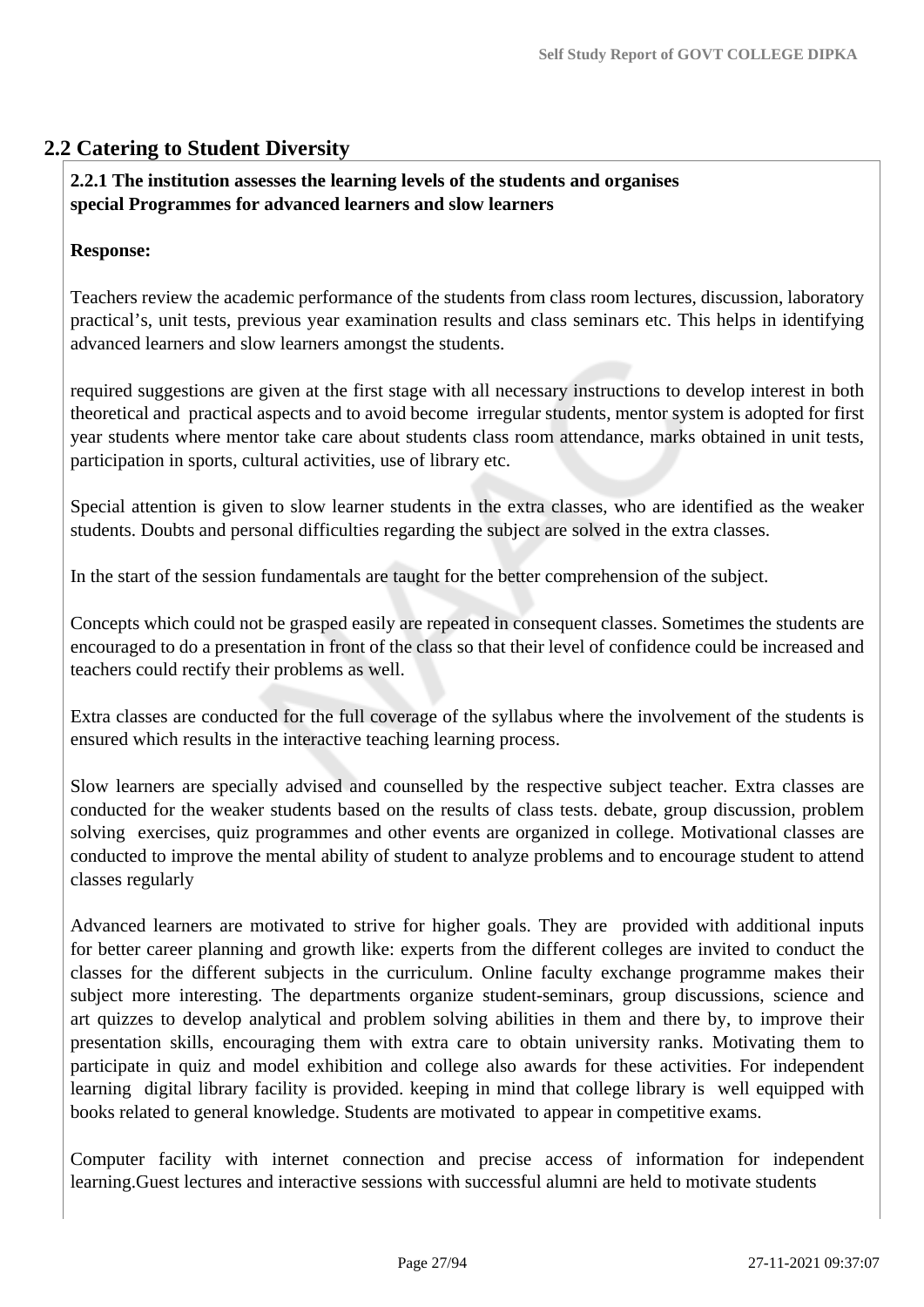Use of projectors in teaching-learning process. Advanced learners are encouraged to become proctors. Proctors are the advance students of the class who help other students to learn.In student union according to ordinance -01 (corrected) student who obtained maximum marks can lead the students in class or college, which is best initiation of personality development.

| <b>File Description</b>               | <b>Document</b>      |
|---------------------------------------|----------------------|
| Upload any additional information     | <b>View Document</b> |
| Paste link for additional Information | <b>View Document</b> |

# **2.2.2 Student- Full time teacher ratio (Data for the latest completed academic year)**

| Response: $25:1$           |                      |
|----------------------------|----------------------|
| <b>File Description</b>    | <b>Document</b>      |
| Any additional information | <b>View Document</b> |

# **2.3 Teaching- Learning Process**

 **2.3.1 Student centric methods, such as experiential learning, participative learning and problem solving methodologies are used for enhancing learning experiences**

### **Response:**

The institution has made a conscious effort to shift from the traditional teacher–centric approach to a student-centric one. The teachers act as facilitator and students play an active role in the learning process. The teaching techniques are mapped as per the needs of students. The institute utilizes hybrid learning approach which involves learning methodologies using media and online collaborative approaches in order to provide individualized learning to the students.

Various Activity-based techniques adopted by the faculty members are listed below:

- **Lecture method and Interactive learning**: The faculty uses chalk, board and audio visual aids in teaching. Students are also encouraged to interact during the lecture hour by getting the doubts cleared during the lecture itself. Faculty uses models, charts for interactive teaching.
- **Project-based learning**: During the session many real time projects are given to the students and they are guided by faculty .
- **Computer-assisted learning**: The Institute has acquired number of computers, printers, LCD projectors which are effectively used for teaching. Many environment projects are completed through the use of computer.
- **Independent learning**: The institute provides well stocked library which consists of bulk of books, and other teaching materials for the use of students and faculty. The department provides well equipped labs for improving skills & logical thinking. Students are encouraged to do projects rights from the first year on the basics and fundamentals of subjects. The faculty motivates the students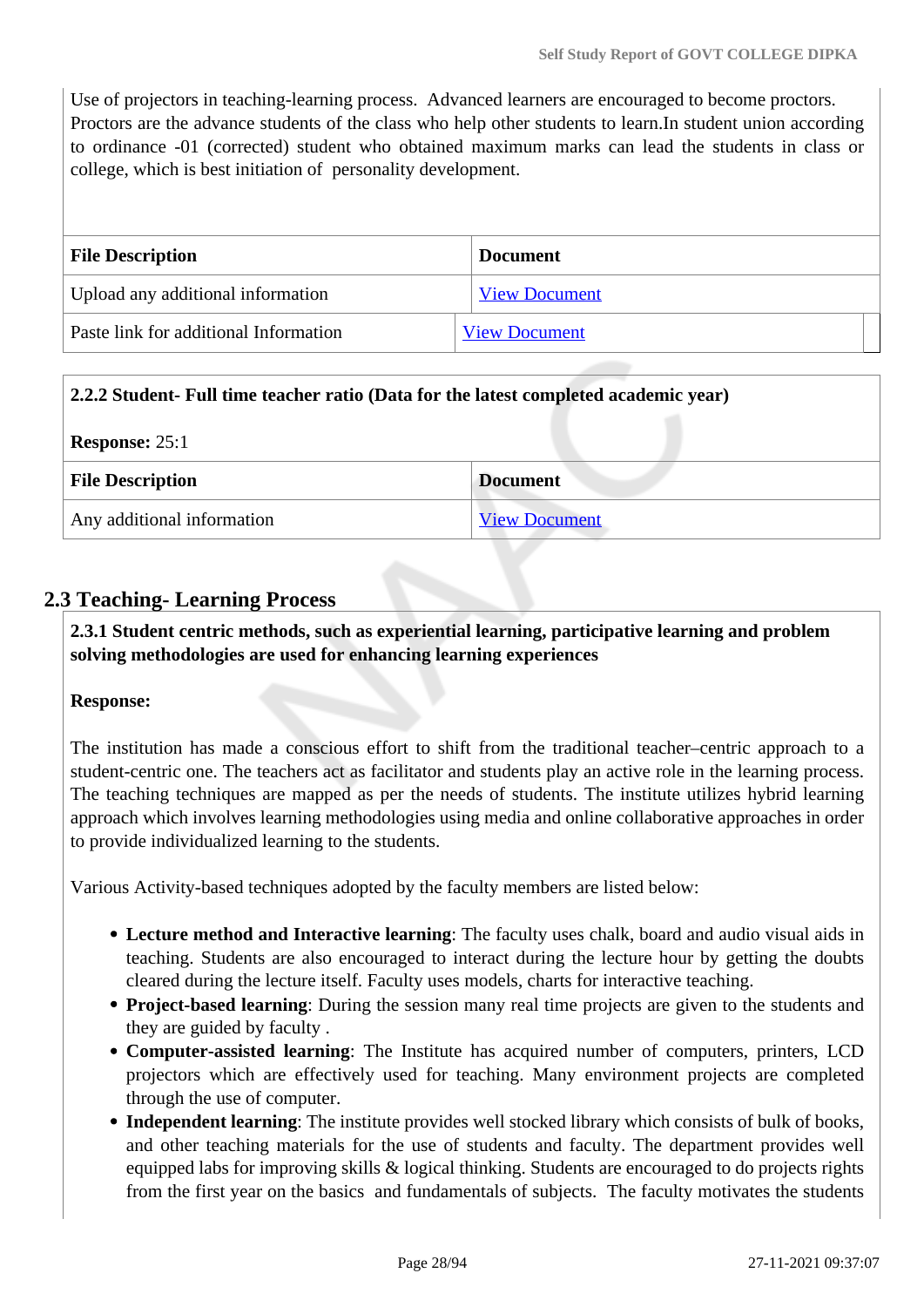to participate in model making, quiz,chart making and various co-curricular activities in various events organized inside and outside the campus. The college encourages participation in games & sports, SVEEP, Redcross, NSS and other social activities to enhance their team work skills, leadership quality and personality.

- **E-Learning/ICT**: Efforts are made to maximize the use of Modern resources and aid to improve the teaching-learning in the class rooms. The students are also encouraged to use computers for their projects. Facility of internet to promote of the habit of self-learning skills in students.
- **Experiential Learning**: Students learn from their experiences during various learning activities assigned to them like, seminars on course topics, assignments, preparation of informative display posters, students learn about their social responsibility through participating in aids awareness rallies, voter awareness programme, village adoption,N.S.S.,camp , cleanliness in village, blood donation and health check –up camps. experts from industry and academic share their experiences with the students which prepares them for the real time job scenario. e-library facilities, guest lectures help students in self- learning process and enhancing their knowledge.
- **Participative Learning** : To encourage participatory learning, group discussions are conducted during regular teaching hours. Students are encouraged to participate in group projects and various activities like , Quiz, study tour, field work and exhibition, etc.
- **problem solving**: The problem solving abilities of student's are enhanced by assignments related to respective course subjects in theory or practical sessions.

| <b>File Description</b><br><b>Document</b> |                      |
|--------------------------------------------|----------------------|
| Link for additional information            | <b>View Document</b> |

#### **2.3.2 Teachers use ICT enabled tools for effective teaching-learning process.**

#### **Response:**

ICT is very useful resources to exchange and present information responsibly and without any discrimination. Through ICT users can quick access of ideas and experiences from a wide range of people, communities and cultures.

Following are the best and innovative practices undertaken by the faculty members for improving teaching and learning experience:

Power Point Presentations

U tube assisted teaching

Use of whatsapp for document sharing

Mobile as teaching tools

Audio- video tools

Online classes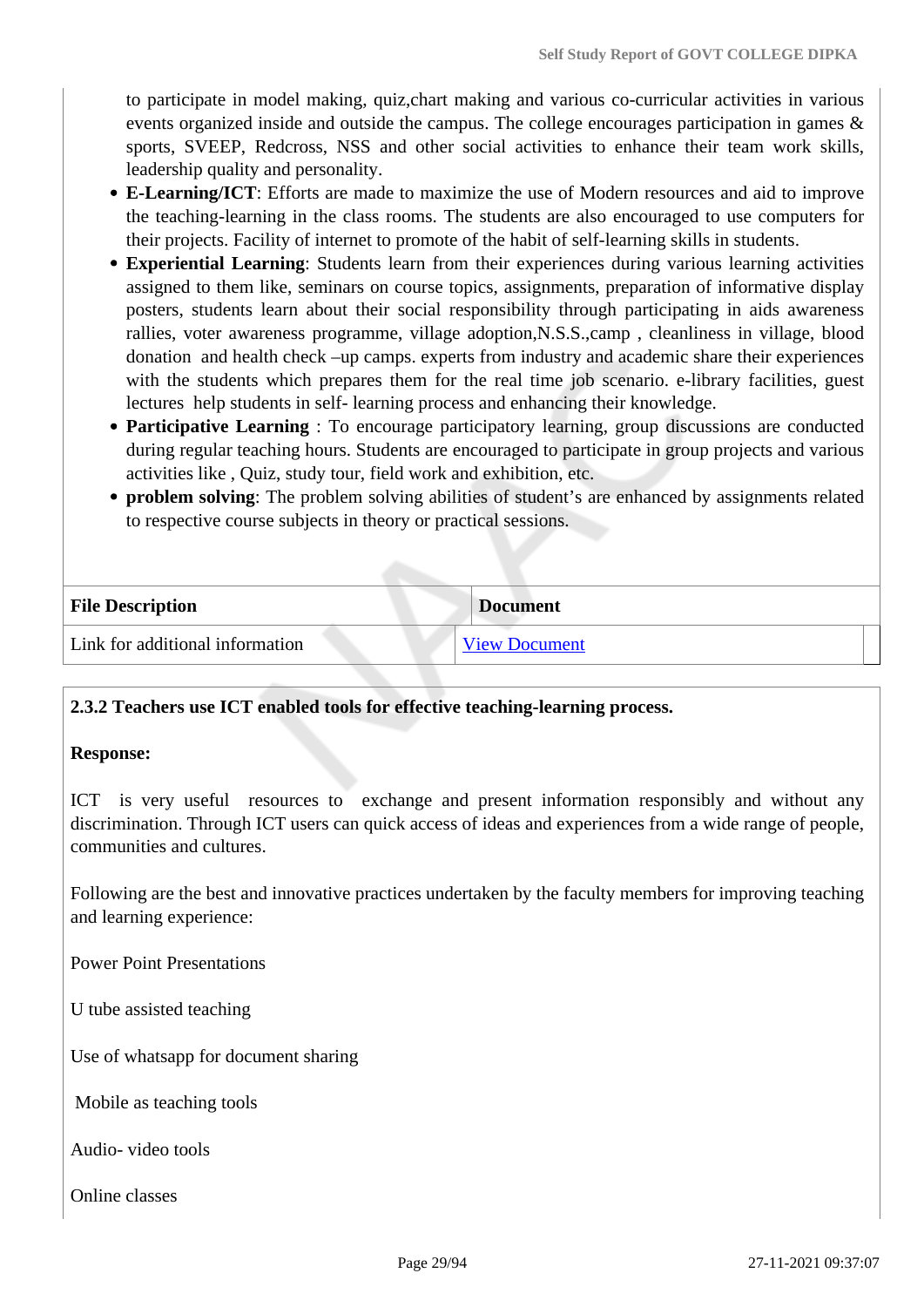Modern teaching aids like Multimedia, Projectors, and Internet enabled Computer systems are used for class room instruction. Teacher also takes online classes through Cisco and Google meet platform. They puts study materials like-lecture video, pdf in www.cgschool.com & U tube and share its link to students and encourage students to access internet because use of internet develop self understanding capacity in students

The students are also encouraged to use computer for their projects work.College has wifi facilities to access N-List which is collection of thousand of books e- journals.

| <b>File Description</b>                                                                      | <b>Document</b>      |
|----------------------------------------------------------------------------------------------|----------------------|
| Upload any additional information                                                            | <b>View Document</b> |
| Provide link for webpage describing the ICT<br>enabled tools for effective teaching-learning | <b>View Document</b> |
| process.                                                                                     |                      |

## **2.3.3 Ratio of students to mentor for academic and other related issues (Data for the latest completed academic year )**

### **Response:** 31:1

### 2.3.3.1 **Number of mentors**

Response: 9

| <b>File Description</b>                                                          | <b>Document</b>      |  |
|----------------------------------------------------------------------------------|----------------------|--|
| Upload year wise, number of students enrolled and<br>full time teachers on roll. | <b>View Document</b> |  |
| Mentor/mentee ratio                                                              | <b>View Document</b> |  |
| Circulars pertaining to assigning mentors to mentees                             | <b>View Document</b> |  |

# **2.4 Teacher Profile and Quality**

#### **2.4.1 Average percentage of full time teachers against sanctioned posts during the last five years**

**Response:** 47.36

| <b>File Description</b>                                         | <b>Document</b>      |
|-----------------------------------------------------------------|----------------------|
| List of the faculty members authenticated by the<br>Head of HEI | <b>View Document</b> |
| Institutional data in prescribed format                         | <b>View Document</b> |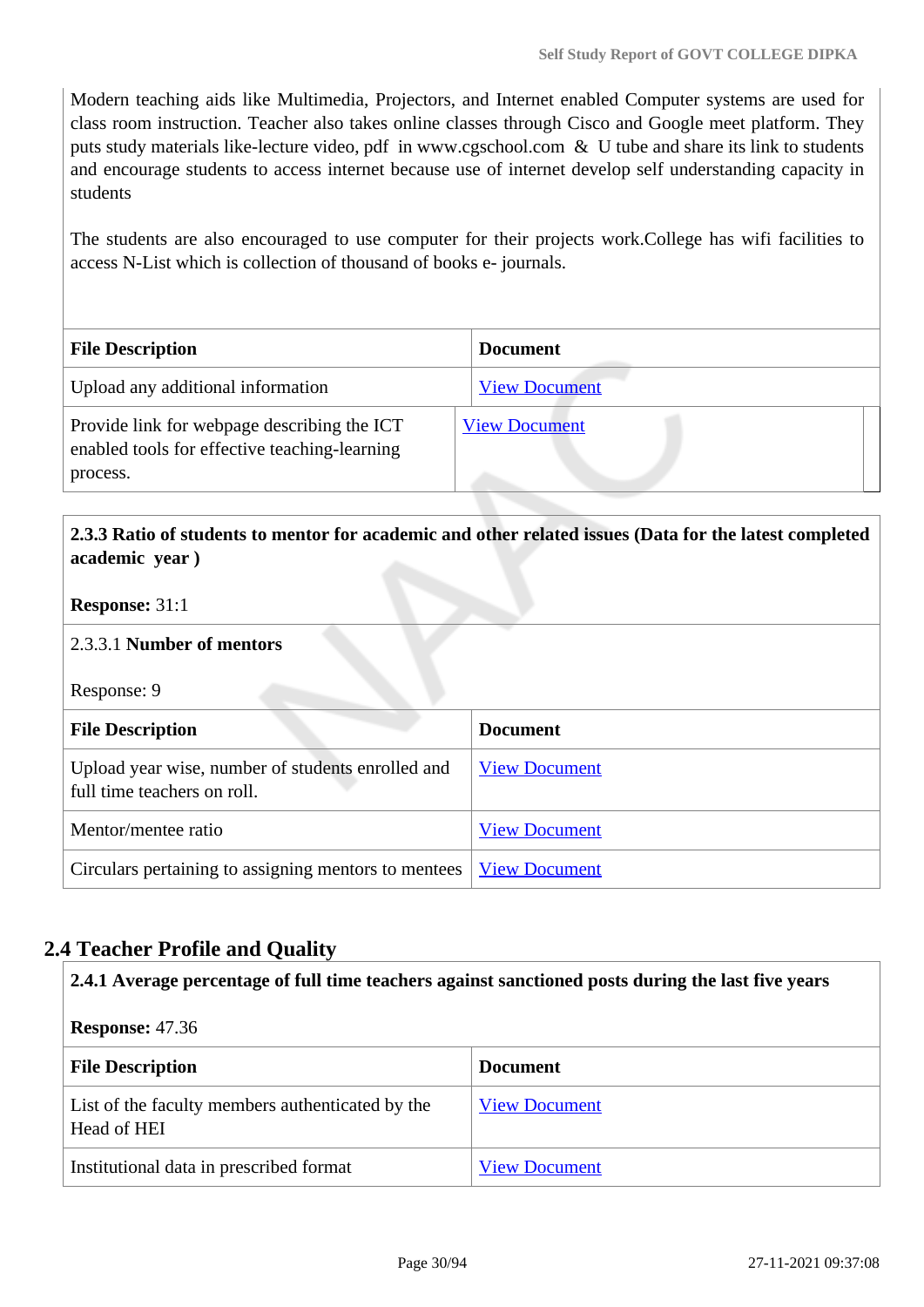**2.4.2 Average percentage of full time teachers with Ph. D. / D.M. / M.Ch. / D.N.B Superspeciality / D.Sc. / D.Litt. during the last five years (consider only highest degree for count)**

**Response:** 9.82

## 2.4.2.1 **Number of full time teachers with** *Ph. D. / D.M. / M.Ch. / D.N.B Superspeciality / D.Sc. / D.Litt.* **year wise during the last five years**

| 2019-20 | 2018-19 | 2017-18 | 2016-17 | 2015-16 |
|---------|---------|---------|---------|---------|
|         |         |         | ÷       | ∽       |

| <b>File Description</b>                 | <b>Document</b>      |
|-----------------------------------------|----------------------|
| Institutional data in prescribed format | <b>View Document</b> |
| Any additional information              | <b>View Document</b> |

# **2.4.3 Average teaching experience of full time teachers in the same institution (Data for the latest completed academic year in number of years)**

**Response:** 1.73

# 2.4.3.1 **Total experience of full-time teachers**

Response: 19

| <b>File Description</b>                 | <b>Document</b>      |
|-----------------------------------------|----------------------|
| Institutional data in prescribed format | <b>View Document</b> |
| Any additional information              | <b>View Document</b> |

# **2.5 Evaluation Process and Reforms**

### **2.5.1 Mechanism of internal assessment is transparent and robust in terms of frequency and mode**

### **Response:**

The schedules of internal assessment are communicated to students & faculty in the beginning of the session through institution and Students are given general instruction regarding the evaluation method of university.

The Internal Assessment system is carried out in a systematic manner and is transparent. Such instructions are communicated in classroom and copy of the same is displayed on the college notice board. The syllabus of internal assessment is communicated to the student well in advance . Theory courses, laboratory courses, classroom seminars and project works are evaluated internally and valued answer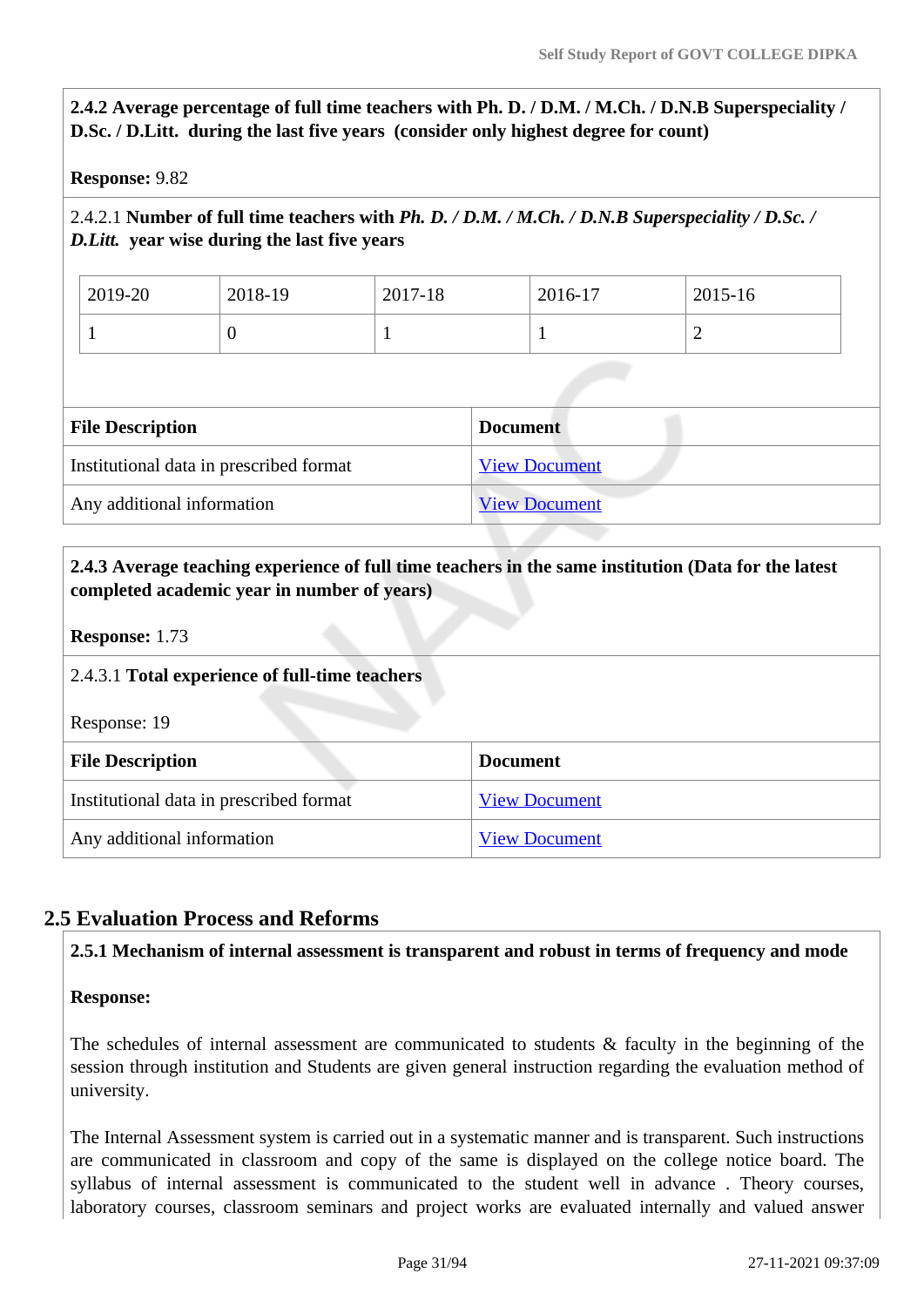books are displayed to students. .

A detailed academic calendar is available on notice-boards of the institution and university website. Thus, students know about the dates of examinations well in advance and they can plan their study accordingly.

 Students are made aware of various parameters of Internal evaluation system. The internal marks are based on the unit tests ,sectional test and pre university examination for theory courses.

In laboratory courses, day to day evaluation is done in each laboratory session and assessment is marked in the students' record book. The consolidated list of marks in each unit tests ,sessional test and pre university exam is displayed on the notice boards and same is communicated to the parents in parent meetings and Seminar evaluations are done by respective teachers .

| <b>File Description</b>    | <b>Document</b>      |  |
|----------------------------|----------------------|--|
| Any additional information | <b>View Document</b> |  |

### **2.5.2 Mechanism to deal with internal examination related grievances is transparent, time- bound and efficient**

### **Response:**

Mechanism to deal with internal and external examination related grievances:

The Institute conducts two types of examinations, Internal examination and External examination.

External examinations are conducted by the University and the Internal examinations are conducted by the Institution.

 As part of Internal examinations, unit test, sessional and pre university exam are conducted. The examinations are conducted with transparency and fairness.

For internal examinations the question papers are prepared by the respective teachers. two sets are prepared and one set randomly selected on the day of examination. This ensures fairness and removes the chance of usage of unfair means.

 In internal examinations, students are given back their evaluated answer scripts. Students are permitted to assess their own performance and seek any clarifications to the teacher. In case they are entitled to more marks, teachers do the needful. Following the review of answer scripts, the marks are entered in a register before forwarding them to the university.

In University examinations The hall tickets are issued to the students well in advance. Any grievance related to the hall ticket like- printing of wrong name or delay in issuance is addressed to the exam superidendant. The exam superitendant immediately looks into the matter and takes necessary actions. The issues of the students are dealt with high priority and solved as soon as possible.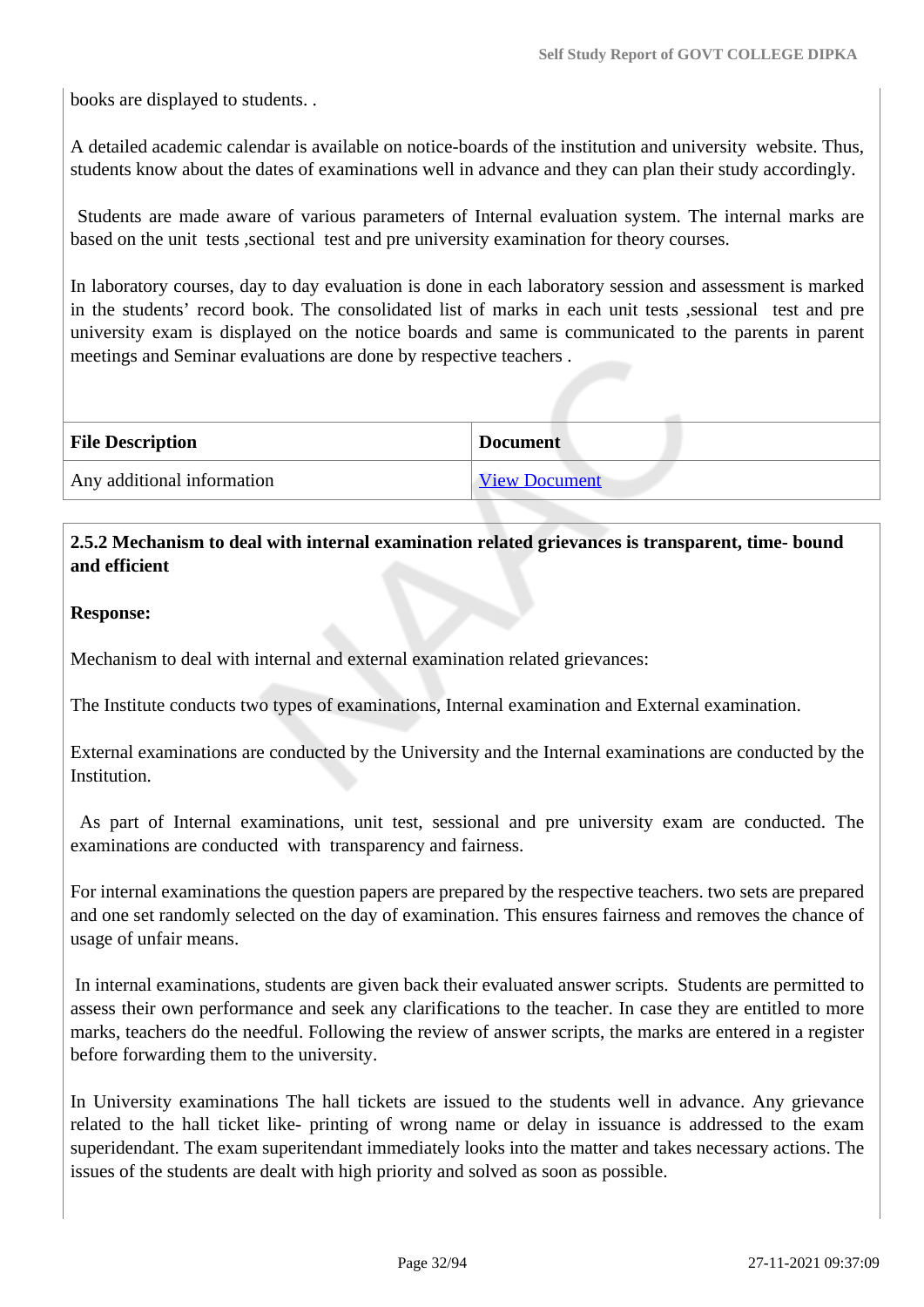In University examinations question papers are opened 15 to 30 minutes before the commencement of examination in the presence of three witnesses.

In the event of a student found using unfair means during examinations, the following measures are adopted to address this situation.

 Firstly, invigilator and superintendent verify whether the material carried is related to the subject and mentioned in the question paper. If the material found related in any-way to the subject then superintendent of examination communicates the necessary recommendations to the affiliated university. The university then replies based on the letter received. The punishment is then decided and implemented by the university

In the case of external examination, any grievance is addressed by the examination section. The student in need of help explains his/her grievance to the person in-charge who reviews the situation and provides a solution. In case the university needs to be contacted, a standard fee is collected. Upon receiving the fee, the superintendent for that shift represents the issue to the university and pursues it till it is solved. The university then re-evaluates the student's performance and communicates its decision.

All grievances are there fore solved with utmost care to student sensitivity. Institute level grievances are solved within strict timeline.

 The Institute is dedicated to provide students with time-bound, transparent and efficient solutions for their examination related grievances.

| <b>File Description</b>    | <b>Document</b>      |
|----------------------------|----------------------|
| Any additional information | <b>View Document</b> |

## **2.6 Student Performance and Learning Outcomes**

 **2.6.1 Teachers and students are aware of the stated Programme and course outcomes of the Programmes offered by the institution.**

### **Response:**

The Program Outcomes (POs) and Course outcomes ( COs) are disseminated to all the stakeholders through various means. POs and POs are displayed on institute's website, various places of the campus like corridors, Laboratories, Faculty rooms, etc.

The following platforms are used to disseminate the POs and COs to the stakeholders-

Parent Teacher Meeting -parents

Alumni Meeting-alumni

Janbhagidari meeting- janbhagidari members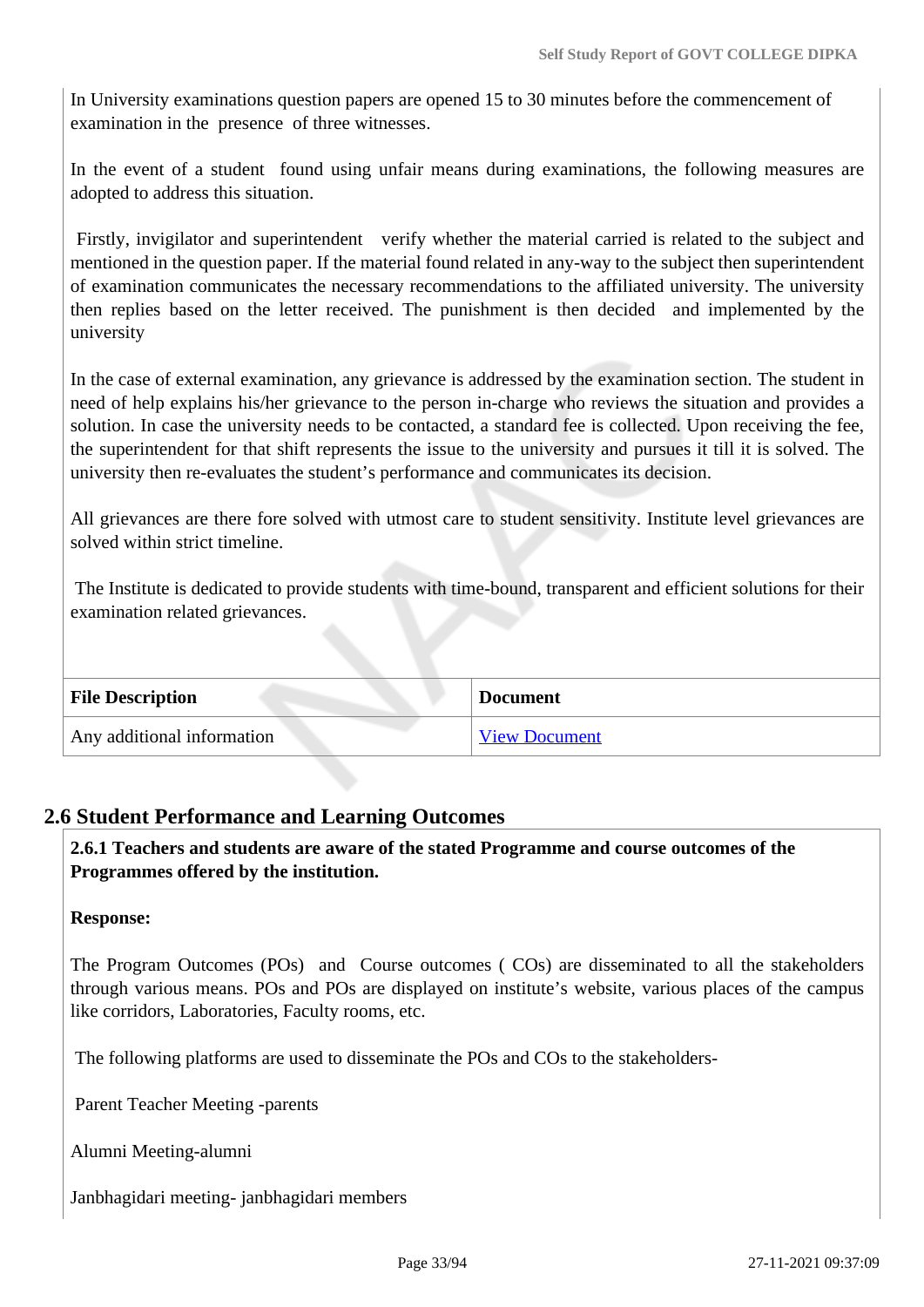Students union meeting- student union

COs are made available and communicated to teachers and students via College website.

Program Outcomes (POs) and Course outcomes ( COs) announced to the students during induction program at the beginning of academic year and discussions by faculty in the departmental meetings.

| <b>File Description</b>                                | <b>Document</b>      |
|--------------------------------------------------------|----------------------|
| Upload COs for all courses (examples from<br>Glossary) | <b>View Document</b> |
| Upload any additional information                      | <b>View Document</b> |
| Paste link for Additional information                  | <b>View Document</b> |
|                                                        |                      |

### **2.6.2 Attainment of programme outcomes and course outcomes are evaluated by the institution.**

### **Response:**

Institution runs three traditional programs: arts, science and commerce. But according to vision and mission of college we are continuously working on the attainments of their outcomes. Every class teacher discusses about CO and PO at beginning of students three years journey. In order to focus on outcome every teachers assess their students in two ways-

Direct assessment- The parameter of direct assessment is the result of previous class, unit tests taken by class teacher, class room discussion, practical knowledge etc.

Indirect assessment – Parameter of indirect assessment are participation of students in college cocurricular, extracurricular activities.

On the basis of direct and indirect assessment slow learners and advance learner filter out among the student. apart from normal activities-

Slow learners are given additional support like extra classes, inspiring lectures by eminent persons, induction with alumni, personality development programs and educational tour to make subject more interesting. One additional initiative that college takes to improve slow learners is- mentor system where all activities of slow learners like their attendance in class room, marks of unit tests, number of library visits, participation in sports, cultural activities and other activities are specially monitored by mentor teacher.

Advance learner are promoted for preparation of competitive exam and progression for higher education by carrier counselling programs, personality development programs, quiz competitions, science exhibitions, educational tours, special lectures on advanced topics by eminent persons and short term courses are organized by institution.

Attainment of CO and PO are evaluated in following parameters-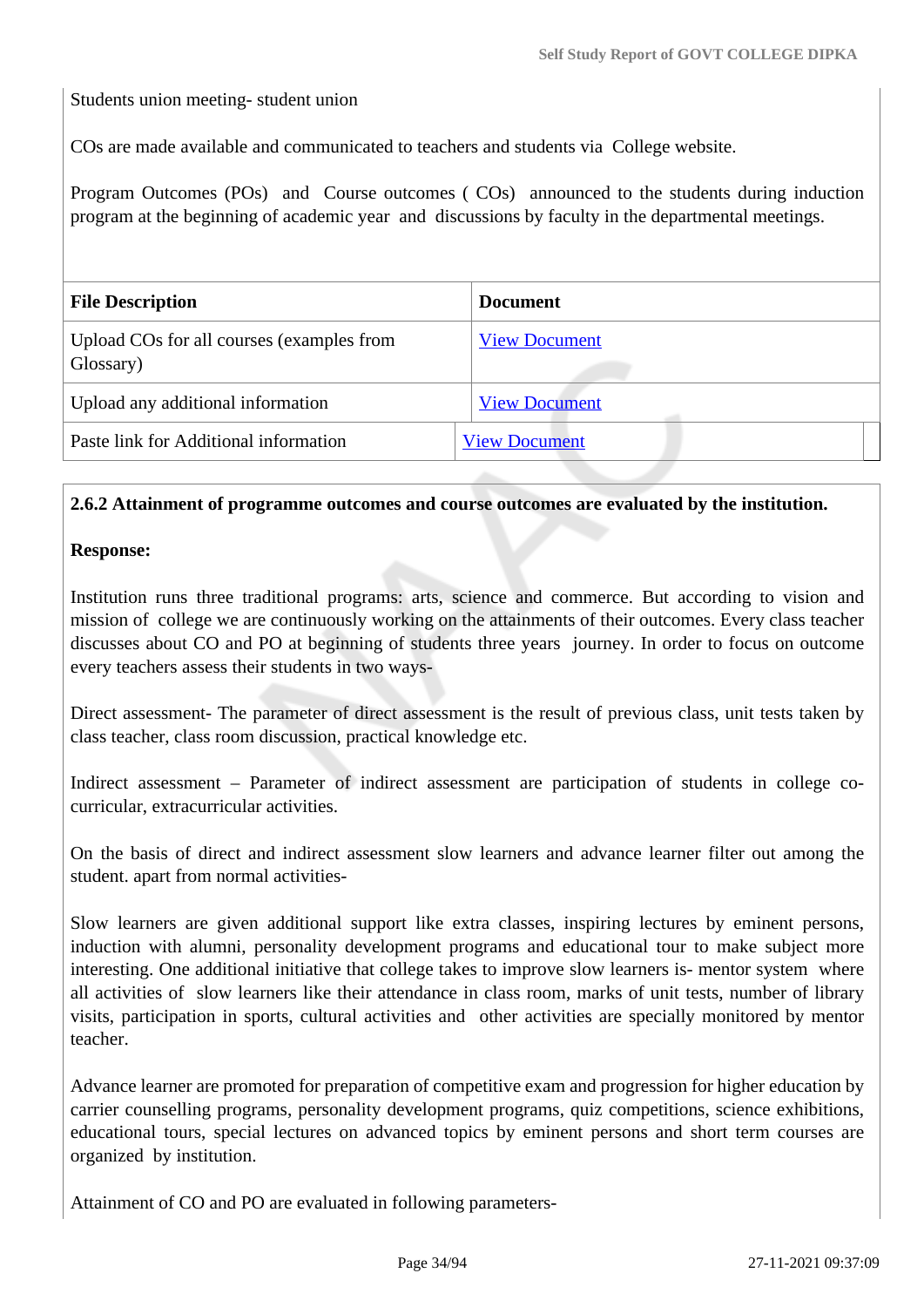- Students regularity in class, their receptiveness, participation in class discussions, their answers to questions asked by the teacher and the overall quality of their conduct.
- Their performance in the internal examinations provides the initial indication of their learning outcome. Teachers provide critical inputs to the students on the basis of this performance. Thus, they are helped to improve on their performance in the external examinations.
- Performance of the students in the class room, practical work, internal evaluations, and external evaluations is evaluated
- Assignments, Unit Tests and university assessment are substantially used to evaluate the CO & PO outcomes.
- Progression of students towards higher education and their placement position .
- Their performance within and outside the college at the various academic events provides another index of their learning-levels.
- · Feedback of students helps to evaluate whether students have properly perceived the content of the curriculum

| <b>File Description</b>               | <b>Document</b>      |  |
|---------------------------------------|----------------------|--|
| Upload any additional information     | <b>View Document</b> |  |
| Paste link for Additional information | <b>View Document</b> |  |

### **2.6.3 Average pass percentage of Students during last five years**

**Response:** 95.27

2.6.3.1 **Total number of final year students who passed the university examination year-wise during the last five years**

| 2019-20 | 2018-19 | 2017-18 | 2016-17          | 2015-16 |
|---------|---------|---------|------------------|---------|
| 79      | 96      | 91      | $\epsilon$<br>33 | رے      |

## 2.6.3.2 **Total number of final year students who appeared for the university examination year-wise during the last five years**

| 2019-20 | 2018-19 | 2017-18 | 2016-17 | 2015-16         |
|---------|---------|---------|---------|-----------------|
| 81      | 103     | 95      | 59      | $\bigcap$<br>رے |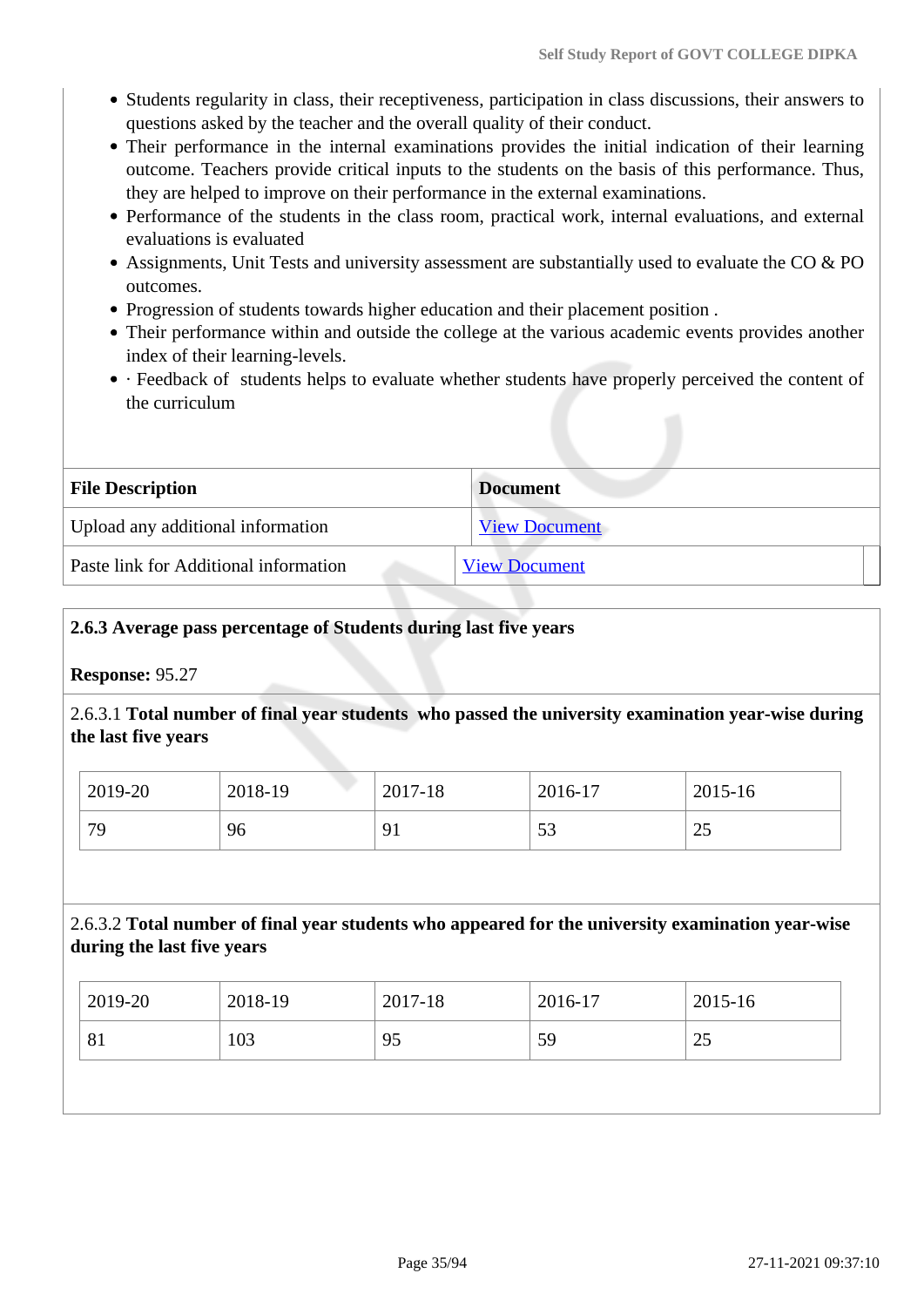| <b>File Description</b>                 | <b>Document</b>      |
|-----------------------------------------|----------------------|
| Upload any additional information       | <b>View Document</b> |
| Institutional data in prescribed format | <b>View Document</b> |
| Paste link for the annual report        | <b>View Document</b> |

# **2.7 Student Satisfaction Survey**

| 2.7.1 Online student satisfaction survey regarding teaching learning process |                      |  |  |  |
|------------------------------------------------------------------------------|----------------------|--|--|--|
| <b>Response: 3.07</b>                                                        |                      |  |  |  |
| <b>File Description</b>                                                      | <b>Document</b>      |  |  |  |
| Upload database of all currently enrolled students<br>(Data Template)        | <b>View Document</b> |  |  |  |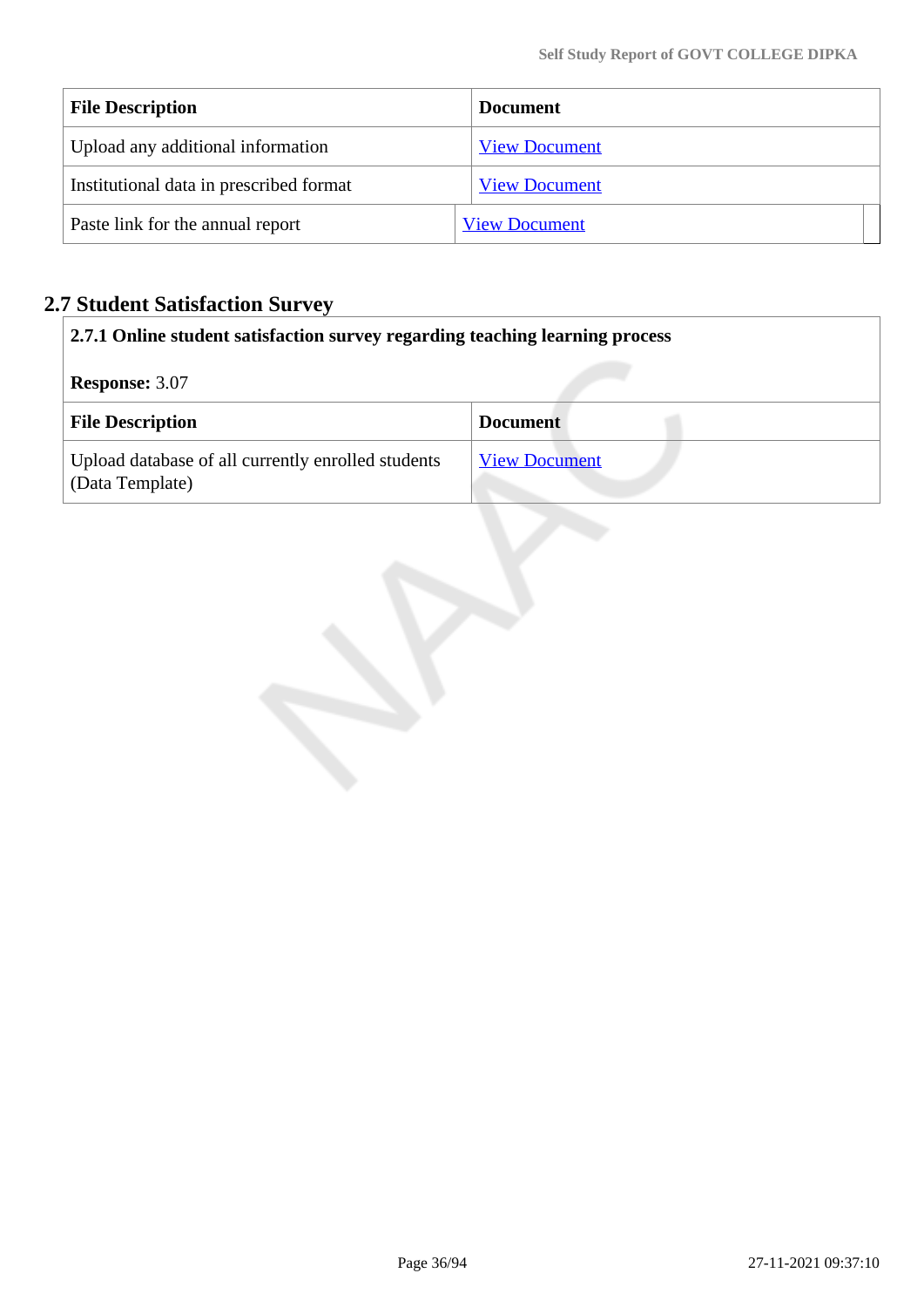# **Criterion 3 - Research, Innovations and Extension**

# **3.1 Resource Mobilization for Research**

 **3.1.1 Grants received from Government and non-governmental agencies for research projects / endowments in the institution during the last five years (INR in Lakhs)** 

### **Response:** 0

3.1.1.1 **Total Grants from Government and non-governmental agencies for research projects / endowments in the institution during the last five years (INR in Lakhs)**

| $\frac{1}{2019}$ -20 | 2018-19 | 2017-18 | 2016-17 | $ 2015-16 $ |
|----------------------|---------|---------|---------|-------------|
|                      | ν       |         | υ       |             |

| <b>File Description</b>                 | Document             |
|-----------------------------------------|----------------------|
| Institutional data in prescribed format | <b>View Document</b> |

### **3.1.2 Percentage of departments having Research projects funded by government and non government agencies during the last five years**

### **Response:** 0

# 3.1.2.1 **Number of departments having Research projects funded by government and nongovernment agencies during the last five years**

| 2019-20 | 2018-19 | 2017-18 | 2016-17 | $2015 - 16$ |
|---------|---------|---------|---------|-------------|
|         | ν       |         |         | v           |

### 3.1.2.2 **Number of departments offering academic programes**

| 2019-20 | 2018-19 | 2017-18 | 2016-17 | 2015-16 |
|---------|---------|---------|---------|---------|
| 1 T     | 1V.     | 1 V     | 10      | 10      |

| <b>File Description</b>                 | <b>Document</b>      |
|-----------------------------------------|----------------------|
| Institutional data in prescribed format | <b>View Document</b> |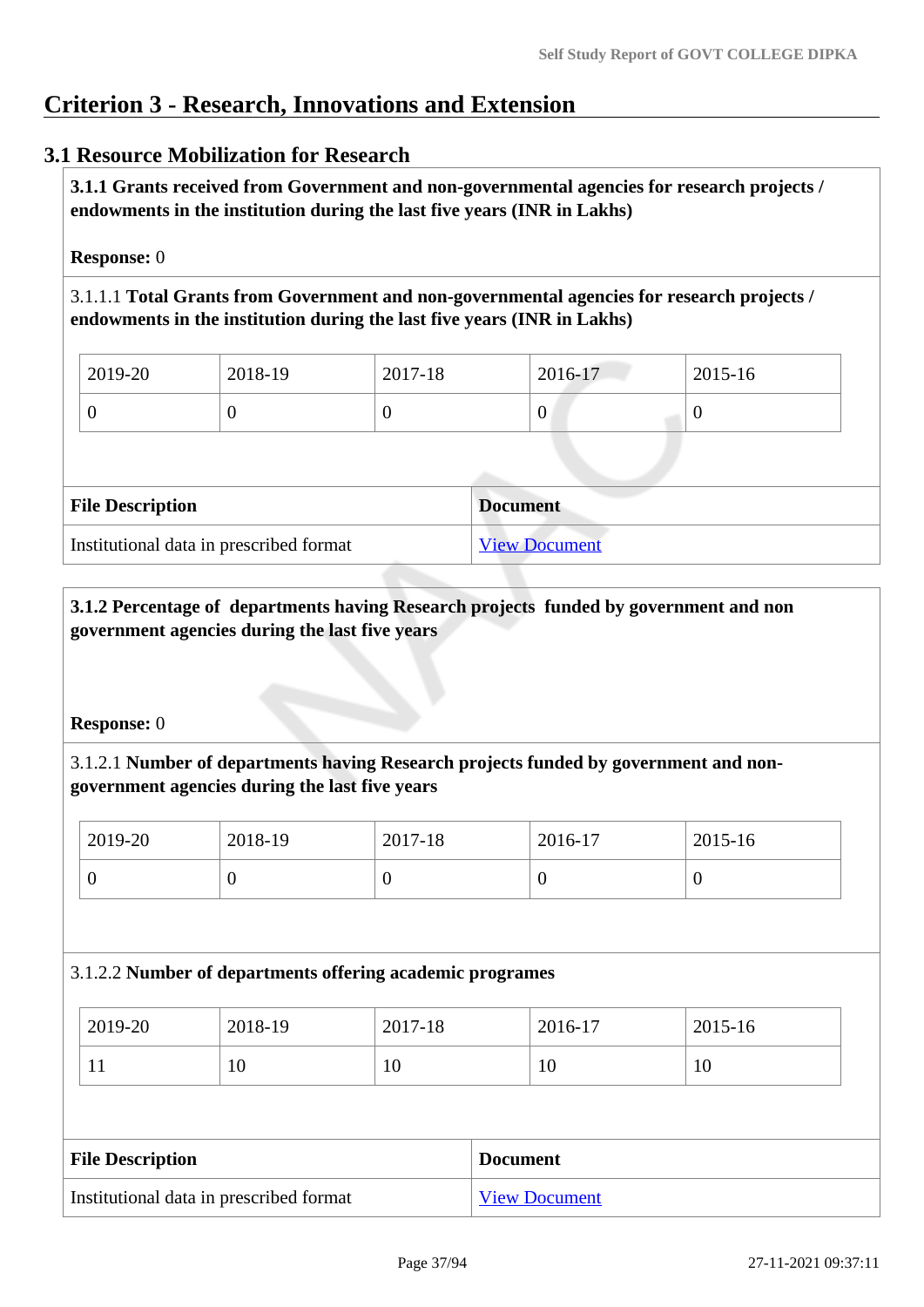**3.1.3 Number of Seminars/conferences/workshops conducted by the institution during the last five years**

### **Response:** 7

### 3.1.3.1 **Total number of Seminars/conferences/workshops conducted by the institution year-wise during last five years**

| 2019-20 | 2018-19 | 2017-18 | 2016-17 | $2015 - 16$ |
|---------|---------|---------|---------|-------------|
| ν       |         | U       |         | v           |

| <b>File Description</b>                 | <b>Document</b>      |
|-----------------------------------------|----------------------|
| Report of the event                     | <b>View Document</b> |
| Institutional data in prescribed format | <b>View Document</b> |
| Any additional information              | <b>View Document</b> |

# **3.2 Research Publications and Awards**

 **3.2.1 Number of papers published per teacher in the Journals notified on UGC website during the last five years** 

**Response:** 0.2

3.2.1.1 **Number of research papers in the Journals notified on UGC website during the last five years.**

|                         | 2019-20                                 | 2018-19 | 2017-18 |                 | 2016-17              | 2015-16 |
|-------------------------|-----------------------------------------|---------|---------|-----------------|----------------------|---------|
|                         | 00                                      | 02      | 00      |                 | 00                   | 00      |
|                         |                                         |         |         |                 |                      |         |
| <b>File Description</b> |                                         |         |         |                 |                      |         |
|                         |                                         |         |         | <b>Document</b> |                      |         |
|                         | Institutional data in prescribed format |         |         |                 | <b>View Document</b> |         |

### **3.2.2 Number of books and chapters in edited volumes/books published and papers published in national/ international conference proceedings per teacher during last five years**

**Response:** 0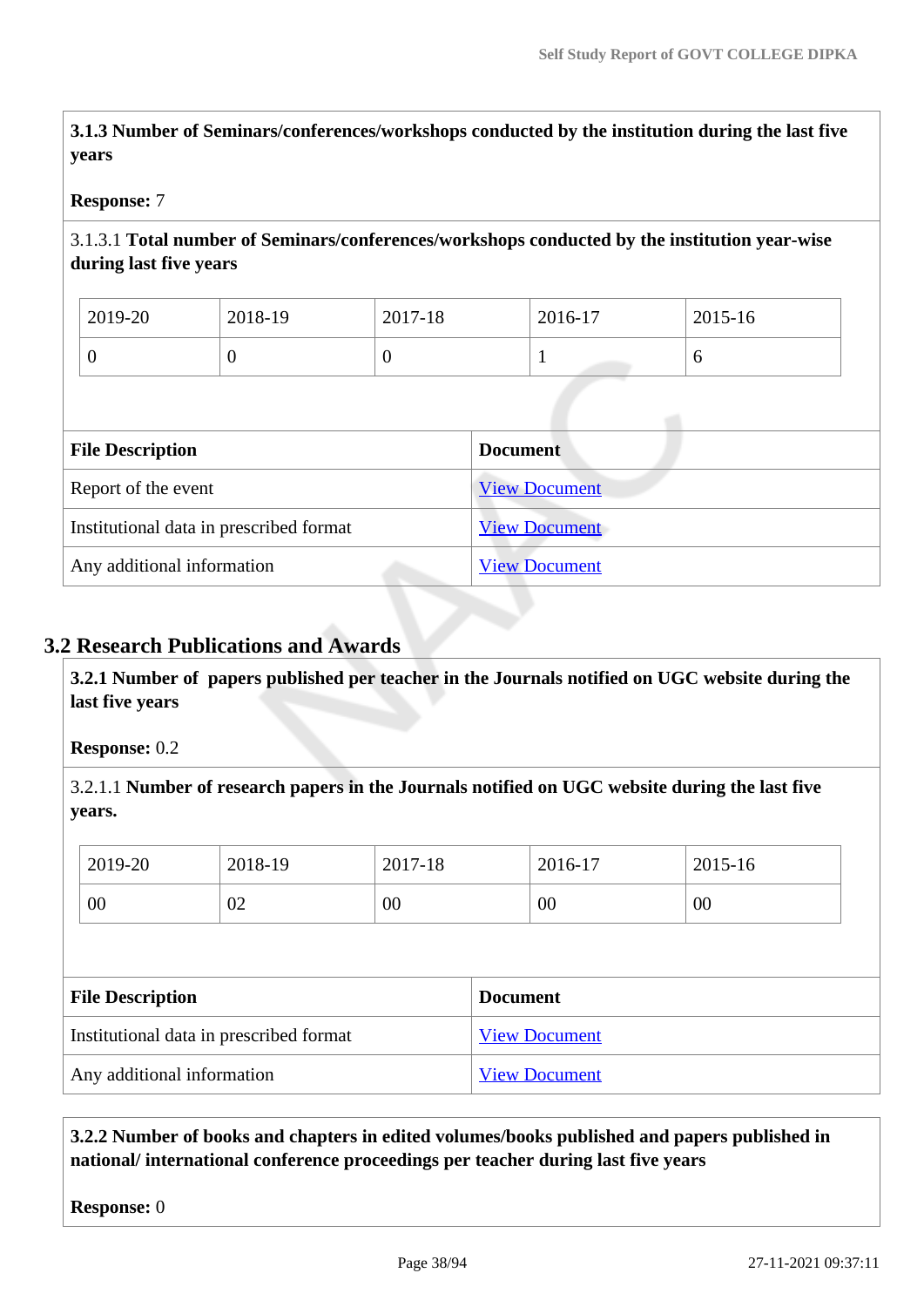# 3.2.2.1 **Total number of books and chapters in edited volumes/books published and papers in national/ international conference proceedings year-wise during last five years**

| 2019-20                 | 2018-19                                 | 2017-18  | 2016-17              | 2015-16          |  |  |
|-------------------------|-----------------------------------------|----------|----------------------|------------------|--|--|
| $\theta$                | $\boldsymbol{0}$                        | $\theta$ | $\boldsymbol{0}$     | $\boldsymbol{0}$ |  |  |
|                         |                                         |          |                      |                  |  |  |
|                         |                                         |          |                      |                  |  |  |
| <b>File Description</b> |                                         |          | <b>Document</b>      |                  |  |  |
|                         | Institutional data in prescribed format |          | <b>View Document</b> |                  |  |  |

# **3.3 Extension Activities**

 **3.3.1 Extension activities are carried out in the neighborhood community, sensitizing students to social issues, for their holistic development, and impact thereof during the last five years.**

### **Response:**

Government college Dipka believes in holistic development of students by infusing academic and social knowledge. The institute takes care of its social responsibility by conducting various programs like:

**Swakchhata pakhwada initiative:** The institute organises awareness campaign for cleaning the area and educating people on keeping the surrounding clean. It includes hygienic habits like washing hands before having food, taking bath daily, swakchhata sapath program, swakchhata jagrukta rally.etc.

**Aids Awareness rally:** Every year college organise aids awareness rally. The rally started from college where students displaying poster and shouting slogan related to aids and finally come into stage of jhabar where students and teacher gives their message to local public of jhabar.

**Blood testing camp:** The institute organises blood,eye,dental testing and blood donation and awareness camp .The students and faculties takes part enthusiastically and give their contribution towards the community. Many students of college participated in blood donation campaign

**Sveep** – Under sveep activity various programs like- debate, rangoli, menhdi, voter awareness really , SVEEP selfie, nukkad-natak , poster , sport ,etc. are organized nearby villages which sensitise students towards social issues and to develop a holistic personality which reflects in their behavior and decisions. Sveep campus ambassador leads the group and encourage all the students for active participation in all activities.

**Village adoption:** To invoke emotional quotient among the village institute adopt village- jhaber and organise different programs like-.Cleanliness, educational program,tree plantation,aids awareness.etc

**Digital India week:**College is aware about digitisation in work place like use of biometric attendance ,digital induction, digital thermometer, Multimeter, LED-television,.etc. Lecture in cashless transaction is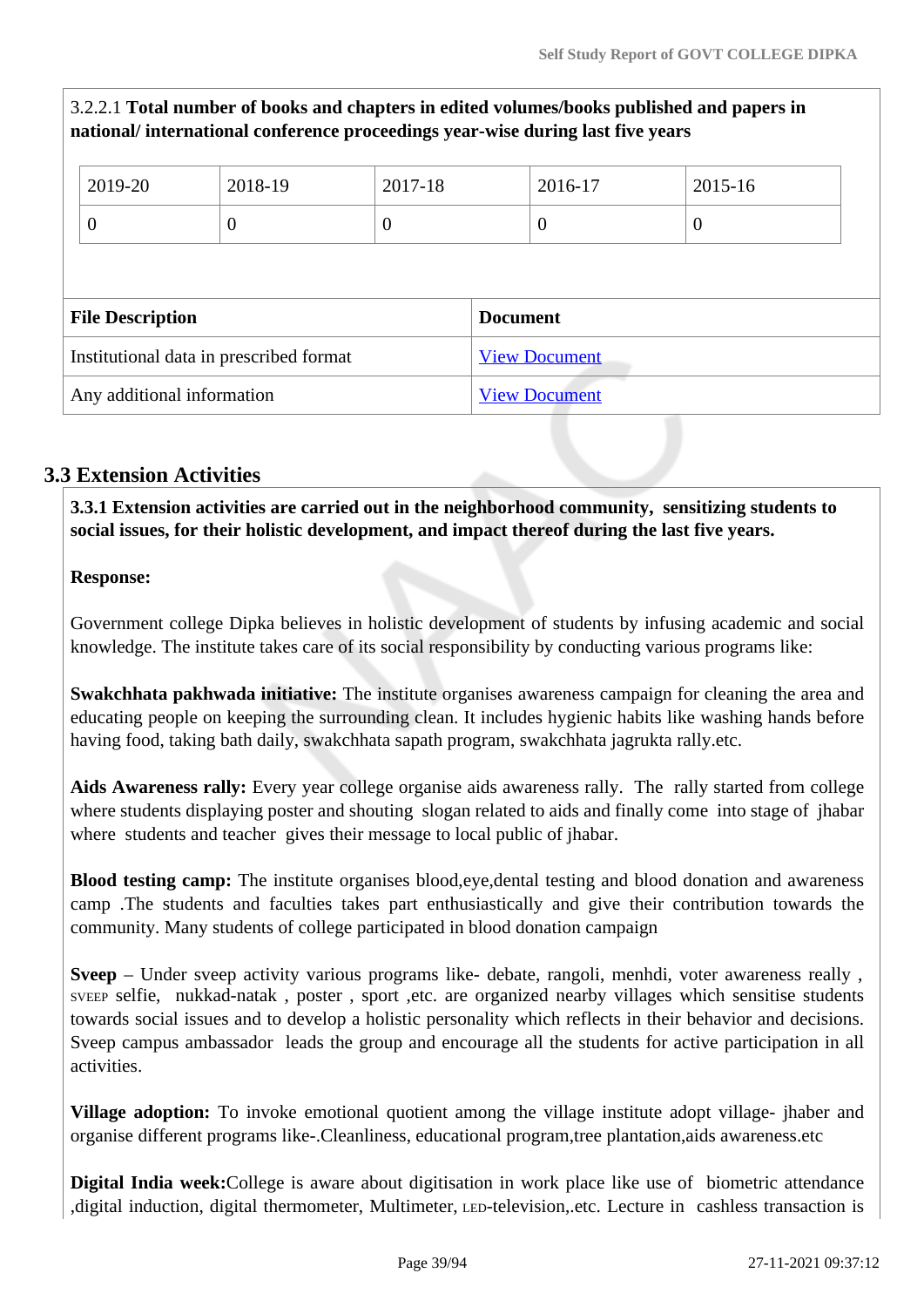organised in college. and college celebrated digital India week from 01/07/2015 To 06/07/ 2015

**NSS Activities:**The college organises following community services through NSS Scheme summarised as :

| Date       | Description of<br>programs                   | No.of Participant | Place                  |
|------------|----------------------------------------------|-------------------|------------------------|
| 03.08.2015 | One day camp and tree $ 17 $<br>plantation   |                   | Jhagarha               |
| 08.09.2015 | International literacy day 29                |                   | College to Jhabar      |
| 18.09.2015 | Personality development 56<br>program        |                   | College                |
| 28.09.2015 | Swakchhata pakhwada                          | 42                | College                |
| 01.10.2015 | Swakchhata rally                             | 49                | Jhabar                 |
| 01.12.2015 | Aids awareness rally                         | 71                | Jhabar                 |
| 19.12.2015 | Literacy programs                            | 41                | Jhabar                 |
| 12.01.2016 | day 38<br>National<br>youth<br>program       |                   | College to Jhabar      |
| 29.09.2016 | Tree plantation                              | 29                | Jhabar                 |
| 01.12.2016 | Aids awareness rally                         | 35                | Jhabar                 |
| 20.12.2016 | One day N.S.S. camp                          | 50                | Jhabar                 |
| 30.01.2017 | Pulse polio drive                            | 28                | Pragati and Urja Nagar |
| 19.09.2018 | Literacy day program                         | 73                | Jhabar                 |
| 26.09.2018 | <b>Cleanliness drive</b>                     | 54                | Jhabar                 |
| 27.09.2018 | sewa $ 46$<br>Swakchhata<br>hi<br>program    |                   | Jhabar                 |
| 29.09.2018 | Formation of Khad pit                        | 23                | Jhabar                 |
| 01.10.2018 | Health<br>awareness <sup>33</sup><br>program |                   | Jhabar                 |
| 13.10.2018 | Formation of pathi                           | 51                | Jhabar                 |
| 17.08.2019 | Canal formation                              | 23                | College approach road  |
| 14.09.2019 | Colouring of road (Both 17<br>side)          |                   | College approach road  |
| 28.09.2019 | Single use plastic                           | 17                | Jhabar                 |
| 16.10.2020 | Old age awareness                            | 20                | Jhabar                 |
| 17.10.2020 | Cleanliness program                          | 20                | Jhabar                 |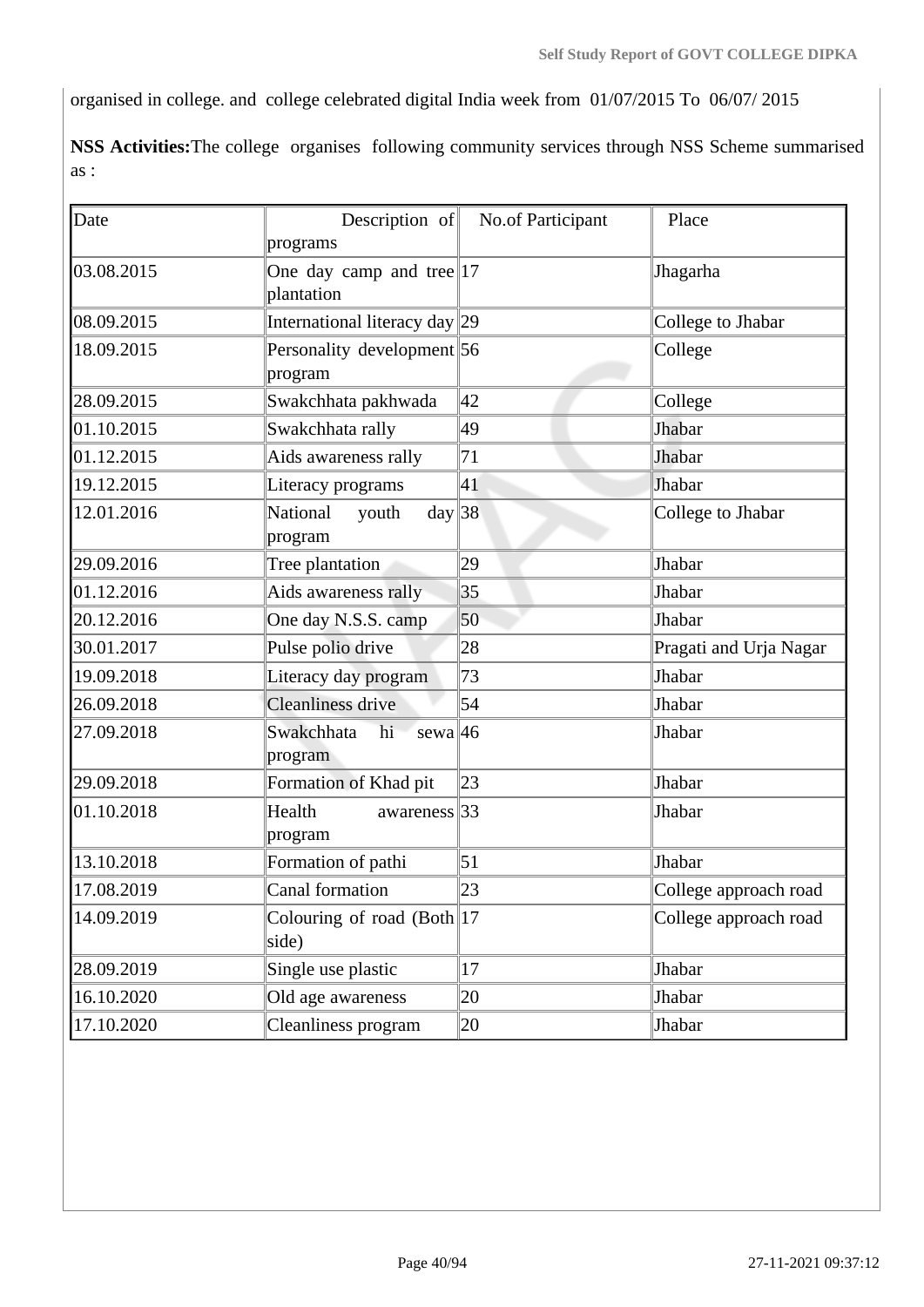| <b>File Description</b>               | <b>Document</b>      |
|---------------------------------------|----------------------|
| Upload any additional information     | <b>View Document</b> |
| Paste link for additional information | <b>View Document</b> |

### **3.3.2 Number of awards and recognitions received for extension activities from government/ government recognised bodies during the last five years**

**Response:** 1

3.3.2.1 **Total number of awards and recognition received for extension activities from Government/ Government recognised bodies year-wise during the last five years.**

| 2019-20 | 2018-19 | 2017-18 | 2016-17 | 2015-16 |
|---------|---------|---------|---------|---------|
|         |         |         | ν       | ν       |

| <b>File Description</b>                 | <b>Document</b>      |
|-----------------------------------------|----------------------|
| Institutional data in prescribed format | <b>View Document</b> |
| e-copy of the award letters             | <b>View Document</b> |

 **3.3.3 Number of extension and outreach programs conducted by the institution through NSS/NCC/Red cross/YRC etc., during the last five years ( including Government initiated programs such as Swachh Bharat, Aids Awareness, Gender Issue, etc. and those organised in collaboration with industry, community and NGOs)**

**Response:** 22

3.3.3.1 **Number of extension and outreach Programs conducted in collaboration with industry, community and Non- Government Organizations through NSS/ NCC/ Red Cross/ YRC etc., yearwise during the last five years**

| 2019-20 | 2018-19 | 2017-18 | 2016-17 | 2015-16 |
|---------|---------|---------|---------|---------|
|         |         | -       | ິ       | ັ       |

| <b>File Description</b>                 | <b>Document</b>      |
|-----------------------------------------|----------------------|
| Institutional data in prescribed format | <b>View Document</b> |
| Any additional information              | <b>View Document</b> |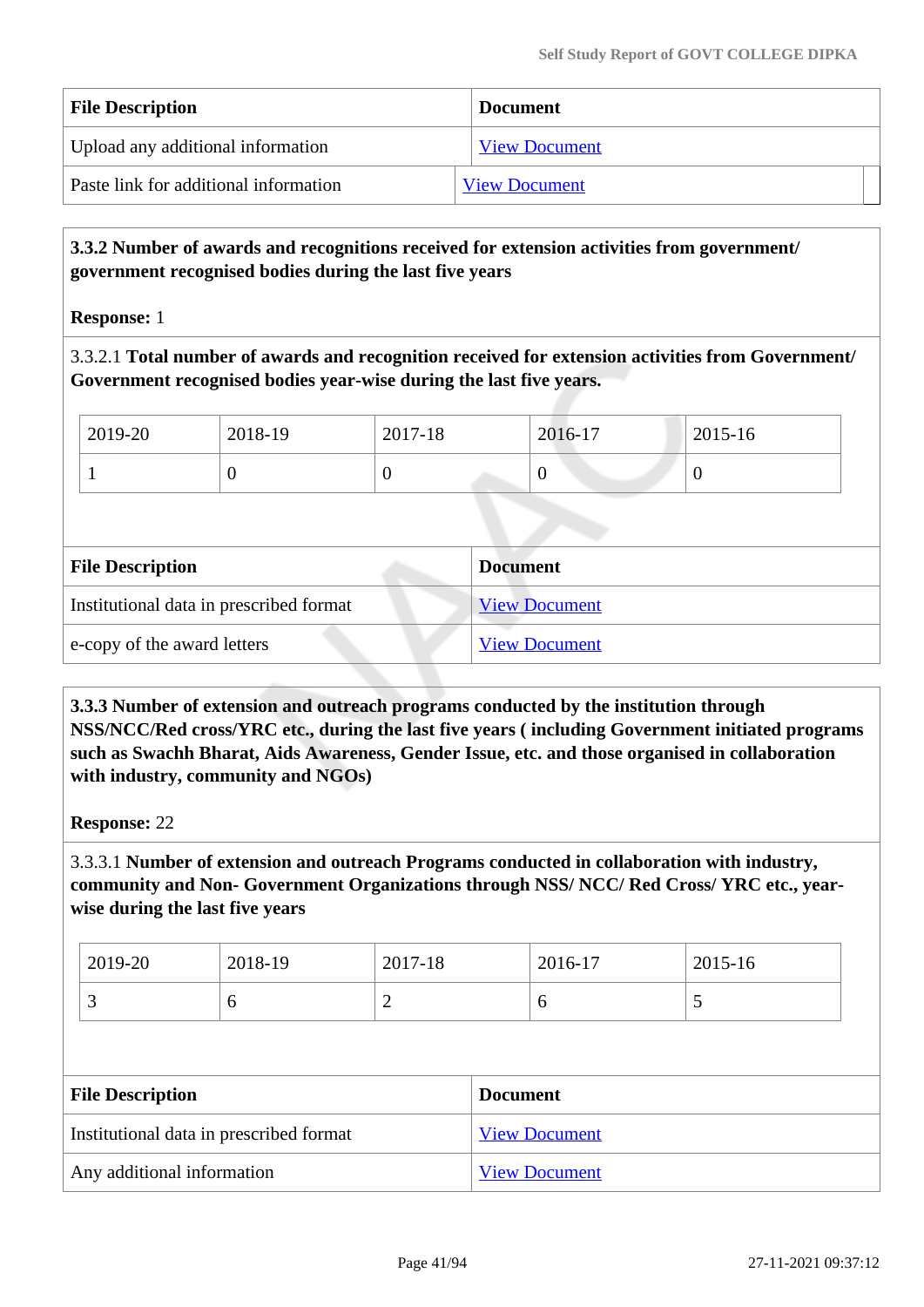**3.3.4 Average percentage of students participating in extension activities at 3.3.3. above during last five years**

**Response:** 63.87

3.3.4.1 **Total number of Students participating in extension activities conducted in collaboration with industry, community and Non- Government Organizations through NSS/ NCC/ Red Cross/ YRC etc., year-wise during last five years**

| 2019-20 | 2018-19    | 2017-18 | 2016-17    | 2015-16 |
|---------|------------|---------|------------|---------|
| 146     | 277<br>211 | 20      | 200<br>520 | 216     |

| <b>File Description</b>                 | <b>Document</b>      |
|-----------------------------------------|----------------------|
| Institutional data in prescribed format | <b>View Document</b> |

### **3.4 Collaboration**

 **3.4.1 The Institution has several collaborations/linkages for Faculty exchange, Student exchange, Internship, Field trip, On-job training, research etc during the last five years** 

**Response:** 23

3.4.1.1 **Number of linkages for faculty exchange, student exchange, internship, field trip, on-job training, research etc year-wise during the last five years**

| 2019-20 | 2018-19 | 2017-18  | 2016-17        | 2015-16 |
|---------|---------|----------|----------------|---------|
|         |         | <b>.</b> | $\overline{1}$ |         |

| <b>File Description</b>                 | <b>Document</b>      |
|-----------------------------------------|----------------------|
| Institutional data in prescribed format | <b>View Document</b> |
| e-copies of linkage related Document    | <b>View Document</b> |
| Any additional information              | <b>View Document</b> |

### **3.4.2 Number of functional MoUs with national and international institutions, universities, industries, corporate houses etc. during the last five years**

#### **Response:** 0

3.4.2.1 **Number of functional MoUs with Institutions of national, international importance, other**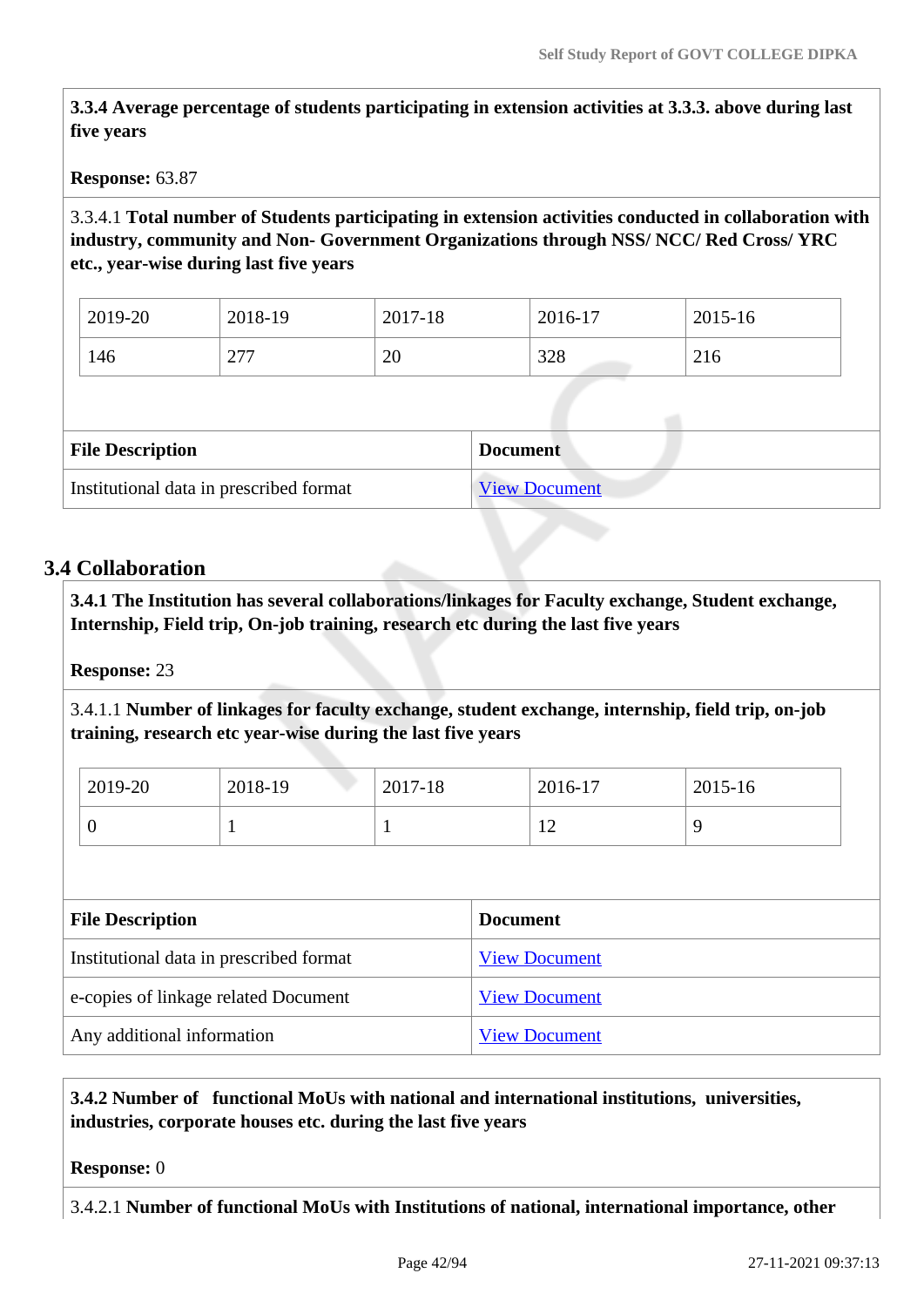$\begin{array}{c} \hline \end{array}$ 

|                         | 2019-20<br>$\overline{0}$                                  | 2018-19<br>0 | 2017-18<br>$\overline{0}$ | 2016-17<br>$\theta$ | 2015-16<br>$\overline{0}$ |  |
|-------------------------|------------------------------------------------------------|--------------|---------------------------|---------------------|---------------------------|--|
| <b>File Description</b> |                                                            |              | <b>Document</b>           |                     |                           |  |
|                         | Institutional data in prescribed format (Data<br>template) |              | <b>View Document</b>      |                     |                           |  |

# **universities, industries, corporate houses etc. year-wise during the last five years**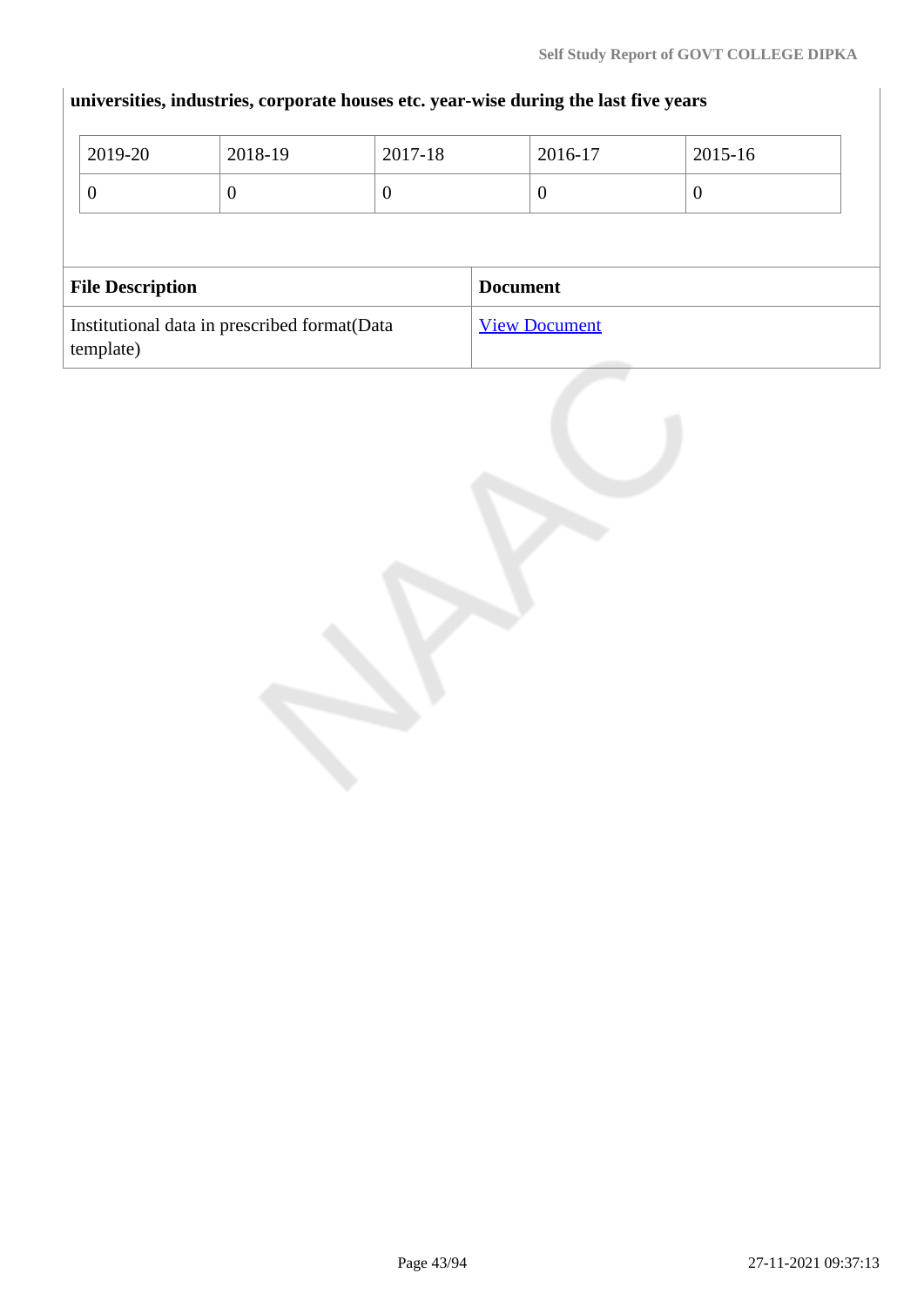# **Criterion 4 - Infrastructure and Learning Resources**

# **4.1 Physical Facilities**

 **4.1.1 The Institution has adequate infrastructure and physical facilities for teaching- learning. viz., classrooms, laboratories, computing equipment etc.** 

### **Response:**

 In fact the college strongly believes that infrastructure is the key element of its resources for providing quality education leading to innovations. Thus the main focus was on creating such a learning environment that would enable the students to transform into capable, confident and responsible graduates the country is looking for.

The available facilities are not sufficient as per with the UGC recommendations than the requirement prescribed by the UGC. The total land area available is 0.99 Acre only which is less than the prescribed. The carpet area of the amenities like: girl's common room, toilets, library, sports room, yoga premises etc and The administrative area like: principal office , staff room, examination control room, NSS office, redcross room etc. are also less than the recommendation . The instructional area like: classrooms, laboratories, library and library reading room, assembly halls, computer room, etc.are less than the specified area. In short the overall built up area is for less than adequate.

All laboratories are inadequately equipped, administrative and other facilities are not adequate to fulfill the academic requirement. The library with an area of 200 sqft has a reading room with seating capacity of 10 is equipped with 02 PCs and e-resources for the benefit of its users. LCD projectors are being used to learning and make the learning interesting.

The institute has sports facilities including indoor and outdoor games. The institute has indoor game facilities such as table tennis, chess, weight-lifting, badminton and carrom and outdoor games facilities such as cricket, football, volleyball. kabaddi, kho-kho, discus throw, javelin throw, etc. Institute does not have play ground but the village ground utilized to organise to promotes sports among the students.

Govt.college Dipka has shifted to its own building since 2014. At the initial stage the college had no boundary wall so it hampered the efforts of the college to develop garden.The boundary wall has been constructed in 2018 and since then the college is trying its best to render the campus into a green one.

| <b>File Description</b>               | <b>Document</b>      |
|---------------------------------------|----------------------|
| Upload any additional information     | <b>View Document</b> |
| Paste link for additional information | <b>View Document</b> |

 **4.1.2 The Institution has adequate facilities for cultural activities, sports, games (indoor, outdoor), gymnasium, yoga centre etc.** 

**Response:**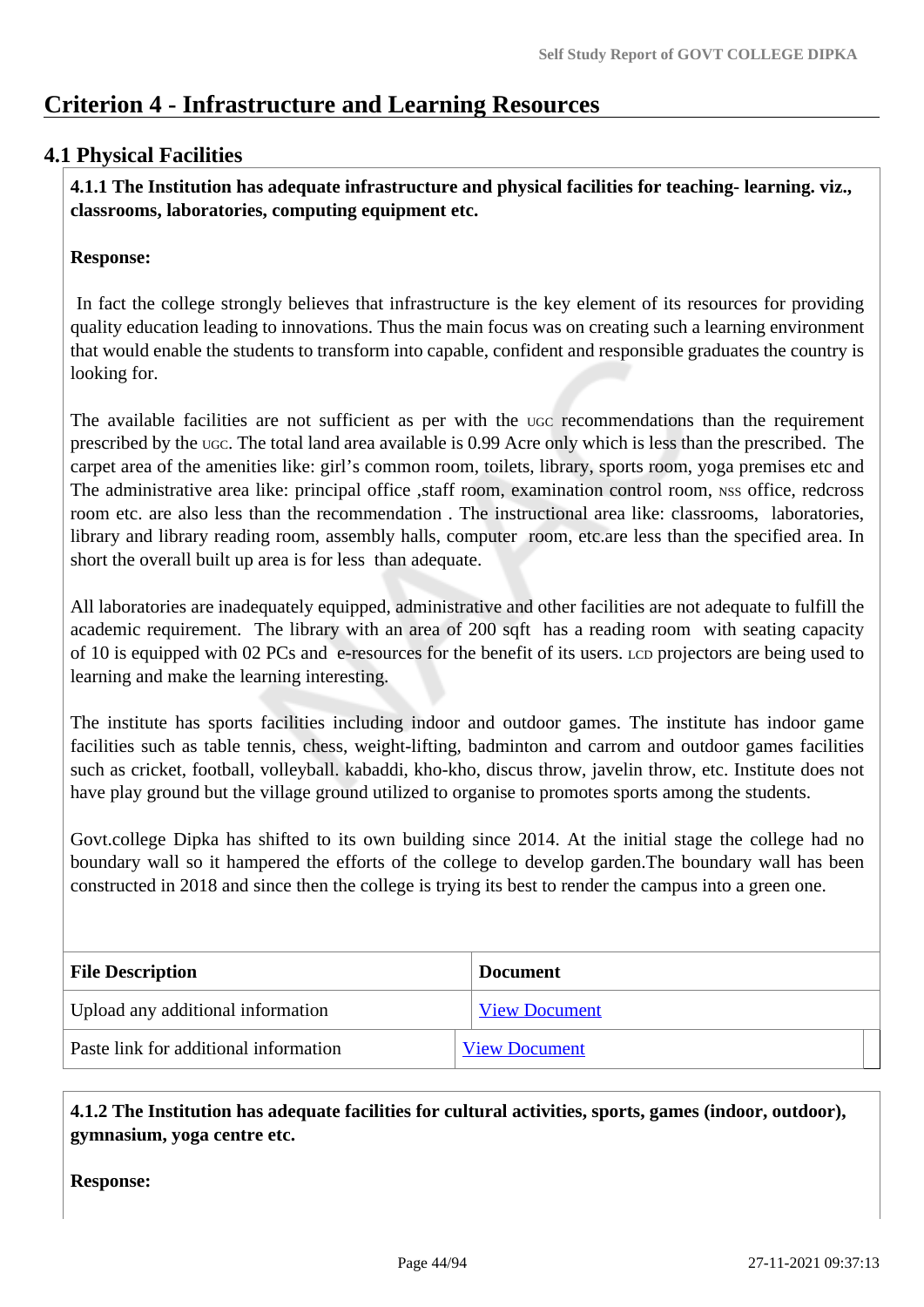The institute focuses on overall development of the students through participation in co-curricular and extra-curricular activities. Outdoor sports, indoor sports and games contribute significantly in grooming students qualities like leadership, team spirit, and competitive spirit can be inculcated among the students through such sports and cultural activities. Students are encouraged to participate in different games and cultural activities. Yoga classes are being conducted for promoting health in the staff and students. Cultural activities are conducted in the corridor, assembly halls and open area of the institution.

### **Sports and Games**

 The post of sport officer in college is not sanctioned but sports in-charge Mrs karuna Gayakwar, who manages, supervises and ensure students active participation in various sports and games and competitions. sport in-charge manage the students in their chosen games in the time-slot allocated to them. The institute has no indoor-sports room, but students can play games like chess, carrom, table-tennis after teaching session in class room. Sufficient area is identified for outdoor sports and games with adequate facilities. Sufficient ground is managed outside college premises for games such as, volleyball, shot put, disc throw , Kho-Kho, kabaddi, cricket ,handball etc. A separate court for badminton is made in front of stage inside the college premises. Institution encourages students to participate in intra-college, inter-college, universitylevel, district level, state-level and national level competitions.

# **Cultural Activities**-

The assembly halls and college corridor is equipped with adequate facilities to conduct various cultural activities. Cultural activities are conducted in the halls on different occasions like fresher's day, cultural activities, NSS, sveep actvities and on such other important occasions. To bring out and to encourage inherent talents of the students, various committees are introduced. Students join in these committees according to their interest. Students are encouraged to participate actively and showcase their talents and skills. These activities contribute to bring out latent among students, which help to build their overall personality by developing communication skills, leadership qualities and them to be constructive part of a team. Students are encouraged to participate in co-curricular and extra-curricular activities in intercollege.The college has a well-maintained stage which is used during various cultural events.

Various committees related to sport and culture are:

| Sr.No | Name of Committee  | Activities                                                                                               |
|-------|--------------------|----------------------------------------------------------------------------------------------------------|
| 101   | Cultural committee | Singing, Dancing, Painting, debate,<br>writting, Poster<br>Eassay<br>making, Rangoli, Menhdi. etc.       |
| 02    | Sports committee   | Table tennis, Volleyboll, Cricket,<br>Shotput, Javelin throw, Disc<br>throw, carrom, etc                 |
| 03    | N.S.S. committee   | Painting, Debate, Slogan, Poster<br>making, Rangoli,<br>Menhadi,<br>Drama play, etc                      |
| 04    | <b>SVEEP</b>       | making,<br>Menhadi,<br>Poster<br>Rangoli, Eassay writting, Debate.<br>surgical strik, wall painting. etc |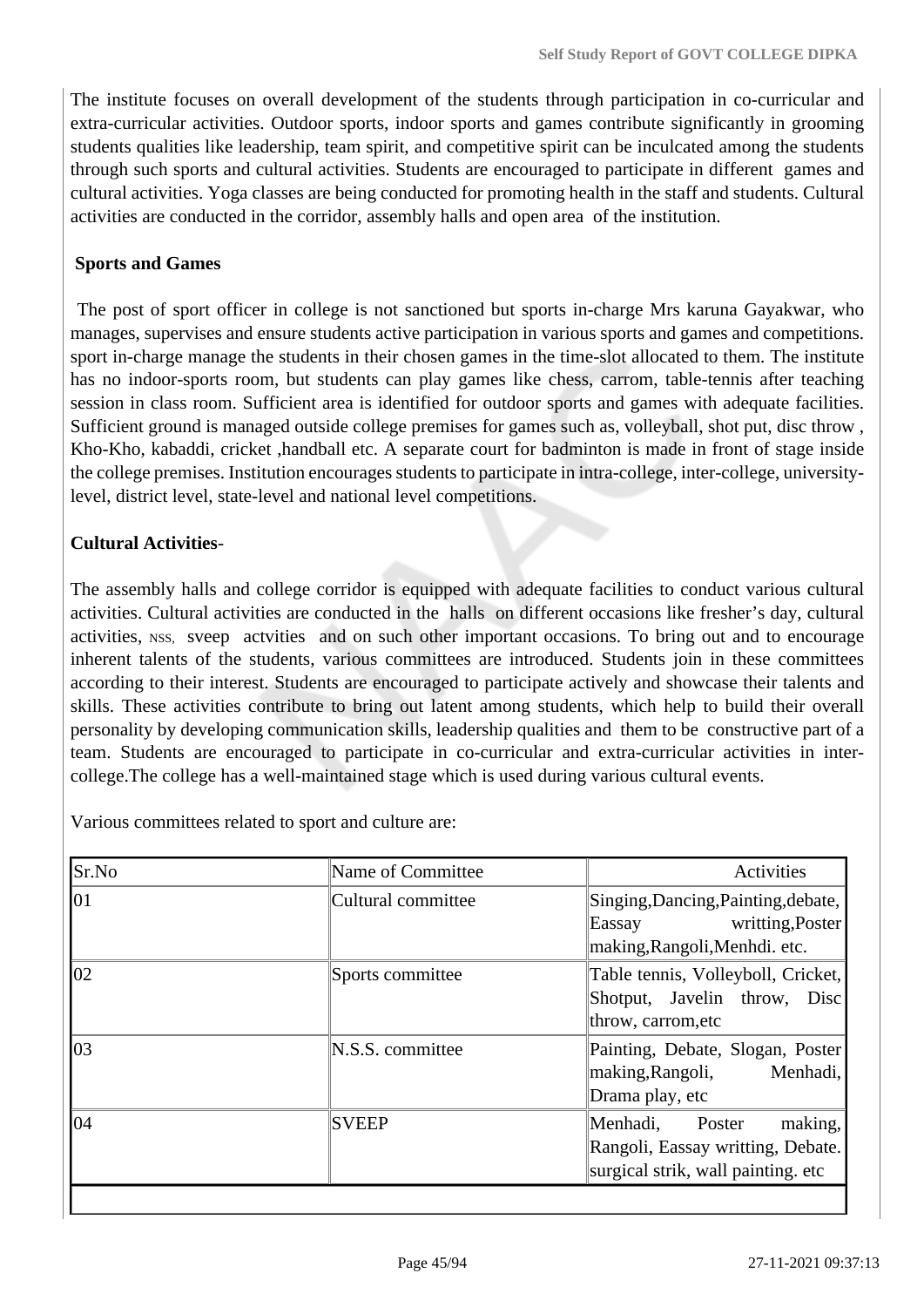**Specification of gymnasium**-college has following gymnasium facilities-

- 1. Weight lifting machine
- 2. Cycling
- 3. Jogger
- 4. Trade mile
- 5. Dumb-bell

| <b>File Description</b>               | <b>Document</b>      |
|---------------------------------------|----------------------|
| Upload any additional information     | <b>View Document</b> |
| Paste link for additional information | <b>View Document</b> |

### **4.1.3 Percentage of classrooms and seminar halls with ICT- enabled facilities such as smart class, LMS, etc.** *(Data for the latest completed academic year)*

**Response:** 7.69

### 4.1.3.1 **Number of classrooms and seminar halls with ICT facilities**

Response: 1

| <b>File Description</b>                                    | <b>Document</b>      |
|------------------------------------------------------------|----------------------|
| Upload any additional information                          | <b>View Document</b> |
| Institutional data in prescribed format (Data<br>template) | <b>View Document</b> |

### **4.1.4 Average percentage of expenditure, excluding salary for infrastructure augmentation during last five years(INR in Lakhs)**

**Response:** 0

4.1.4.1 **Expenditure for infrastructure augmentation, excluding salary year-wise during last five years (INR in lakhs)**

| 2019-20 | 2018-19 | 2017-18 | 2016-17 | 2015-16 |
|---------|---------|---------|---------|---------|
| ν       |         | v       | ╰       | ◡       |

| <b>File Description</b>                                    | <b>Document</b>      |
|------------------------------------------------------------|----------------------|
| Institutional data in prescribed format (Data<br>template) | <b>View Document</b> |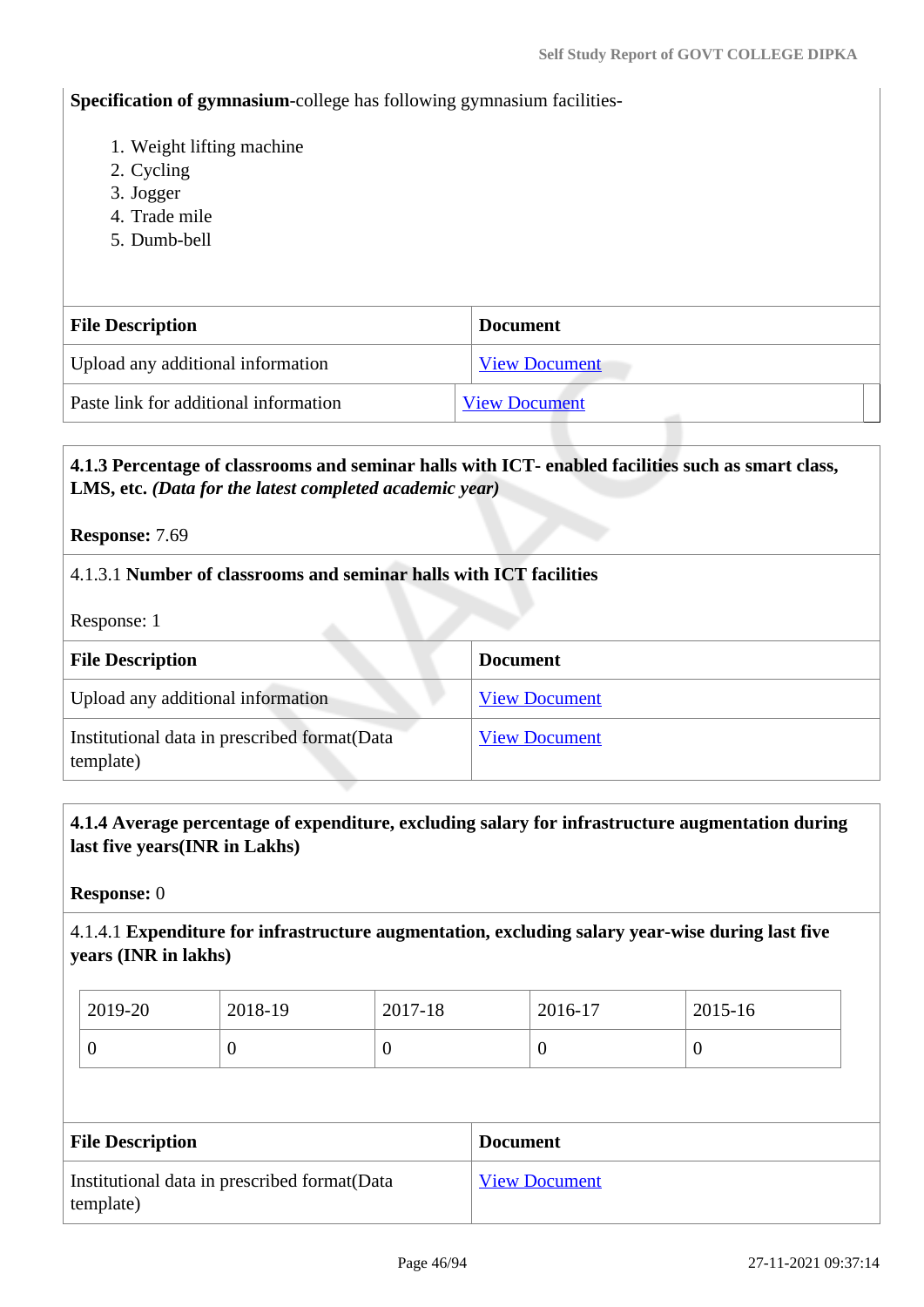# **4.2 Library as a Learning Resource**

### **4.2.1 Library is automated using Integrated Library Management System (ILMS)**

### **Response:**

The library of the college was established in 2008, since then library has made consistent progress in terms of collection of books, periodicals, e-resources and services. The college library has furnished room of 200.00 sq. ft area. It provides open access facilities which helps easy access and use of the library as a learning centre. In the college reading rooms cum classes are available for the students after 11.00 am. The college is very enriched in terms of availability of reference books and text books. The library has total 10324 text and reference books , various competitive magazines and newspapers. The library is having active membership of INFLIBNET which provides 6000+ e journals and 3200000+ e-books on various subjects. This is user ID and Password based facility for all faculty members students students if they need. The separate library cards are issued to all students for issuing text books, reference books and others. Separate computer provided to the library users for accessing N-list.

| <b>File Description</b>           | <b>Document</b>      |
|-----------------------------------|----------------------|
| Upload any additional information | <b>View Document</b> |

### **4.2.2 The institution has subscription for the following e-resources**

**1.e-journals 2.e-ShodhSindhu 3.Shodhganga Membership 4.e-books 5.Databases 6.Remote access to e-resources**

**Response:** A. Any 4 or more of the above

| <b>File Description</b>                                    | <b>Document</b>      |
|------------------------------------------------------------|----------------------|
| Upload any additional information                          | <b>View Document</b> |
| Institutional data in prescribed format (Data<br>template) | <b>View Document</b> |

# **4.2.3 Average annual expenditure for purchase of books/e-books and subscription to journals/ejournals during the last five years (INR in Lakhs)**

**Response:** 0.86

4.2.3.1 **Annual expenditure of purchase of books/e-books and subscription to journals/e- journals**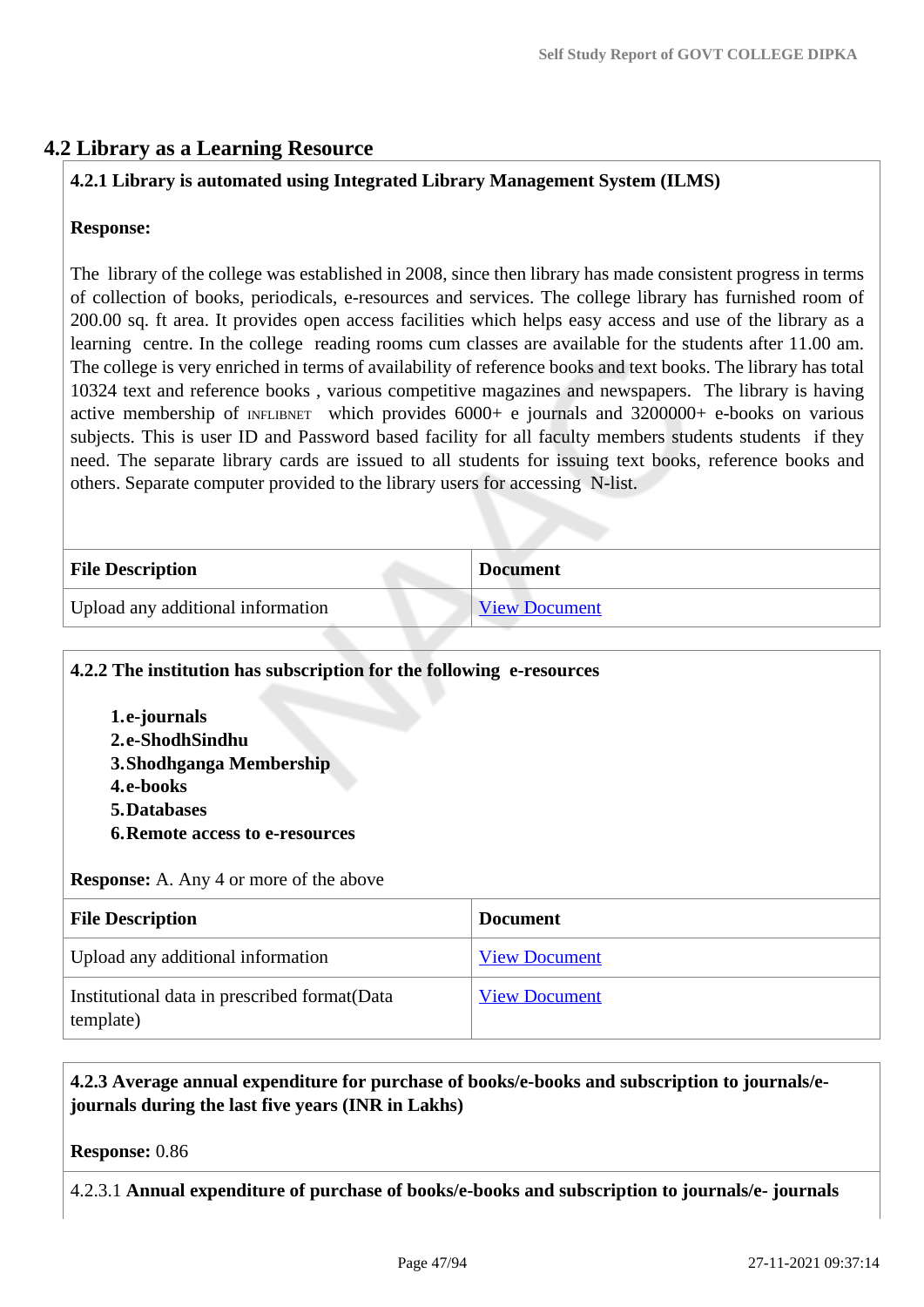### **year wise during last five years (INR in Lakhs)**

|                         | 2019-20   | 2018-19                                       | 2017-18         |  | 2016-17              | 2015-16  |  |
|-------------------------|-----------|-----------------------------------------------|-----------------|--|----------------------|----------|--|
|                         | 0.38371   | 1.11073                                       | 2.16729         |  | 0.66171              | $\theta$ |  |
|                         |           |                                               |                 |  |                      |          |  |
| <b>File Description</b> |           |                                               | <b>Document</b> |  |                      |          |  |
|                         |           |                                               |                 |  |                      |          |  |
|                         | template) | Institutional data in prescribed format (Data |                 |  | <b>View Document</b> |          |  |

# **4.2.4 Percentage per day usage of library by teachers and students ( foot falls and login data for online access) during the last completed academic year**

#### **Response:** 0.69

### 4.2.4.1 **Number of teachers and students using library per day over last one year**

Response: 2

| <b>File Description</b>                           | <b>Document</b>      |
|---------------------------------------------------|----------------------|
| Details of library usage by teachers and students | <b>View Document</b> |
| Any additional information                        | <b>View Document</b> |

### **4.3 IT Infrastructure**

### **4.3.1 Institution frequently updates its IT facilities including Wi-Fi**

#### **Response:**

The college is gradually adopting ICT in every academic and administrative session as evident from the following:

At present college has updated computers-16, printers-05, photocopiers-03. ups-16, webcam-04, Photography camera-01 ,CCTV camera-16 and biometric machine-01 in college premises. All regular faculties have has issued individual desktop PC in their department.

Computer-student ratio in the college is nearly 1:60 for teaching purpose

As for teaching aids there are LCD projectors with facility for projection from pen drive via system.

College office is equipped with uninterrupted power backup via 300 watt inverter.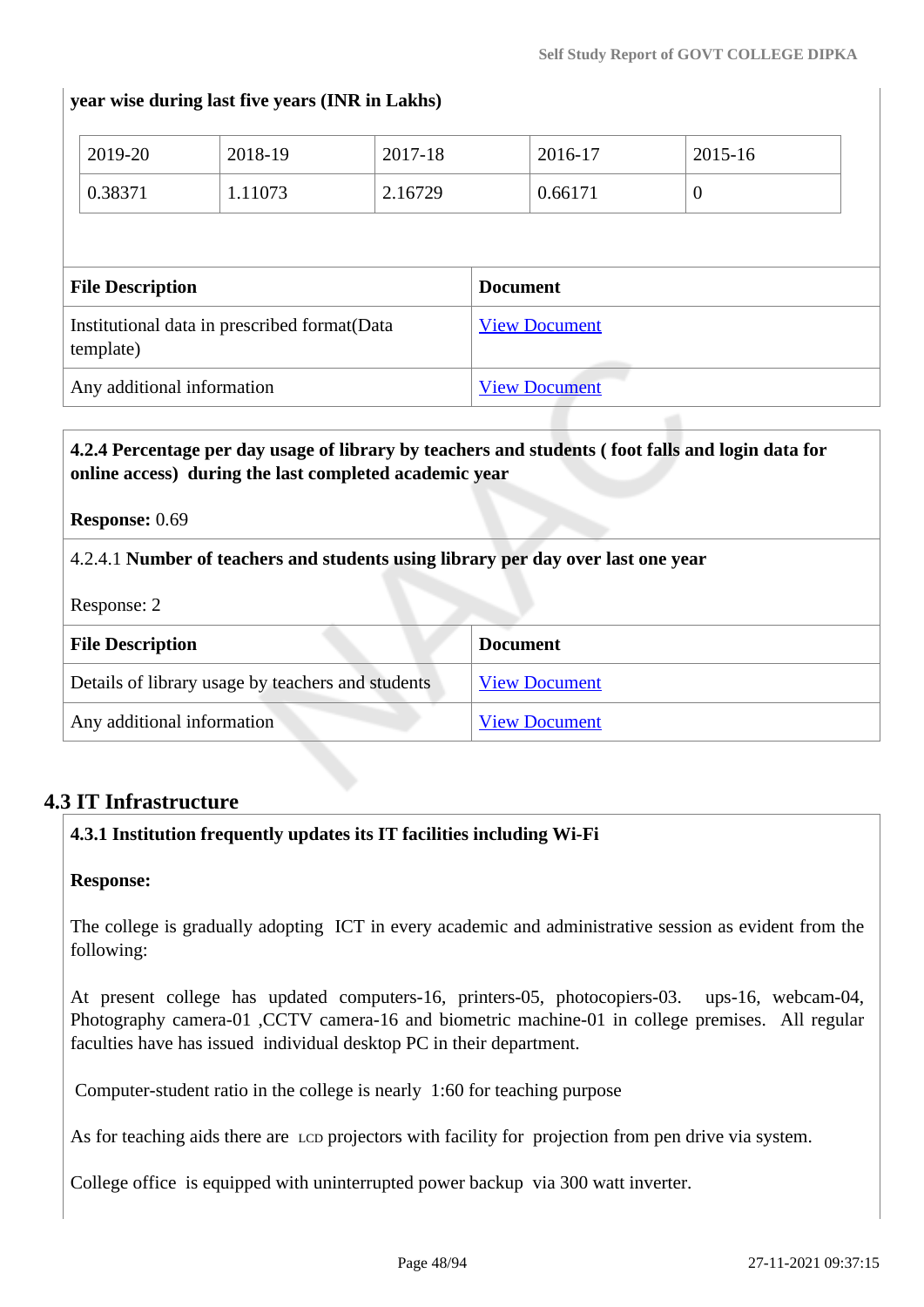College has wireless internet connectivity of 04 mbps speed which covers the entire campus. the campus has password protected wi-fi facility with one access point.LAN facility available in accounts department and thers computers are inter connected with LAN facility.

Year wise updation of IT facilities are -

| Year                                | wise $ 2015 - 16$ | 2016-17 | $ 2017 - 18 $     | $ 2018-19$ | 2019-20      |
|-------------------------------------|-------------------|---------|-------------------|------------|--------------|
| Quantity of ICT                     |                   |         |                   |            |              |
| tools                               |                   |         |                   |            |              |
| Computer                            | 03                | 02      | --                | 01         | 01           |
| Laptop                              | $-$               | 01      | --                | --         | $-$          |
| CCTV Camera                         | --                | --      | 06                | 02         | 08           |
| LCD Projector                       | 03                |         | --                | --         | $-$          |
| Wifi                                | --                | --      | <b>YES</b>        | --         | --           |
| Photography                         | $-$               | 01      |                   |            | --           |
| Camera                              |                   |         |                   |            |              |
| Amplifier<br>and $\left  - \right $ |                   |         | 01 Set            |            |              |
| sound system                        |                   |         |                   |            |              |
| <b>LED TV</b>                       | $--$              | $-\,-$  | $\qquad \qquad -$ | 01         | $ 01\rangle$ |
|                                     |                   |         |                   |            |              |
|                                     |                   |         |                   |            |              |
|                                     |                   |         |                   |            |              |

| <b>File Description</b>           | <b>Document</b>      |
|-----------------------------------|----------------------|
| Upload any additional information | <b>View Document</b> |

### **4.3.2 Student - Computer ratio (Data for the latest completed academic year)**

**Response:** 56:1

| <b>File Description</b>           | <b>Document</b>      |
|-----------------------------------|----------------------|
| Upload any additional information | <b>View Document</b> |
| Student – computer ratio          | <b>View Document</b> |

# **4.3.3 Bandwidth of internet connection in the Institution Response:** E. < 05 MBPS **File Description Document** Details of available bandwidth of internet connection in the Institution [View Document](https://assessmentonline.naac.gov.in/storage/app/hei/SSR/105760/4.3.3_1628330295_5918.pdf)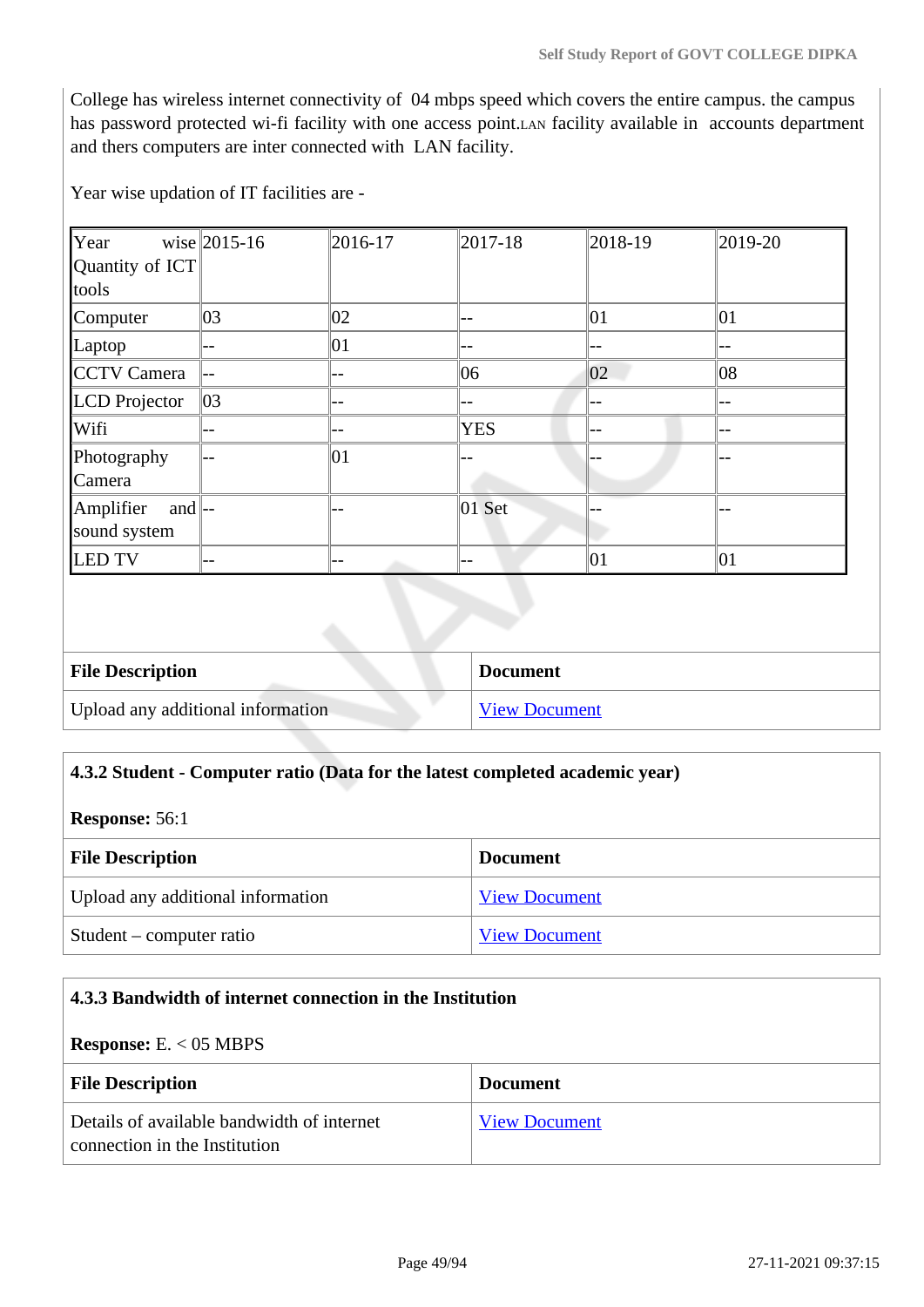# **4.4 Maintenance of Campus Infrastructure**

 **4.4.1 Average percentage of expenditure incurred on maintenance of infrastructure (physical and academic support facilities) excluding salary component during the last five years(INR in Lakhs)**

### **Response:** 49.36

4.4.1.1 **Expenditure incurred on maintenance of infrastructure (physical facilities and academic support facilities) excluding salary component year-wise during the last five years (INR in lakhs)**

| 2019-20 | 2018-19 | 2017-18 | 2016-17 | 2015-16 |
|---------|---------|---------|---------|---------|
| 4.51411 | 3.59995 | 4.22917 | 7.19387 | 6.91485 |

| <b>File Description</b>                                    | <b>Document</b>      |
|------------------------------------------------------------|----------------------|
| Institutional data in prescribed format (Data<br>template) | <b>View Document</b> |
| Audited statements of accounts                             | <b>View Document</b> |

 **4.4.2 There are established systems and procedures for maintaining and utilizing physical, academic and support facilities - laboratory, library, sports complex, computers, classrooms etc.**

#### **Response:**

 The physical, academic and support facilities like classrooms, labs, assembly-halls, library, sport room , N.S.S, redcross ,office etc.are well maintained and used as per the requirement of standard procedure.

There are college level committees that look after the various aspects of the utilization and maintenance of the physical, academic and support facilities like-

Redcross society committee- look after redcross

N.S.S. committee- look after N.S.S.

Library committee- look after library

Electrical maintenance & water management committee- look after electric maintenance of college

**Classrooms & laboratories** : Class rooms and laboratories come under daily maintenance. In case of requirement for maintenance of lights, fans, benches etc is taken care by college maintenance staff. Laboratory in charge along with laboratory assistant, ensures proper working of all equipment at the beginning of each session. Repairs and maintenance of laboratory equipments are taken care by the respective laboratory In-charge.

**Computers and allied Infrastructure:** Routine computer maintenance, software installations, networking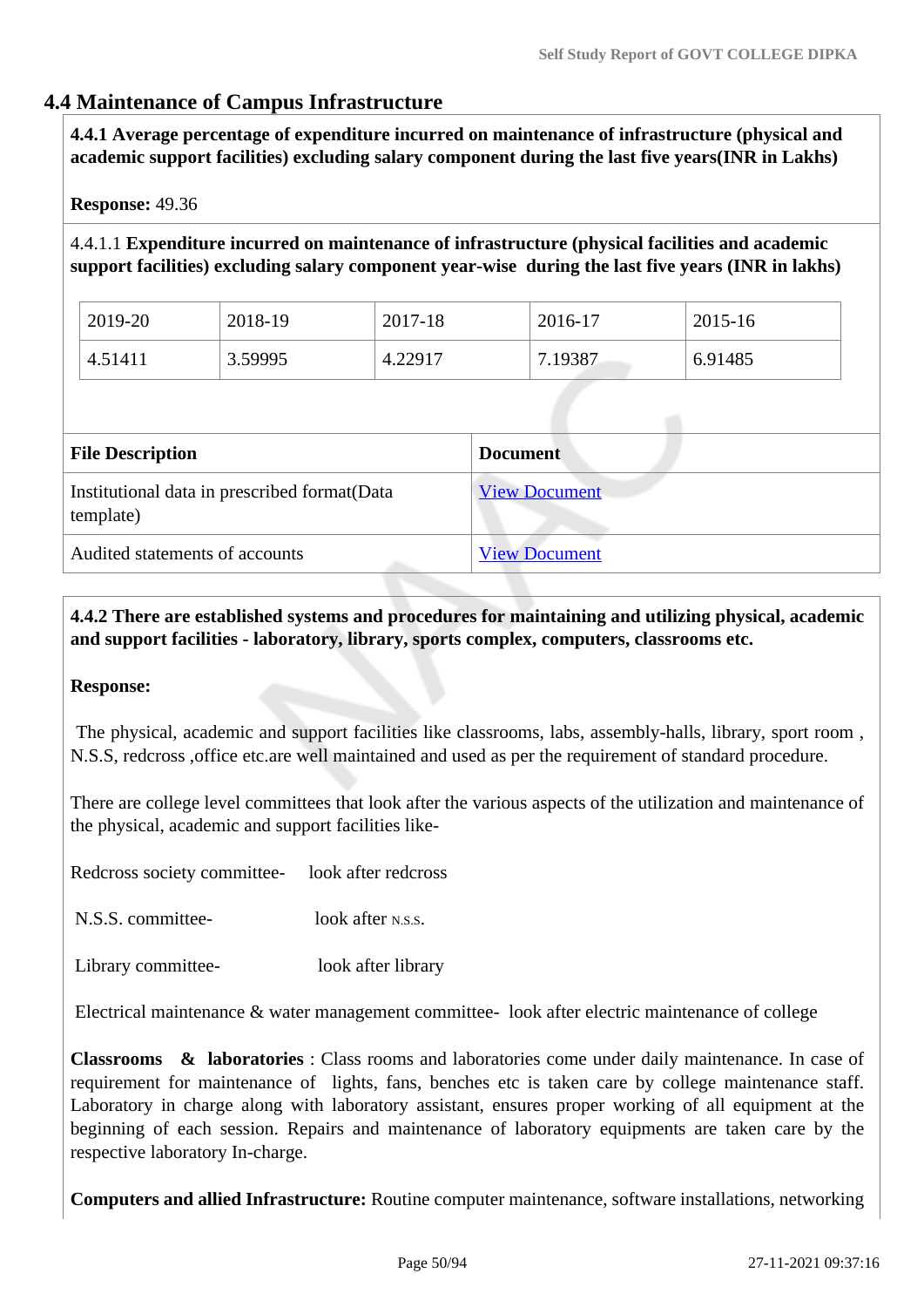are handled by the office staff. Computer, LCD projectors and CCTV camera's maintenance and checking is carried out by office staff. To repair the computers external agencies are hired following the purchase rule of *Chhattisgarh bhandar kraya niyam*.

**Library, Sports and Games**: The library in-charge handles the maintenance works required in the library through maintenance staff. He takes care of utilization of books, computers and other learning materials in the library. The sport officer in-charge takes care of maintenance of sports equipments and courts. She has to maintain courts properly on daily basis with the help of the maintenance staff.

Buildings and Infrastructure: Maintenance of buildings and related areas are undertaken by PWD. Electric, carpenters, plumbers and other service are maintained by janbhagidari head.

| <b>File Description</b>           | <b>Document</b>      |
|-----------------------------------|----------------------|
| Upload any additional information | <b>View Document</b> |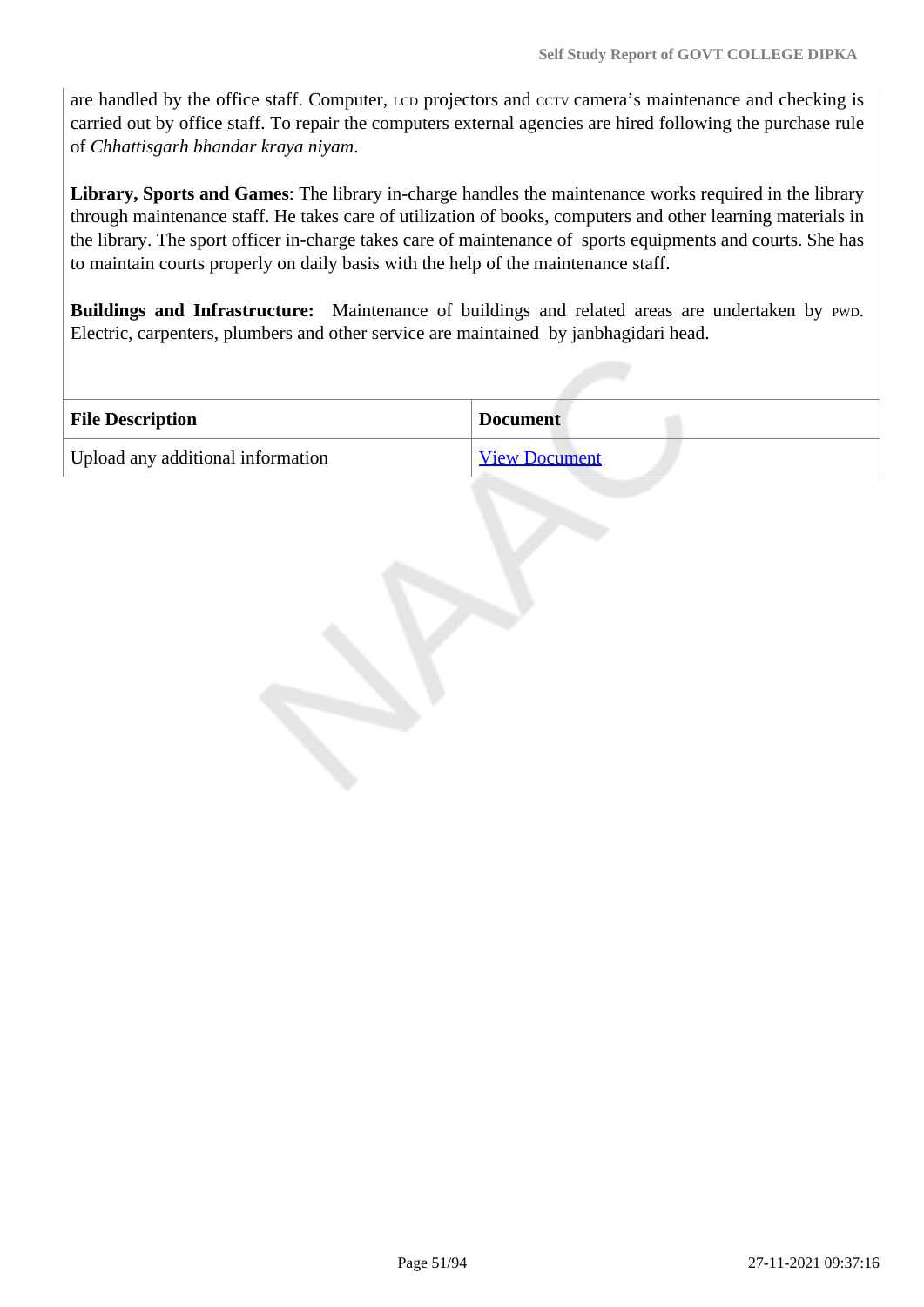# **Criterion 5 - Student Support and Progression**

# **5.1 Student Support**

 **5.1.1 Average percentage of students benefited by scholarships and freeships provided by the Government during last five years** 

**Response:** 47.42

5.1.1.1 **Number of students benefited by scholarships and freeships provided by the Government year-wise during last five years**

| 2019-20 | 2018-19 | 2017-18 | 2016-17 | 2015-16 |
|---------|---------|---------|---------|---------|
| 154     | 180     | 188     | 133     | 110     |

| <b>File Description</b>                                                         | Document             |
|---------------------------------------------------------------------------------|----------------------|
| upload self attested letter with the list of students<br>sanctioned scholarship | <b>View Document</b> |
| Upload any additional information                                               | <b>View Document</b> |
| Institutional data in prescribed format                                         | <b>View Document</b> |
|                                                                                 |                      |

 **5.1.2 Average percentage of students benefitted by scholarships, freeships etc. provided by the institution / non- government agencies during the last five years**

**Response:** 0

5.1.2.1 **Total number of students benefited by scholarships, freeships, etc provided by the institution / non- government agencies year-wise during last five years**

|                                         | 2019-20          | 2018-19  | 2017-18              |                 | 2016-17          | 2015-16 |
|-----------------------------------------|------------------|----------|----------------------|-----------------|------------------|---------|
|                                         | $\boldsymbol{0}$ | $\theta$ | $\theta$             |                 | $\boldsymbol{0}$ | O       |
|                                         |                  |          |                      |                 |                  |         |
| <b>File Description</b>                 |                  |          |                      | <b>Document</b> |                  |         |
| Institutional data in prescribed format |                  |          | <b>View Document</b> |                 |                  |         |

 **5.1.3 Capacity building and skills enhancement initiatives taken by the institution include the following**

**1.Soft skills**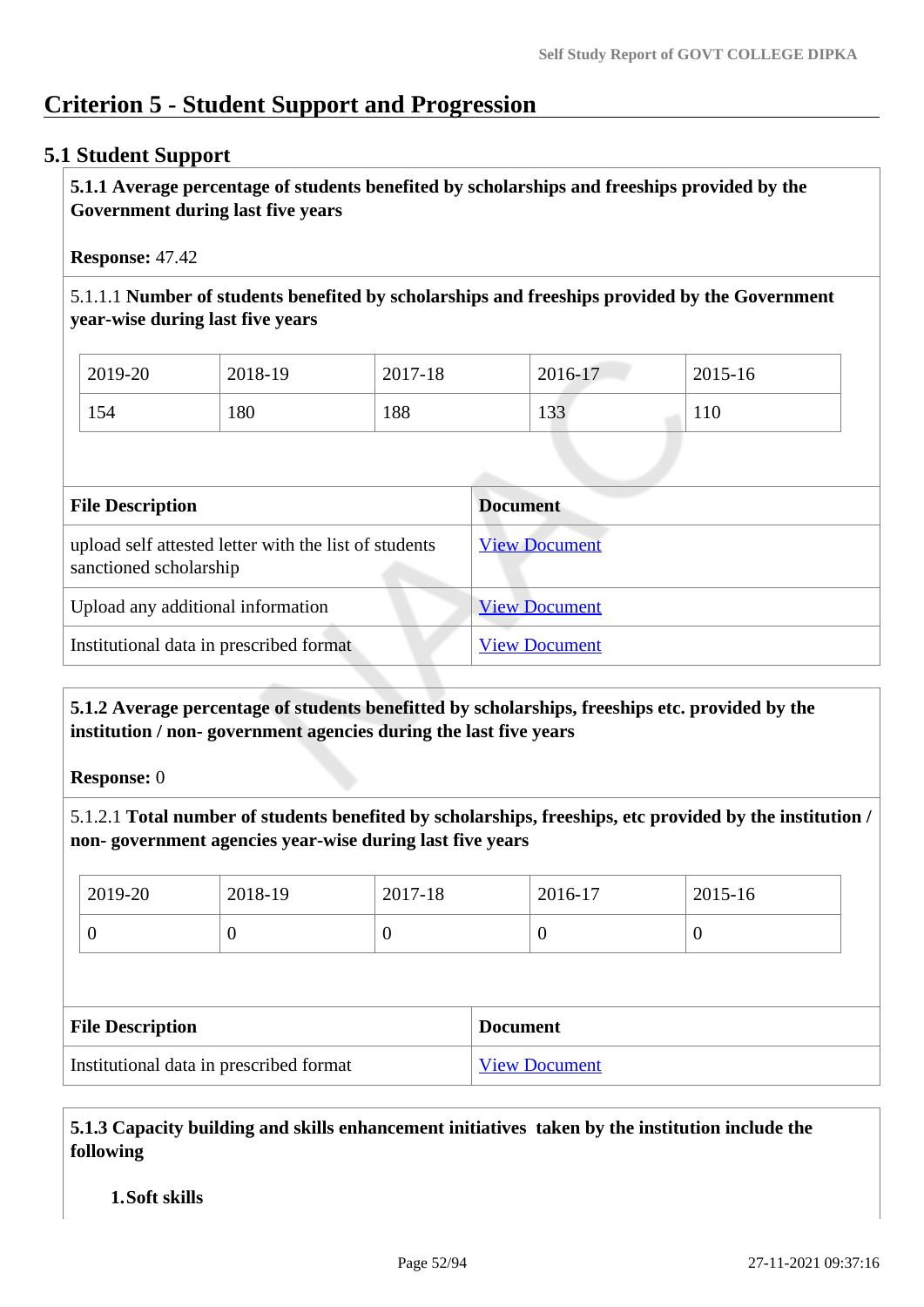### **2.Language and communication skills 3.Life skills (Yoga, physical fitness, health and hygiene) 4.ICT/computing skills**

**Response:** A. All of the above

| <b>File Description</b>                 | <b>Document</b>      |
|-----------------------------------------|----------------------|
| Institutional data in prescribed format | <b>View Document</b> |
| Any additional information              | <b>View Document</b> |
| Link to Institutional website           | <b>View Document</b> |

### **5.1.4 Average percentage of students benefitted by guidance for competitive examinations and career counselling offered by the Institution during the last five years**

**Response:** 13.69

5.1.4.1 **Number of students benefitted by guidance for competitive examinations and career counselling offered by the institution year wise during last five years**

| 2019-20 | 2018-19 | 2017-18 | 2016-17 | 2015-16      |
|---------|---------|---------|---------|--------------|
|         | ◡▴      | ິ       | 108     | $\sim$<br>IJ |

| <b>File Description</b>                 | <b>Document</b>      |
|-----------------------------------------|----------------------|
| Institutional data in prescribed format | <b>View Document</b> |
| Any additional information              | <b>View Document</b> |

 **5.1.5 The Institution has a transparent mechanism for timely redressal of student grievances including sexual harassment and ragging cases**

**1.Implementation of guidelines of statutory/regulatory bodies**

**2.Organisation wide awareness and undertakings on policies with zero tolerance**

**3.Mechanisms for submission of online/offline students' grievances**

**4.Timely redressal of the grievances through appropriate committees**

**Response:** B. 3 of the above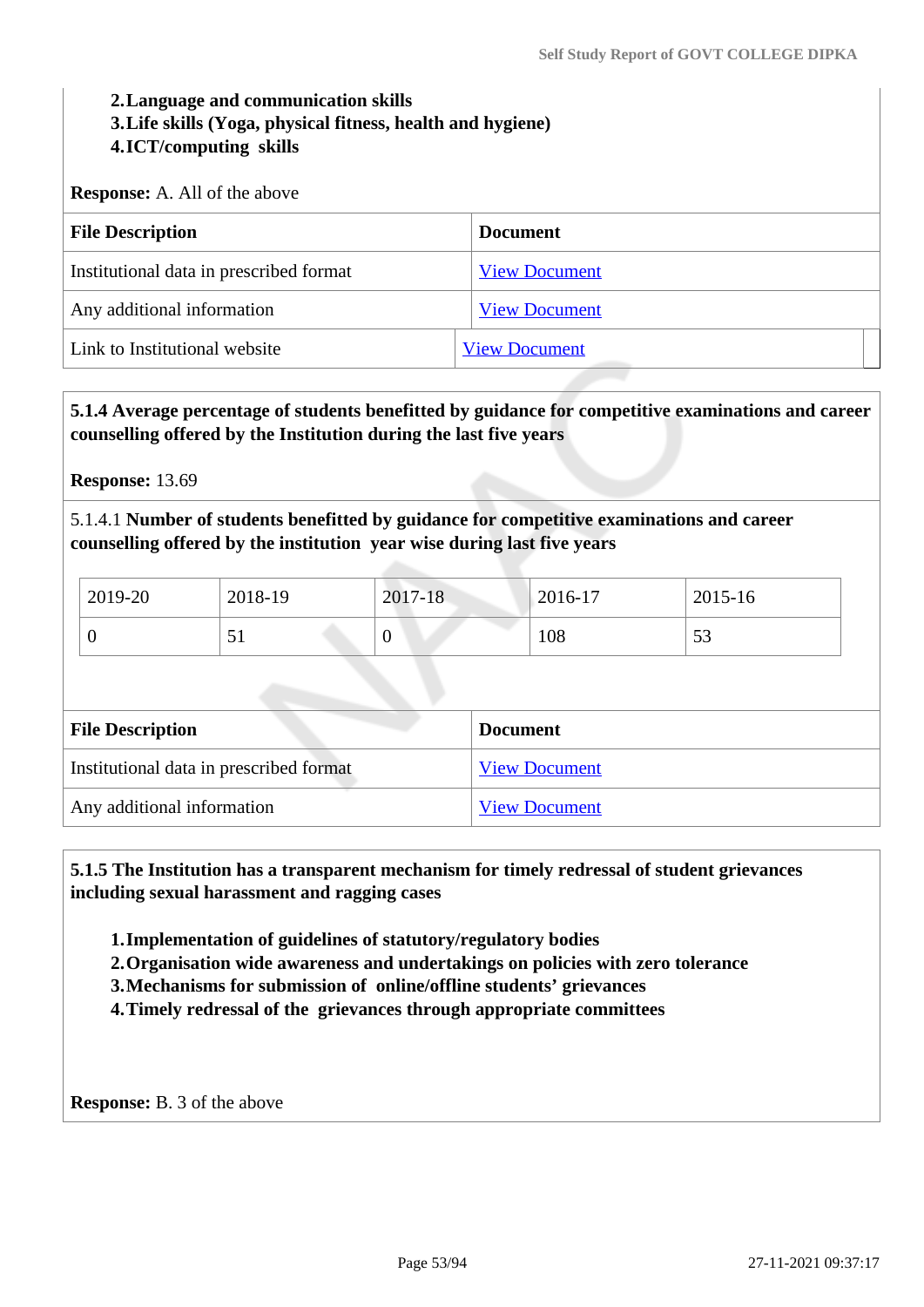| <b>File Description</b>                                                                                                            | <b>Document</b>      |
|------------------------------------------------------------------------------------------------------------------------------------|----------------------|
| Upload any additional information                                                                                                  | <b>View Document</b> |
| Minutes of the meetings of student redressal<br>committee, prevention of sexual harassment<br>committee and Anti Ragging committee | <b>View Document</b> |
| Details of student grievances including sexual<br>harassment and ragging cases                                                     | <b>View Document</b> |

# **5.2 Student Progression**

**5.2.1 Average percentage of placement of outgoing students during the last five years**

**Response:** 1.9

5.2.1.1 **Number of outgoing students placed year - wise during the last five years.**

| 2019-20 | 2018-19 | 2017-18 | 2016-17 | 2015-16 |
|---------|---------|---------|---------|---------|
|         |         | ∼       |         |         |

| <b>File Description</b>                 | <b>Document</b>      |
|-----------------------------------------|----------------------|
| Self attested list of students placed   | <b>View Document</b> |
| Institutional data in prescribed format | <b>View Document</b> |

#### **5.2.2 Average percentage of students progressing to higher education during the last five years**

**Response:** 16.46

### 5.2.2.1 **Number of outgoing student progressing to higher education.**

Response: 13

| <b>File Description</b>                   | <b>Document</b>      |
|-------------------------------------------|----------------------|
| Upload supporting data for student/alumni | <b>View Document</b> |
| Institutional data in prescribed format   | <b>View Document</b> |

 **5.2.3 Average percentage of students qualifying in state/national/ international level examinations during the last five years (eg: JAM/CLAT/GATE/ GMAT/CAT/GRE/ TOEFL/ Civil Services/State government examinations)**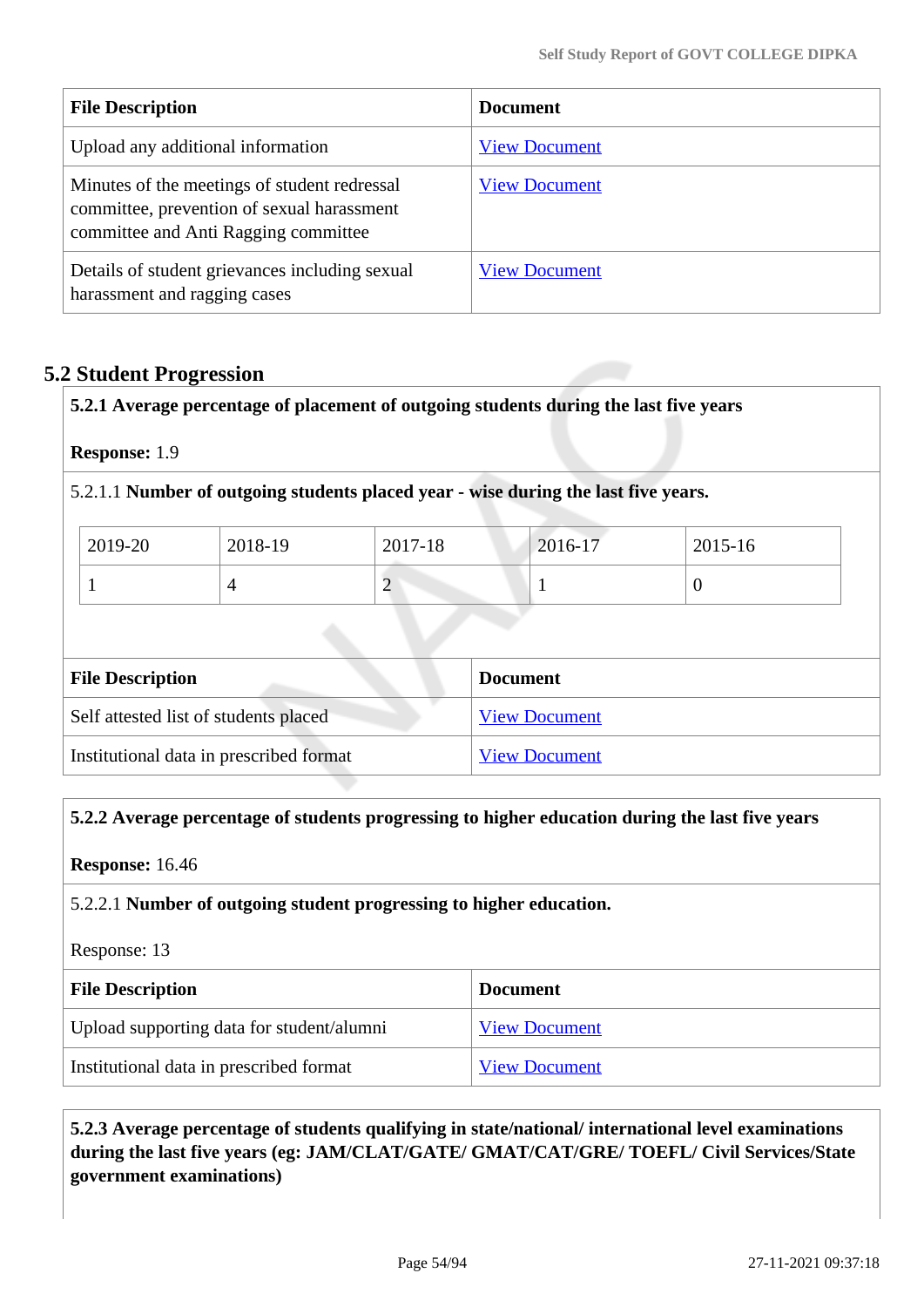**Response:** 0

# 5.2.3.1 **Number of students qualifying in state/ national/ international level examinations (eg: JAM/CLAT/NET/ SLET/ GATE/ GMAT/CAT/GRE/ TOEFL/ Civil Services/ State government examinations) year wise during last five years**

| 2019-20 | 2018-19 | 2017-18 | 2016-17 | 2015-16 |
|---------|---------|---------|---------|---------|
|         | ◡       | ◡       |         | υ       |

# 5.2.3.2 **Number of students appearing in state/ national/ international level examinations (eg: JAM/CLAT/NET/ SLET/ GATE/ GMAT/CAT,GRE/ TOFEL/ Civil Services/ State government examinations) year-wise during last five years**

| 2019-20 | 2018-19 | 2017-18 | 2016-17 | 2015-16 |
|---------|---------|---------|---------|---------|
|         | U       |         |         | υ       |
|         |         |         |         |         |
|         |         |         |         |         |

| <b>File Description</b>                 | <b>Document</b>      |
|-----------------------------------------|----------------------|
| Institutional data in prescribed format | <b>View Document</b> |

# **5.3 Student Participation and Activities**

 **5.3.1 Number of awards/medals won by students for outstanding performance in sports/cultural activities at inter-university/state/national / international level (award for a team event should be counted as one) during the last five years.**

**Response:** 0

5.3.1.1 **Number of awards/medals for outstanding performance in sports/cultural activities at university/state/national / international level (award for a team event should be counted as one) yearwise during the last five years.**

| 2019-20 | 2018-19 | 2017-18 | 2016-17 | $2015 - 16$ |
|---------|---------|---------|---------|-------------|
|         |         | 0       | ◡       | ν           |

| <b>File Description</b>                 | <b>Document</b>      |  |
|-----------------------------------------|----------------------|--|
| Institutional data in prescribed format | <b>View Document</b> |  |
| Any additional information              | <b>View Document</b> |  |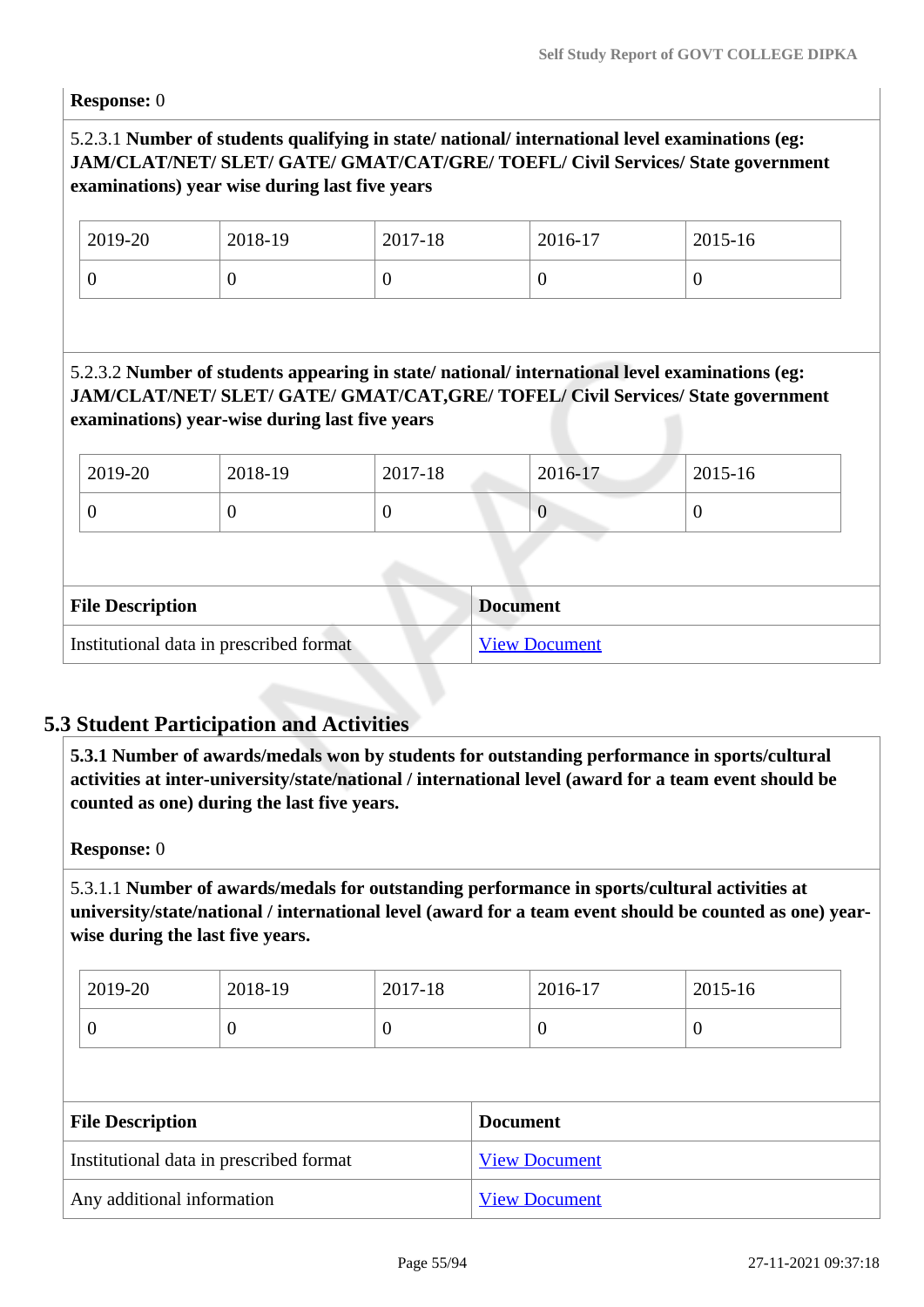**5.3.2 Institution facilitates students' representation and engagement in various administrative, cocurricular and extracurricular activities (student council/ students representation on various bodies as per established processes and norms )**

### **Response:**

The institute provide various platform for the active participation of the students in college level academic and administrative committees . The participation in different committees empowers the students in developing leadership qualities.Institution facilitates students representation and engagement in various administrative, co-curricular and extracurricular activities following the procedure and rules of respective committees.

Student councils are actively participating and organizing various academic, co- curricular and extracurricular activities, under the guidance of faculty. They provide great support to college related academic and administrative work with the help of other students. They are actively involved in motivating the students to participate in various activities conducted by the college. Students are encouraged to participate in co-curricular and extra-curricular activities at inter-college, inter-university and national level .

Administrative level participation-

Apart from the student's council, there are other committees too for various academic activities and administrative works. College is very keen to encourage students to participate in various academic and administrative committees. It improves the academic and administrative capabilities of a student.

The various student council and representative committees in the college are:

- Students' representation and engagement as class representative (CRs) and administrative post.
- Students' representation and engagement in IQAC as student representative member.
- Students plays very significant role by providing suggestion through feedback.

Co-curricular and extracurricular activities participation-

- There are specific committees such as NSS , cultural activities excursion etc in which not only council but majority of students are involved and actively participate.
- Students' representation and engagement in cultural societies, sports activities, computer literacy, science club,etc. as student member for co-curricular activities.
- Students' representation and engagement in NSS committee as volunteers.
- Students' representation and engagement in red cross society
- Students' representation and engagement in alumni Activity committee as members
- Students' representation and engagement in anti ragging committee as representatives of students from fresher and senior category.

Over all in college both senior and junior students actively and equally involved in all activities of college like- cultural, sport ,tree plantation, camping , independence day, teacher's day, republic day, and rally other important co-curricular activities and extra-curricular activities.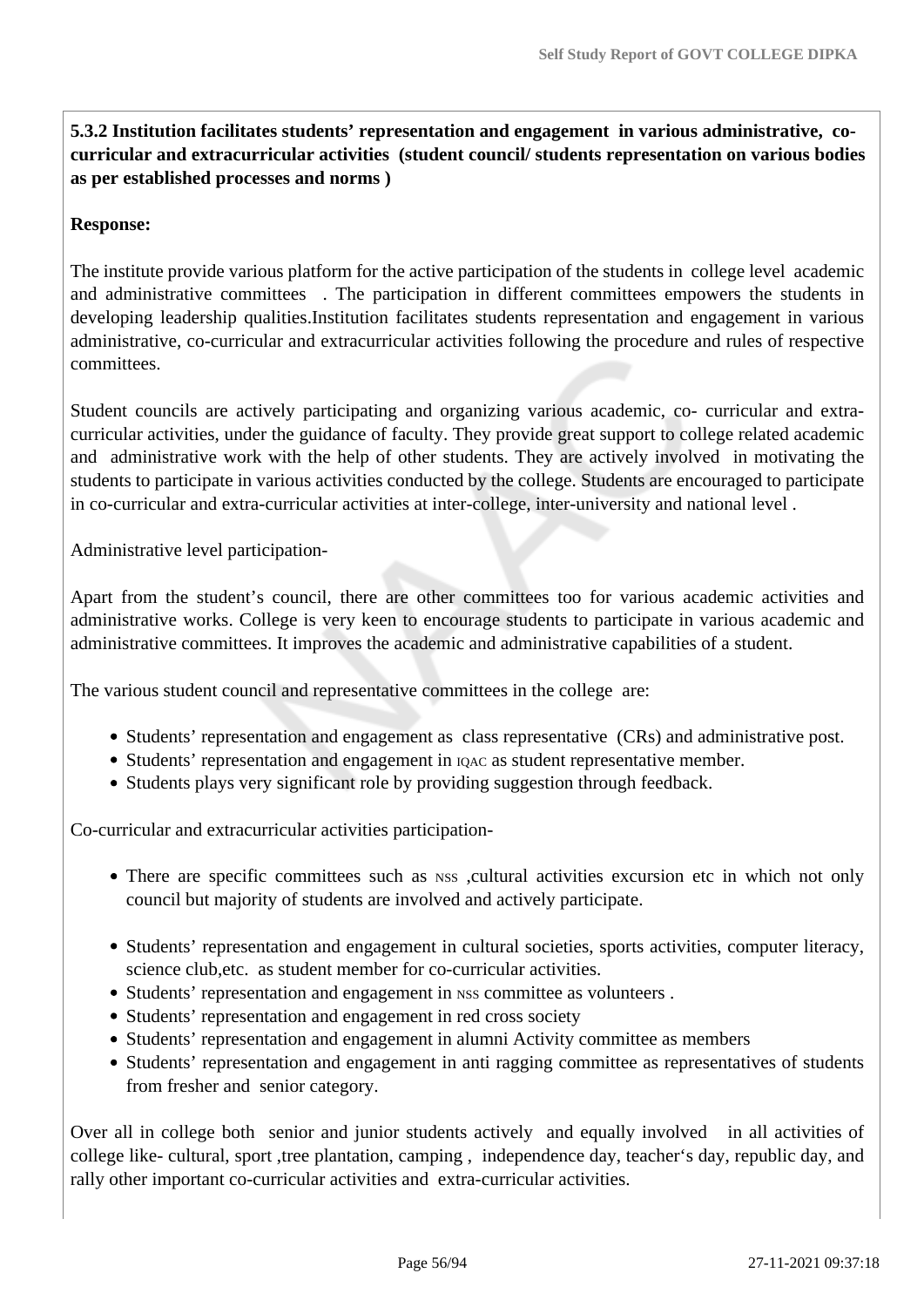| <b>File Description</b>           | <b>Document</b>      |
|-----------------------------------|----------------------|
| Upload any additional information | <b>View Document</b> |

# **5.3.3 Average number of sports and cultural events/competitions in which students of the Institution participated during last five years (organised by the institution/other institutions)**

# **Response:** 0.8

5.3.3.1 **Number of sports and cultural events/competitions in which students of the Institution participated year-wise during last five years**

| 2019-20 | 2018-19 | 2017-18 | 2016-17 | 2015-16 |
|---------|---------|---------|---------|---------|
|         |         |         | ∼       | v       |

| <b>File Description</b>                 | <b>Document</b>      |
|-----------------------------------------|----------------------|
| Report of the event                     | <b>View Document</b> |
| Institutional data in prescribed format | <b>View Document</b> |

# **5.4 Alumni Engagement**

 **5.4.1 There is a registered Alumni Association that contributes significantly to the development of the institution through financial and/or other support services**

# **Response:**

Govt. college Dipka comes in to existence from 2008 with under graduate courses. generally students continue their education after under graduation program . College has alumni association since 2015. and registration of Alumni association is under process.

The main Contribution of alumni association are: .

To encourage the alumni to take abiding interest in the process and development of Institute.

To arrange and support placement activities for the students of Institute.

To mentor the students of the Institute for higher education, development of character and to become good citizen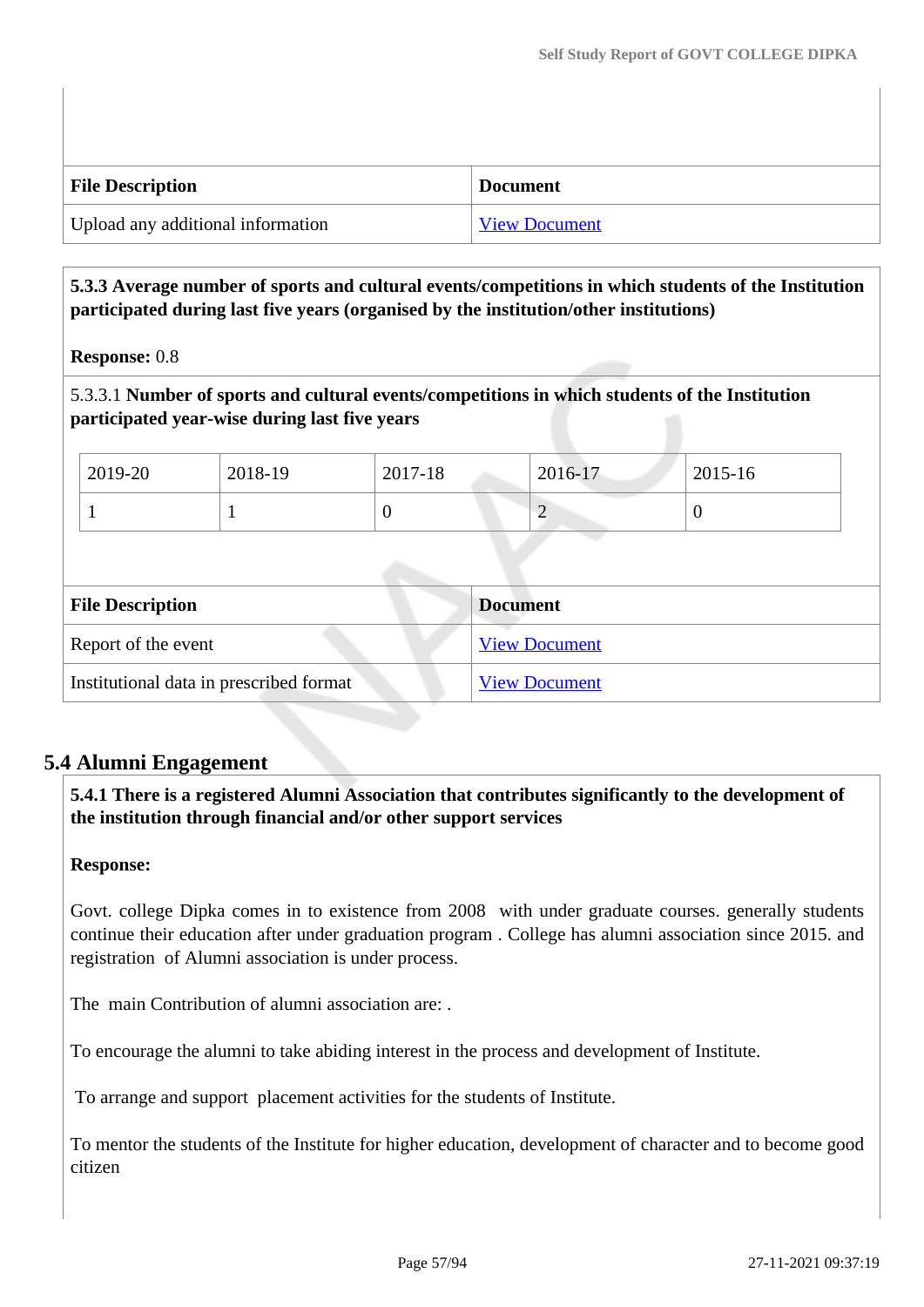To encourage and guide the students of the Institute for self-employment to become entrepreneurs.

To guide students of the Institute for various avenues available and support them through various activities such as direct interaction with students through social media to enhance students' employability.

To encourage and support students of the Institute in sports, cultural and extra-curricular activities.

To promote computer and internet literacy among the society.

To arrange blood donation, eye donation and health awareness Camps.

Alumni association contributes in many ways for the development and betterment of our Institute. Our students and Institute are benefited by various means such as alumni feedback, inspiring lectures for slow learner, career guidance and mentoring in N.S.S. camp. The alumni association of Institute is not registered now.

| <b>File Description</b>           | <b>Document</b>      |
|-----------------------------------|----------------------|
| Upload any additional information | <b>View Document</b> |

| 5.4.2 Alumni contribution during the last five years (INR in lakhs) |                      |
|---------------------------------------------------------------------|----------------------|
| <b>Response:</b> E. $<1$ Lakhs                                      |                      |
| <b>File Description</b>                                             | <b>Document</b>      |
| Upload any additional information                                   | <b>View Document</b> |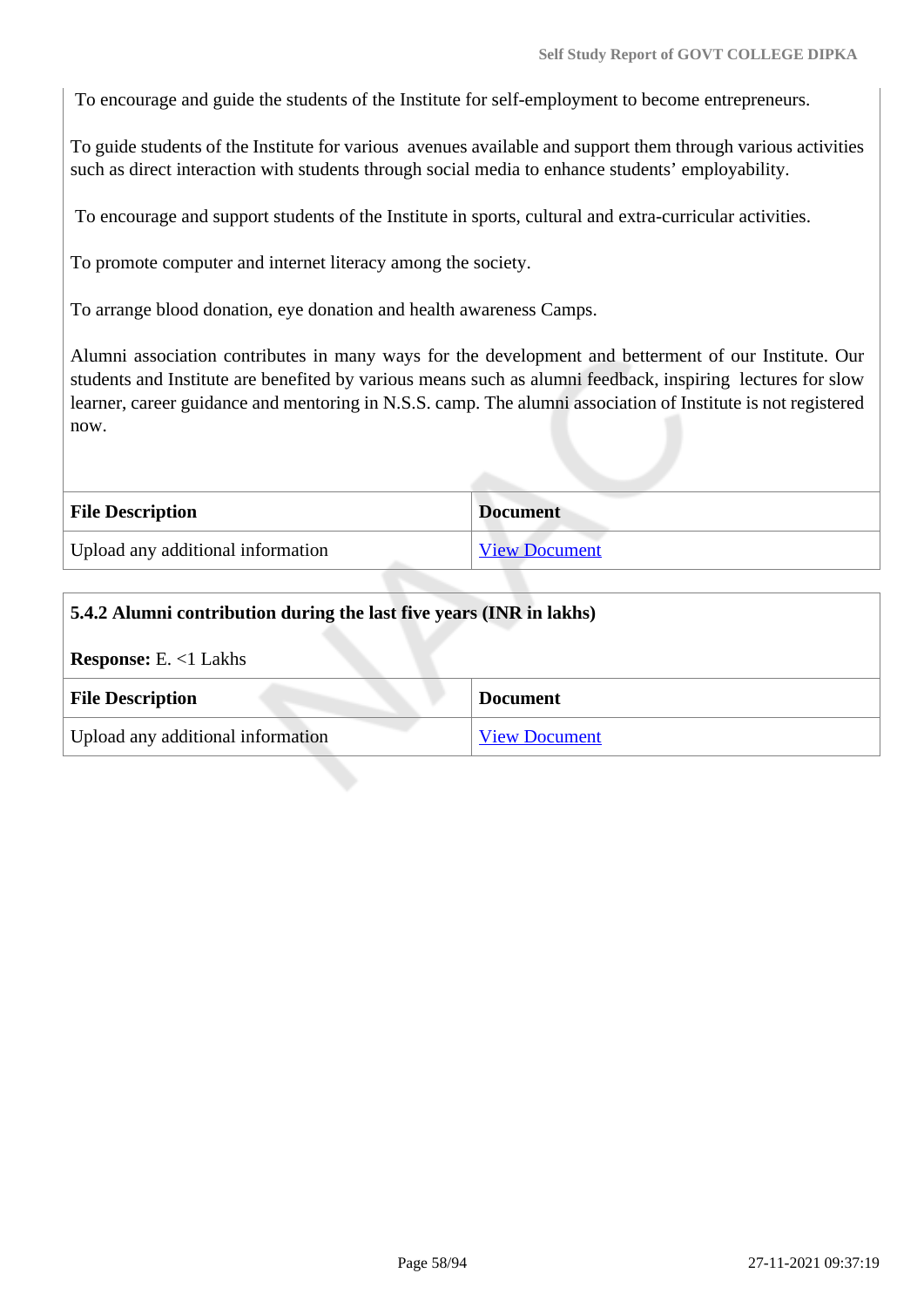# **Criterion 6 - Governance, Leadership and Management**

# **6.1 Institutional Vision and Leadership**

 **6.1.1 The governance of the institution is reflective of and in tune with the vision and mission of the institution**

### **Response:**

Institute has vision and mission which are futuristic in nature. They satisfy the needs of society by providing quality education through leading-edge technology.

### *Vision of the Institution:*

Development of personality with higher education and ethical values.

### **Mission of the Institution:**

- Preparation of programmes for educational and personality development of students.
- To develop a scientific approach in students through various educational activities.
- To ensure employment oriented educationfor students in the present perspective.

Internal Quality Assurance Cell (IQAC) and Janbhagidari committee (JB) with N.S.S., SVEEP , Red cross Society and Sport committee, play significant role in the Institute to focus on the needs of society by providing quality education and realise the vision and mission of the institution.

Based on the vision and mission of the Institution, quality policies are framed in IQAC and staff council meeting and driven towards needs of the society and stakeholders. Institutional perspective plan developed by Principal and faculty .The plan is implemented by organising sport activities, cultural activities, sveep activities, personality development and career counselling programs by eminent persons.etc.

The principal of the institute is assisted by the faculties and coordinators of various committees in decision making process of the institute. Faculties are assigned with the roles of responsibilities to work in a harmonious way in complete transparency .IQAC ensure quality parameters through various educational activities like-educational tour, science exhibition, project work, science quizzes etc. Providing a platform for debate and discussion on social issue like peace and justice, unity and integrity. Encouraging students to think in innovative and social creative on various issues. The use of ICT is one of the most significant tools of scientific approach among students.

The institute is committed to provide quality education to the students of rural area to empower the youth and women of the region . The Institute motivate students for progression in higher education and faculties for involve in research. The institute is also aware about growing their ethical values by organizing cultural events, drama play, blood donation, rally, village adoption, cleanliness drive , etc and special efforts to develop communication skills and learning ability of students is done by institution. The aim of institution is delivering education through effective teaching learning process by deferent means like traditional black and green board classes , power point presentation, online classes etc .

Institution always take initiation to provide job oriented education like short term course in computer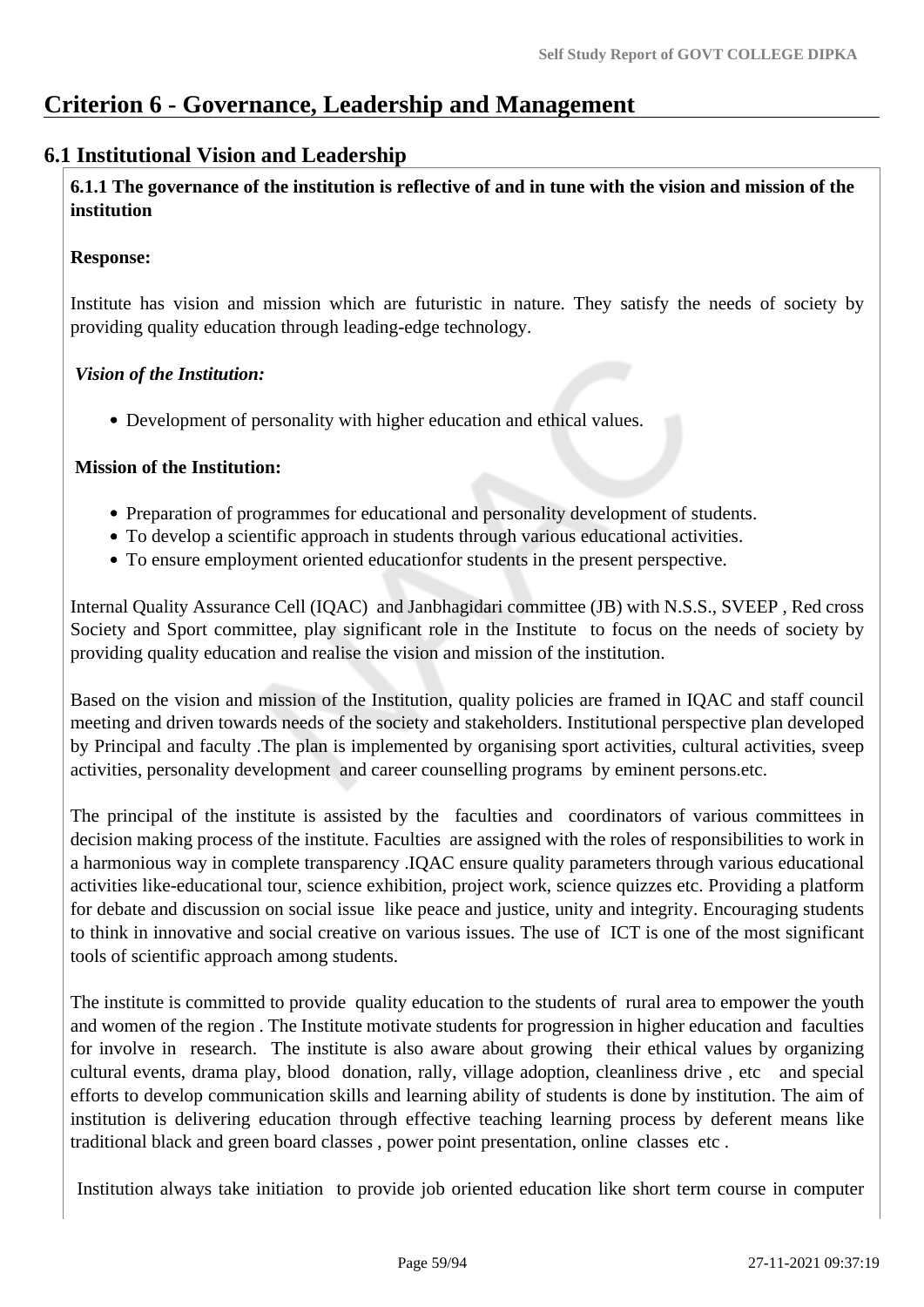,basic electrical training and also promote students for online courses by swayam portal and spoken tutorial classes.

The Institution policy believes in involvement of whole staff in decision making . Student's surveys and feedback from all the stakeholders plays vital role in framing and revising the policies. Various committees at Institute level are formed to look after the academic and administrative activities which lead to the realization of vision and mission of the Institute.

| <b>File Description</b>               | <b>Document</b>      |  |
|---------------------------------------|----------------------|--|
| Upload any additional information     | <b>View Document</b> |  |
| Paste link for additional information | <b>View Document</b> |  |

### **6.1.2 The effective leadership is visible in various institutional practices such as decentralization and participative management**

### **Response:**

The institute believe in participative management where all the faculties and students play important roll to form democratic governance.

The institute works as per the rules and regulations framed by UG.C, higher education department of chhattisgarh and Atal Bihari Vajpayeev Vishwavidyalaya ,.Bilaspur, .The Principal of college is responsible for the implementation of the quality policy and plans. Principal is the Head of the institution and has sufficient authority for smooth functioning of the day-to-day activities. Under the direct supervision of Principal all the departments of the institute functioning day-to-day academic activities of the departments are taken care by the faculties. The Principal as a representative of the institute leads its faculty members in all academic matters and office staff also play important role in the development of the institute. The office of the principal manages the vital aspects of the institution like admission, scholarship, finance, establishment, student section etc. She encourages the faculty members to ensure conducive academic environment in the institute for the students. The plans and the policies for fulfilment of the mission of the institute are executed by the active involvement of the college authorities, along with all the faculty members. For this purpose, different committees have been constituted in the institute who were assigned the responsibility of implementation of the programs and policies. Efforts are regularly made by the authority to create suitable environment and for overall all-round development of the students.

For the proper functioning of the institute and promotion of participative management, the institute adopts a decentralized management operative process, where in different committees have been formed by the Principal for the governance of the institute. Such decentralized and participative management leads to a situation of harmony and congenial atmosphere in the institute for the development of the students. Assistant professor of different faculties are the in-charge of the committees. Principal always welcomes the suggestions and proposals from the faculty-members.

co-curricular activities, student-centric extra-curricular and student-supporting activities have been operated with the help of in-charge of different committees.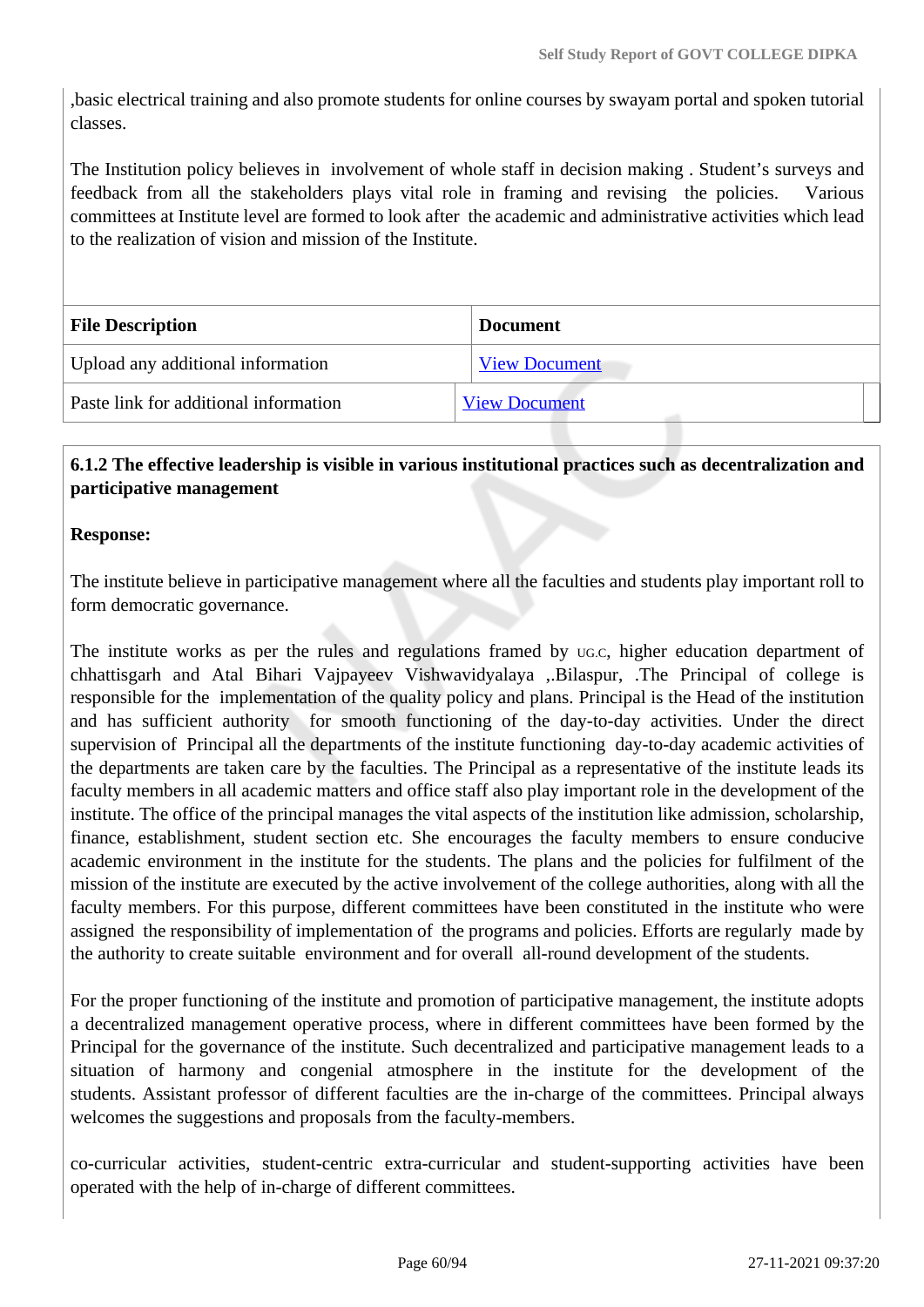The institute has an Internal Quality Assurance Cell (IQAC) which includes members from various stakeholders. IQAC meets at regular intervals and plays an important role in the implementation of its plans and policies.

Even the views of Janbhagidaari committee is being considered in decisions making specially related to student welfare.

| <b>File Description</b>           | <b>Document</b>      |
|-----------------------------------|----------------------|
| Upload any additional information | <b>View Document</b> |

# **6.2 Strategy Development and Deployment**

### **6.2.1 The institutional Strategic / Perspective plan is effectively deployed**

### **Response:**

The strategic plan is made by the institution to fulfil requirements of quality education to produce competent students to serve the nation. Govt.college Dipka is committed to provide quality education and personality development to its students. Keeping this in mind the institute has drawn a strategic plan for development of the same.Considering the least availability of land. Total area of college only is only 0.99 acre , and built up area is 2000 sq. mtr. It means only small portion of land is available for green campus . College continuously takes initiative for tree plantation in this small area but due to lack of boundary wall concept of green campus was not possible as we lacked security from stary cattle. College management continuously tried for boundary wall and it finally came to existence in 2018-19. College got its own boundary wall and campus is now moving towards green campus.

The institution takes up a comprehensive planning exercise at the beginning of every session. The calendar of annual activities provided by the affiliating university acts as the basis . The plan of action is prepared by all the departments under the guidance of the Principal. This plan helps the faculty members to achieve the aims and objectives of the college. The students are informed about academic plan and exam schedule through notice board. The syllabus for different courses are available in the college library and on university website. Internal exams are conducted by college and time table is prepared by internal exam in charge. To maintain transparency answer sheet of internal test are shown to students and final marks of the internal test are then forwarded to the university.

In our institution all major task related to teaching-learning, academic and administrative planning and its implementation is monitored by internal Quality Assurance Cell (IQAC).

IQAC has made constant effort to shift from the traditional teaching to student centric one. Some of the initiatives taken are-

Review of teaching learning process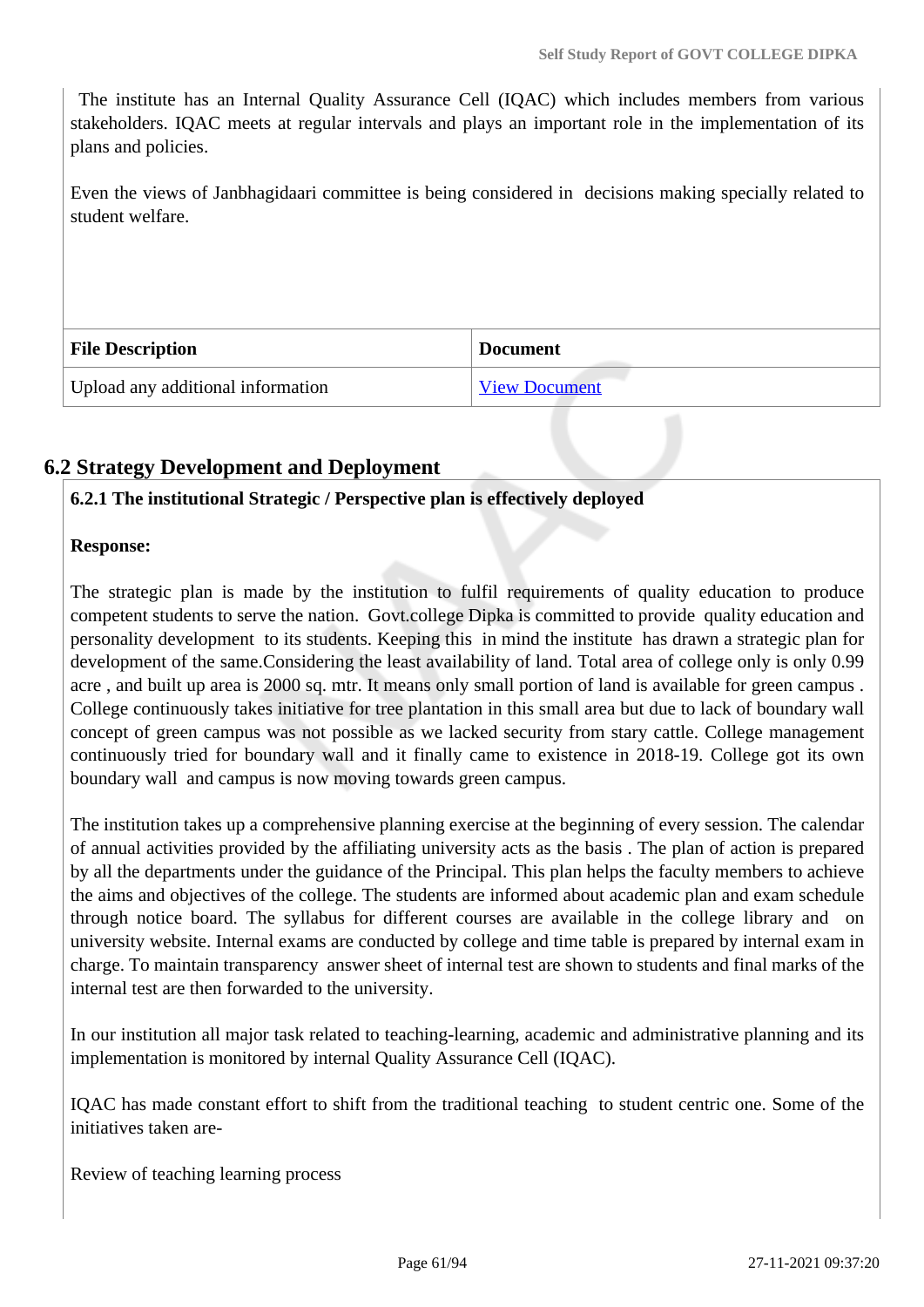Monitoring students academic progress

Arranging short term courses

ICT enabled teaching learning methods

Prominent academicians from reputed institutions were invited for guest lectures on advance topics.

Organizing skill development programmes.

| <b>Document</b>      |  |  |
|----------------------|--|--|
| <b>View Document</b> |  |  |
| <b>View Document</b> |  |  |
|                      |  |  |

### **6.2.2 The functioning of the institutional bodies is effective and efficient as visible from policies, administrative setup, appointment and service rules, procedures, etc.**

#### **Response:**

 Over-all structure of the college management is categorized as ACADEMIC and ADMINISTRATIVE. The Institution has constituted various committees at institution level for the effective functioning of the organization. The objectives and functions of the committees are decided as per the guidelines of the head of the institution.

Duties and responsibilities of various administrative bodies:

#### **Principal-**

Principal as pivot of the administrative and teaching- learning process pays special attention to smooth functioning of administrative and academic activates. Faculty members and office staff helps her in this. The college administration takes care of admission, examination, eligibility, maintenance of daily record, interaction with stake holders, university, government offices, etc. The Principal forms various committees for monitoring and facilitating several activities in the college. some of them are:

Anti-ragging committee

SC/ST committee

Grievance and redressal cell

OBC committee

N.S.S. committee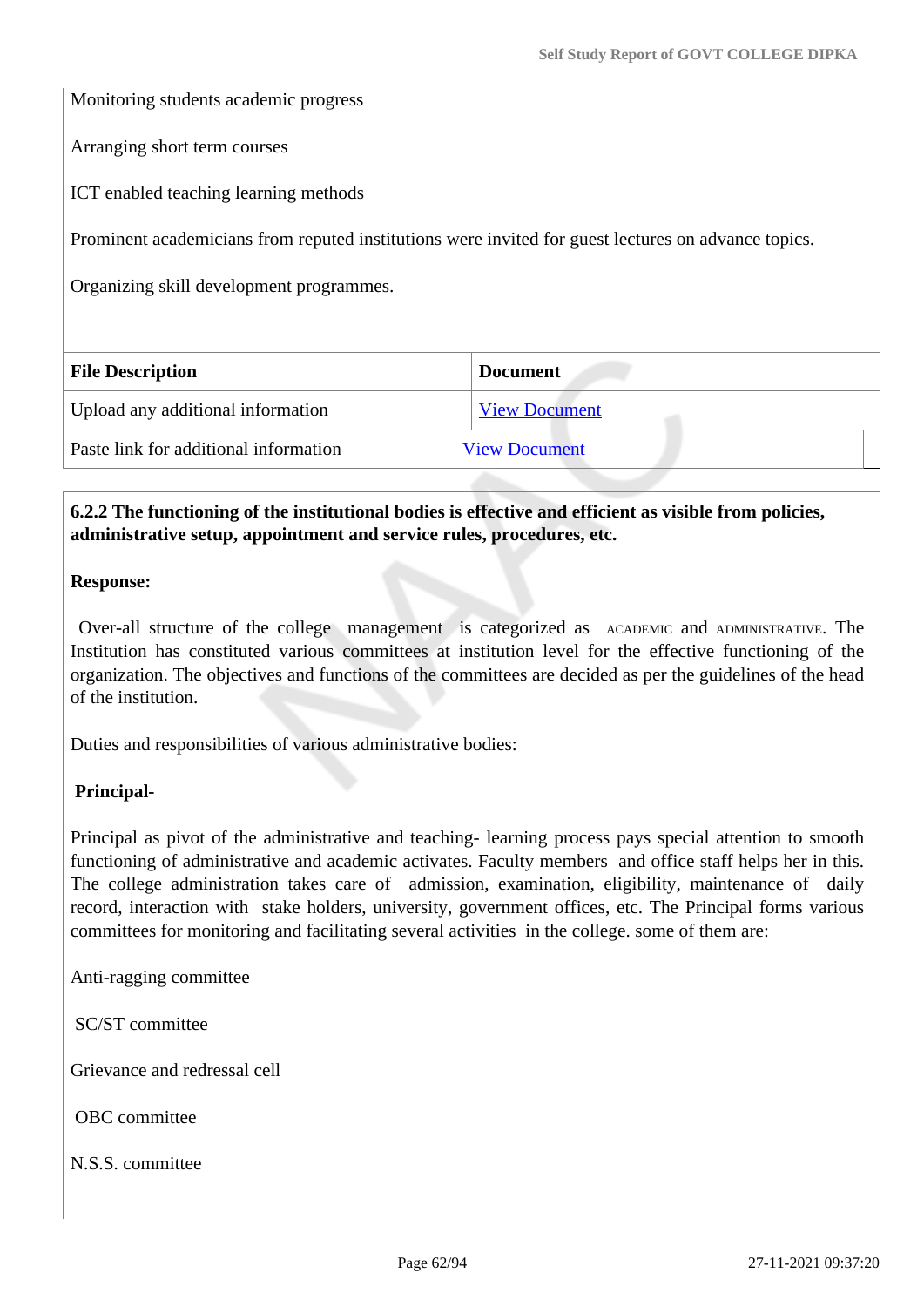Alumni association

Library committee

### **Faculties-**

Responsible for effective and systematic working of their departments.

 Maintaining attendance ,daily diary and profile of students, encouraging and employing by non traditional teaching aids and online methods, conducting internal evaluation of students as per stipulations of university. maintaining the laboratories, current curriculum and syllabus as per the needs of changing priorities.

### **Office in charge-**

 Responsible for overall administration like student admission, university examination, formalities of purchasing , accounts and establishment activities.etc

### **Library incharge-**

 Purchase and accessionof the books. Classification and cataloguing of books .Ensuring maintenance of books, journals, newspapers. Maintenance of devices and up-gradation of library services.

### **IQAC incharge-**

Takes initiative regarding quality enhancement of education for this IQAC prepare various programs, make Communication with parents, students and advice student's performance in regard to tests, internal assessment and attendance. IQAC takes feedback from alumni, parents & students and present the feedback analysis to the principal for further action.

Rules, Policies, Recruitment procedures,Promotional policies:

 Rules and policies are as per higher education chhattisgarh UGC and Atal Bihari Vajpayee Vishwavidyalaya Bilaspur.

**The promotional policy of the college:** The promotional policy of institute is transparent and impartial, it follows the chhattisgarh state & UGC guideline for the promotion of the teachers. As ours is government college, hence the college only recommends the promotions applications and forwards them to the higher education.The final decisions about promotion are taken by the higher education authority.

| <b>File Description</b>               | <b>Document</b>      |
|---------------------------------------|----------------------|
| Upload any additional information     | <b>View Document</b> |
| Paste link for additional information | <b>View Document</b> |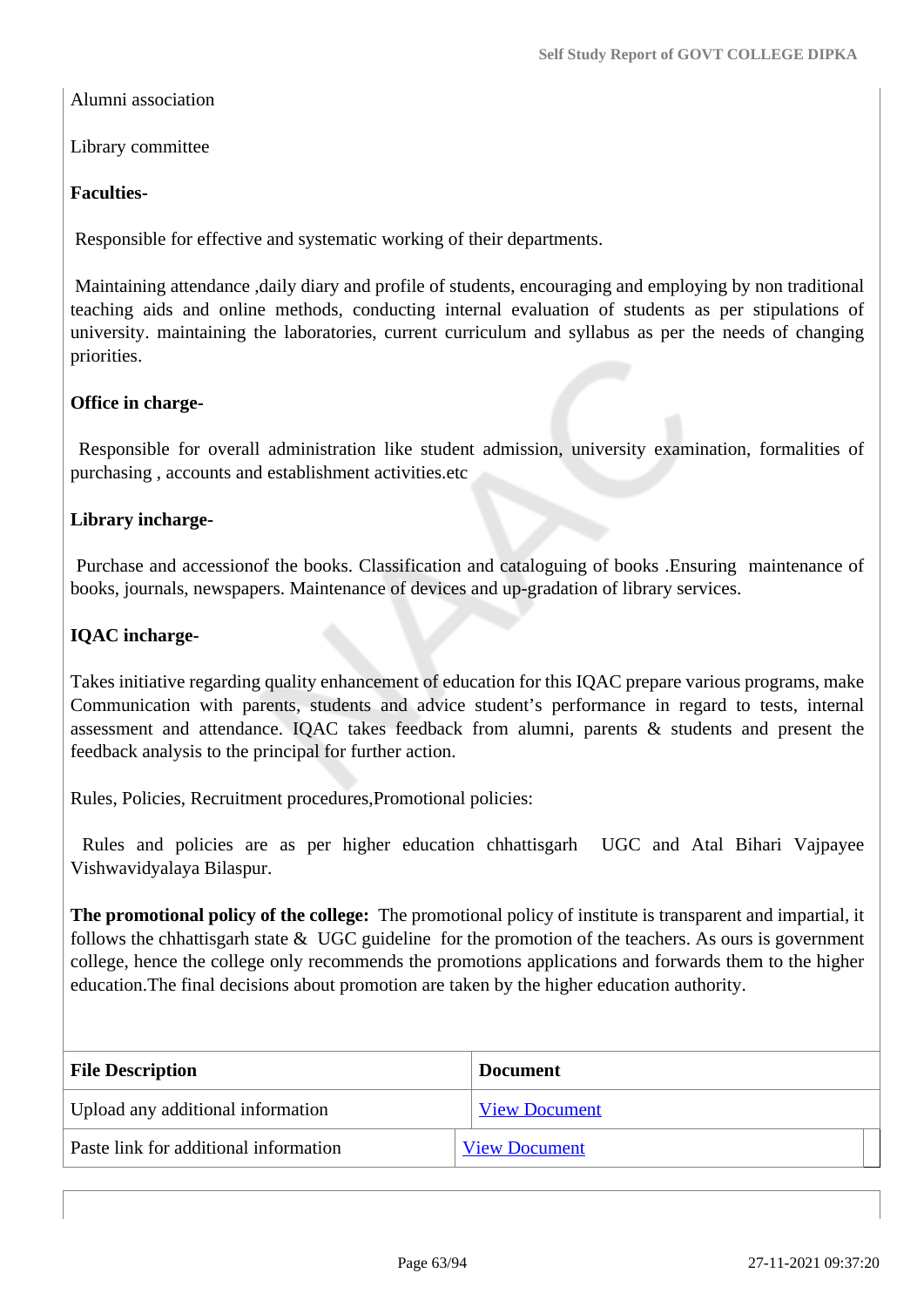### **6.2.3 Implementation of e-governance in areas of operation**

- **1.Administration**
- **2.Finance and Accounts**
- **3.Student Admission and Support**
- **4.Examination**

**Response:** A. All of the above

| <b>File Description</b>                                   | <b>Document</b>      |
|-----------------------------------------------------------|----------------------|
| Screen shots of user interfaces                           | <b>View Document</b> |
| Institutional data in prescribed format(Data<br>template) | <b>View Document</b> |

# **6.3 Faculty Empowerment Strategies**

**6.3.1 The institution has effective welfare measures for teaching and non-teaching staff**

### **Response:**

The following are the welfare measures taken by the college for the teaching and non-teaching Staff of the college:

#### **Welfare measures for Teaching Staff:**

As per the norms of UGC Pay commission recommendations welfare schemes are implemented.

Service Conduct and Leave Rules are made available in college office.

The faculty members are eligible for availing-

Casual Leave of 13 days,

Medical leave of 10 days ,

Optional leave of 03 days ,

Earn leave of 10 days

project Earn leave of 07 days.

Vacation for teaching faculty is of 20 days in a session.

Duty leave for attending workshops /conferences/seminars.

Maternity leave for the women employee of 180 days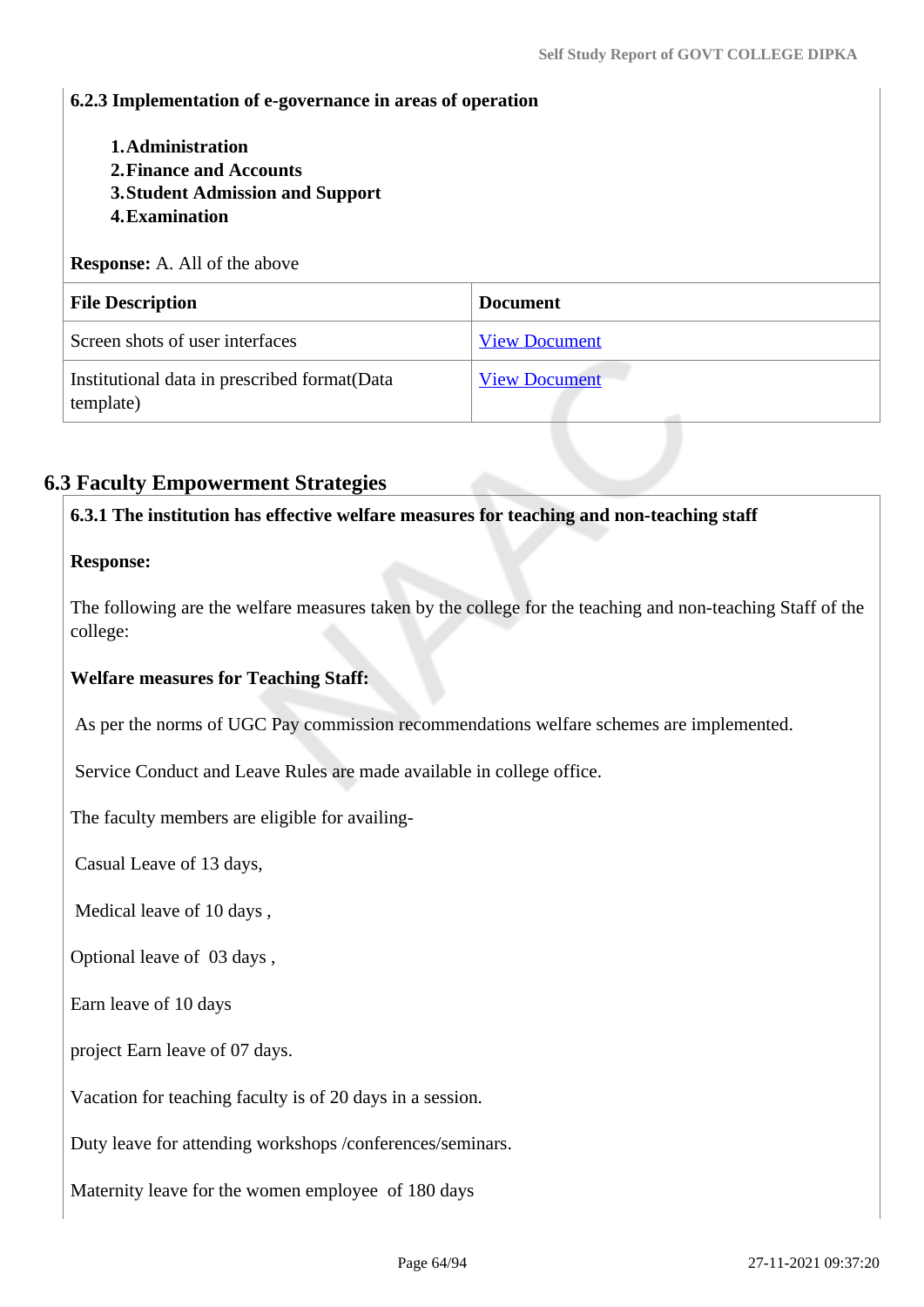Paternity leave for male of 15 days.

NPS Scheme is for all eligible members (as per NPS Rules)

GIS facility is for all eligible members (as per Govt. Norms)

Festival advance has been sanctioned for some teaching staff.

### **Welfare measures for Non-Teaching Staff:**

Welfare schemes for non teaching staff are as per CG Govt. Norms-

Service Conduct and Leave Rules are made available.

NPS Scheme for all eligible members (as per NPS Rules)

GPF Scheme for all eligible members (as per GPF Rules)

GIS facility for all eligible members (as per Govt. Norms)

The Non-Teaching Staff are eligible for availing –

Casual Leave of 13 days per year

Earn leave of 30 days per year

Project earn leave of 07 days

Medical Leave is for 10 days.

Maternity leave to the women employee of 180 days

Paternity leave for 15 days.

Washing allowance is provided to class-IV employees

Festival advance has been sanctioned for some teaching staff.

GPF part finance is availed by some eligible non teaching staff.

Apart from this college pay attention about personal welfare of all staff like-

- college make tradition to celebrate birthday of staff as well as students
- Teaching and non teaching staff play symbolic games with students.
- teaching staff prefer to take group lunch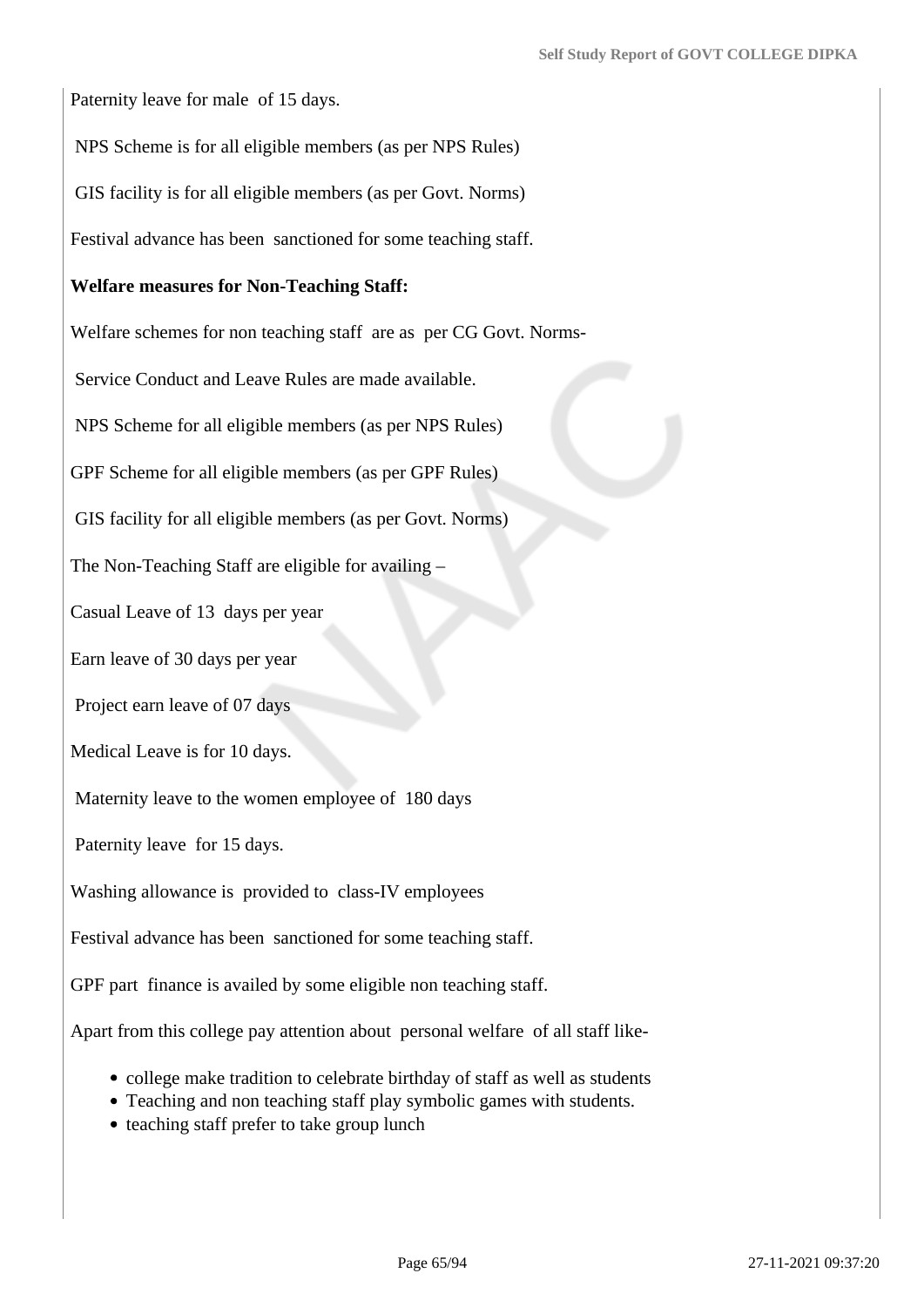| <b>File Description</b>           | <b>Document</b>      |
|-----------------------------------|----------------------|
| Upload any additional information | <b>View Document</b> |

# **6.3.2 Average percentage of teachers provided with financial support to attend conferences / workshops and towards membership fee of professional bodies during the last five years.**

### **Response:** 4

6.3.2.1 **Number of teachers provided with financial support to attend conferences/workshops and towards membership fee of professional bodies year wise during the last five years**

| 2019-20 | 2018-19 | 2017-18 | 2016-17     | 2015-16 |
|---------|---------|---------|-------------|---------|
|         |         |         | $\sim$<br>∼ |         |

| <b>File Description</b>                                    | <b>Document</b>      |
|------------------------------------------------------------|----------------------|
| Upload any additional information                          | <b>View Document</b> |
| Institutional data in prescribed format (Data<br>template) | <b>View Document</b> |

 **6.3.3 Average number of professional development /administrative training programs organized by the institution for teaching and non teaching staff during the last five years**

**Response:** 0.4

6.3.3.1 **Total number of professional development /administrative training Programmes organized by the institution for teaching and non teaching staff year-wise during the last five years**

| 2019-20 | 2018-19 | 2017-18 | 2016-17 | 2015-16 |
|---------|---------|---------|---------|---------|
| ິ       | ◡       | v       | -       | v       |

| <b>File Description</b>                                    | <b>Document</b>      |
|------------------------------------------------------------|----------------------|
| Upload any additional information                          | <b>View Document</b> |
| Institutional data in prescribed format (Data<br>template) | <b>View Document</b> |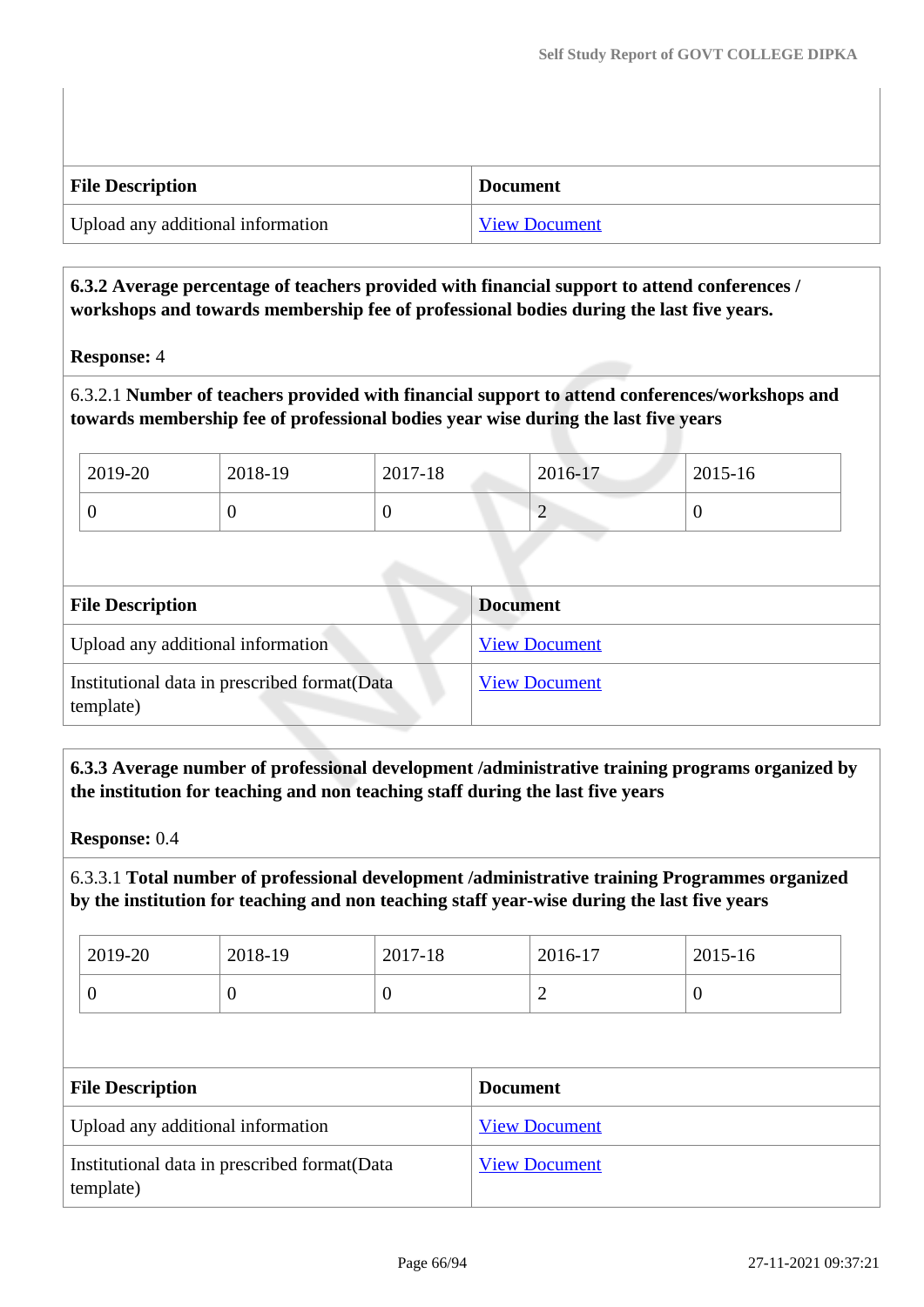**6.3.4 Average percentage of teachers undergoing online/ face-to-face Faculty Development Programmes (FDP)during the last five years (Professional Development Programmes, Orientation / Induction Programmes, Refresher Course, Short Term Course ).**

### **Response:** 8

6.3.4.1 **Total number of teachers attending professional development Programmes viz., Orientation / Induction Programme, Refresher Course, Short Term Course year-wise during the last five years**

| 2019-20 | 2018-19 | 2017-18 | 2016-17 | 2015-16 |
|---------|---------|---------|---------|---------|
|         |         |         |         | -       |

| <b>File Description</b>                                    | <b>Document</b>      |
|------------------------------------------------------------|----------------------|
| Upload any additional information                          | <b>View Document</b> |
| Institutional data in prescribed format (Data<br>template) | <b>View Document</b> |

### **6.3.5 Institutions Performance Appraisal System for teaching and non-teaching staff**

#### **Response:**

Performance Appraisal System for Faculty:

Institute has well designed performance appraisal system. It is implemented with the help of annual Performance indicator (API) which evaluates overall performance. Performance is self assessed and duly filled in API by faculty and staff at the end of every year. The performance appraisal system evaluates on following parameters:

### **Key points for faculty appraisal - Academic:**

- 1.Teacher's diary updation.
- 2.Student's academic results.
- 3.Project guidance by faculty.
- 4.Encouraging students in inter-institute events.
- 5.Individual faculty academic responsibilities.
- 6. Effective mentoring of students.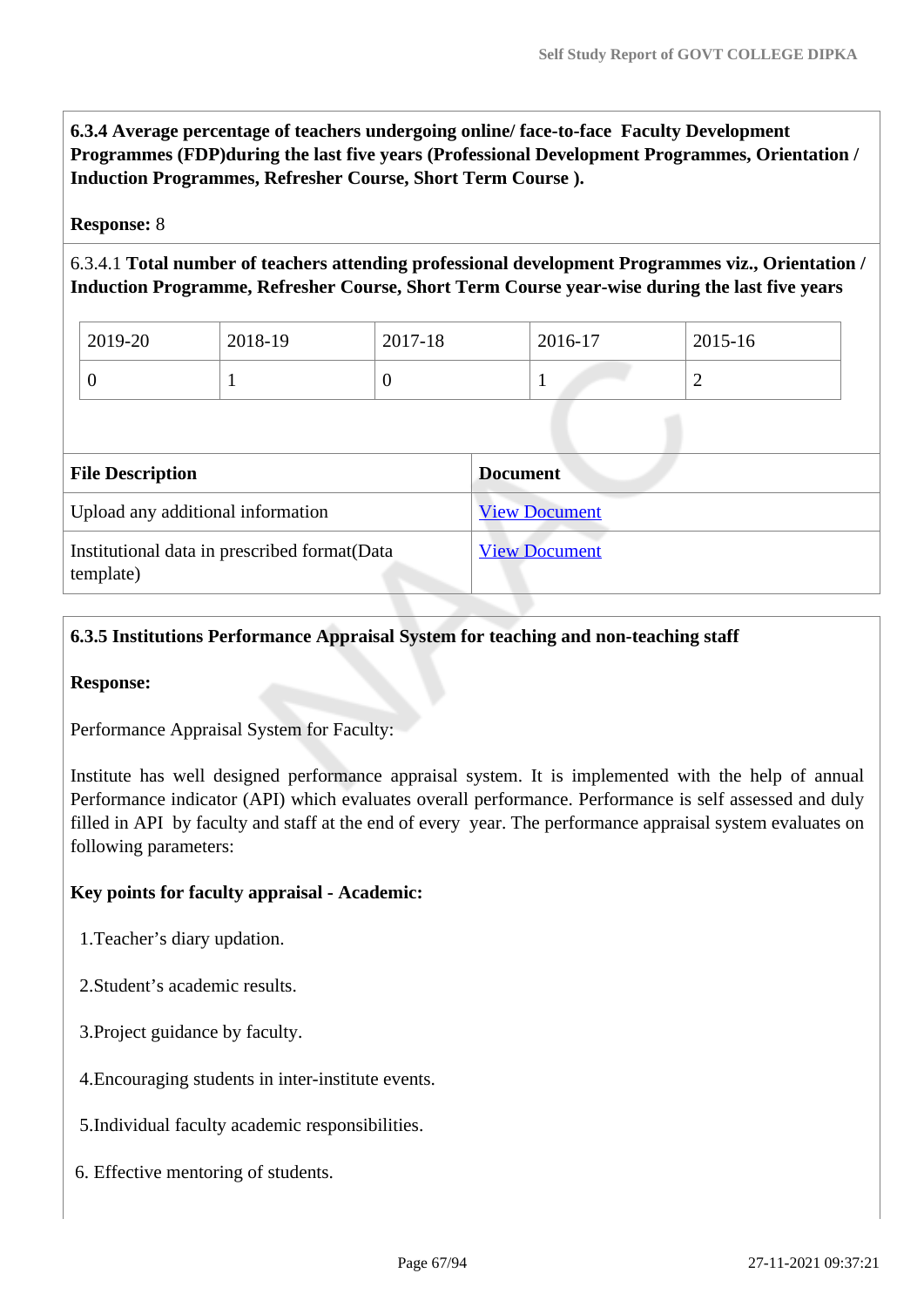7. Seminar,workshop,conference attended.

8. Improvements in teaching-learning process and pedagogical Innovations.

9. Paper publication & presentation.

### **Non-teaching Staff / Admin:**

Self-appraisal of Non-Teaching staff comprises of the following components:

Maintenance of files

Maintenance of registers

Assets/Stock maintenance

Personal attributes & qualities

Leadership attributes

Involvement in organisation of college activities.

On the basis of the above details, Principal evaluates the appraisals of the non-teaching staff and submits its recommendations for final decisions to the higher authorities.

# **6.4 Financial Management and Resource Mobilization**

### **6.4.1 Institution conducts internal and external financial audits regularly**

#### **Response:**

The college has maintained a very transparent financial system in the institution. There is well defined process for sanction of budget of expenditure.

 An internal approval system for all expenses is in place. Accordingly bill and voucher is recommended by the head of the department and approved by the Principal. All the bills and vouchers are audited by an Internal auditor on a routine basis. Proper record of all the expenses is maintained by the accounts department.

 An external departmental audit was conducted by the office of commissioner higher education on 16/6/14. Statutory financial audit is conducted from time to time for various budgets under UGC and RUSA through a chartered accountant. Then audited report is submitted by chartered accountant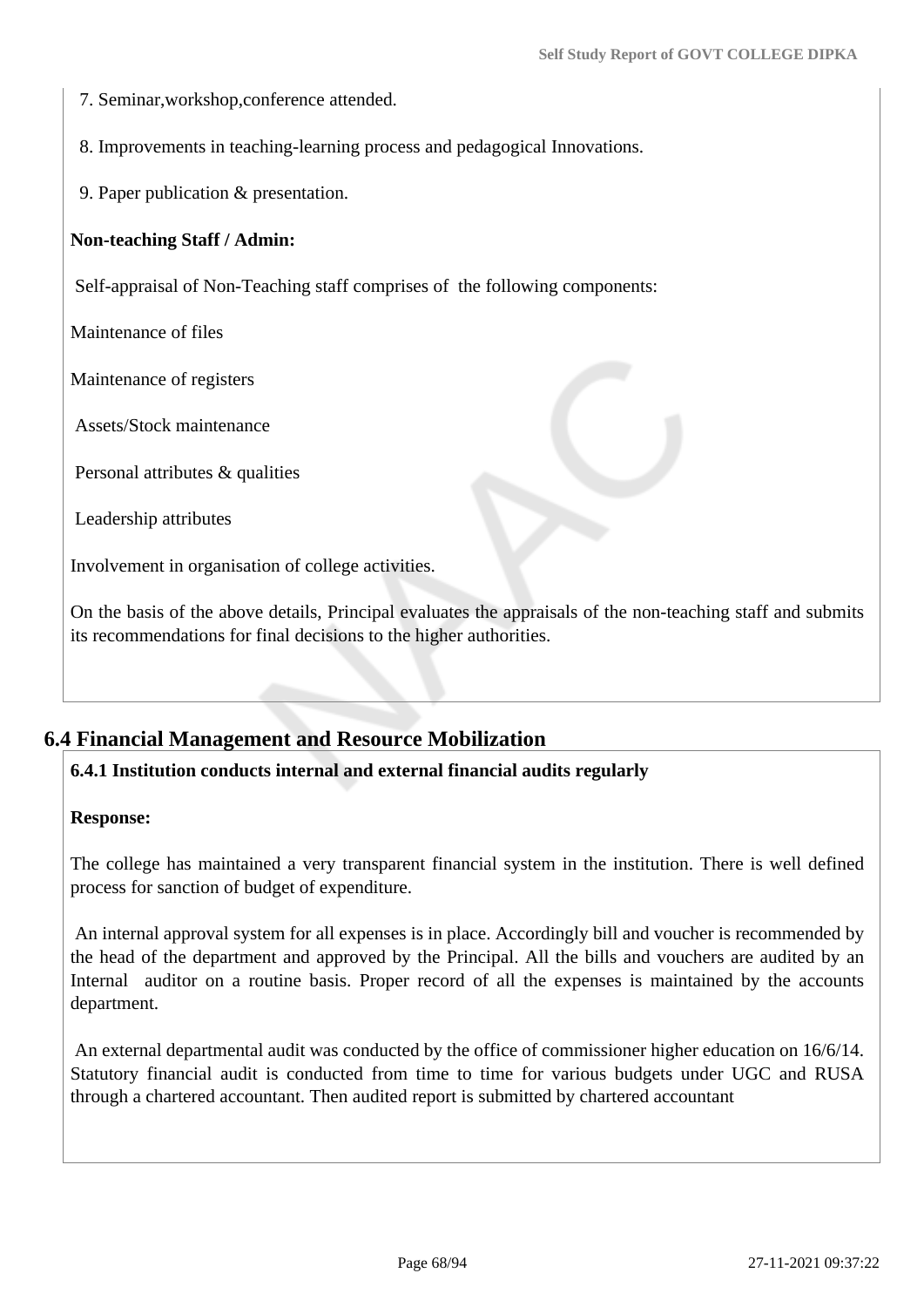| <b>File Description</b>           | <b>Document</b>      |
|-----------------------------------|----------------------|
| Upload any additional information | <b>View Document</b> |

# **6.4.2 Funds / Grants received from non-government bodies, individuals, philanthropers during the last five years (not covered in Criterion III)**

**Response:** 0

6.4.2.1 **Total Grants received from non-government bodies, individuals, Philanthropers year-wise during the last five years (INR in Lakhs)**

| 2019-20 | 2018-19 | 2017-18 | 2016-17 | 2015-16 |
|---------|---------|---------|---------|---------|
|         |         |         | v       | ν       |

| <b>File Description</b>                                    | <b>Document</b>      |
|------------------------------------------------------------|----------------------|
| Institutional data in prescribed format (Data<br>template) | <b>View Document</b> |

### **6.4.3 Institutional strategies for mobilisation of funds and the optimal utilisation of resources**

#### **Response:**

The institute has a well-defined financial policy which ensures effective and optimal utilization of funds for academic, administrative and developmental activities which help to realise the institute's vision and mission. We have a dedicated strong financial team in place, which ensure optimum effective utilization of funds. Financial planning is done well in advance for the organization. Budget is prepared with the help of academic and administrative sections of the Institute. After reviewing of the budget by Principal and the final consolidated budget is forwarded by the institution for approval. The final purchase is based on the allotted budgets given by state government under various heads.

The institute has a cash inflow from tuition fee from students and other miscellaneous incomes like practical fees, sports fees and library fees etc.

We have purchase committees in place which ensures that the funds are monitored and utilized in an effective manner. The institution review the financial activities by monitoring the budgets and actual expenditure to ensure that finance and funds are utilised optimally.

We have different institute level committees for the optimal utilisation of resources:

College development committee

Jan bhagidari committee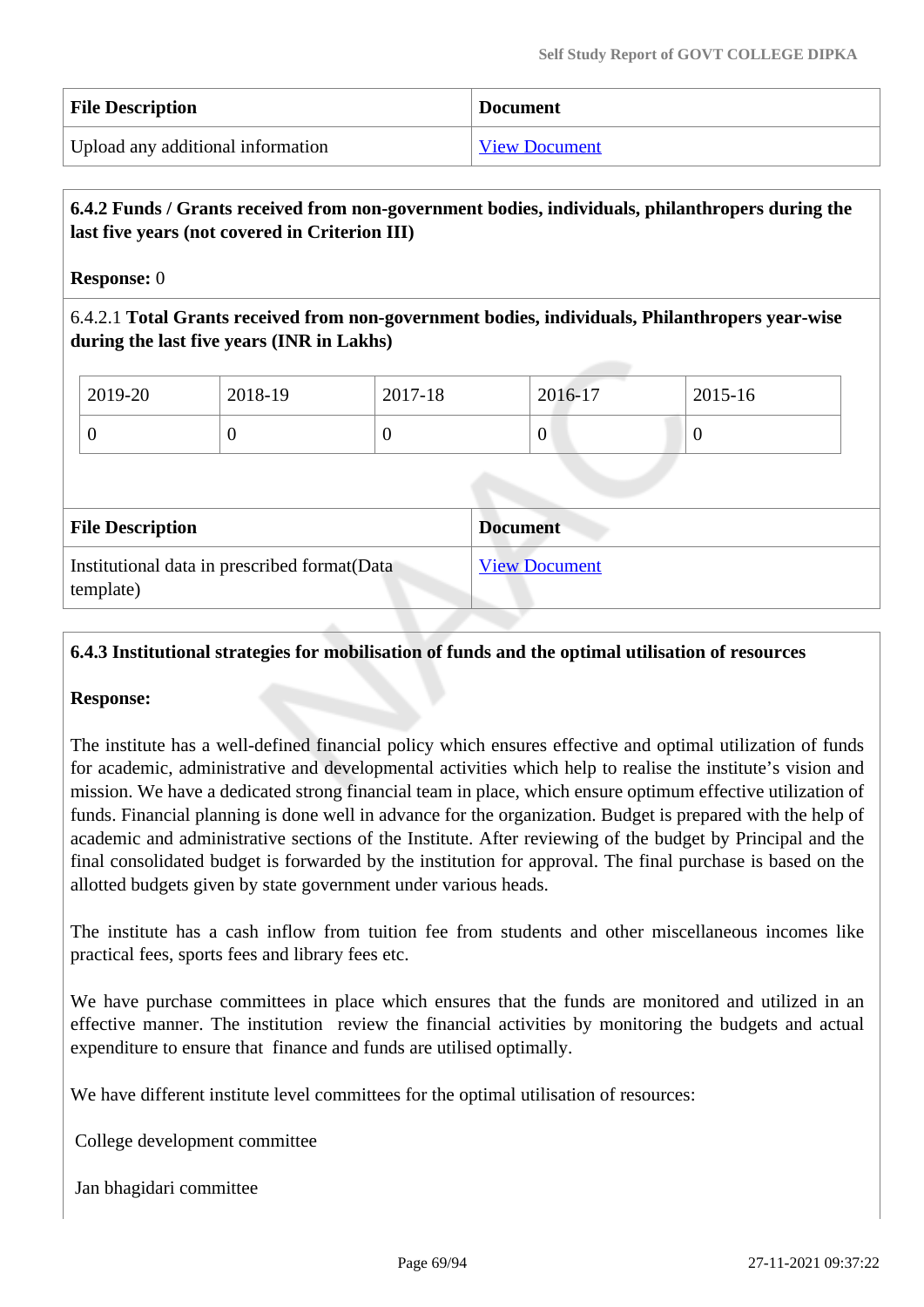| Library committee                                   |                      |  |
|-----------------------------------------------------|----------------------|--|
| Sports committees                                   |                      |  |
| Cultural committee                                  |                      |  |
| NSS committee                                       |                      |  |
| Redcross committee                                  |                      |  |
| UGC & Rusa committee                                |                      |  |
| Purchase committee                                  |                      |  |
| Electrical maintenance & water management committee |                      |  |
|                                                     |                      |  |
| <b>File Description</b>                             | <b>Document</b>      |  |
| Upload any additional information                   | <b>View Document</b> |  |

# **6.5 Internal Quality Assurance System**

 **6.5.1 Internal Quality Assurance Cell (IQAC) has contributed significantly for institutionalizing the quality assurance strategies and processes**

# **Response:**

The Internal Quality Assurance Cell (IQAC) is established in the institution to maintain and enhance quality of education. The prime task of IQAC is to develop a system for conscious, consistent and catalytic improvement in the performance of institution. The work of IQAC is to step towards the institutionalization of quality enhancement. To ensure efficient functioning of IQAC, coordinator of the IQAC interacts with various functionaries and organises at least two meeting in a year and record its deliberations and suggestion required if any for academic /administrative functions.

. The composition/members of the IQAC cell is given below:

1.Chair person-

Dr.Shikha Sharma (Principal)

2. Administrative officer-

Nayab Tahasildar Dipka

C.M.O. Nagar palika Dipka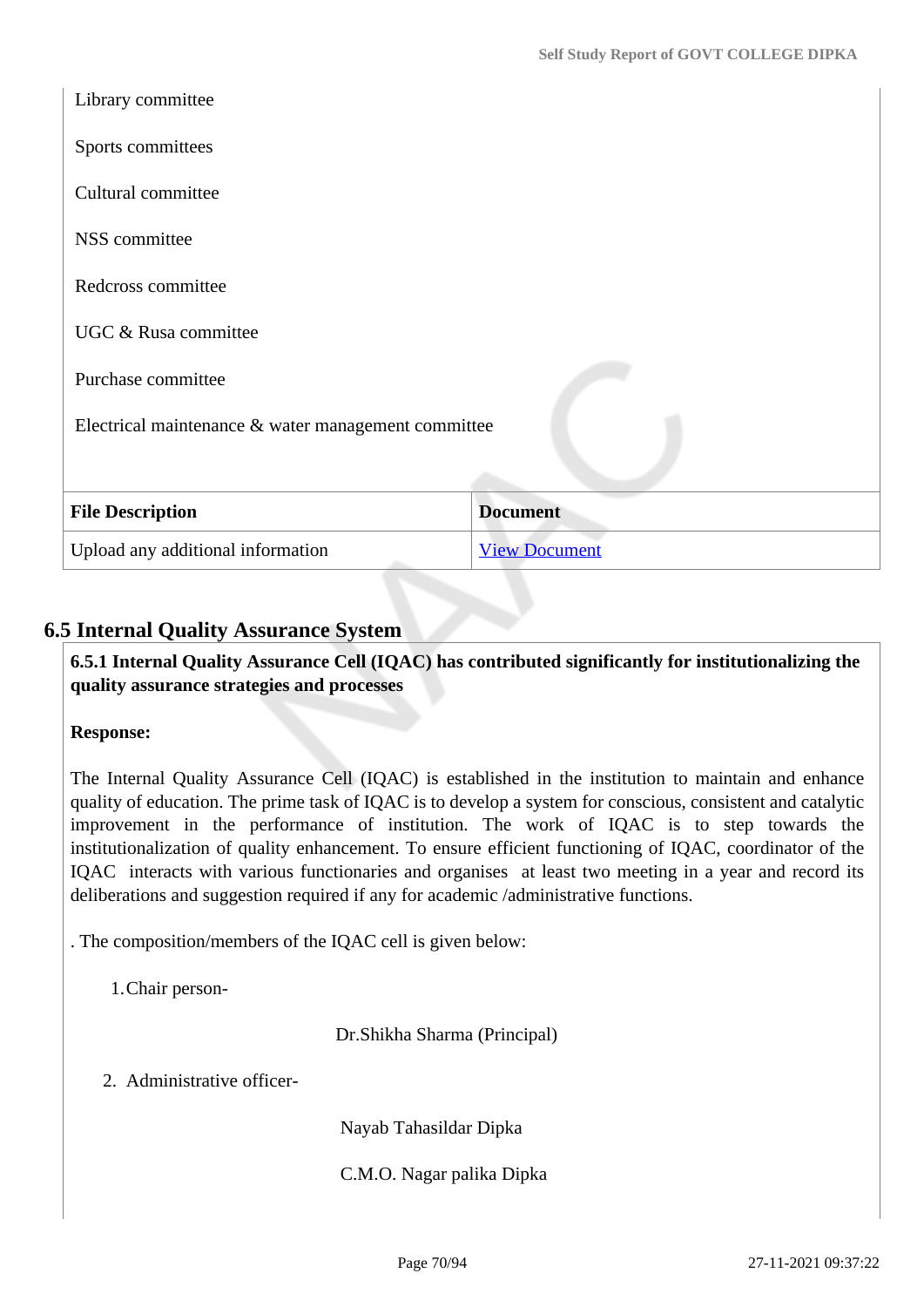3. Teacher representative-

### Dr. M.M. Vaisnav (Govt.G.B.College hardibaar)

Dr. M.M. Joshi (Govt.M.D.P. College Katghora)

Dr.Sreni Diwakar (Govt.Minimata Girls College Korba)

Dr Sandeep shukla (Govt.E.V.P.G.College Korba)

Dr. Sanjay yadav( Govt.E.V.P.G.College Korba)

Dr.Chandana Mitra (Govt. College Dipka)

Smt Karuna gaikwar(Govt. College.Dipka)

Shri Sanjiv Kumar Rathore (Govt. College.Dipka)

4. Member from management-

Shri G.R.Nirmalkar

5. Alumni/Student member-

Shri Rahul sahu

6. Stake holders-

Shri Anuj Mohan (NCH Gvr),shri srijan Sharma

Shri Uttam Dubey(regional Coordinator pssou)

7. IQAC CoOrdinator-

Shri J.C.Dewangan

The IQAC of the institute ensure the quality parameters for teaching-learning, curriculum implementation, student activities, innovation and all the extracurricular and co-curricular activities by-

- Assessing the quality parameters and providing required suggestions for the improvement.
- Adoption of student-teacher mentor system
- Conducting guest gectures from Industry/experts.
- Arranging training/ certification Programmes for students.
- Action plan for enhancing quality of student teaching learning.
- Feedback from the stakeholders (students, alumni, teachers and parents).
- Monitoring of course files, lecture Schedules, course plans
- Verification of notice board displays periodically To check whether the current circulars have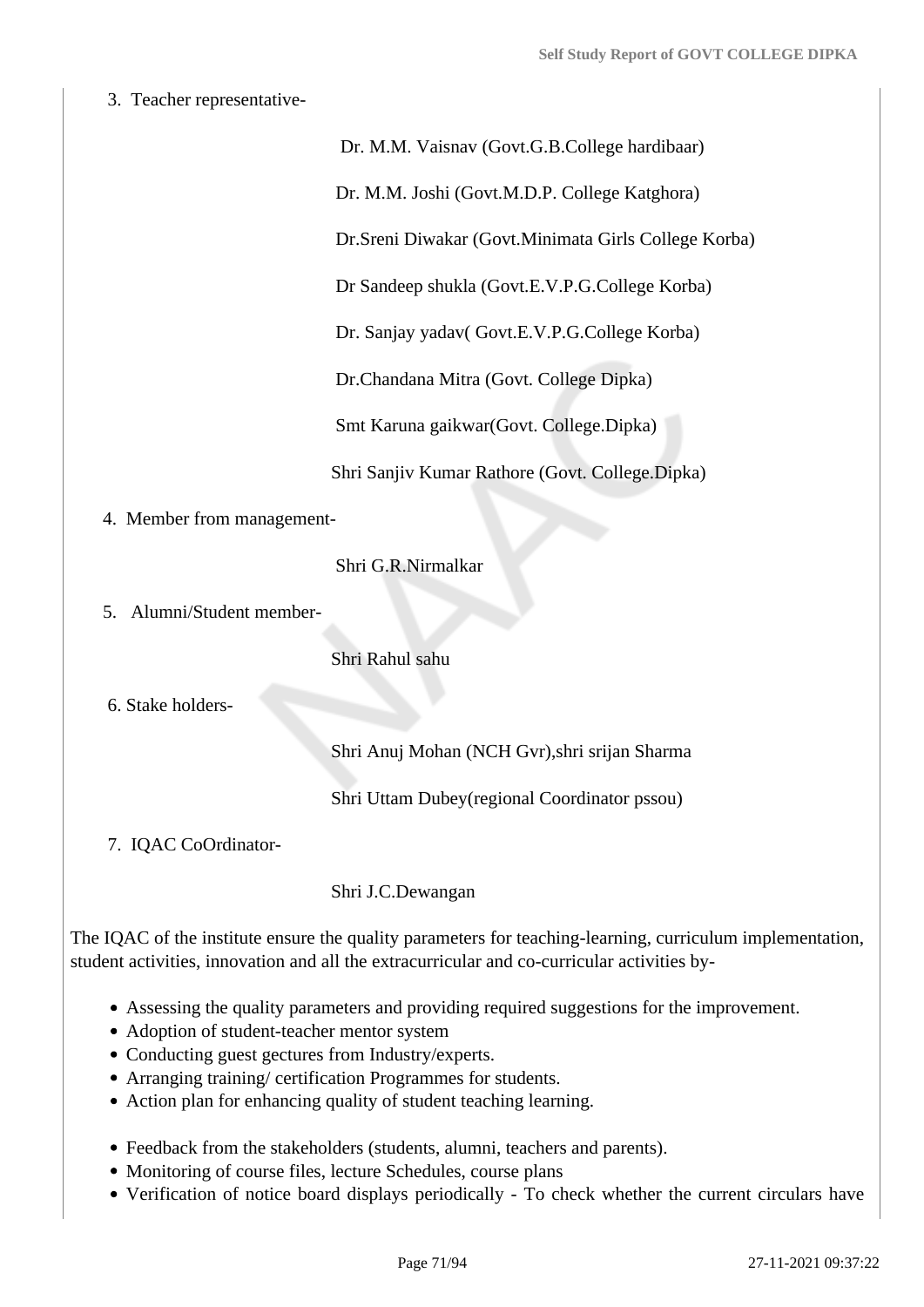been displayed or not and old circulars have to be removed

- It's the responsibility of IQAC to make the students aware of the minimum attendance criteria.
- Verification of cycle test analysis the result
- Arrangement of special classes for weak students
- Identifying the new avenues of improvisation and recommending the same for improving the quality.
- IQAC arranging Educational tour , quiz completion and science exhibition for students.
- Make induction program of alumni with on roll students to share their educational experience.

Relieving faculty members for orientation & refresher course-

Principal grants permission to the faculties for orientation & refresher courses

| <b>File Description</b>               | <b>Document</b>      |
|---------------------------------------|----------------------|
| Upload any additional information     | <b>View Document</b> |
| Paste link for additional information | <b>View Document</b> |

 **6.5.2 The institution reviews its teaching learning process, structures & methodologies of operations and learning outcomes at periodic intervals through IQAC set up as per norms and recorded the incremental improvement in various activities ( For first cycle - Incremental improvements made for the preceding five years with regard to quality For second and subsequent cycles - Incremental improvements made for the preceding five years with regard to quality and post accreditation quality initiatives )** 

#### **Response:**

IQAC has always been focused on learner-centric teaching learning process and has designed the policy to assess and evaluate it from time to time. Accordingly,IQAC collects feedback from students in a specially designed format questionnaire annually. Feedback is collected on curriculum aspects, teaching-learning methods, faculty programs and institutional programs. Steps are taken to improve overall performance of the college by analyzing the feedback from the students. The academic council consisting of the Principal and faculty monitors and reviews teaching-learning and other activities of the institution.

The suggestions boxes are placed at every department and also feedbacks are taken into important occasions .These suggestions are taken on consideration while framing policies related to the institution.The staff meeting is held in the beginning of the session to discuss the plan for the session. A daily teaching diary of each faculty members, signed by the HODs is presented every month to the Principal for his perusal and review.

There are two examples of institutional reviews and implementation of teaching learning reform facilitated by IQAC -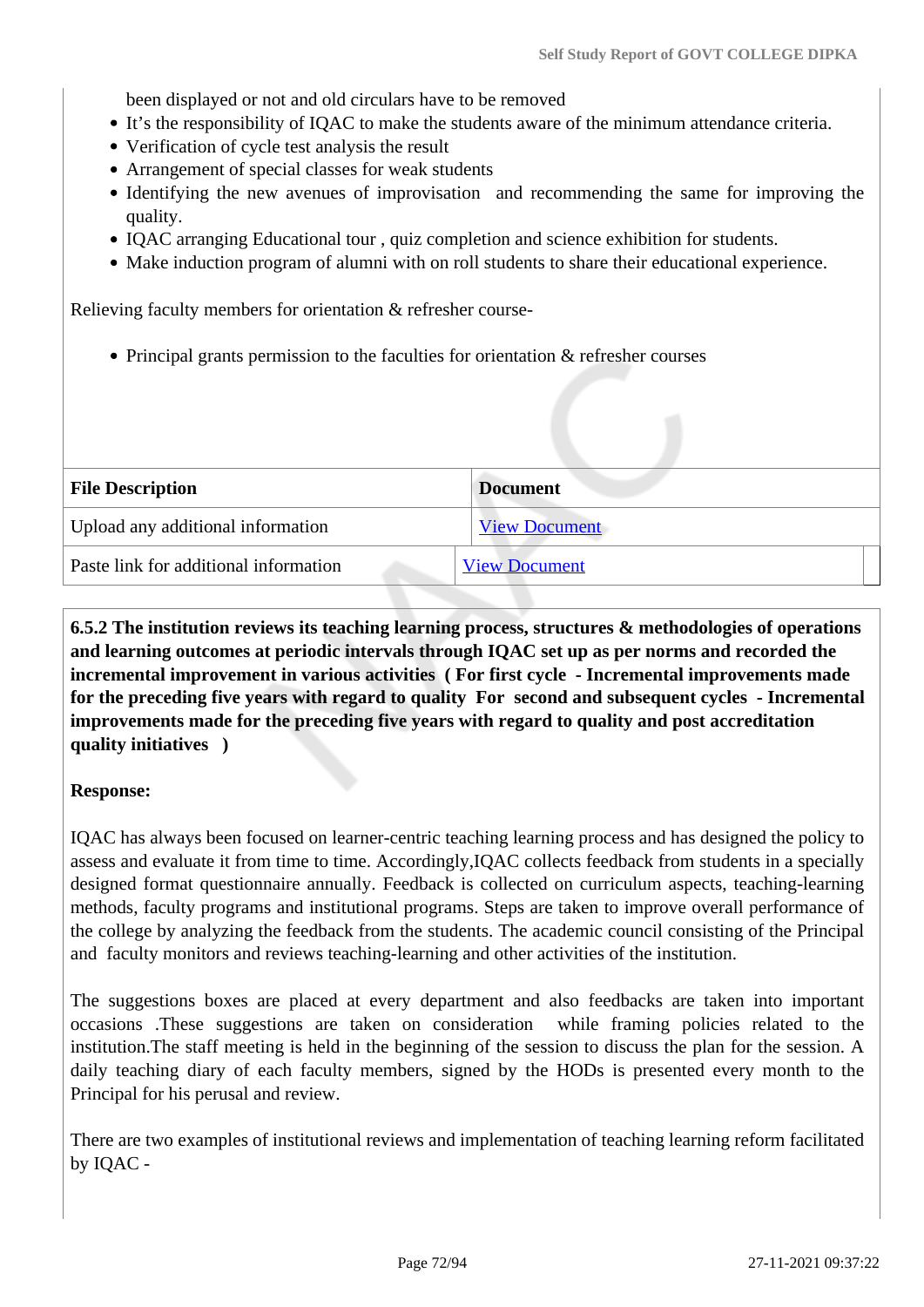1.**Teaching by senior students (TSS)** - Teaching by senior students (TSS) is a initiative taken by the college in the year 2018-19. The initiative was prompted by the dearth of teachers.Although thed college has 11 sanctioned post of regular teachers yet there are only 05 working against the post.The appointment of guest teachers against the vacant post are don by the college following the relevant order from the higher education department in the month of August or September every year. As the classes start from the month of june, the college has to fall back on the strategy to engage senior students to teach the junior students until the guest teachers are appointed.

The advantages of rss are:

1.It enhances creative aspect of experience.

2. Provides varied experiences to the students to facilitate the acquisition of knowledge, experience, skills and values.

3.Builds the student's self-confidence and develops understanding through work in his/her group.

4. Develops healthy & friendly relationship between senior students and junior students.

2. **Traditional classrooms to Digitized classrooms**- Gradually, the chalk, duster and blackboard teaching are changing with the LCD projectors, PPTs, whats app, online classes via google meet platform . Interestingly all the notice related to curricular and co-curricular are may passed out immediately. Now the classrooms are witnessing the joyful learning and the better understanding by the students. The online feedback method is helping students to communicate their queries with the teacher and principal, directly. For this, the teachers have been well-trained through UGC HRDCs organized orientation and refresher course. The above two examples can best describe the review and implementation of teaching learning reforms initiated by the institute.

| <b>File Description</b>           | <b>Document</b>      |
|-----------------------------------|----------------------|
| Upload any additional information | <b>View Document</b> |

**6.5.3 Quality assurance initiatives of the institution include:**

- **1.Regular meeting of Internal Quality Assurance Cell (IQAC); Feedback collected, analysed and used for improvements**
- **2.Collaborative quality intitiatives with other institution(s)**
- **3.Participation in NIRF**
- **4.any other quality audit recognized by state, national or international agencies (ISO Certification, NBA)**

**Response:** C. 2 of the above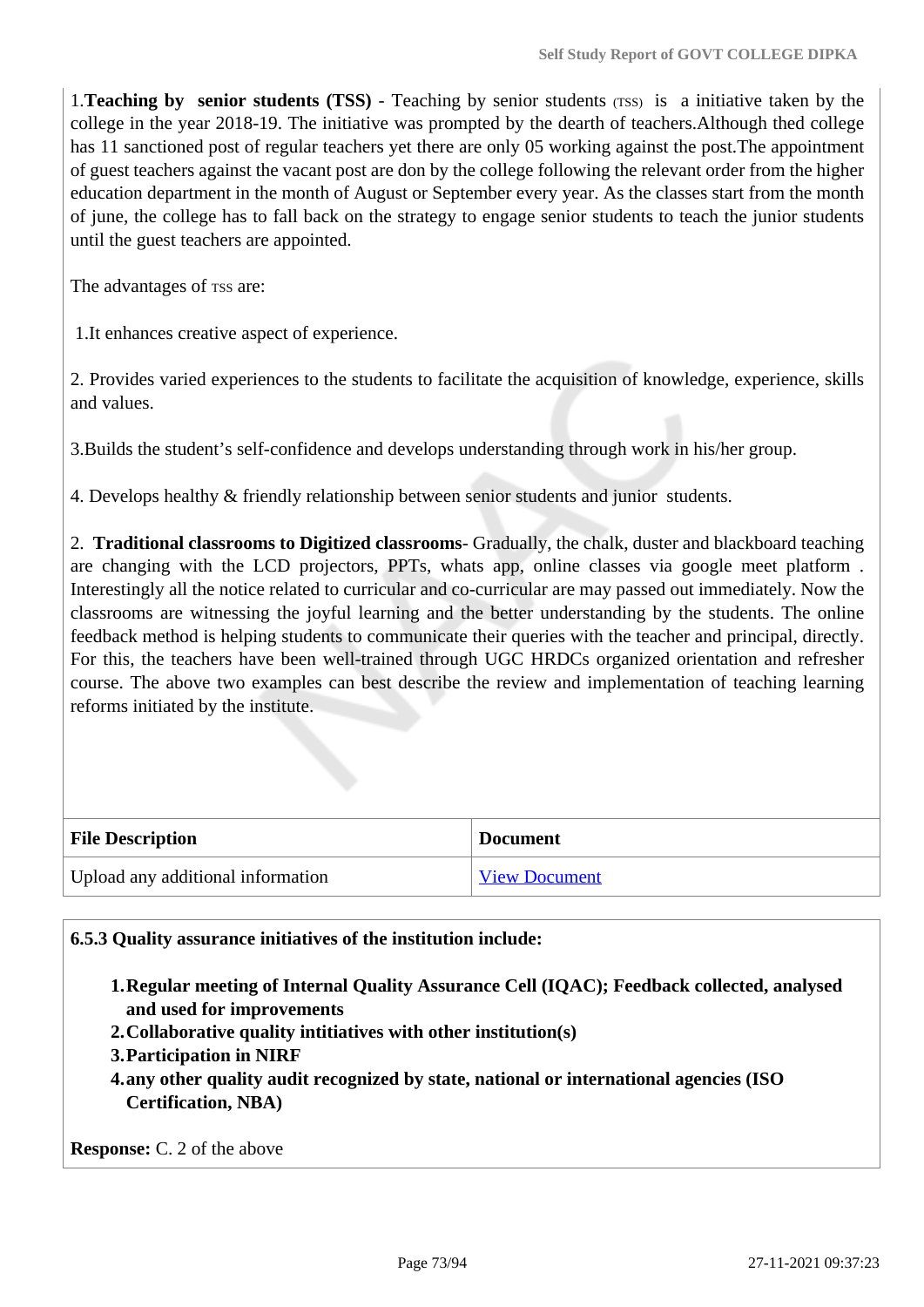| <b>File Description</b>                                    | Document             |
|------------------------------------------------------------|----------------------|
| Upload any additional information                          | <b>View Document</b> |
| Institutional data in prescribed format (Data<br>template) | <b>View Document</b> |
| Paste web link of Annual reports of Institution            | <b>View Document</b> |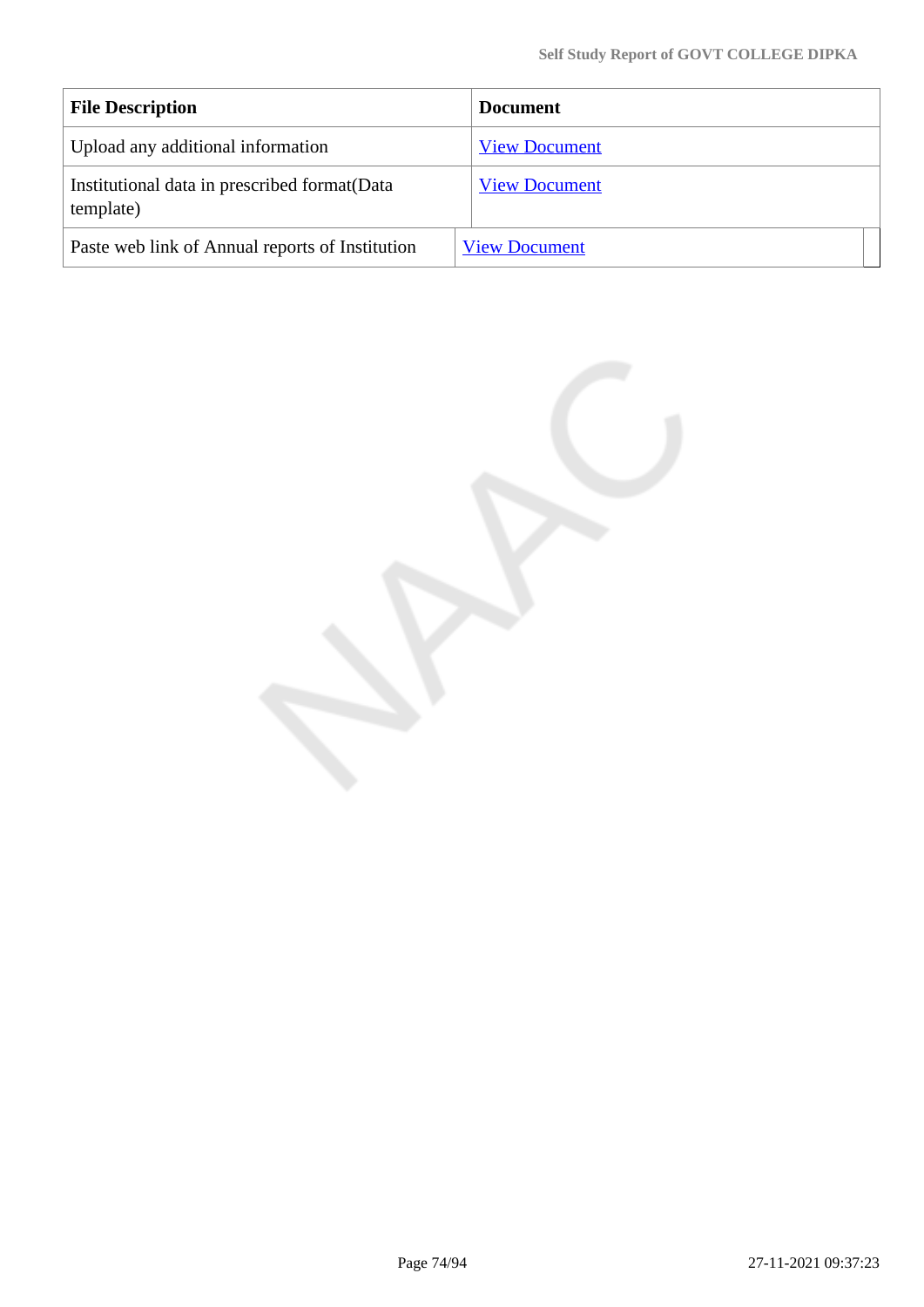# **Criterion 7 - Institutional Values and Best Practices**

# **7.1 Institutional Values and Social Responsibilities**

 **7.1.1 Measures initiated by the Institution for the promotion of gender equity during the last five years.**

#### **Response:**

Govt. College Dipka is co-educated college were girls and boys ratio is 2:1. College always concerned about promotion of gender equality as -

# **Gender equity & sensitization in curriculum:**

Assignment on 'Gender equity' is made compulsory for the project on environmental studies and human rights

# **Learning Outcomes of the Course:**

Students will develop a better understanding of important issues related to gender.

Students will be sensitized to basic dimensions of the biological, sociological, psychological and legal aspects of gender. This will be achieved through discussion of materials derived from whats app, facebook, facts, everyday life, literature and films.

Girls and boys attend their class room, laboratory work, educational field work in same platform without discrimination of gender and they are better equipped to work and live together as equals.

# **Gender equity & sensitization in co-curricular activities:**

The following Gender equity promotional programs were organized by the institution during the last five years:

Same types Sports and games competitions for girls and boys

Participation of both male and female students in various activities like cultural programs, aids awareness rally, N.S.S. day celebration, painting competition, birth day celebrations, tree plantation, yoga etc. is ensured.

# **Facilities for Girls on campus:**

The following Specific facilities provided for girls are-

# **1 Safety and security:**

 CCTV cameras are installed in the campus for monitoring students' movements in the college. The staff of the college are deployed across the college premises for any kind of security incidents and offers strict vigilance. anti-ragging committee will ensure that campus is free of ragging. The anti-ragging squad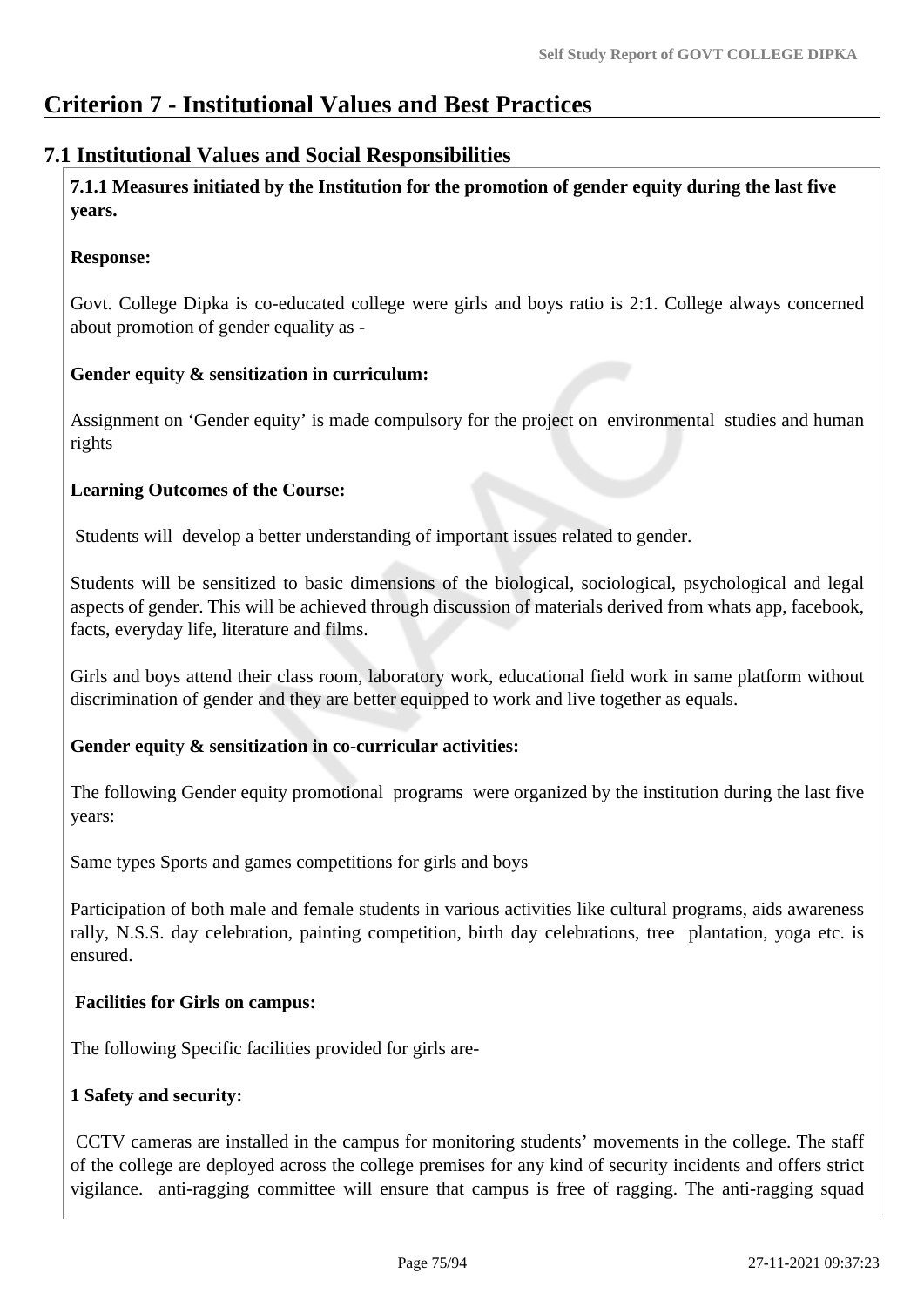randomly monitors in different places to make the campus ragging-free. Any sort of complaint can be lodged either through online or by using complaint box installed in the college.

#### **2. Counselling:**

Counselling session are offered to the girls students on academic,career and behavioural issues.The counsellor counsels the student on issues like personal, psychological and emotional . It helps them to deal with stress or emotional disturbances. It also induces positivity in them. A separate woman harassment cell is constituted by the college for girl students.

#### **3.Common Rooms:**

Separate common rooms is provided for girls. This common rooms has all the essential facilities like first aid box, mirror, chair, table, sanitary items, dustbin, etc.

| <b>File Description</b>                                                                                                                                                                    | <b>Document</b>      |
|--------------------------------------------------------------------------------------------------------------------------------------------------------------------------------------------|----------------------|
| Specific facilities provided for women in terms<br>of: a. Safety and security b. Counselling c.<br>Common Rooms d. Day care center for young<br>children e. Any other relevant information | <b>View Document</b> |
| Annual gender sensitization action plan                                                                                                                                                    | <b>View Document</b> |

#### **7.1.2 The Institution has facilities for alternate sources of energy and energy conservation measures**

- **1.Solar energy**
- **2.Biogas plant**
- **3.Wheeling to the Grid**
- **4.Sensor-based energy conservation**
- **5.Use of LED bulbs/ power efficient equipment**

#### **Response:** D. 1 of the above

| <b>File Description</b> | <b>Document</b>      |
|-------------------------|----------------------|
| Geotagged Photographs   | <b>View Document</b> |

#### **7.1.3 Describe the facilities in the Institution for the management of the following types of degradable and non-degradable waste (within 500 words)**

- **Solid waste management**
- **Liquid waste management**
- **Biomedical waste management**
- **E-waste management**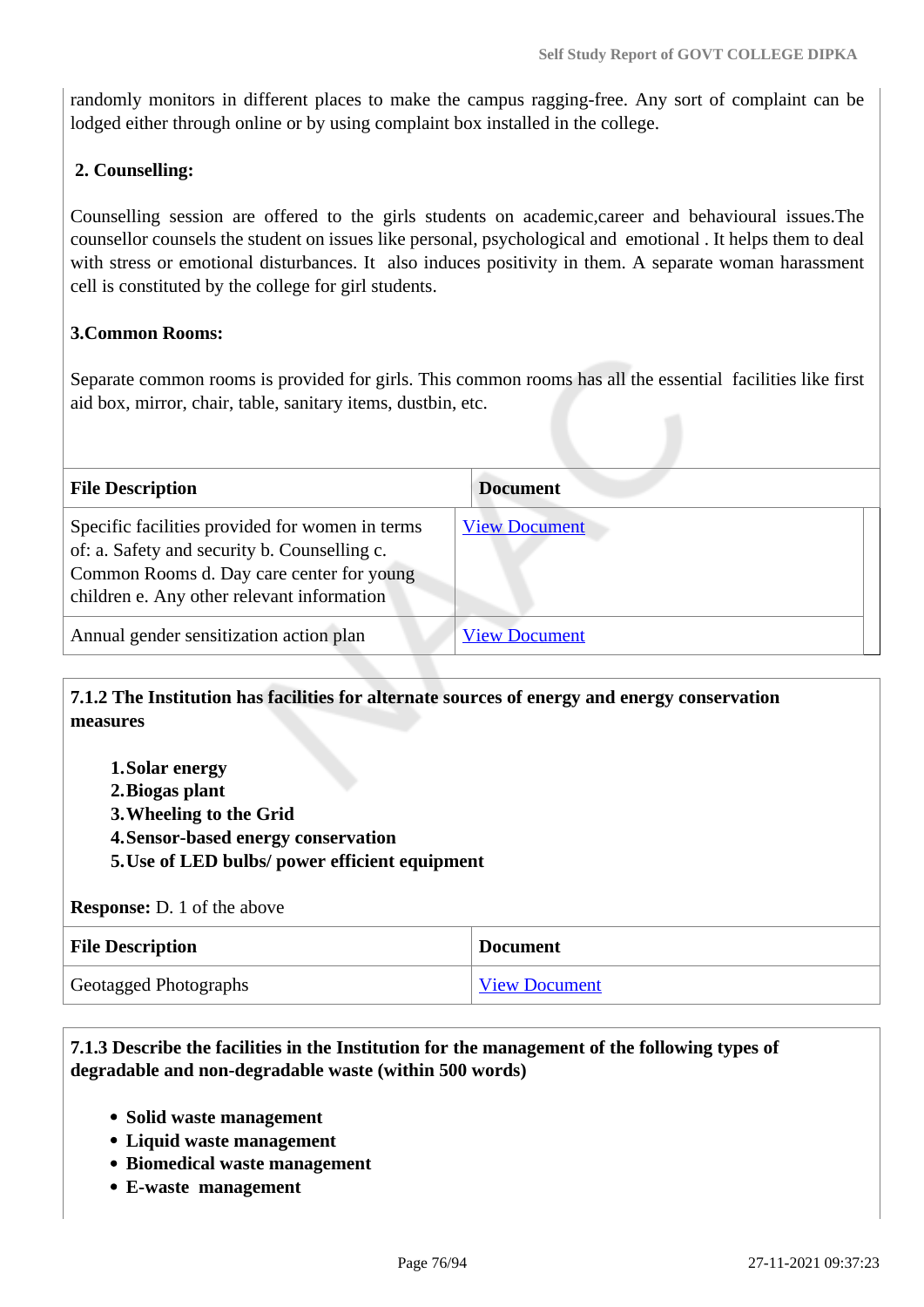- **Waste recycling system**
- **Hazardous chemicals and radioactive waste management**

#### **Response:**

College took several initiatives to dispose waste and maintain eco-friendly environment in and around the campus. Dustbins are deployed at different locations and all dustbins are labelled to avoid manual sorting of the waste .

**Solid waste management:** The college tries to maximise the usage of resourses i.e.print both side of pages, use blank side of used waste paper to make envelopes. To collect the waste, bins are deployed at all locations like corridors, wash rooms, common room, laboratories, library, classroom etc.

The faculties and students are regularly advised to minimise the waste. Sincere students drop waste in separate bins deployed at different locations on the college campus. blue dust bins are kept for dry waste and green dust bins are used for wet waste. Institute practices the segregation of solid waste and its effective management in the campus.

- There are biodegradable materials which can convert into manure in compost pits.
- Some materials such as one side printed paper are used in office for office documentation and to make envelopes.
- Plastic waste is segregated by the college.
- Students of the college play important role making temporary dust bin from discarded cartoons.
- Office staff of college also minimises solid waste by regularly maintaining the furniture.

**Liquid waste management:** The institute practices outlet water from water drinking point to perform gardening. Water from laboratories is disposed off into closed collecting tank and ater over flowing from over head tanks is used for watering the botanical garden.

**Biomedical waste management:** The institute is not involved in any clinical experiments directly hence no biomedical waste is generated.

**E-waste management:** Though college has tendency to minimise e-waste in the campus yet what ever ewaste remain managed in the following ways-

- The cartridges of laser printers are refilled.
- UPS batteries are recharged / repaired.

**Waste recycling system:** It handles the liquid wastes and makes it suitable for reuse. Recycled water is used for gardening. All buildings have been provided with rain water harvesting systems complying with the State Government Regulations.

 **Hazardous chemicals and radioactive waste management:** Hazardous chemicals are kept separately in the store room away from the reach of students. Lab In-charges takes care of the chemicals and safety norms in the laboratory are strictly followed. Students are made aware of the hazardous chemicals and safety aspects before utilizing the chemicals. The labs are well ventilated and spacious.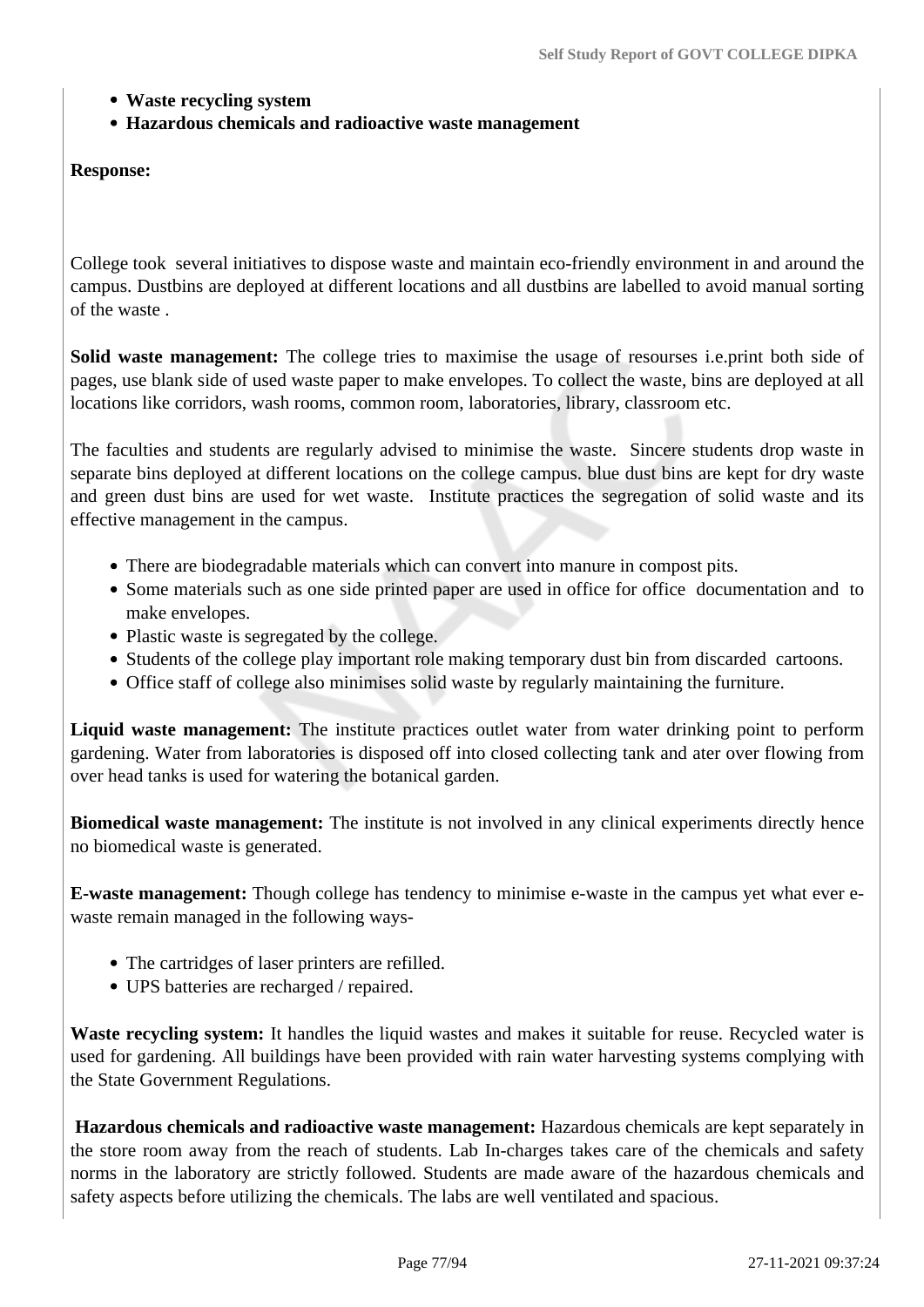| <b>File Description</b>                 | <b>Document</b>      |
|-----------------------------------------|----------------------|
| Geotagged photographs of the facilities | <b>View Document</b> |

| 1. Rain water harvesting                                              |                 |
|-----------------------------------------------------------------------|-----------------|
| 2. Borewell /Open well recharge<br>3. Construction of tanks and bunds |                 |
| 4. Waste water recycling                                              |                 |
|                                                                       |                 |
| 5. Maintenance of water bodies and distribution system in the campus  |                 |
| <b>Response:</b> C. 2 of the above                                    |                 |
| <b>File Description</b>                                               | <b>Document</b> |

| 7.1.5 Green campus initiatives include:<br>1. Restricted entry of automobiles<br>2. Use of Bicycles/ Battery powered vehicles<br>3. Pedestrian Friendly pathways<br><b>4. Ban on use of Plastic</b><br>5.landscaping with trees and plants |                      |
|--------------------------------------------------------------------------------------------------------------------------------------------------------------------------------------------------------------------------------------------|----------------------|
| <b>Response:</b> Any 4 or All of the above                                                                                                                                                                                                 |                      |
| <b>File Description</b>                                                                                                                                                                                                                    | <b>Document</b>      |
| Geotagged photos / videos of the facilities                                                                                                                                                                                                | <b>View Document</b> |

 **7.1.6 Quality audits on environment and energy regularly undertaken by the Institution and any awards received for such green campus initiatives:**

- **1.Green audit**
- **2.Energy audit**
- **3.Environment audit**
- **4.Clean and green campus recognitions / awards**
- **5.Beyond the campus environmental promotion activities**

**Response:** D.1 of the above

| <b>File Description</b>        | <b>Document</b>      |
|--------------------------------|----------------------|
| Any other relevant information | <b>View Document</b> |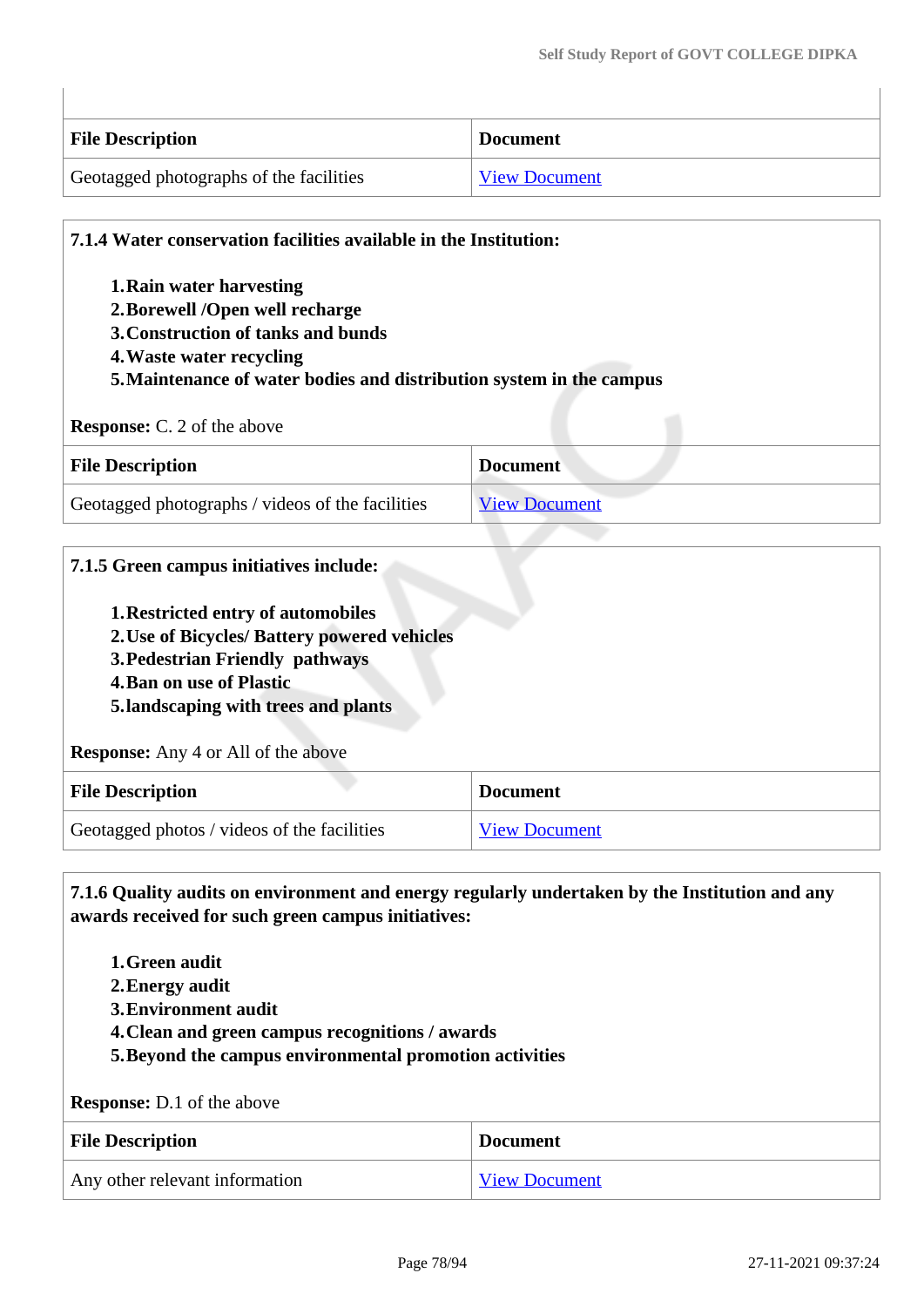#### **7.1.7 The Institution has disabled-friendly, barrier free environment**

- **1.Built environment with ramps/lifts for easy access to classrooms.**
- **2.Disabled-friendly washrooms**
- **3.Signage including tactile path, lights, display boards and signposts**
- **4.Assistive technology and facilities for persons with disabilities ( Divyangjan) accessible website, screen-reading software, mechanized equipment**
- **5.Provision for enquiry and information : Human assistance, reader, scribe, soft copies of reading material, screen reading**

**Response:** D.1 of the above

| <b>File Description</b>                          | <b>Document</b>      |
|--------------------------------------------------|----------------------|
| Geotagged photographs / videos of the facilities | <b>View Document</b> |

 **7.1.8 Describe the Institutional efforts/initiatives in providing an inclusive environment i.e., tolerance and harmony towards cultural, regional, linguistic, communal socioeconomic and other diversities (within 500 words).**

#### **Response:**

The institute is located in heart of coal mines area which is most polluted area. To fight minimise the harmful impact of the pollution from the mines the college has planted sapling at a very large scale. college is spread over 0.99 acres of land.the strength of college is about 300.The students come from various cultural background and thus enrich the campus with the cultural diversities.

 During diwali the institute has a tradition to celebrate diwali similarly holi and many other festival of chhattisgarh. Many competitions such as 'rangoli', 'mehandi, and class room decoration, display the enthusiasm and teamwork of the students and faculties. Themes like pollution, environment , blood donation, save girl childs, voter awareness.etc. are chosen for rangoli competitions. Often the college organises regional cuisine competition which is beautiful example of socio cultural harmony. The institution conducts various competitions for the faculties and students in the campus.

The institute takes extra efforts in providing an inclusive environment for all the students and employees. Tolerance and harmony to cultural, regional, linguistic, communal socioeconomic and other diversities is best achieved by the major events like holy, madai mela (tribal gathering), cultural events and cultural festival at institute levels. Cultural festival are annual events where the students present their talents like singing,dancing,drama ,role play of different languages and state.

New year celebration brings in fun filled games and special food which amplifies the spirit of togetherness. Students of college perform Saraswati Pooja, Mathematics day,Vivekanand jayanti,Gandhi jayanti. awareness about traffice rules,Teachers day, Matdata diwas, Hindi diwas, Ekta diwas, Indepent day, Republic day which invoking the blessings of the almighty. International Yoga day is being celebrated every year.

cultural programme in N.S.S. has always themed of communal and inter-religious harmony. Social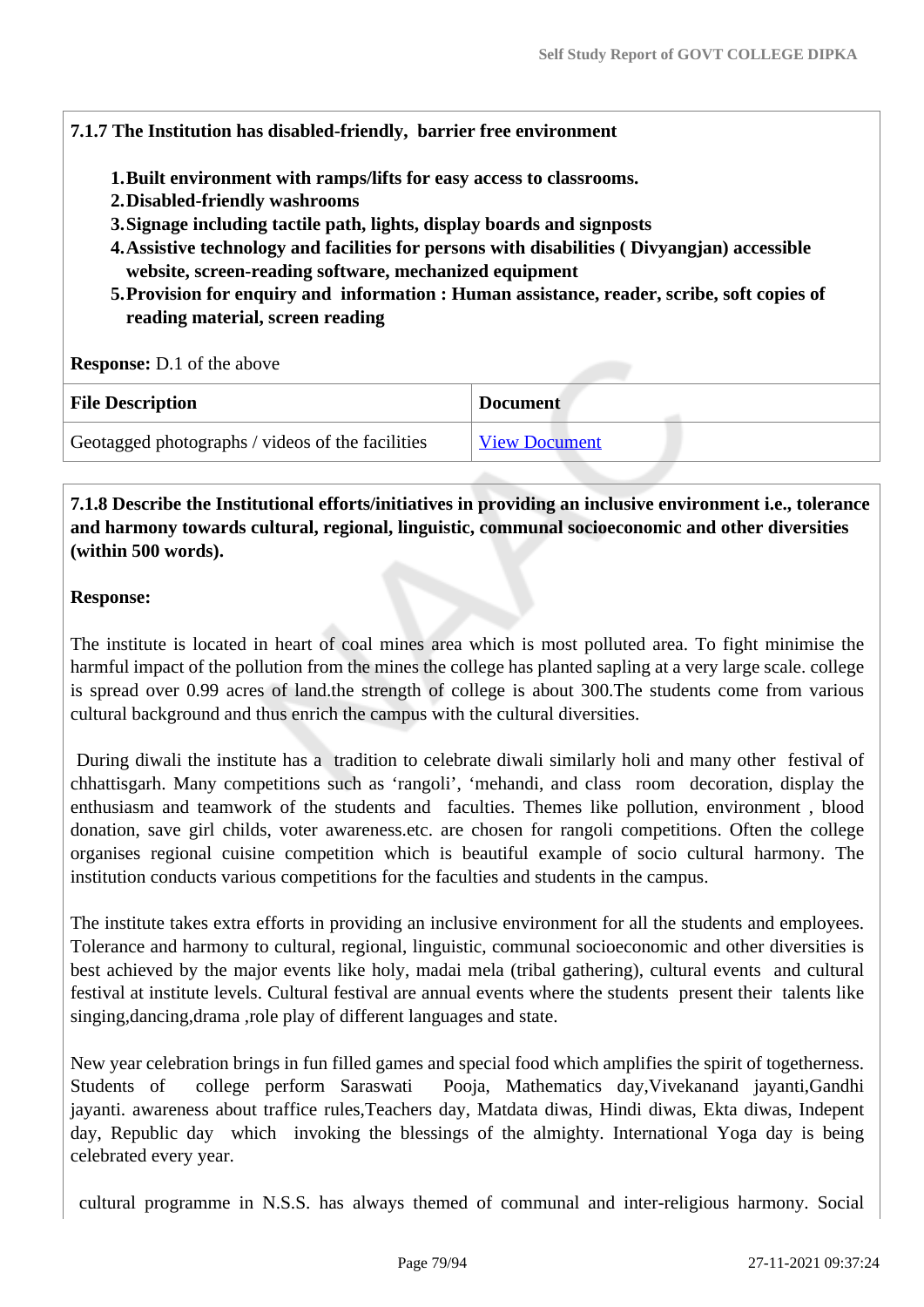connect with rural people residing in and around the institute is also encouraged respecting the cultural, communal, socioeconomic and linguistic values of locals.

Annual sport and sveep activities also play important role to encourage cultural, communal, socioeconomic and linguistic values .

| <b>File Description</b>                                                                                                                | <b>Document</b>      |
|----------------------------------------------------------------------------------------------------------------------------------------|----------------------|
| Any other relevant information.                                                                                                        | <b>View Document</b> |
| Supporting documents on the information<br>provided (as reflected in the administrative and<br>academic activities of the Institution) | <b>View Document</b> |

# **7.1.9 Sensitization of students and employees of the Institution to the constitutional obligations: values, rights, duties and responsibilities of citizens (within 500 words).**

#### **Response:**

The topic "CONSTITUTION OF INDIA" was introduced by the affiliating university in B.A. political science where students is taught about the duty and rights of citizens . Every year college celebrates constitution day on 26 nov. and human rights day on 10 dec. The outcome of this practice is that student can discuss about constitution of india.

The Institute takes pride in the fact that the Institute constantly works upon to develop them as better citizens of the country. In this regard, the Institute, apart from imparting their education, inculcates a feeling of oneness among the students community through various practices and programs. Various faculties have always been in the practice of organizing activities that not only initiate but also motivate the students to adopt various practices that promote the "unity in diversity" of our motherland. The Institute ensures that the students participate very enthusiastically in all such activities. Since the last five years, the Institute has strived forward with great effort to increase the level of awareness and appropriate practices amongst the students with regard to the following areas:

 1. **National identities and symbols:** The Institute has always taken various direct and indirect steps which promote the awareness about various national identities and symbols. The institute celebrates independence day & republic day with great pomp and vigour. The faculty organizes and celebrates the constitution day every year and thus contributes to the promotion of constitutional values and ideals.

**2. Fundamental duties and rights of indian citizens:** The faculty has organized various academic and cocurricular activities for the propagation of the fundamental duties and rights of the indian citizens. The students have enthusiastically participated in various programs like: lectures, debate, and expert talks, etc which have created awareness about fundamental rights and duties of indian citizens.Various activities like poster competition, essay writing etc were organized on various contemporary legal themes.

**3. Constitutional obligations**: The Institute has organized student centric activities like slogan, poster and essay competition under cultural activities which always received a huge response from the students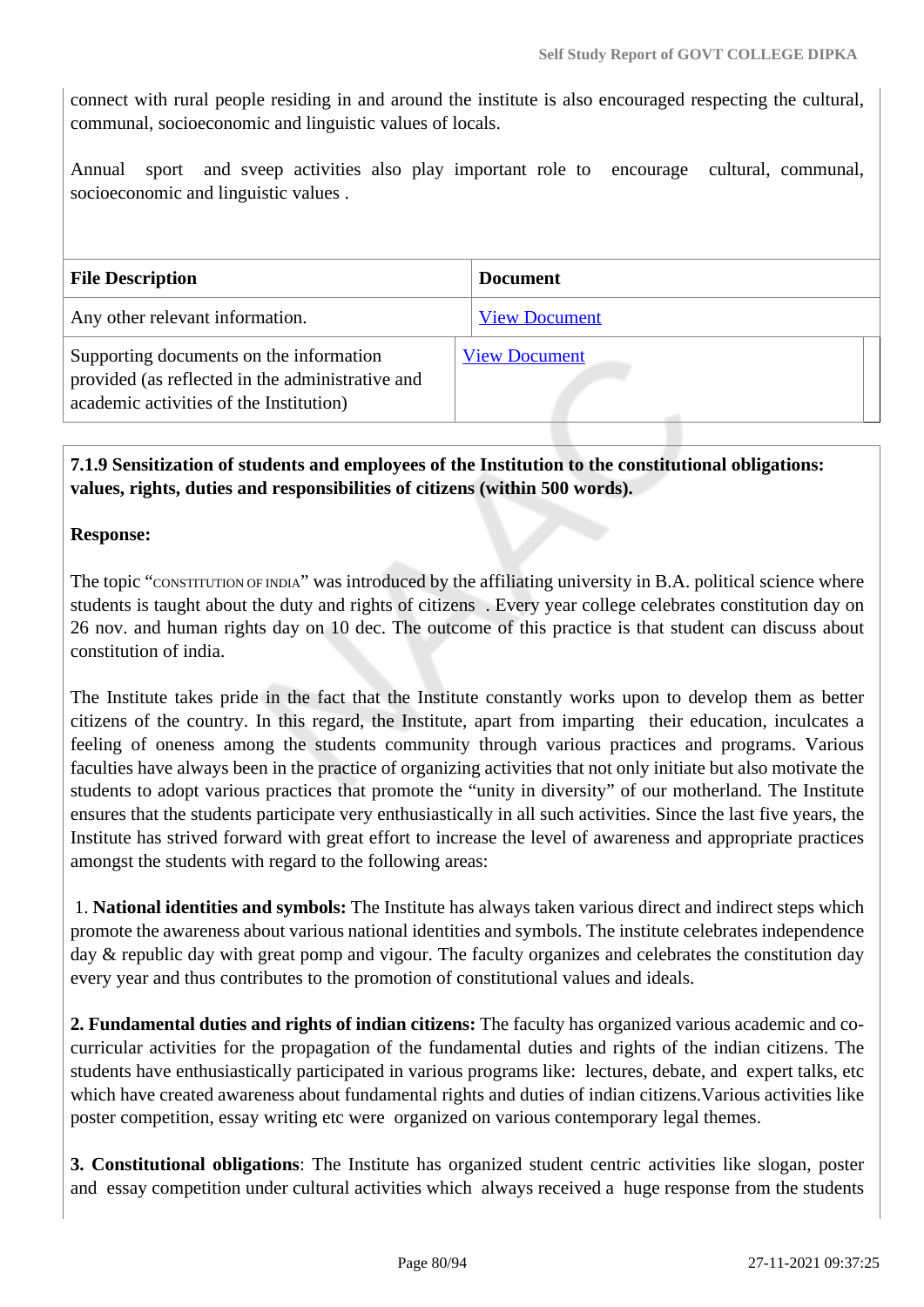and promoted in them about Indian constitution.college also celebrate constitution day every year.

| <b>File Description</b>                                                                                    | <b>Document</b>      |
|------------------------------------------------------------------------------------------------------------|----------------------|
| Any other relevant information                                                                             | <b>View Document</b> |
| Details of activities that inculcate values;<br>necessary to render students in to responsible<br>citizens | <b>View Document</b> |

 **7.1.10 The Institution has a prescribed code of conduct for students, teachers, administrators and other staff and conducts periodic programmes in this regard.** 

- **1.The Code of Conduct is displayed on the website**
- **2.There is a committee to monitor adherence to the Code of Conduct**
- **3.Institution organizes professional ethics programmes for students, teachers, administrators and other staff**
- **4.Annual awareness programmes on Code of Conduct are organized**

**Response:** C. 2 of the above

| <b>File Description</b>                                                                                                                                                                        | <b>Document</b>      |
|------------------------------------------------------------------------------------------------------------------------------------------------------------------------------------------------|----------------------|
| Details of the monitoring committee composition<br>and minutes of the committee meeting, number of<br>programmes organized, reports on the various<br>programs etc., in support of the claims. | <b>View Document</b> |
| Code of ethics policy document                                                                                                                                                                 | <b>View Document</b> |

 **7.1.11 Institution celebrates / organizes national and international commemorative days, events and festivals (within 500 words).**

**Response:** 

 Institution celebrate following national and international commemorative days, events and festivals every year:

National youth day- The birthday of swami Vivekananda-14 september

National voters day-25 January

Republic day- 26th January

Science day- 28th February

International women's Day -8th March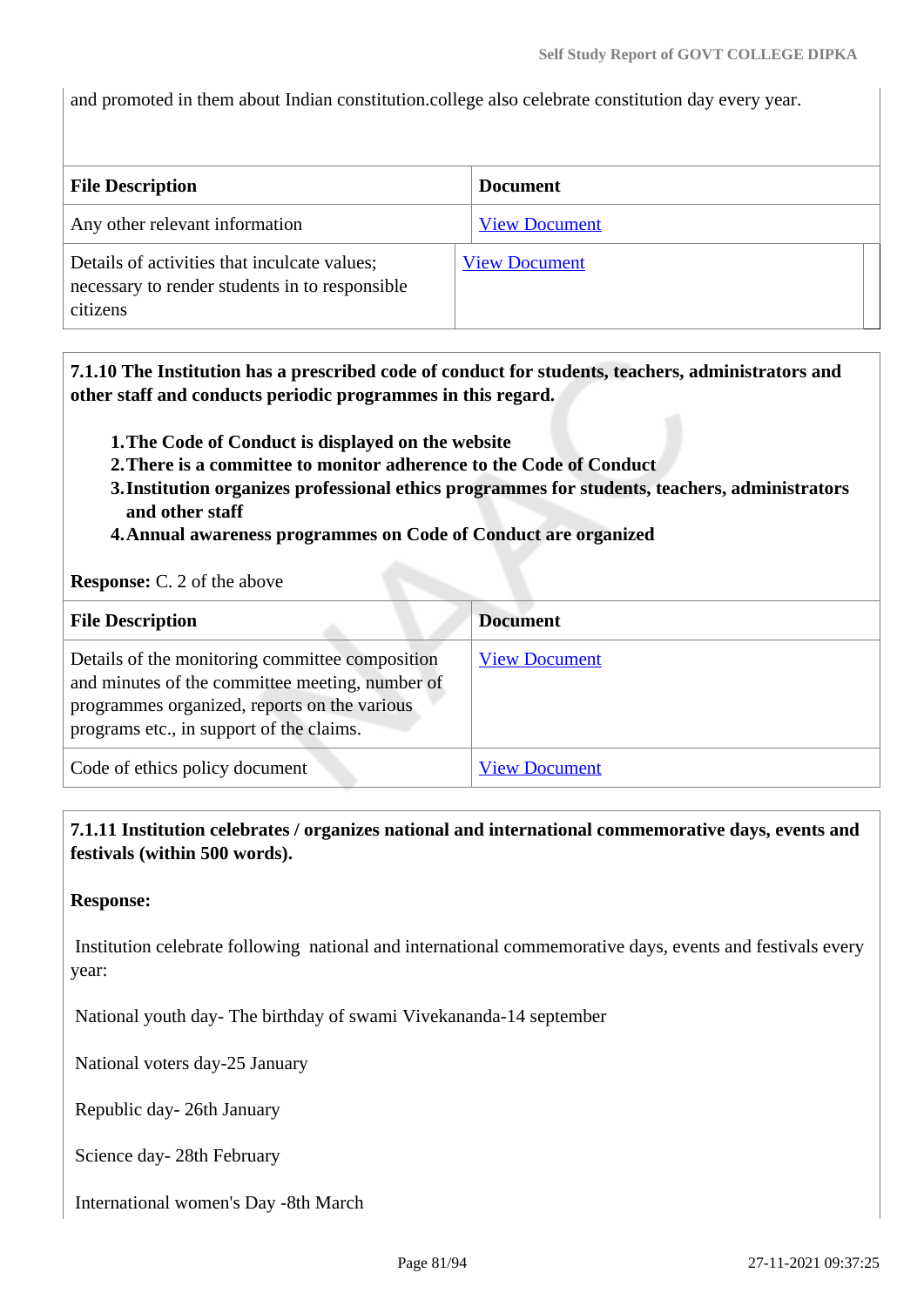| Environment day- 05th June                                                          |                      |  |  |  |  |
|-------------------------------------------------------------------------------------|----------------------|--|--|--|--|
| International day of yoga - 21st June                                               |                      |  |  |  |  |
| Independence day- 15th August                                                       |                      |  |  |  |  |
| Teachers day - Sarvepally Dr. Radhakrishnan's birth anniversary- 5th September      |                      |  |  |  |  |
| Hindi diwas 14th Sep                                                                |                      |  |  |  |  |
| Gandhi jayanti-02nd October                                                         |                      |  |  |  |  |
| World students' day- APJ Abul kalam birth anniversary- 15th October                 |                      |  |  |  |  |
| Constitution day - 26th november                                                    |                      |  |  |  |  |
| World aids day $-01$ st december                                                    |                      |  |  |  |  |
| National mathematics day - Sri Srinivasa Ramanujan birth anniversary -22th December |                      |  |  |  |  |
| Childers day-14th nov                                                               |                      |  |  |  |  |
|                                                                                     |                      |  |  |  |  |
|                                                                                     |                      |  |  |  |  |
| <b>File Description</b>                                                             | <b>Document</b>      |  |  |  |  |
| Any other relevant information                                                      | <b>View Document</b> |  |  |  |  |

# **7.2 Best Practices**

 **7.2.1 Describe two best practices successfully implemented by the Institution as per NAAC format provided in the Manual.**

**Response:** 

**BEST PRACTICE – I**

#### **1. Title of the practice-**

MENTORING SYSTEM FOR STUDENTS

### **2.Objectives of the practice-**

 To minimize drop outs, improve performance and reduce stress of the students through mentoring system for the students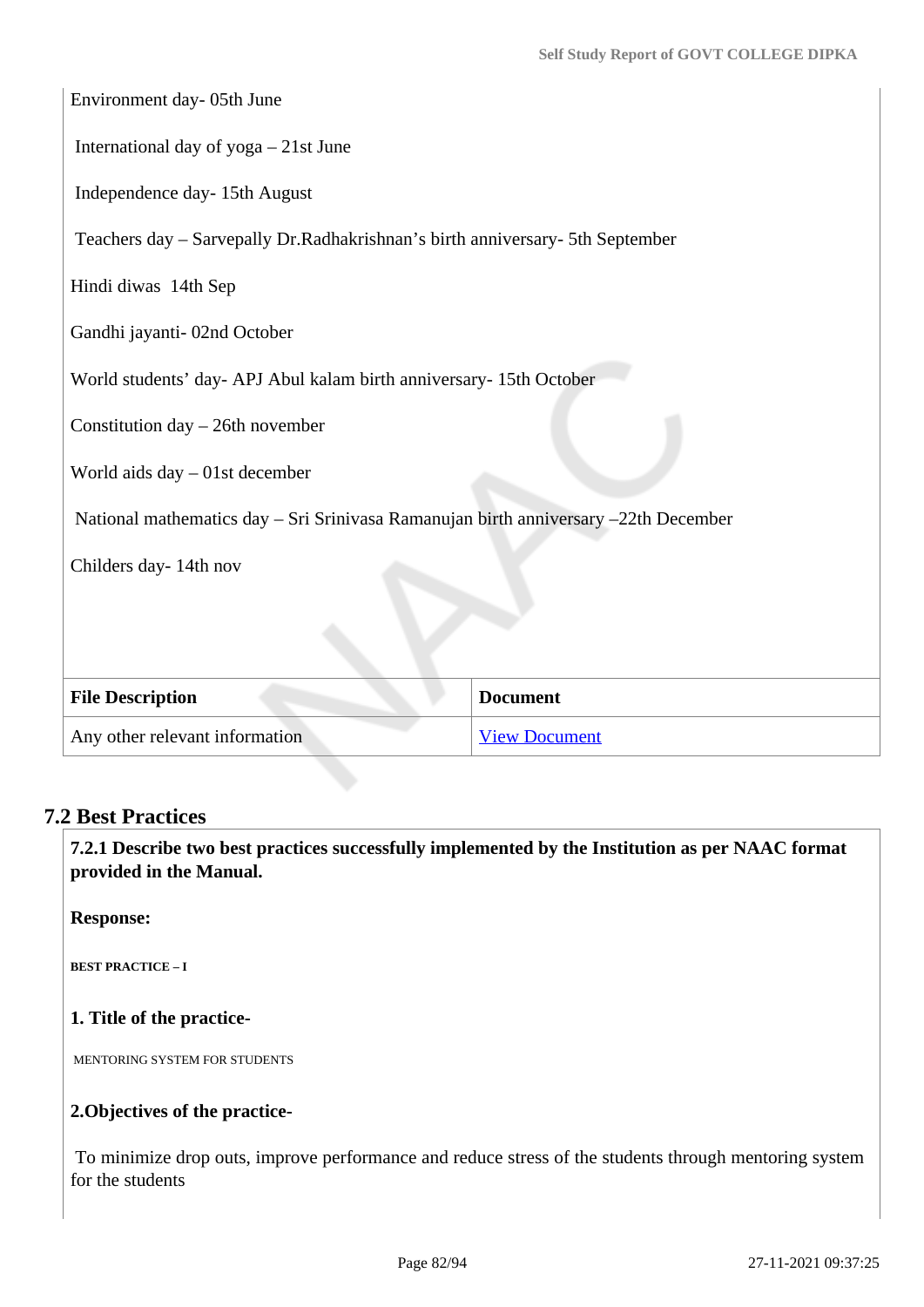# **3.The Context-**

Students of the college go through a phase of transition when they leave the school and enter college. For many students this transition is not easy to deal with.The time bound course too creates stress to them. some students who come from economically and educationally weaker sections. they find it difficultto keep race with the class. statistics reveal increasing number of dropouts specially in higher education.

Considering the student teacher ratio in classrooms, it is impossible at times to give personal attention to students in class. One solution there fore is a 'mentor' who can form the bond with students in the true sense. Mentoring is required for students to achieve emotional stability and to promote clarity in thinking and decision making for overall progress.

4. The practice is that of creating an efficient mentor-mentee system. Each teacher is assigned about 25-30 students of first year students for one-year duration. They meet at least once a week to discuss, clarify and primarily to share various problems which may be personal, domestic, academic, etc. The mentors encourage the students to participate in co-curricular and extra-curricular activities and sports. Their academic performance and other activities are all recorded. Students should inform their mentors on all their movements like their absence from college, sickness etc. The mentors also keep in touch with the parents on their attendance, test performance, examinations, attendance etc. The teacher is equipped with all the necessary information about his/her wards . The teacher involves local guardians and parents as well, whenever necessary for any advice or help. At the end of every month the mentors prepare a report of their mentees progress. The mentors also counsel the students in need of emotional problems. When the students have any problem in any department either with the staff or with work completion the mentors speak to the respective staff and sort out the problem. Mentors take special care of slow learners, who are given advice on how to study, prepare as chedule for self study and clear their doubts and also given notes to study. The mentors of every batch are instructed by department admin and academic in-charges. They meet the mentors once a month and get the report of the progress and achievements of students and hear their complaints. These complaints are discussed with the Principal and necessary action are taken to resolve them.

#### **5. Evidence of Success**

It is need less to say that a mentor gets the job satisfaction. Evidence of success of the practice includes better results in the examinations, more regular attendance, less drop outs, increased participation in cocurricular and extra-curricular activities, better discipline on campus and respectful relationship between teachers and students. The students are more relaxed and have a healthy relationship with the staffs.

#### **6. Problems encountered and resources required**

This practice requires well-committed teaching staff that has the desire to help students beyond teaching hours. There are no limitations or constraints faced during the implementation of the program.

BEST PRACTICE – II

**1. Title of the Practices:** Career Guidance with Personality Development programs.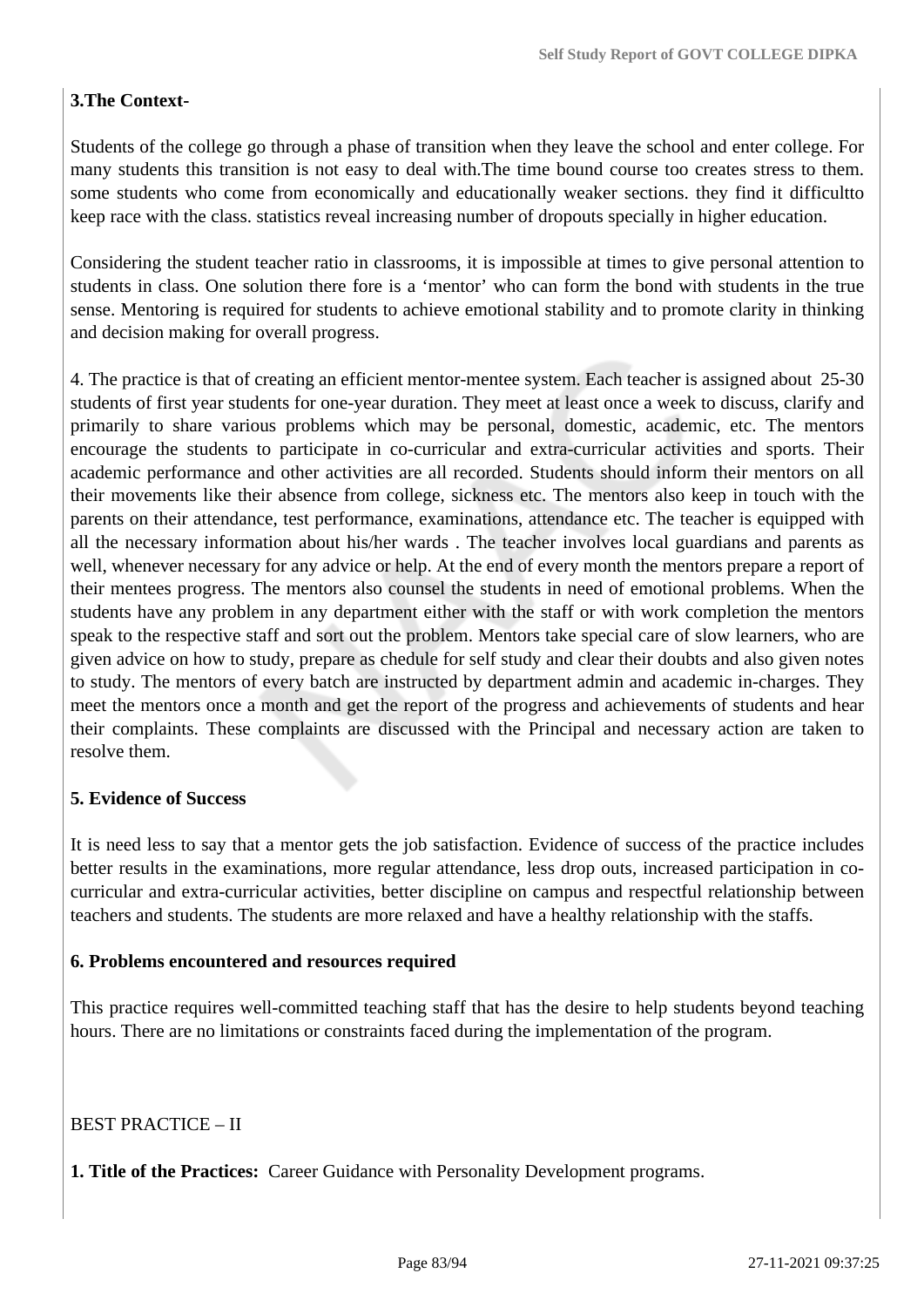**2. OBJECTIVE OF THE PRACTICE**: The goal is to prepare students for their future career. The institution caters to the educational needs of the students who belong to rural and remote areas and also those who come from weaker sections of society.The institution tries to develop their personality through lecture, discussions, interaction and competitions.

**3. The context** : students of this region are generally introvert and shy and so they always meet with failures. To overcome this Career Guidance with personality development programs for the students is very useful and crutial.

**4. The Practices:** Career counselling cell counsels the students for their career. The college organizes lectures on various topics like personality development and so on for the betterment of the students. Students are prepared for UPSC,PSC ,SSC,RAILWAY, BANK, examination etc. Papers and magazines related to employment and career are made available in the library. From time to time vacancies are also displayed on the notice board. The girl students are made aware about boutique, mehandi, craft work, cooking, beauty porlour etc . debate, cultural sport ,slogan, sveep drama, suo,.nss activety.

**5.Evidence of success**: The students of the college appear in various competitive exams and many of them are working in education, ACB, Police , SECL, operator, Business etc.

This shows that our counselling cell is active and fruitful for the students of our college.

 **6.Problems Encountered and Resources required**: As most of the students come from rural and weak background they face difficulty in grasping, understanding and concentrating on their subject matter. We make efforts to make the study material easy for the students. If we have modern library and more books then the students will definitely give a better result.

7 Notes (Optional): Nil

| <b>File Description</b>                      | <b>Document</b>      |
|----------------------------------------------|----------------------|
| Best practices in the Institutional web site | <b>View Document</b> |

# **7.3 Institutional Distinctiveness**

 **7.3.1 Portray the performance of the Institution in one area distinctive to its priority and thrust within 1000 words**

**Response:** 

Social Responsibility towards society-

Govt. college Dipka is very important higher education institute in the city to cater the educational needs of nearby students. It has been reiterated that the college is thriving on public support. college was established in 2008 fulfilling the local demand. It is situated in only 0.99 aces land with lack of play ground but sarpanch of village allowed to use marked land connected to college for students play ground and other needs of the college. they were always concerned about the approach road for the college and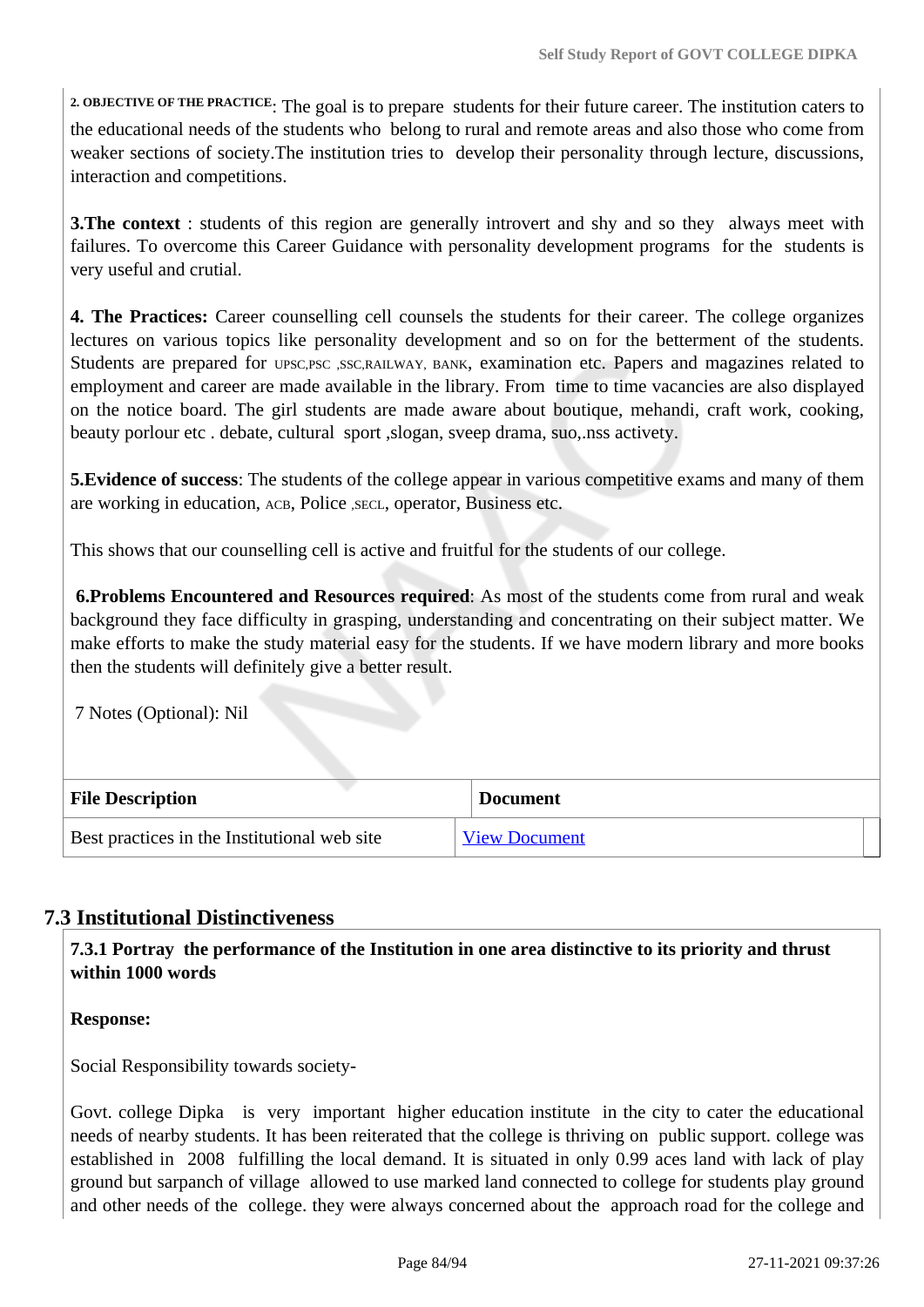other needs. There fore it's the moral responsibility of the institution to empower the nearby rural youth and pay back some thing to the society. For this, N.S.S. Sveep, IQAC and all stakeholders are constantly working through various programmes and activities. A good yardstick of institutional success is the alignment of its initiatives with its vision and mission.

Areas of Priority and Thrust -

It has clearly mentioned in its vision- 'Development of personality with higher education and ethical values'. The college is strongly committed towards the personality development of the youth and It is continuously doing through N.S.S.activities, rally, student union election, participation of students in cultural, sport, debate and lecture on personality development by expert. In keeping with the motto college adopted education through traditional method as well as ICT Tools. the mission of the college is to educate the rural backward students to grow into better human beings with the ability to transform within society.

'Learn for earn' is one of the best example to describe the approach of the college towards our students. College organise job oriented program like boutique, flower bouquase, mehandi, rangoli, poster, painting competition,computer literacy which may "learn for earn" for students. The college tries to give shelter the students who belong to socially and economically weaker class. At present shiv kumar and ku. sunita mahant is working in college, they are ex student of govt.college Dipka.

Although college is very small in size of strength and infrastructure but college always highlight the student's talent. Students of college has been participated in national level hand ball competition. One of the student named Hitesh srivas represent himself as one day shadow collector in koriya district.

The college organizes health awareness program not only for the students and staff but for local people also benefitted from it. The college has organized an innovative programme of eye ,dental,blood check up program' in collaboration with NCH-Dipka. This program was made successfully by the students and staff. After the appeal of the college, people from village happily involved in this program has very positive impact on the behaviour of the students and their families. They are working as our goodwill ambassadors in the society.

 infrastructure for quality education – Infrastructural facilities of college are satisfactory . Each and every stakeholder feels free to suggest the ideas for the development of the college. It is determined to empower the rural youth with quality education. To make this dream come true, college tries to run short term training program for theStudents.

There are some club/committees are formed for students-

| Sr. No. | Name of Committee      | Committee Activities                                                                       |  |  |  |
|---------|------------------------|--------------------------------------------------------------------------------------------|--|--|--|
| 101     | Cultural committee     | Singing, Dancin g, Painting,<br>Rangoli, Menhadi, Debate, Eassay<br>writting, Drama. etc   |  |  |  |
| 102     | N.S.S. Committiee      | Singing Dancing, Debate, Poster<br>making,<br>Slogan,<br>Drama,<br>Mimicry, Rasngoli., etc |  |  |  |
| 103     | <b>SVVEP</b> committee | Singing,<br>Debate,<br>Dancing,                                                            |  |  |  |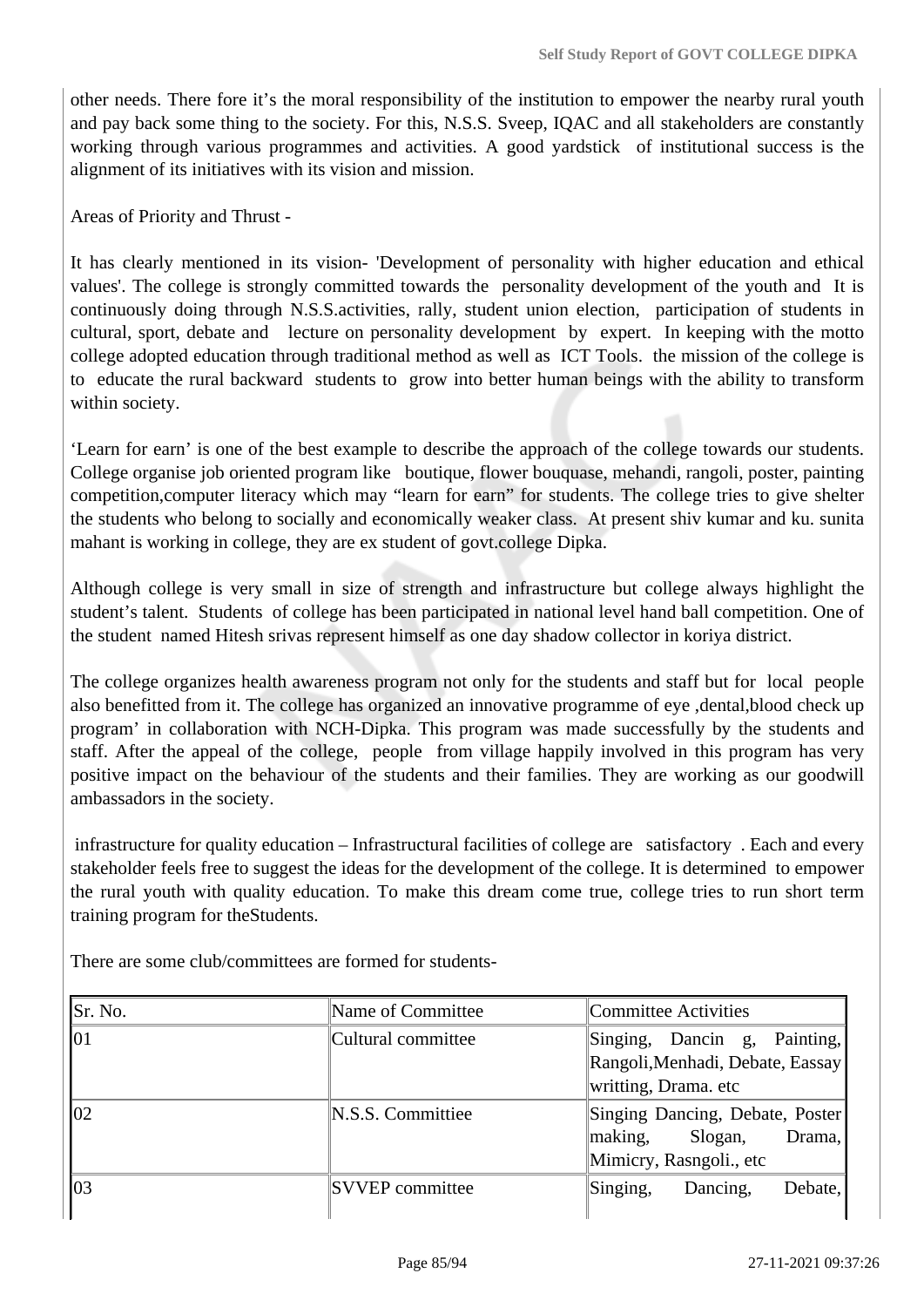| 04                                           | Sports committee | Drama,<br>awareness<br>activities, sergical strik. etc<br>Badminton, volleyboll, carrom, che<br>javelin<br>throw, disc<br>SS,<br>throw, shotput, kabaddi, table<br>tennis, etc. |
|----------------------------------------------|------------------|---------------------------------------------------------------------------------------------------------------------------------------------------------------------------------|
| 05                                           | Science club     | Quizzes, exhibition, Mathmatics<br>day celebration. etc                                                                                                                         |
|                                              |                  |                                                                                                                                                                                 |
| <b>File Description</b>                      |                  | <b>Document</b>                                                                                                                                                                 |
| Appropriate web in the Institutional website |                  | <b>View Document</b>                                                                                                                                                            |
| Any other relevant information               |                  | <b>View Document</b>                                                                                                                                                            |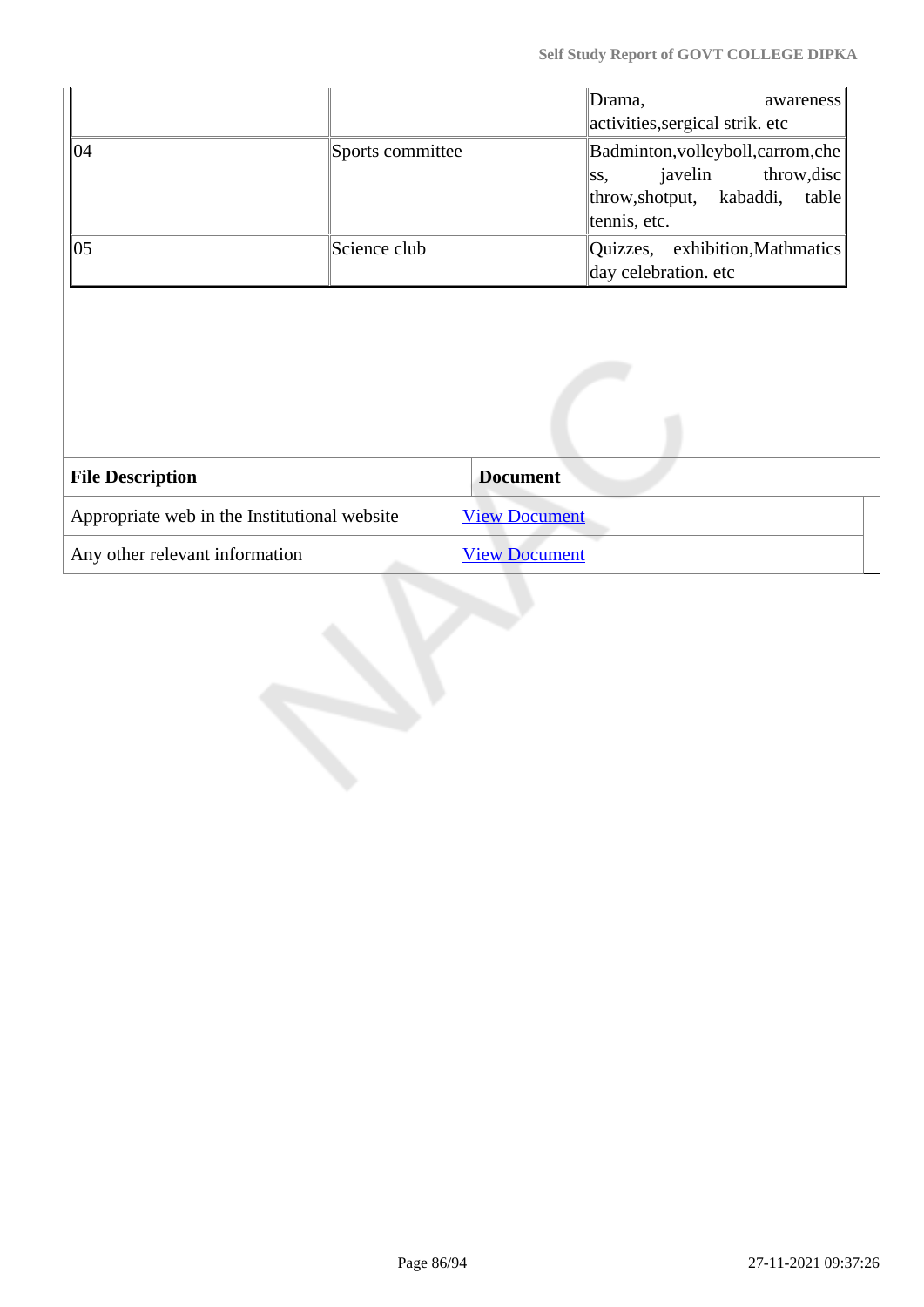# **5. CONCLUSION**

# **Additional Information :**

#### **Additional Information:**

 In addition to information provided in SSR related to institution. We want to add the following future planning's -

- 1. To acquire extra land in account of institution so that shortage of play ground, gymnasium, canteen, auditorium and conference hall may be fulfilled.
- 2. Extension of sport facilities and to grant post of sport officer in institution
- 3. To grant post of librarian and make library fully automated.
- 4. Needs to make Alumni association contributive and more effective.
- 5. To increase student admission strength.

# **Concluding Remarks :**

 The college is serving the society since last twelve years by providing holistic education. It will continue to strive for the pursuit of modify practices and extension activities in according to needs of the society. Continuing internal evaluation (CIE), Student mentor system, personality development by career counselling, use of ICTs make teaching learning more effective. From the beginning of college there is no cases related to gender issues, strikes, or any major grievances. Students in college get their education in systematic and ideal way and thus we can say that institution fulfills the needs of society.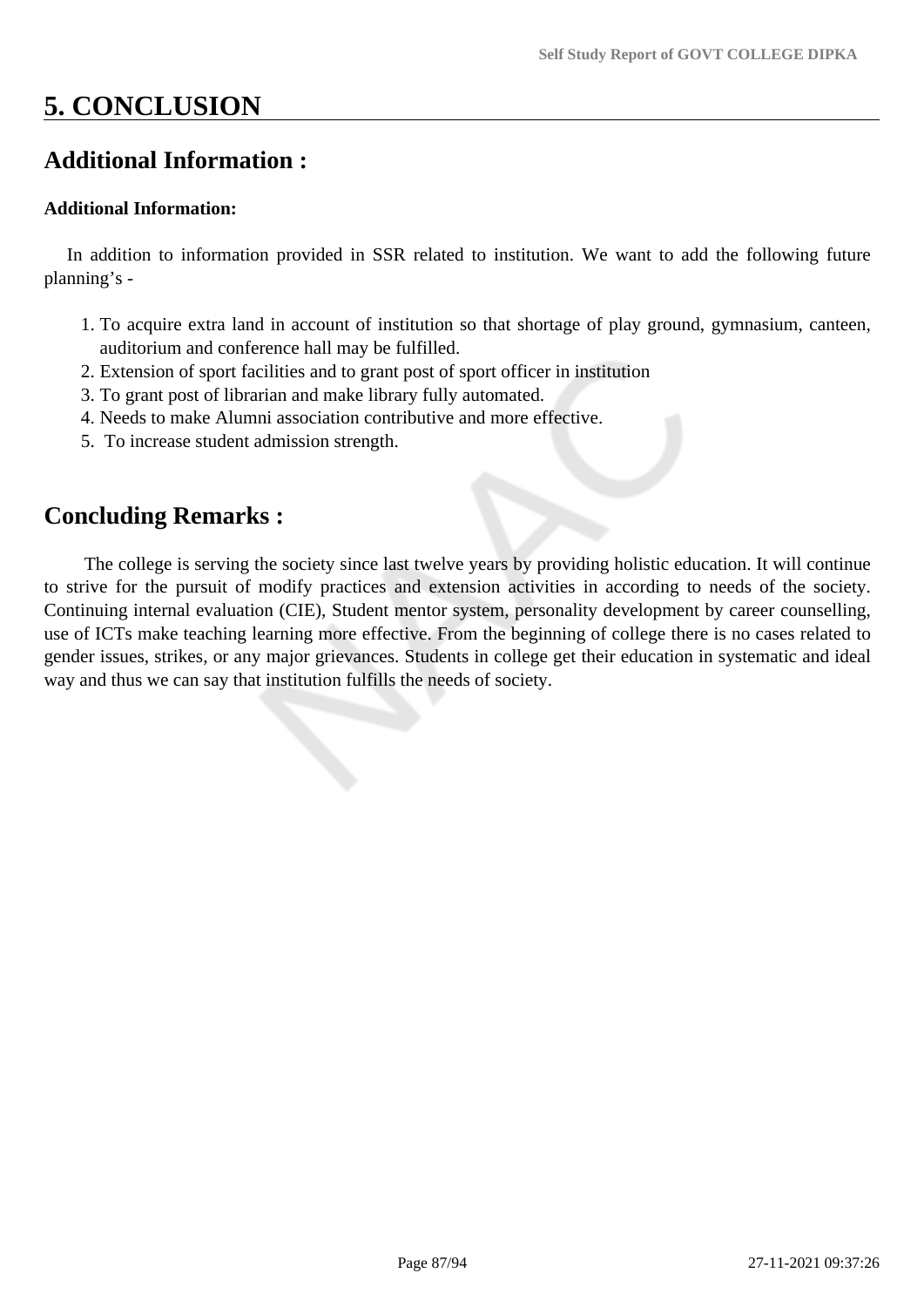# **6.ANNEXURE**

# **1.Metrics Level Deviations**

|       |                                                                                                                                       | <b>1. VIELFIUS LEVEL DEVIATIONS</b><br>Metric ID Sub Questions and Answers before and after DVV Verification |                                       |                                    |         |         |                                                                                          |  |  |
|-------|---------------------------------------------------------------------------------------------------------------------------------------|--------------------------------------------------------------------------------------------------------------|---------------------------------------|------------------------------------|---------|---------|------------------------------------------------------------------------------------------|--|--|
| 1.2.1 |                                                                                                                                       |                                                                                                              |                                       |                                    |         |         | Percentage of Programmes in which Choice Based Credit System (CBCS)/ elective            |  |  |
|       |                                                                                                                                       | course system has been implemented                                                                           |                                       |                                    |         |         |                                                                                          |  |  |
|       |                                                                                                                                       |                                                                                                              |                                       |                                    |         |         | 1.2.1.1. Number of Programmes in which CBCS/ Elective course system implemented.         |  |  |
|       |                                                                                                                                       |                                                                                                              |                                       | Answer before DVV Verification : 0 |         |         |                                                                                          |  |  |
|       |                                                                                                                                       |                                                                                                              |                                       | Answer after DVV Verification: 1   |         |         |                                                                                          |  |  |
| 1.3.2 | Average percentage of courses that include experiential learning through project work/field<br>work/internship during last five years |                                                                                                              |                                       |                                    |         |         |                                                                                          |  |  |
|       |                                                                                                                                       | work/internship year-wise during last five years                                                             |                                       | Answer before DVV Verification:    |         |         | 1.3.2.1. Number of courses that include experiential learning through project work/field |  |  |
|       |                                                                                                                                       | 2019-20                                                                                                      | 2018-19                               | 2017-18                            | 2016-17 | 2015-16 |                                                                                          |  |  |
|       |                                                                                                                                       | 04                                                                                                           | 06                                    | 05                                 | 07      | 03      |                                                                                          |  |  |
|       |                                                                                                                                       |                                                                                                              | <b>Answer After DVV Verification:</b> |                                    |         |         |                                                                                          |  |  |
|       |                                                                                                                                       | 2019-20                                                                                                      | 2018-19                               | 2017-18                            | 2016-17 | 2015-16 |                                                                                          |  |  |
|       |                                                                                                                                       | 03                                                                                                           | 03                                    | 03                                 | 03      | 03      |                                                                                          |  |  |
| 2.1.1 |                                                                                                                                       | <b>Average Enrolment percentage (Average of last five years)</b>                                             |                                       | Answer before DVV Verification:    |         |         | 2.1.1.1. Number of students admitted year-wise during last five years                    |  |  |
|       |                                                                                                                                       | 2019-20                                                                                                      | 2018-19                               | 2017-18                            | 2016-17 | 2015-16 |                                                                                          |  |  |
|       |                                                                                                                                       | 279                                                                                                          | 363                                   | 385                                | 310     | 271     |                                                                                          |  |  |
|       |                                                                                                                                       |                                                                                                              | <b>Answer After DVV Verification:</b> |                                    |         |         |                                                                                          |  |  |
|       |                                                                                                                                       | 2019-20                                                                                                      | 2018-19                               | 2017-18                            | 2016-17 | 2015-16 |                                                                                          |  |  |
|       |                                                                                                                                       | 126                                                                                                          | 143                                   | 186                                | 128     | 198     |                                                                                          |  |  |
|       |                                                                                                                                       | 2.1.1.2. Number of sanctioned seats year wise during last five years                                         |                                       | Answer before DVV Verification:    |         |         |                                                                                          |  |  |
|       |                                                                                                                                       | 2019-20                                                                                                      | 2018-19                               | 2017-18                            | 2016-17 | 2015-16 |                                                                                          |  |  |
|       |                                                                                                                                       | 720                                                                                                          | 720                                   | 720                                | 720     | 720     |                                                                                          |  |  |
|       |                                                                                                                                       |                                                                                                              | <b>Answer After DVV Verification:</b> |                                    |         |         |                                                                                          |  |  |
|       |                                                                                                                                       | 2019-20                                                                                                      | 2018-19                               | 2017-18                            | 2016-17 | 2015-16 |                                                                                          |  |  |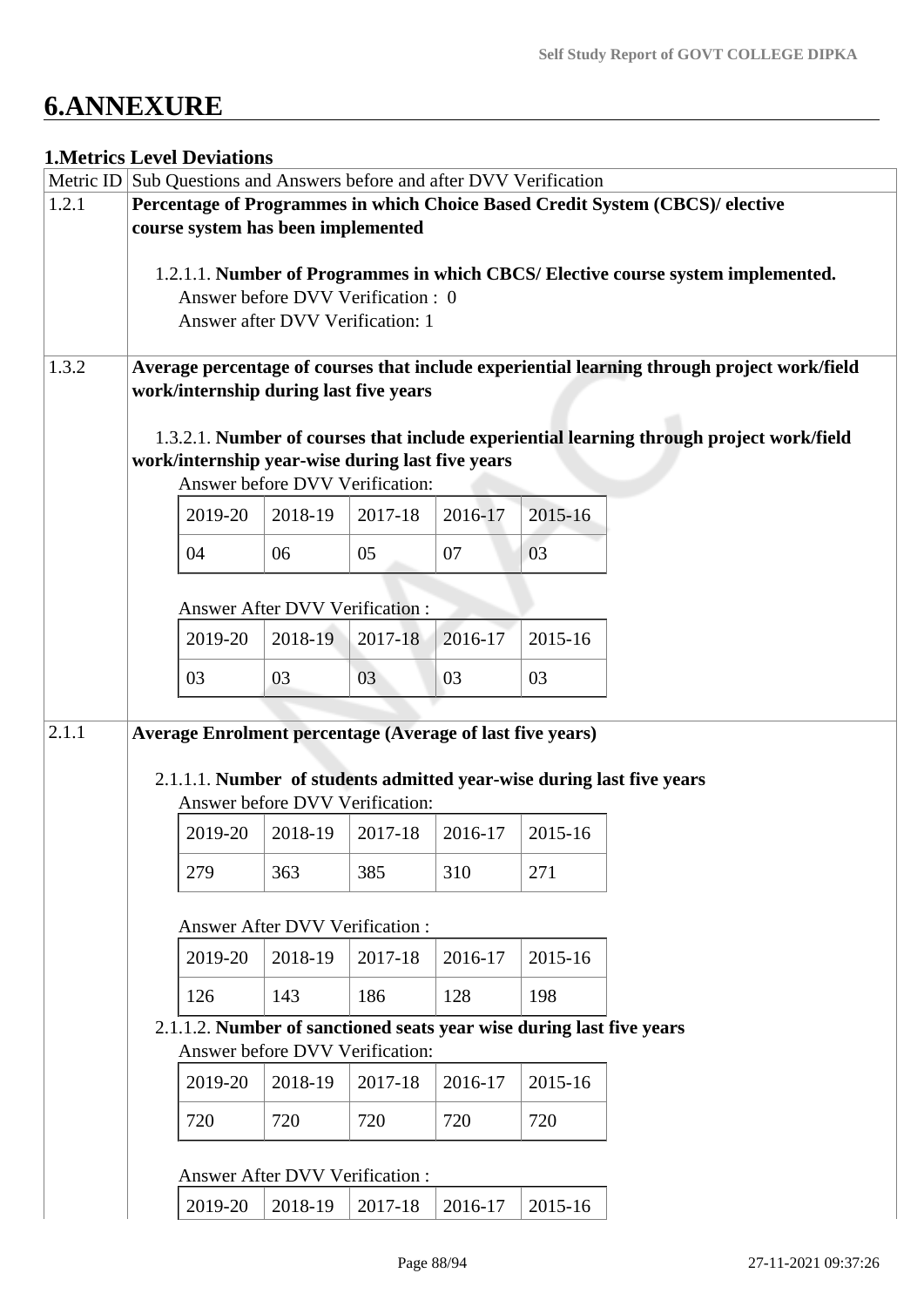|       | 240                                                                                   |         | 240                                   | 240                                             | 240            | 240            |                                                                                                                                                                                                |
|-------|---------------------------------------------------------------------------------------|---------|---------------------------------------|-------------------------------------------------|----------------|----------------|------------------------------------------------------------------------------------------------------------------------------------------------------------------------------------------------|
| 2.1.2 | seats)                                                                                |         |                                       |                                                 |                |                | Average percentage of seats filled against reserved categories (SC, ST, OBC, Divyangjan, etc.<br>as per applicable reservation policy ) during the last five years (exclusive of supernumerary |
|       | last five years                                                                       |         |                                       |                                                 |                |                | 2.1.2.1. Number of actual students admitted from the reserved categories year wise during                                                                                                      |
|       |                                                                                       |         |                                       | Answer before DVV Verification:                 |                |                |                                                                                                                                                                                                |
|       | 2019-20                                                                               |         | 2018-19                               | 2017-18                                         | 2016-17        | 2015-16        |                                                                                                                                                                                                |
|       | 249                                                                                   |         | 325                                   | 349                                             | 278            | 247            |                                                                                                                                                                                                |
|       |                                                                                       |         | <b>Answer After DVV Verification:</b> |                                                 |                |                |                                                                                                                                                                                                |
|       |                                                                                       | 2019-20 | 2018-19                               | 2017-18                                         | 2016-17        | $2015 - 16$    |                                                                                                                                                                                                |
|       | 115                                                                                   |         | 129                                   | 172                                             | 113            | 179            |                                                                                                                                                                                                |
|       |                                                                                       |         |                                       |                                                 |                |                |                                                                                                                                                                                                |
| 2.4.2 |                                                                                       |         |                                       |                                                 |                |                | Average percentage of full time teachers with Ph. D. / D.M. / M.Ch. / D.N.B Superspeciality /<br>D.Sc. / D.Litt. during the last five years (consider only highest degree for count)           |
|       |                                                                                       |         |                                       |                                                 |                |                |                                                                                                                                                                                                |
|       | D.Sc. / D.Litt. year wise during the last five years                                  |         |                                       |                                                 |                |                | 2.4.2.1. Number of full time teachers with Ph. D. / D.M. / M.Ch. / D.N.B Superspeciality /                                                                                                     |
|       |                                                                                       |         |                                       | Answer before DVV Verification:                 |                |                |                                                                                                                                                                                                |
|       |                                                                                       | 2019-20 | 2018-19                               | 2017-18                                         | 2016-17        | 2015-16        |                                                                                                                                                                                                |
|       | 1                                                                                     |         | $\mathbf{1}$                          | $\mathbf{1}$                                    | $\overline{2}$ | $\overline{2}$ |                                                                                                                                                                                                |
|       |                                                                                       |         | <b>Answer After DVV Verification:</b> |                                                 |                |                |                                                                                                                                                                                                |
|       |                                                                                       | 2019-20 | 2018-19                               | 2017-18                                         | 2016-17        | 2015-16        |                                                                                                                                                                                                |
|       | 1                                                                                     |         | $\overline{0}$                        | 1                                               | $\mathbf{1}$   | $\overline{2}$ |                                                                                                                                                                                                |
| 2.4.3 |                                                                                       |         |                                       |                                                 |                |                | Average teaching experience of full time teachers in the same institution (Data for the latest                                                                                                 |
|       | completed academic year in number of years)                                           |         |                                       |                                                 |                |                |                                                                                                                                                                                                |
|       |                                                                                       |         |                                       | 2.4.3.1. Total experience of full-time teachers |                |                |                                                                                                                                                                                                |
|       |                                                                                       |         |                                       | Answer before DVV Verification: 28              |                |                |                                                                                                                                                                                                |
|       |                                                                                       |         |                                       | Answer after DVV Verification: 19               |                |                |                                                                                                                                                                                                |
| 3.1.2 | government agencies during the last five years                                        |         |                                       |                                                 |                |                | Percentage of departments having Research projects funded by government and non                                                                                                                |
|       | 3.1.2.1. Number of departments having Research projects funded by government and non- |         |                                       |                                                 |                |                |                                                                                                                                                                                                |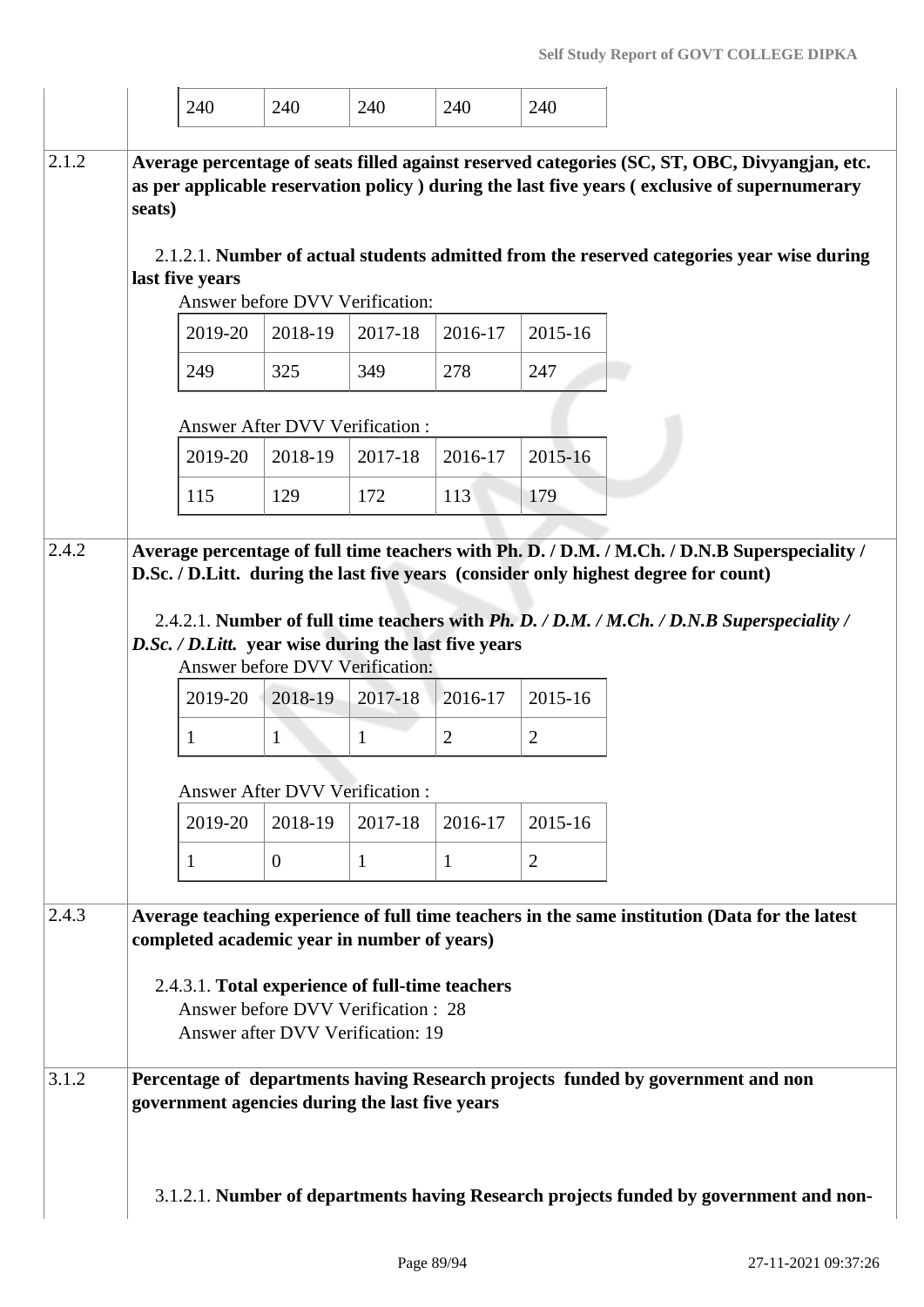|       | government agencies during the last five years             |                  | Answer before DVV Verification:       |              |                |                                                                                                                                                                                                                                                                                                                                                             |
|-------|------------------------------------------------------------|------------------|---------------------------------------|--------------|----------------|-------------------------------------------------------------------------------------------------------------------------------------------------------------------------------------------------------------------------------------------------------------------------------------------------------------------------------------------------------------|
|       | 2019-20                                                    | 2018-19          | 2017-18                               | 2016-17      | 2015-16        |                                                                                                                                                                                                                                                                                                                                                             |
|       | 3.1.2.2. Number of departments offering academic programes |                  | Answer before DVV Verification:       |              |                |                                                                                                                                                                                                                                                                                                                                                             |
|       | 2019-20                                                    | 2018-19          | 2017-18                               | 2016-17      | 2015-16        |                                                                                                                                                                                                                                                                                                                                                             |
|       | 11                                                         | 10               | 10                                    | 10           | 10             |                                                                                                                                                                                                                                                                                                                                                             |
|       |                                                            |                  | Answer After DVV Verification :       |              |                |                                                                                                                                                                                                                                                                                                                                                             |
|       | 2019-20                                                    | 2018-19          | 2017-18                               | 2016-17      | 2015-16        |                                                                                                                                                                                                                                                                                                                                                             |
|       | 11                                                         | 10               | 10                                    | 10           | 10             |                                                                                                                                                                                                                                                                                                                                                             |
| 3.2.1 | last five years<br>five years.                             |                  |                                       |              |                | Number of papers published per teacher in the Journals notified on UGC website during the<br>3.2.1.1. Number of research papers in the Journals notified on UGC website during the last                                                                                                                                                                     |
|       |                                                            |                  | Answer before DVV Verification:       |              |                |                                                                                                                                                                                                                                                                                                                                                             |
|       | 2019-20                                                    | 2018-19          | 2017-18                               | 2016-17      | 2015-16        |                                                                                                                                                                                                                                                                                                                                                             |
|       | 00                                                         | 02               | 00                                    | 00           | 00             |                                                                                                                                                                                                                                                                                                                                                             |
|       |                                                            |                  | <b>Answer After DVV Verification:</b> |              |                |                                                                                                                                                                                                                                                                                                                                                             |
|       | 2019-20                                                    | 2018-19          | 2017-18                               | 2016-17      | 2015-16        |                                                                                                                                                                                                                                                                                                                                                             |
|       | 00                                                         | 02               | 00                                    | 00           | 00             |                                                                                                                                                                                                                                                                                                                                                             |
| 3.2.2 |                                                            |                  | Answer before DVV Verification:       |              |                | Number of books and chapters in edited volumes/books published and papers published in<br>national/international conference proceedings per teacher during last five years<br>3.2.2.1. Total number of books and chapters in edited volumes/books published and papers<br>in national/international conference proceedings year-wise during last five years |
|       | 2019-20                                                    | 2018-19          | 2017-18                               | 2016-17      | 2015-16        |                                                                                                                                                                                                                                                                                                                                                             |
|       | $\overline{2}$                                             | $\mathbf{0}$     | $\overline{0}$                        | $\mathbf{1}$ | $\mathbf{1}$   |                                                                                                                                                                                                                                                                                                                                                             |
|       |                                                            |                  | Answer After DVV Verification :       |              |                |                                                                                                                                                                                                                                                                                                                                                             |
|       | 2019-20                                                    | 2018-19          | 2017-18                               | 2016-17      | 2015-16        |                                                                                                                                                                                                                                                                                                                                                             |
|       | $\boldsymbol{0}$                                           | $\boldsymbol{0}$ | $\overline{0}$                        | $\mathbf{0}$ | $\overline{0}$ |                                                                                                                                                                                                                                                                                                                                                             |
| 3.3.2 |                                                            |                  |                                       |              |                | Number of awards and recognitions received for extension activities from government/                                                                                                                                                                                                                                                                        |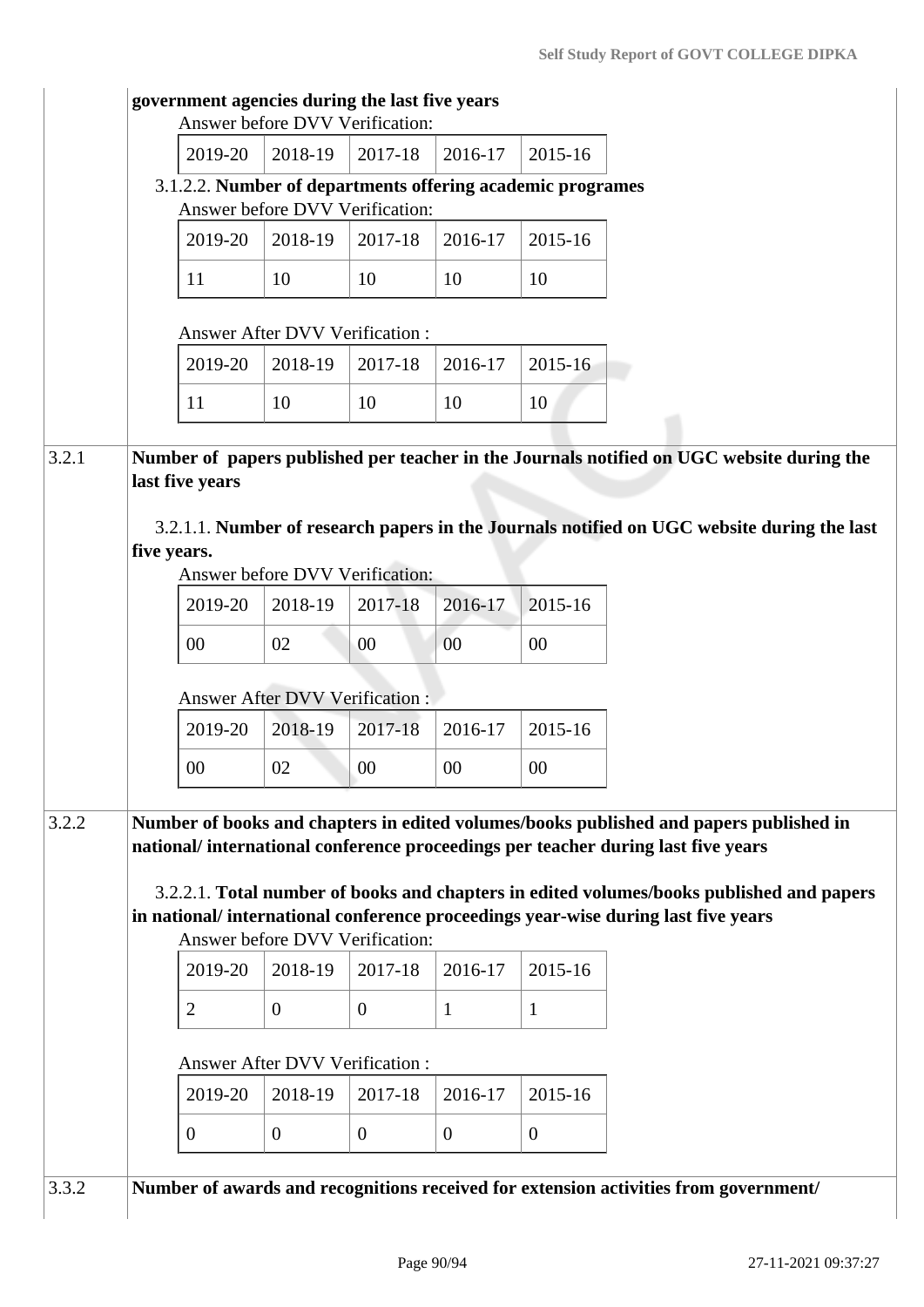#### **government recognised bodies during the last five years**

#### 3.3.2.1. **Total number of awards and recognition received for extension activities from Government/ Government recognised bodies year-wise during the last five years.** Answer before DVV Verification:

|  | Allswer before D v v verification. | $\vert$ 2019-20 $\vert$ 2018-19 $\vert$ 2017-18 $\vert$ 2016-17 $\vert$ 2015-16 |  |
|--|------------------------------------|---------------------------------------------------------------------------------|--|
|  |                                    |                                                                                 |  |

Answer After DVV Verification :

|  | $2019-20$   2018-19   2017-18   2016-17   2015-16 |  |
|--|---------------------------------------------------|--|
|  |                                                   |  |

3.3.3 **Number of extension and outreach programs conducted by the institution through NSS/NCC/Red cross/YRC etc., during the last five years ( including Government initiated programs such as Swachh Bharat, Aids Awareness, Gender Issue, etc. and those organised in collaboration with industry, community and NGOs)**

> 3.3.3.1. **Number of extension and outreach Programs conducted in collaboration with industry, community and Non- Government Organizations through NSS/ NCC/ Red Cross/ YRC etc., year-wise during the last five years**

Answer before DVV Verification:

|  | $2019-20$   2018-19   2017-18   2016-17   2015-16 |  |
|--|---------------------------------------------------|--|
|  |                                                   |  |

Answer After DVV Verification :

|  | $2019-20$   2018-19   2017-18   2016-17   2015-16 |  |  |
|--|---------------------------------------------------|--|--|
|  |                                                   |  |  |

3.3.4 **Average percentage of students participating in extension activities at 3.3.3. above during last five years**

 3.3.4.1. **Total number of Students participating in extension activities conducted in collaboration with industry, community and Non- Government Organizations through NSS/ NCC/ Red Cross/ YRC etc., year-wise during last five years**

Answer before DVV Verification:

|     |     | $2019-20$   2018-19   2017-18   2016-17   2015-16 |     |     |
|-----|-----|---------------------------------------------------|-----|-----|
| 146 | 277 | 20                                                | 328 | 216 |

Answer After DVV Verification :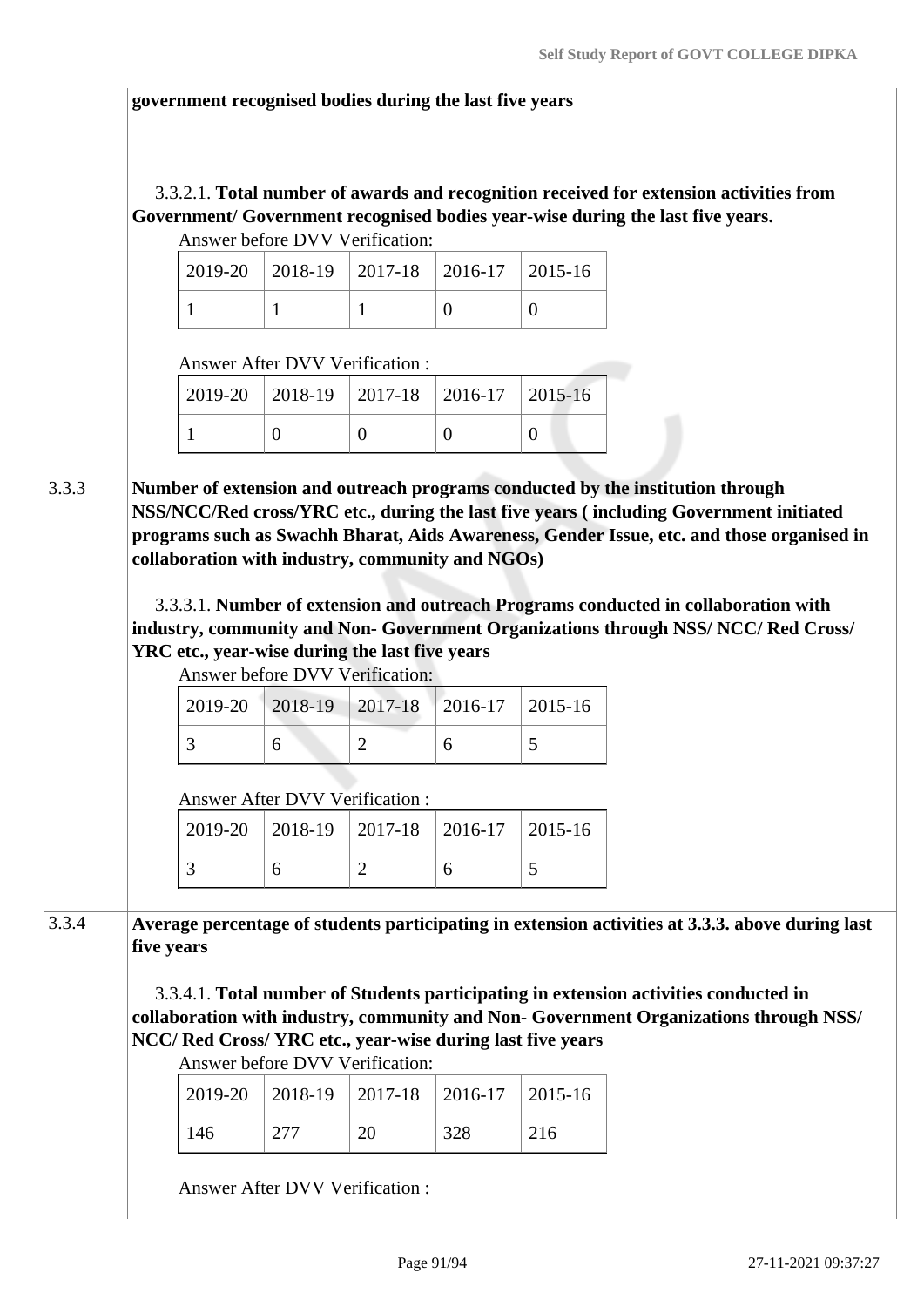|       |                                                                                                                                                                                                                                                                                                          | 2019-20                                                                                                                                                                                                                                                                                                                                                                        | 2018-19 | 2017-18      | 2016-17 | 2015-16 |  |  |  |  |  |
|-------|----------------------------------------------------------------------------------------------------------------------------------------------------------------------------------------------------------------------------------------------------------------------------------------------------------|--------------------------------------------------------------------------------------------------------------------------------------------------------------------------------------------------------------------------------------------------------------------------------------------------------------------------------------------------------------------------------|---------|--------------|---------|---------|--|--|--|--|--|
|       |                                                                                                                                                                                                                                                                                                          | 146                                                                                                                                                                                                                                                                                                                                                                            | 277     | 20           | 328     | 216     |  |  |  |  |  |
| 4.1.3 | Percentage of classrooms and seminar halls with ICT- enabled facilities such as smart class,<br>LMS, etc. (Data for the latest completed academic year)<br>4.1.3.1. Number of classrooms and seminar halls with ICT facilities<br>Answer before DVV Verification : 1<br>Answer after DVV Verification: 1 |                                                                                                                                                                                                                                                                                                                                                                                |         |              |         |         |  |  |  |  |  |
| 5.1.1 | Average percentage of students benefited by scholarships and freeships provided by the<br>Government during last five years<br>5.1.1.1. Number of students benefited by scholarships and freeships provided by the<br>Government year-wise during last five years<br>Answer before DVV Verification:     |                                                                                                                                                                                                                                                                                                                                                                                |         |              |         |         |  |  |  |  |  |
|       |                                                                                                                                                                                                                                                                                                          |                                                                                                                                                                                                                                                                                                                                                                                |         |              |         |         |  |  |  |  |  |
|       |                                                                                                                                                                                                                                                                                                          | 2019-20                                                                                                                                                                                                                                                                                                                                                                        | 2018-19 | 2017-18      | 2016-17 | 2015-16 |  |  |  |  |  |
|       |                                                                                                                                                                                                                                                                                                          | 154                                                                                                                                                                                                                                                                                                                                                                            | 180     | 188          | 133     | 110     |  |  |  |  |  |
|       |                                                                                                                                                                                                                                                                                                          | Answer After DVV Verification :                                                                                                                                                                                                                                                                                                                                                |         |              |         |         |  |  |  |  |  |
|       |                                                                                                                                                                                                                                                                                                          | 2019-20                                                                                                                                                                                                                                                                                                                                                                        | 2018-19 | 2017-18      | 2016-17 | 2015-16 |  |  |  |  |  |
|       |                                                                                                                                                                                                                                                                                                          | 154                                                                                                                                                                                                                                                                                                                                                                            | 180     | 188          | 133     | 110     |  |  |  |  |  |
| 5.1.4 |                                                                                                                                                                                                                                                                                                          | Average percentage of students benefitted by guidance for competitive examinations and career<br>counselling offered by the Institution during the last five years<br>5.1.4.1. Number of students benefitted by guidance for competitive examinations and career<br>counselling offered by the institution year wise during last five years<br>Answer before DVV Verification: |         |              |         |         |  |  |  |  |  |
|       |                                                                                                                                                                                                                                                                                                          | 2019-20                                                                                                                                                                                                                                                                                                                                                                        | 2018-19 | 2017-18      | 2016-17 | 2015-16 |  |  |  |  |  |
|       |                                                                                                                                                                                                                                                                                                          | $\overline{0}$                                                                                                                                                                                                                                                                                                                                                                 | 100     | 128          | 51      | 53      |  |  |  |  |  |
|       |                                                                                                                                                                                                                                                                                                          | <b>Answer After DVV Verification:</b>                                                                                                                                                                                                                                                                                                                                          |         |              |         |         |  |  |  |  |  |
|       |                                                                                                                                                                                                                                                                                                          | 2019-20                                                                                                                                                                                                                                                                                                                                                                        | 2018-19 | 2017-18      | 2016-17 | 2015-16 |  |  |  |  |  |
|       |                                                                                                                                                                                                                                                                                                          | $\boldsymbol{0}$                                                                                                                                                                                                                                                                                                                                                               | 51      | $\mathbf{0}$ | 108     | 53      |  |  |  |  |  |
| 5.2.2 | Average percentage of students progressing to higher education during the last five years                                                                                                                                                                                                                |                                                                                                                                                                                                                                                                                                                                                                                |         |              |         |         |  |  |  |  |  |
|       |                                                                                                                                                                                                                                                                                                          | 5.2.2.1. Number of outgoing student progressing to higher education.<br>Answer before DVV Verification : 44<br>Answer after DVV Verification: 13                                                                                                                                                                                                                               |         |              |         |         |  |  |  |  |  |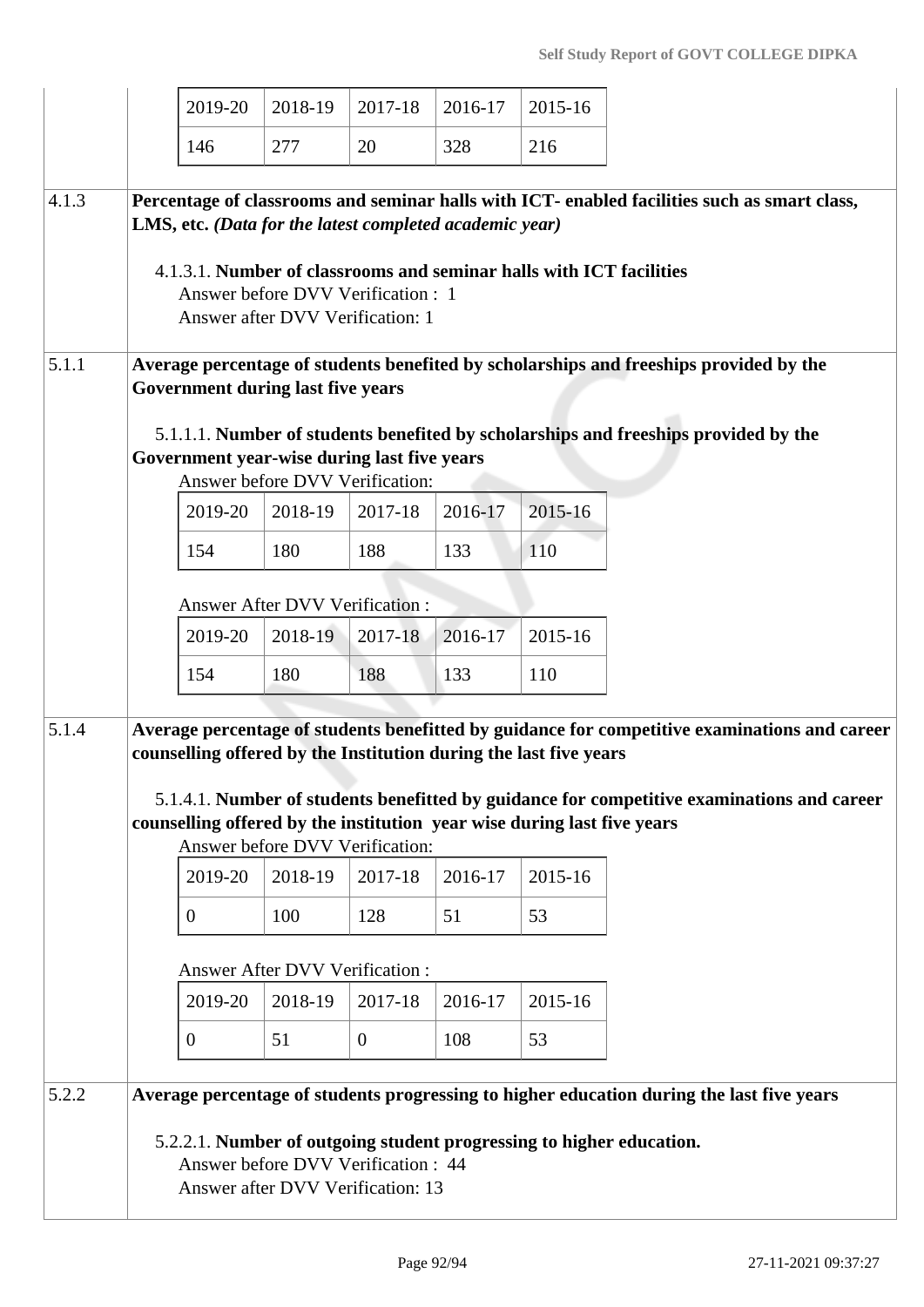| 5.3.1 |                                       | Number of awards/medals won by students for outstanding performance in sports/cultural<br>activities at inter-university/state/national / international level (award for a team event should<br>be counted as one) during the last five years.                                                                                                                                 |                                 |                  |                  |                  |                                                                                                                                                                                               |  |  |  |
|-------|---------------------------------------|--------------------------------------------------------------------------------------------------------------------------------------------------------------------------------------------------------------------------------------------------------------------------------------------------------------------------------------------------------------------------------|---------------------------------|------------------|------------------|------------------|-----------------------------------------------------------------------------------------------------------------------------------------------------------------------------------------------|--|--|--|
|       |                                       | one) year-wise during the last five years.                                                                                                                                                                                                                                                                                                                                     | Answer before DVV Verification: |                  |                  |                  | 5.3.1.1. Number of awards/medals for outstanding performance in sports/cultural activities<br>at university/state/national / international level (award for a team event should be counted as |  |  |  |
|       |                                       | 2019-20                                                                                                                                                                                                                                                                                                                                                                        | 2018-19                         | 2017-18          | 2016-17          | 2015-16          |                                                                                                                                                                                               |  |  |  |
|       |                                       | $\boldsymbol{0}$                                                                                                                                                                                                                                                                                                                                                               | $\overline{2}$                  | $\mathbf{1}$     | $\overline{0}$   | $\boldsymbol{0}$ |                                                                                                                                                                                               |  |  |  |
|       | <b>Answer After DVV Verification:</b> |                                                                                                                                                                                                                                                                                                                                                                                |                                 |                  |                  |                  |                                                                                                                                                                                               |  |  |  |
|       |                                       | 2019-20                                                                                                                                                                                                                                                                                                                                                                        | 2018-19                         | 2017-18          | 2016-17          | 2015-16          |                                                                                                                                                                                               |  |  |  |
|       |                                       | $\overline{0}$                                                                                                                                                                                                                                                                                                                                                                 | $\overline{0}$                  | $\boldsymbol{0}$ | $\boldsymbol{0}$ | $\boldsymbol{0}$ |                                                                                                                                                                                               |  |  |  |
| 5.3.3 |                                       | Average number of sports and cultural events/competitions in which students of the Institution<br>participated during last five years (organised by the institution/other institutions)<br>5.3.3.1. Number of sports and cultural events/competitions in which students of the<br>Institution participated year-wise during last five years<br>Answer before DVV Verification: |                                 |                  |                  |                  |                                                                                                                                                                                               |  |  |  |
|       |                                       | 2019-20                                                                                                                                                                                                                                                                                                                                                                        | 2018-19                         | 2017-18          | 2016-17          | 2015-16          |                                                                                                                                                                                               |  |  |  |
|       |                                       | 21                                                                                                                                                                                                                                                                                                                                                                             | 20                              | $\boldsymbol{0}$ | 18               | $\boldsymbol{0}$ |                                                                                                                                                                                               |  |  |  |
|       |                                       | Answer After DVV Verification:                                                                                                                                                                                                                                                                                                                                                 |                                 |                  |                  |                  |                                                                                                                                                                                               |  |  |  |
|       |                                       | 2019-20                                                                                                                                                                                                                                                                                                                                                                        | 2018-19                         | 2017-18          | 2016-17          | 2015-16          |                                                                                                                                                                                               |  |  |  |
|       |                                       | 1                                                                                                                                                                                                                                                                                                                                                                              | $\mathbf{1}$                    | $\boldsymbol{0}$ | $\mathbf{2}$     | $\boldsymbol{0}$ |                                                                                                                                                                                               |  |  |  |
|       |                                       |                                                                                                                                                                                                                                                                                                                                                                                |                                 |                  |                  |                  |                                                                                                                                                                                               |  |  |  |

# **2.Extended Profile Deviations**

| ID  | <b>Extended Questions</b>                                                                   |                                       |         |         |             |  |  |  |  |
|-----|---------------------------------------------------------------------------------------------|---------------------------------------|---------|---------|-------------|--|--|--|--|
| 1.1 | Number of courses offered by the Institution across all programs during the last five years |                                       |         |         |             |  |  |  |  |
|     | Answer before DVV Verification:                                                             |                                       |         |         |             |  |  |  |  |
|     | $ 2019-20 $                                                                                 | 2018-19                               | 2017-18 | 2016-17 | 2015-16     |  |  |  |  |
|     | 123                                                                                         | 121                                   | 121     | 121     | 121         |  |  |  |  |
|     |                                                                                             | <b>Answer After DVV Verification:</b> |         |         |             |  |  |  |  |
|     | 2019-20                                                                                     | 2018-19                               | 2017-18 | 2016-17 | $2015 - 16$ |  |  |  |  |
|     | 50                                                                                          | 48                                    | 48      | 48      | 48          |  |  |  |  |
|     |                                                                                             |                                       |         |         |             |  |  |  |  |